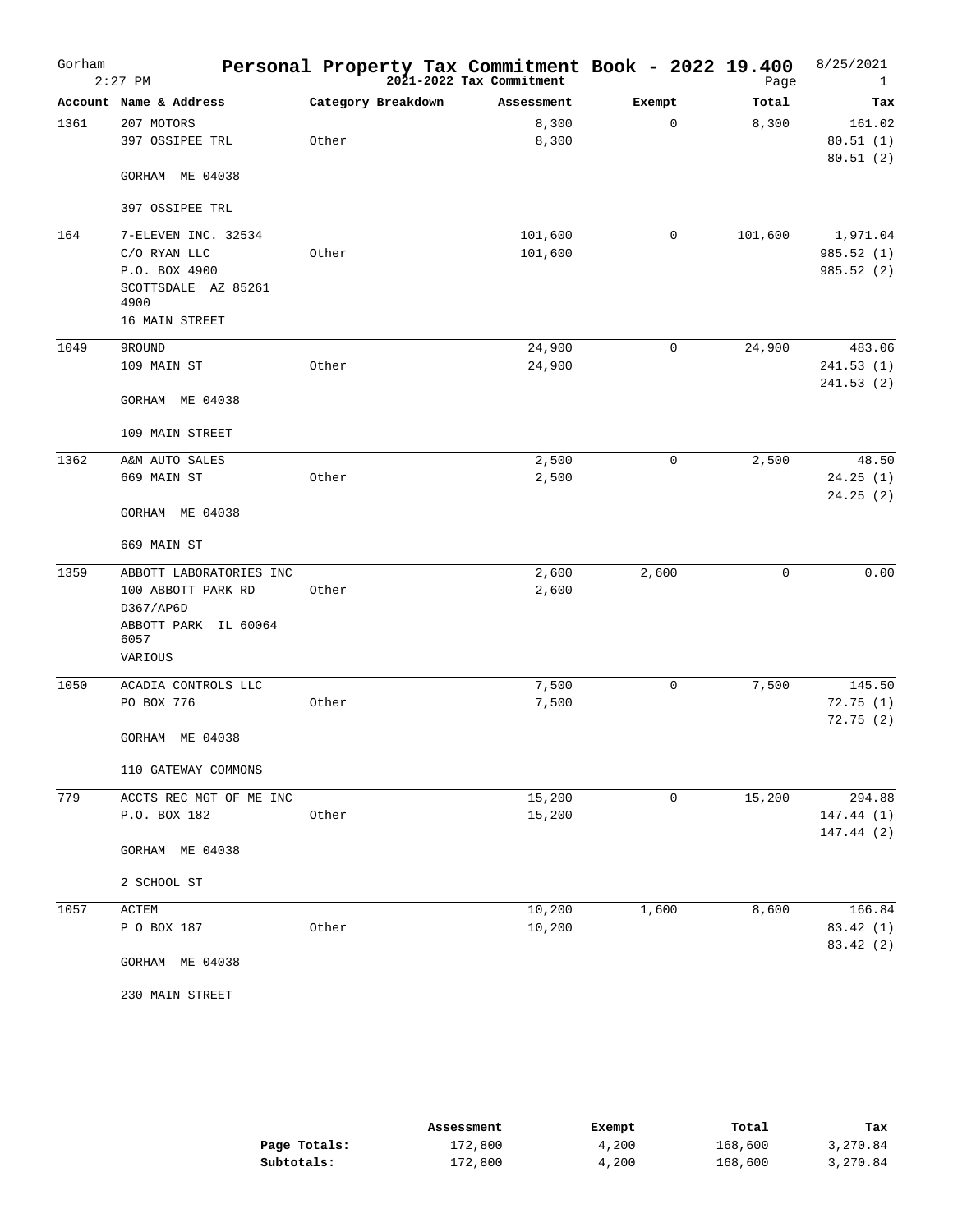| Gorham | $2:27$ PM                                   | Personal Property Tax Commitment Book - 2022 19.400<br>Page |                |             | Page        | 8/25/2021<br>2         |
|--------|---------------------------------------------|-------------------------------------------------------------|----------------|-------------|-------------|------------------------|
|        | Account Name & Address                      | Category Breakdown                                          | Assessment     | Exempt      | Total       | Tax                    |
| 1300   | <b>ACUITY SPECIALTY</b><br>BRODBOXS4747     |                                                             | $\mathbf{0}$   | $\mathbf 0$ | $\mathbf 0$ | 0.00                   |
|        | OAK BROOK IL 60522                          |                                                             |                |             |             |                        |
|        | VARIOUS                                     |                                                             |                |             |             |                        |
| 1029   | ADP, INC<br>ONE ADP BLVD, MS# B401          | Other                                                       | 3,200<br>3,200 | 3,200       | 0           | 0.00                   |
|        |                                             |                                                             |                |             |             |                        |
|        | NJ 07068<br>ROSELAND                        |                                                             |                |             |             |                        |
|        | VARIOUS                                     |                                                             |                |             |             |                        |
| 949    | ADT LLC                                     |                                                             | 24,700         | 24,700      | $\mathbf 0$ | 0.00                   |
|        | ATTN PROPERTY TAX DEPT<br>PO BOX 54767      | Other                                                       | 24,700         |             |             |                        |
|        | LEXINGTON KY 40555                          |                                                             |                |             |             |                        |
|        | VARIOUS                                     |                                                             |                |             |             |                        |
| 1360   | AFFORDABLE AUTO SALES                       |                                                             | 5,500          | 0           | 5,500       | 106.70                 |
|        | 83 PRINCE ST                                | Other                                                       | 5,500          |             |             | 53.35(1)               |
|        | WESTBROOK ME 04092                          |                                                             |                |             |             | 53.35(2)               |
|        | 363 SEBAGO LAKE RD                          |                                                             |                |             |             |                        |
| 712    | AG ENGINEERS INC                            |                                                             | 16,200         | 0           | 16,200      | 314.28                 |
|        | 29 WALNUT CREST ROAD                        | Other                                                       | 16,200         |             |             | 157.14(1)              |
|        | GORHAM ME 04038                             |                                                             |                |             |             | 157.14(2)              |
|        | 29 WALNUT CREST ROAD                        |                                                             |                |             |             |                        |
| 1052   | AJ COMPLETE                                 |                                                             | 1,000          | $\mathbf 0$ | 1,000       | 19.40                  |
|        | 6 WINTERBERRY DR                            | Other                                                       | 1,000          |             |             | 9.70(1)<br>9.70(2)     |
|        | GORHAM ME 04038                             |                                                             |                |             |             |                        |
|        | 6 WINTERBERRY DR                            |                                                             |                |             |             |                        |
| 1062   | ALLSTATE INSURANCE                          |                                                             | 32,400         | $\mathbf 0$ | 32,400      | 628.56                 |
|        | <b>AGENRIN ST</b>                           | Other                                                       | 32,400         |             |             | 314.28(1)<br>314.28(2) |
|        | GORHAM ME 04038                             |                                                             |                |             |             |                        |
|        | 36 MAIN ST                                  |                                                             |                |             |             |                        |
| 853    | ALLSTATE INSURANCE CO                       |                                                             | 1,100          | 0           | 1,100       | 21.34                  |
|        | PERSONAL PROPERTY TAX                       | Other                                                       | 1,100          |             |             | 10.67(1)               |
|        | P O BOX 37945<br>CHARLOTTE NC 28237<br>7945 |                                                             |                |             |             | 10.67(2)               |
|        | 36 MAIN STREET                              |                                                             |                |             |             |                        |

|              | Assessment | Exempt | Total   | Tax      |
|--------------|------------|--------|---------|----------|
| Page Totals: | 84,100     | 27,900 | 56,200  | 1,090.28 |
| Subtotals:   | 256,900    | 32,100 | 224,800 | 4,361.12 |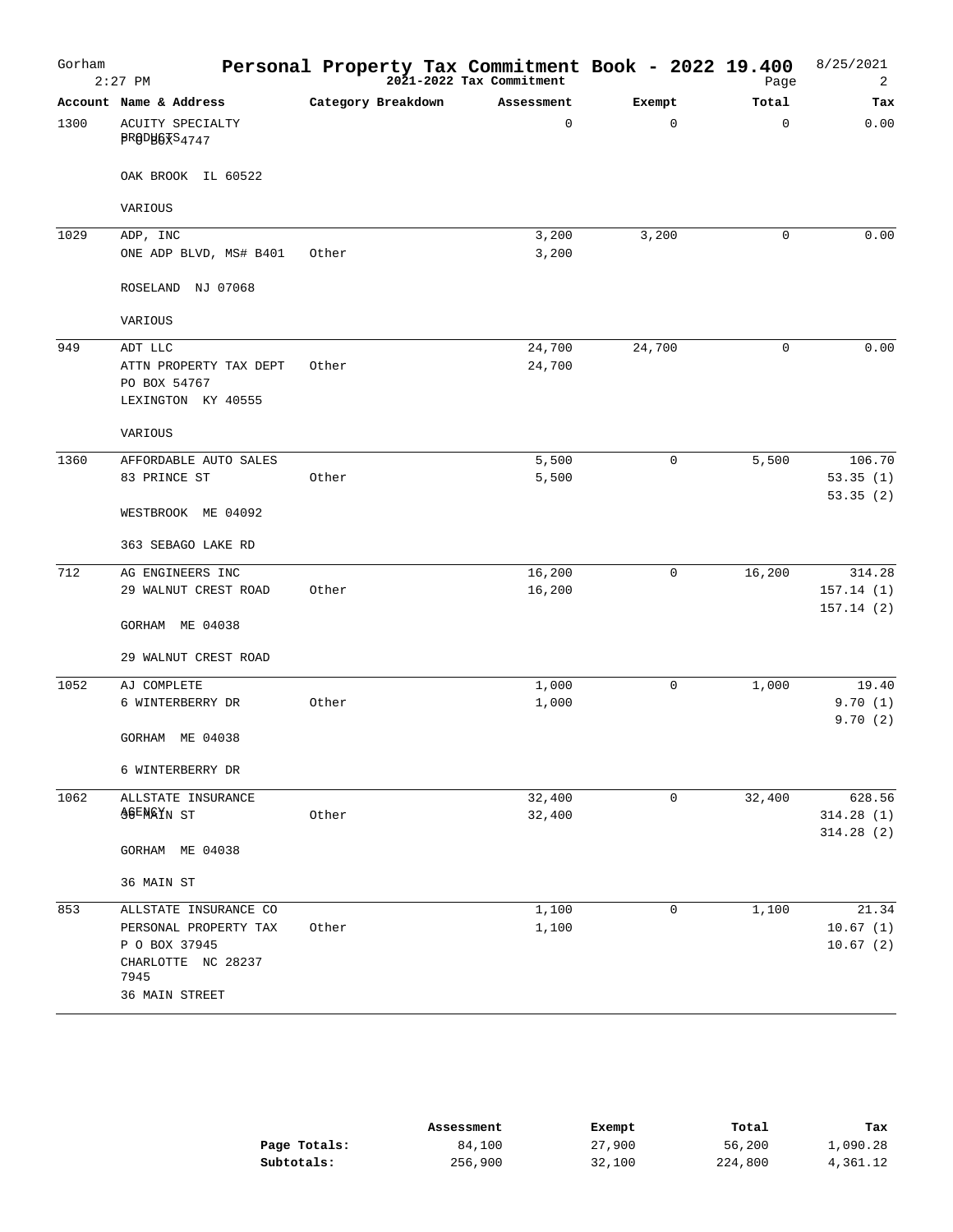| Gorham | $2:27$ PM                                     |       |                    | Personal Property Tax Commitment Book - 2022 19.400<br>$20\overline{2}1 - 2022$ Tax Commitment |        |             | Page      | 8/25/2021<br>3                     |
|--------|-----------------------------------------------|-------|--------------------|------------------------------------------------------------------------------------------------|--------|-------------|-----------|------------------------------------|
|        | Account Name & Address                        |       | Category Breakdown | Assessment                                                                                     | Exempt |             | Total     | Tax                                |
| 989    | ALTERNATIVE RELIEF LLC<br>182 SHERWOOD STREET | Other |                    | 97,200<br>97,200                                                                               |        | 0           | 97,200    | 1,885.68<br>942.84 (1)             |
|        | PORTLAND ME 04103                             |       |                    |                                                                                                |        |             |           | 942.84 (2)                         |
|        | 17 GORHAM INDUSTRIAL<br>PARK                  |       |                    |                                                                                                |        |             |           |                                    |
| 814    | AMATOS CORPORATE OFFICE                       |       |                    | 427,700                                                                                        |        | 0           | 427,700   | 8,297.38                           |
|        | 312 ST JOHN STREET 2ND<br>FLOOR               | Other |                    | 427,700                                                                                        |        |             |           | 4,148.69(1)<br>4,148.69(2)         |
|        | PORTLAND ME 04102                             |       |                    |                                                                                                |        |             |           |                                    |
|        | 3 MAIN STREET                                 |       |                    |                                                                                                |        |             |           |                                    |
| 1230   | AMAZON.COM SERVICES INC                       |       |                    | 4,900                                                                                          |        | 0           | 4,900     | 95.06                              |
|        | P O BOX 743068                                | Other |                    | 4,900                                                                                          |        |             |           | 47.53(1)<br>47.53(2)               |
|        | DALLAS TX 75374                               |       |                    |                                                                                                |        |             |           |                                    |
|        | 16 MAIN ST                                    |       |                    |                                                                                                |        |             |           |                                    |
| 927    | AMERIGAS PROPANE LLC                          |       |                    | 400                                                                                            |        | 0           | 400       | 7.76                               |
|        | P.O. BOX 798                                  | Other |                    | 400                                                                                            |        |             |           | 3.88(1)<br>3.88(2)                 |
|        | VALLEY FORGE PA 19482                         |       |                    |                                                                                                |        |             |           |                                    |
|        | VARIOUS                                       |       |                    |                                                                                                |        |             |           |                                    |
| 851    | AMERIPRISE FINANCIAL                          |       |                    | 1,600                                                                                          |        | $\mathbf 0$ | 1,600     | 31.04                              |
|        | 8 ELM STREET                                  | Other |                    | 1,600                                                                                          |        |             |           | 15.52(1)                           |
|        | GORHAM ME 04038                               |       |                    |                                                                                                |        |             |           | 15.52(2)                           |
|        | 8 ELM STREET                                  |       |                    |                                                                                                |        |             |           |                                    |
| 1301   | ANDERSEN LOGISTICS                            |       |                    | 7,500                                                                                          |        | $\mathbf 0$ | 7,500     | 145.50                             |
|        | $MN-126-01-M7A$                               | Other |                    | 7,500                                                                                          |        |             |           | 72.75(1)                           |
|        | 100-4TH AVENUE NORTH                          |       |                    |                                                                                                |        |             |           | 72.75(2)                           |
|        | BAYPORT MN 55003                              |       |                    |                                                                                                |        |             |           |                                    |
|        | 511 MAIN ST                                   |       |                    |                                                                                                |        |             |           |                                    |
| 972    | ANDERSON EQUIPMENT                            |       |                    | 2,902,500                                                                                      |        | 0           | 2,902,500 | 56,308.50                          |
|        | P.O. BOX 339                                  | Other |                    | 2,902,500                                                                                      |        |             |           | 28, 154. 25 (1)<br>28, 154. 25 (2) |
|        | BRIDGEVILLE PA 15017                          |       |                    |                                                                                                |        |             |           |                                    |
|        | 18 GORHAM IND PARKWAY                         |       |                    |                                                                                                |        |             |           |                                    |
| 1365   | ANDREW CLOUGH                                 |       |                    | 6,600                                                                                          |        | 0           | 6,600     | 128.04                             |
|        | 122 HI-VU DRIVE                               | Other |                    | 6,600                                                                                          |        |             |           | 64.02 (1)                          |
|        | STANDISH ME 04084                             |       |                    |                                                                                                |        |             |           | 64.02(2)                           |
|        | 7 PEARSON DRIVE                               |       |                    |                                                                                                |        |             |           |                                    |

|              | Assessment | Exempt | Total     | Tax       |
|--------------|------------|--------|-----------|-----------|
| Page Totals: | 3,448,400  |        | 3,448,400 | 66,898.96 |
| Subtotals:   | 3,705,300  | 32,100 | 3,673,200 | 71,260.08 |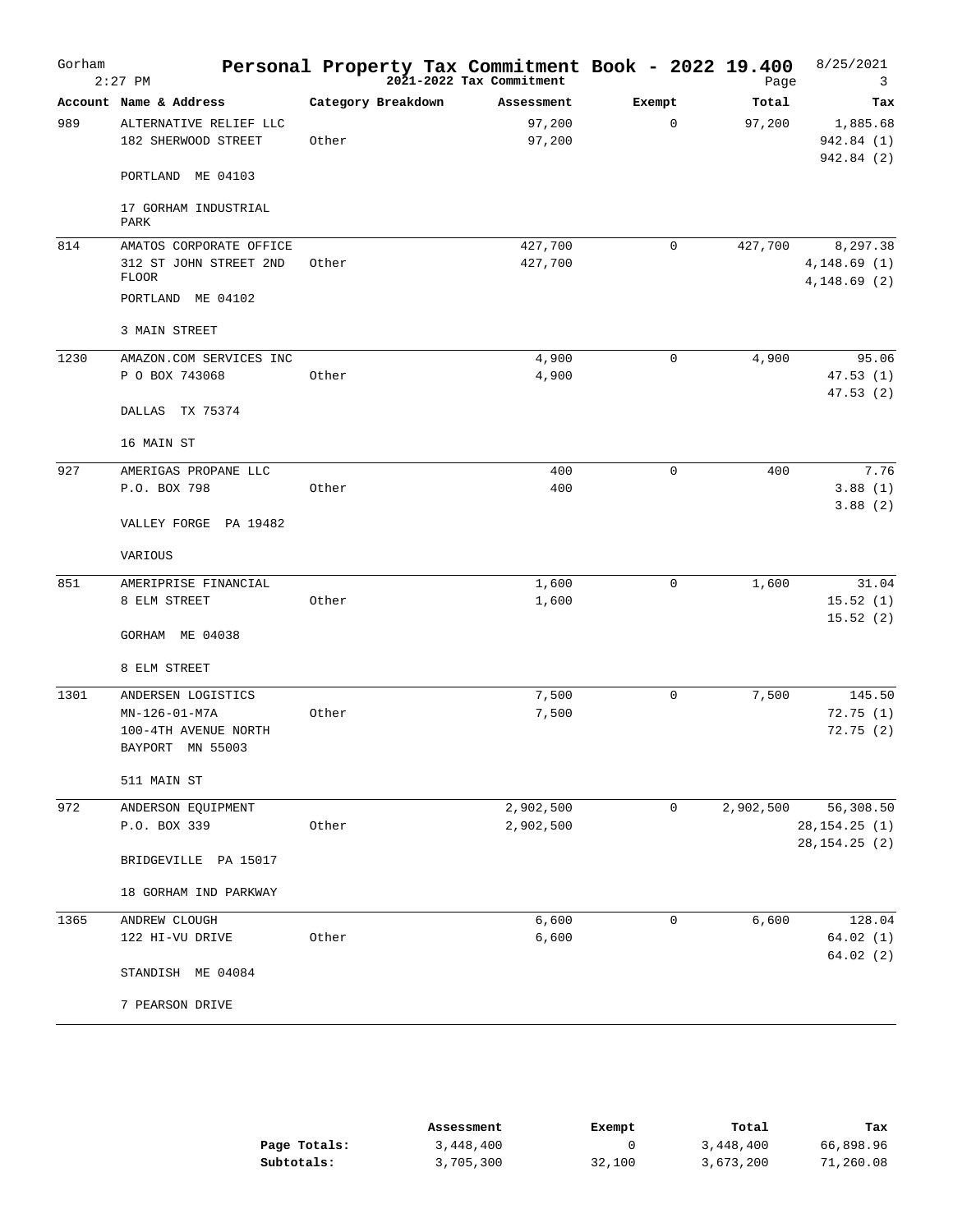| Gorham | $2:27$ PM                             | Personal Property Tax Commitment Book - 2022 19.400 | 2021-2022 Tax Commitment |                | Page    | 8/25/2021<br>4             |
|--------|---------------------------------------|-----------------------------------------------------|--------------------------|----------------|---------|----------------------------|
|        | Account Name & Address                | Category Breakdown                                  | Assessment               | Exempt         | Total   | Tax                        |
| 1366   | ANGELO'S PIZZA                        |                                                     | 41,500                   | $\overline{0}$ | 41,500  | 805.10                     |
|        | 474 MAIN ST                           | Other                                               | 41,500                   |                |         | 402.55(1)<br>402.55(2)     |
|        | GORHAM ME 04038                       |                                                     |                          |                |         |                            |
|        | 474 MAIN ST                           |                                                     |                          |                |         |                            |
| 584    | ANIMAL HOSPITAL OF SO                 |                                                     | 103,300                  | 0              | 103,300 | 2,004.02                   |
|        | GORUOUNTY ROAD                        | Other                                               | 103,300                  |                |         | 1,002.01(1)<br>1,002.01(2) |
|        | GORHAM ME 04038                       |                                                     |                          |                |         |                            |
|        | 47 COUNTRY ROAD                       |                                                     |                          |                |         |                            |
| 1302   | ARAMARK REFRESHMENT                   |                                                     | 6,100                    | 0              | 6,100   | 118.34                     |
|        | <b>PEBVEGES30286</b>                  | Other                                               | 6,100                    |                |         | 59.17(1)<br>59.17(2)       |
|        | PHILADELPHIA PA 19103                 |                                                     |                          |                |         |                            |
|        | VARIOUS                               |                                                     |                          |                |         |                            |
| 990    | ARGONAUT MANAGEMENT                   |                                                     | 1,000                    | 0              | 1,000   | 19.40                      |
|        | <b>\$&amp;R#&amp;&amp;E&amp;69011</b> | Other                                               | 1,000                    |                |         | 9.70(1)<br>9.70(2)         |
|        | SAN ANTONIO TX 78246                  |                                                     |                          |                |         |                            |
|        | 52 TANNERY BROOK ROAD                 |                                                     |                          |                |         |                            |
| 987    | AROMA JOES                            |                                                     | 46,900                   | 0              | 46,900  | 909.86                     |
|        | 109 MAIN STREET UNIT A                | Other                                               | 46,900                   |                |         | 454.93 (1)                 |
|        | GORHAM ME 04038                       |                                                     |                          |                |         | 454.93 (2)                 |
|        | 109 MAIN STREET                       |                                                     |                          |                |         |                            |
| 1055   | AROUND THE WORLD TRAVEL               |                                                     | 11,600                   | 0              | 11,600  | 225.04                     |
|        | 347 MAIN ST                           | Other                                               | 11,600                   |                |         | 112.52(1)<br>112.52(2)     |
|        | GORHAM ME 04038                       |                                                     |                          |                |         |                            |
|        | 347 MAIN STREET                       |                                                     |                          |                |         |                            |
| 1056   | ART & NAILS                           |                                                     | 29,100                   | $\mathbf 0$    | 29,100  | 564.54                     |
|        | 102 MAIN ST #104                      | Other                                               | 29,100                   |                |         | 282.27 (1)<br>282.27 (2)   |
|        | GORHAM ME 04038                       |                                                     |                          |                |         |                            |
|        | 102 MAIN STREET                       |                                                     |                          |                |         |                            |
| 1030   | ASSIST 2 SELL                         |                                                     | 8,000                    | 0              | 8,000   | 155.20                     |
|        | 510 MAIN STREET                       | Other                                               | 8,000                    |                |         | 77.60(1)<br>77.60(2)       |
|        | GORHAM ME 04038                       |                                                     |                          |                |         |                            |
|        | 510 MAIN STREET                       |                                                     |                          |                |         |                            |

|              | Assessment | Exempt | Total     | Tax       |
|--------------|------------|--------|-----------|-----------|
| Page Totals: | 247,500    |        | 247,500   | 4,801.50  |
| Subtotals:   | 3,952,800  | 32,100 | 3,920,700 | 76,061.58 |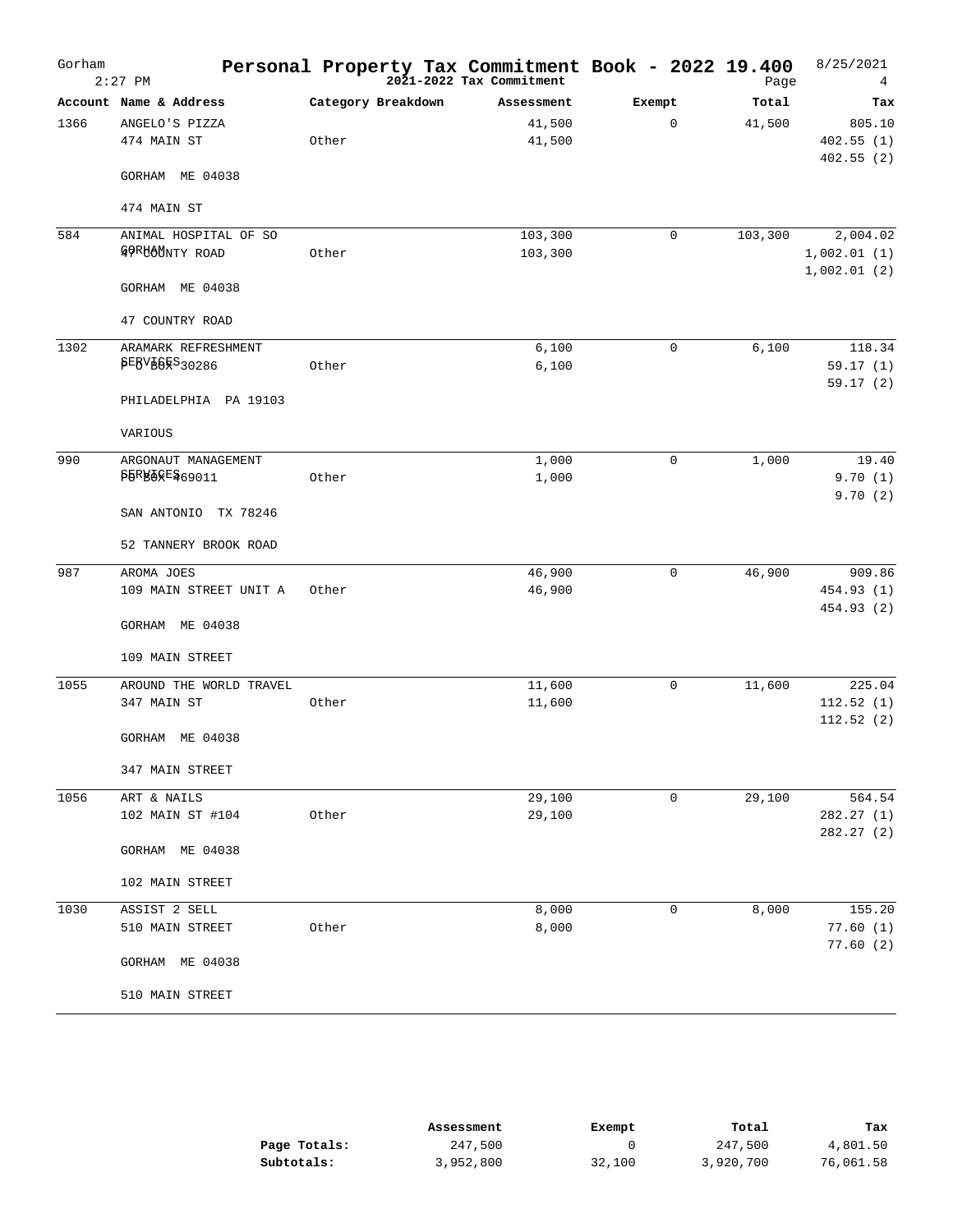| Gorham | $2:27$ PM                                                                                                       | Personal Property Tax Commitment Book - 2022 19.400 | 2021-2022 Tax Commitment |             | Page   | 8/25/2021<br>5                     |
|--------|-----------------------------------------------------------------------------------------------------------------|-----------------------------------------------------|--------------------------|-------------|--------|------------------------------------|
|        | Account Name & Address                                                                                          | Category Breakdown                                  | Assessment               | Exempt      | Total  | Tax                                |
| 566    | AT&T MOBILITY LLC<br>PROPERTY TAX DEPARTMENT<br>1010 PINE, 9E-L-01<br>ST. LOUIS MO 63101                        | Other                                               | 50,800<br>50,800         | 0           | 50,800 | 985.52<br>492.76 (1)<br>492.76 (2) |
|        | VARIOUS                                                                                                         |                                                     |                          |             |        |                                    |
| 526    | ATLANTIC COAST ELECTRIC<br>GERALD STRUMPH JR<br>300 BUCK ST<br>GORHAM ME 04038                                  | Other                                               | 46,900<br>46,900         | $\mathbf 0$ | 46,900 | 909.86<br>454.93 (1)<br>454.93 (2) |
|        | 300 BUCK STREET                                                                                                 |                                                     |                          |             |        |                                    |
| 1059   | ATLANTIC DANCE ARTS<br>90 BURNHAM ROAD<br>GORHAM ME 04038                                                       | Other                                               | 3,100<br>3,100           | 1,300       | 1,800  | 34.92<br>17.46(1)<br>17.46(2)      |
|        | 29 SCHOOL STREET                                                                                                |                                                     |                          |             |        |                                    |
| 991    | ATLANTIC ROOTS<br>17 GORHAM INDUSTRIAL<br>PKWY #B<br>GORHAM ME 04038                                            | Other                                               | 35,900<br>35,900         | $\mathbf 0$ | 35,900 | 696.46<br>348.23(1)<br>348.23(2)   |
|        | 17 GORHAM INDUSTRIAL<br>PKWY                                                                                    |                                                     |                          |             |        |                                    |
| 1232   | ATTENDANCE ON DEMAND<br>22900 HAGGERTY RD                                                                       | Other                                               | 200<br>200               | 200         | 0      | 0.00                               |
|        | NORTHVILLE MI 48167                                                                                             |                                                     |                          |             |        |                                    |
|        | VARIOUS                                                                                                         |                                                     |                          |             |        |                                    |
| 928    | AUTO RECOVERY SERVICE<br>EMG RYAN LLC<br>P O BOX 4900 DEPT 285<br>SCOTTSDALE AZ 85261<br>4900<br>1 MOODYS DRIVE | Other                                               | 504,200<br>504,200       | 501,900     | 2,300  | 44.62<br>22.31(1)<br>22.31(2)      |
| 1363   | AZUL TEQUILA                                                                                                    |                                                     | 58,100                   | 0           | 58,100 | 1,127.14                           |
|        | 29 SCHOOL ST                                                                                                    | Other                                               | 58,100                   |             |        | 563.57(1)<br>563.57(2)             |
|        | GORHAM ME 04038                                                                                                 |                                                     |                          |             |        |                                    |
|        | 29 SCHOOL ST                                                                                                    |                                                     |                          |             |        |                                    |
| 390    | BACK IN MOTION PHY<br><b>SHERBEWEFLAVE NW</b><br>STE 300<br>GRAND RAPIDS MI 49504                               | Other                                               | 19,300<br>19,300         | 7,200       | 12,100 | 234.74<br>117.37(1)<br>117.37(2)   |
|        | 94 MAIN STREET                                                                                                  |                                                     |                          |             |        |                                    |

|              | Assessment | Exempt  | Total     | Tax       |
|--------------|------------|---------|-----------|-----------|
| Page Totals: | 718,500    | 510,600 | 207,900   | 4,033.26  |
| Subtotals:   | 4,671,300  | 542,700 | 4,128,600 | 80,094.84 |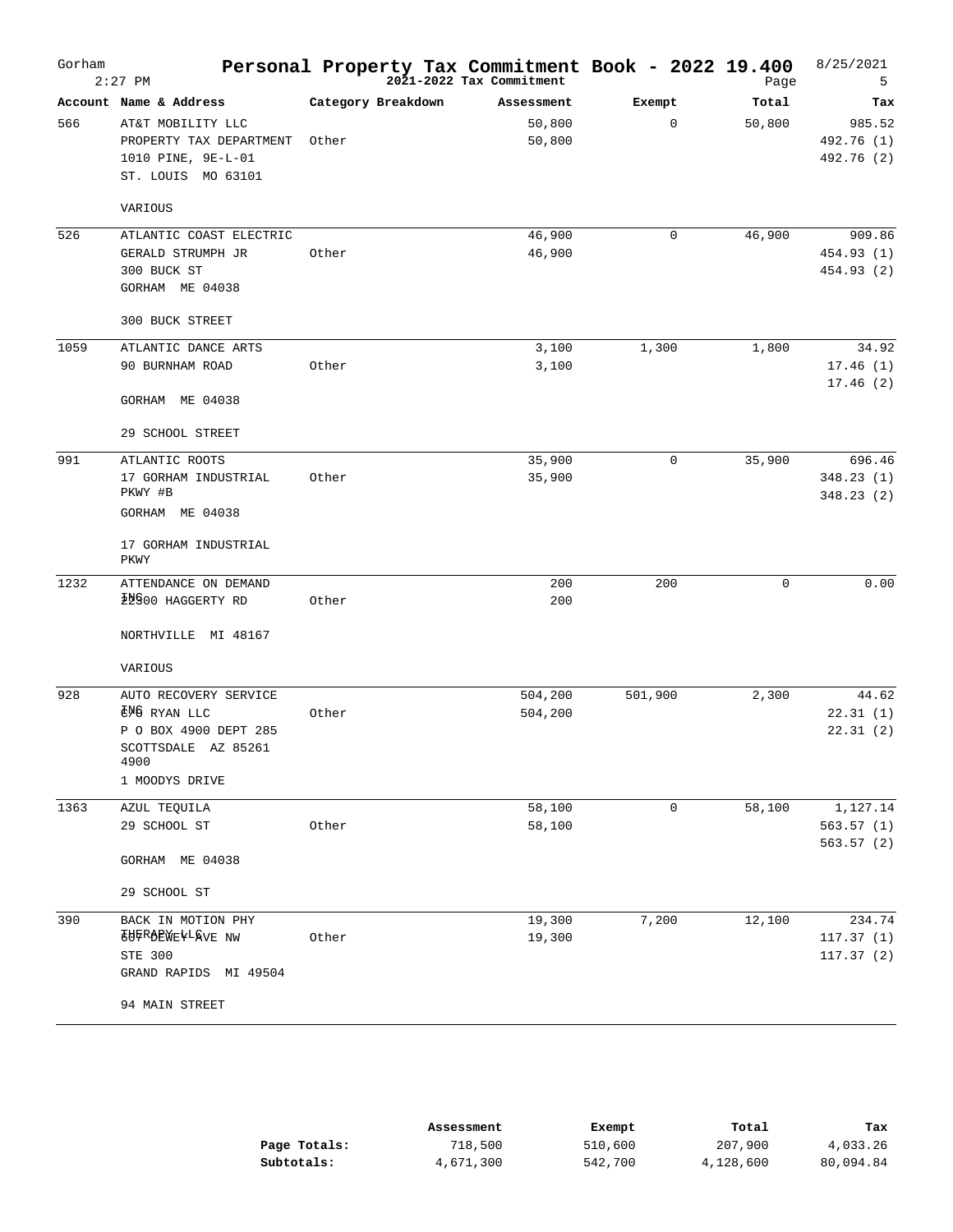| Gorham | $2:27$ PM                          | Personal Property Tax Commitment Book - 2022 19.400 | 2021-2022 Tax Commitment |         | Page   | 8/25/2021<br>6                |
|--------|------------------------------------|-----------------------------------------------------|--------------------------|---------|--------|-------------------------------|
|        | Account Name & Address             | Category Breakdown                                  | Assessment               | Exempt  | Total  | Tax                           |
| 1364   | BAGALA WINDOW WORKS<br>677 MAIN ST | Other                                               | 113,900<br>113,900       | 111,400 | 2,500  | 48.50<br>24.25(1)<br>24.25(2) |
|        | WESTBROOK ME 04092                 |                                                     |                          |         |        |                               |
|        | 587 MAIN ST                        |                                                     |                          |         |        |                               |
| 1060   | <b>BAKEOSAURUS</b>                 |                                                     | 5,700                    | 0       | 5,700  | 110.58                        |
|        | 15 MOUNT VIEW DR                   | Other                                               | 5,700                    |         |        | 55.29(1)<br>55.29(2)          |
|        | GORHAM ME 04038                    |                                                     |                          |         |        |                               |
|        | 15 MOUNTAINVIEW DR                 |                                                     |                          |         |        |                               |
| 621    | BEALS ICE CREAM                    |                                                     | 30,500                   | 0       | 30,500 | 591.70                        |
|        | P.O. BOX 7098                      | Other                                               | 30,500                   |         |        | 295.85(1)                     |
|        | SCARBOROUGH ME 04070               |                                                     |                          |         |        | 295.85 (2)                    |
|        | 571 MAIN STREET                    |                                                     |                          |         |        |                               |
| 1061   | BEANE ELIZABETH LCSW               |                                                     | 9,000                    | 0       | 9,000  | 174.60                        |
|        | 31 MAIN ST                         | Other                                               | 9,000                    |         |        | 87.30 (1)                     |
|        | GORHAM ME 04038                    |                                                     |                          |         |        | 87.30(2)                      |
|        | 31 MAIN STREET                     |                                                     |                          |         |        |                               |
| 645    | BEE AT EZZ SERVICES                |                                                     | 26,300                   | 24,600  | 1,700  | 32.98                         |
|        | 34 COUNTY ROAD                     | Other                                               | 26,300                   |         |        | 16.49(1)<br>16.49(2)          |
|        | GORHAM ME 04038                    |                                                     |                          |         |        |                               |
|        | 34 COUNTY ROAD                     |                                                     |                          |         |        |                               |
| 1064   | BENSON FARM EARTH                  |                                                     | 361,900                  | 267,500 | 94,400 | 1,831.36                      |
|        | <b>BROPEGWAER ROAD</b>             | Other                                               | 361,900                  |         |        | 915.68(1)                     |
|        | GORHAM ME 04038                    |                                                     |                          |         |        | 915.68(2)                     |
|        | 64 PLUMMER ROAD                    |                                                     |                          |         |        |                               |
| 612    | BH2M ENGINEERS                     |                                                     | 33,200                   | 29,200  | 4,000  | 77.60                         |
|        | 380B MAIN ST                       | Other                                               | 33,200                   |         |        | 38.80 (1)                     |
|        | GORHAM ME 04038                    |                                                     |                          |         |        | 38.80 (2)                     |
|        | 28 STATE STREET                    |                                                     |                          |         |        |                               |
| 1236   | BIER CELLAR                        |                                                     | 17,000                   | 0       | 17,000 | 329.80                        |
|        | 299 FOREST AVE                     | Other                                               | 17,000                   |         |        | 164.90(1)<br>164.90(2)        |
|        | PORTLAND<br>ME 04101               |                                                     |                          |         |        |                               |
|        | 593 MAIN STREET                    |                                                     |                          |         |        |                               |

|              | Assessment | Exempt  | Total     | Tax       |
|--------------|------------|---------|-----------|-----------|
| Page Totals: | 597,500    | 432,700 | 164,800   | 3,197.12  |
| Subtotals:   | 5,268,800  | 975,400 | 4,293,400 | 83,291.96 |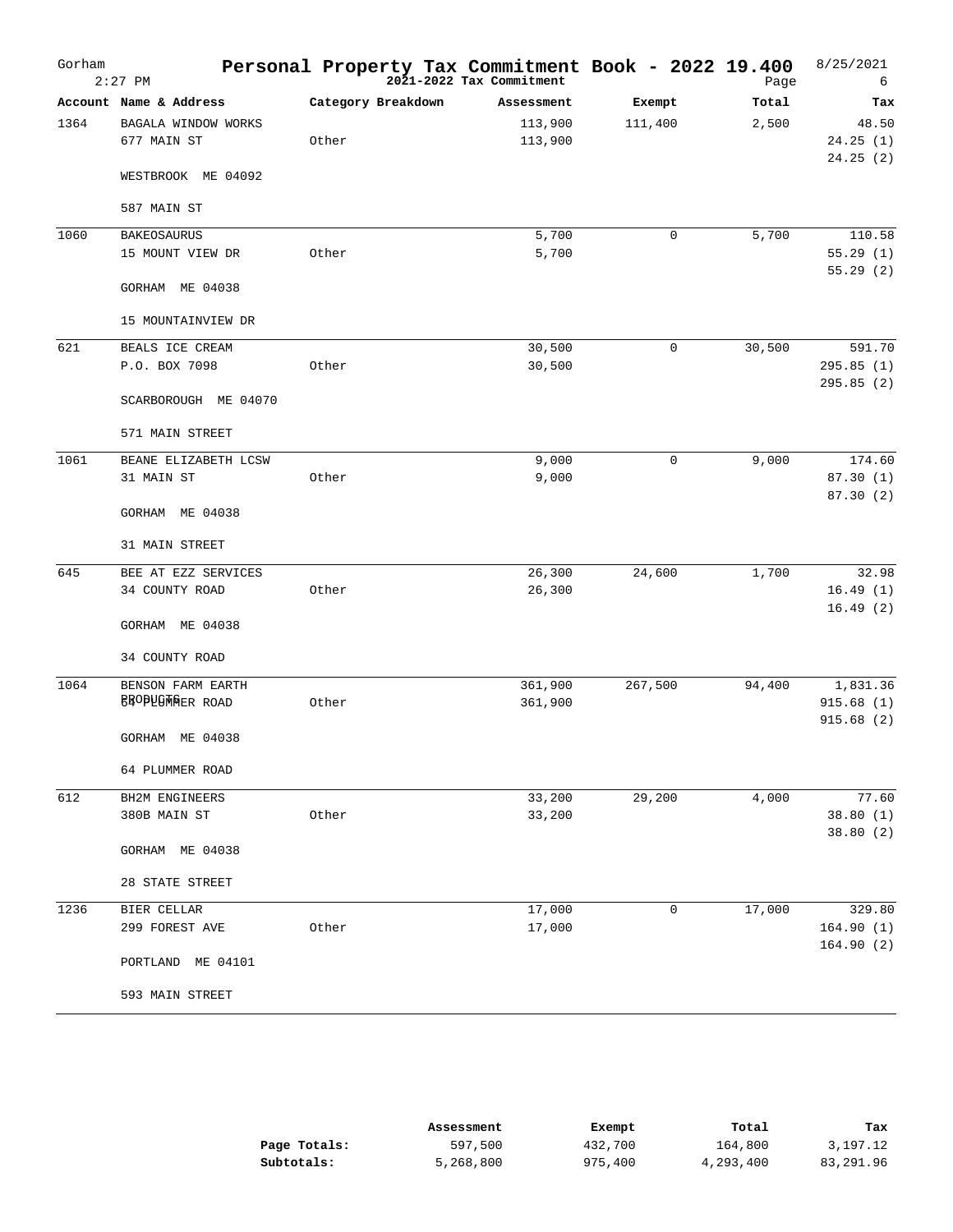| Gorham | $2:27$ PM                                                                  | Personal Property Tax Commitment Book - 2022 19.400 | 2021-2022 Tax Commitment |             | Page    | 8/25/2021<br>7                         |
|--------|----------------------------------------------------------------------------|-----------------------------------------------------|--------------------------|-------------|---------|----------------------------------------|
|        | Account Name & Address                                                     | Category Breakdown                                  | Assessment               | Exempt      | Total   | Tax                                    |
| 829    | BIG APPLE #1059<br>1 C. N. BROWN WAY<br>PO BOX 200<br>SOUTH PARIS ME 04281 | Other                                               | 109,900<br>109,900       | $\mathbf 0$ | 109,900 | 2,132.06<br>1,066.03(1)<br>1,066.03(2) |
|        | 90 MAIN STREET                                                             |                                                     |                          |             |         |                                        |
| 1065   | BIG NUT STORAGE LLC                                                        |                                                     | 7,000                    | $\mathbf 0$ | 7,000   | 135.80                                 |
|        | 170 SPILLER RD                                                             | Other                                               | 7,000                    |             |         | 67.90(1)<br>67.90(2)                   |
|        | GORHAM ME 04038                                                            |                                                     |                          |             |         |                                        |
|        | 187 WESCOTT RD                                                             |                                                     |                          |             |         |                                        |
| 1237   | BIMBO BAKERIES USA                                                         |                                                     | 1,700                    | $\mathbf 0$ | 1,700   | 32.98                                  |
|        | 99T55TNOEL RD #100,<br>LB73                                                | Other                                               | 1,700                    |             |         | 16.49(1)<br>16.49(2)                   |
|        | DALLAS TX 75240                                                            |                                                     |                          |             |         |                                        |
|        | 587 MAIN STREET                                                            |                                                     |                          |             |         |                                        |
| 1221   | BIO SPECIALISTS                                                            |                                                     | 6,100                    | $\mathbf 0$ | 6,100   | 118.34                                 |
|        | <b>PTG&amp;W9\MEJWEDI</b>                                                  | Other                                               | 6,100                    |             |         | 59.17(1)                               |
|        | GORHAM ME 04038                                                            |                                                     |                          |             |         | 59.17(2)                               |
|        | 231 LIBBY AVENUE                                                           |                                                     |                          |             |         |                                        |
| 1067   | BLOOMBERG LP                                                               |                                                     | 200                      | 200         | 0       | 0.00                                   |
|        | C/O ADVANTAX, INC<br>2500 WESTFIELD DRIVE<br><b>£E8IN-20L 60124</b>        | Other                                               | 200                      |             |         |                                        |
|        | VARIOUS                                                                    |                                                     |                          |             |         |                                        |
| 1068   | BLUE PIG DINER                                                             |                                                     | 31,400                   | $\mathbf 0$ | 31,400  | 609.16                                 |
|        | 19 STATE ST                                                                | Other                                               | 31,400                   |             |         | 304.58(1)                              |
|        | GORHAM ME 04038                                                            |                                                     |                          |             |         | 304.58(2)                              |
|        | 19 STATE ST                                                                |                                                     |                          |             |         |                                        |
| 670    | BOOKWORM, THE                                                              |                                                     | 2,500                    | $\mathbf 0$ | 2,500   | 48.50                                  |
|        | 42 MAIN STREET                                                             | Other                                               | 2,500                    |             |         | 24.25(1)                               |
|        | GORHAM ME 04038                                                            |                                                     |                          |             |         | 24.25(2)                               |
|        | 42 MAIN STREET                                                             |                                                     |                          |             |         |                                        |
| 597    | BOYKO ENGINEERING                                                          |                                                     | 2,200                    | $\mathbf 0$ | 2,200   | 42.68                                  |
|        | JAMES BOYKO                                                                | Other                                               | 2,200                    |             |         | 21.34(1)                               |
|        | 11D GORHAM INDUSTRIAL<br><b>EORHMAY</b> ME 04038                           |                                                     |                          |             |         | 21.34(2)                               |
|        | 11 GORHAM INDUSTRIAL<br>PKWY                                               |                                                     |                          |             |         |                                        |

|              | Assessment | Exempt  | Total     | тах       |
|--------------|------------|---------|-----------|-----------|
| Page Totals: | 161,000    | 200     | 160,800   | 3,119.52  |
| Subtotals:   | 5,429,800  | 975,600 | 4,454,200 | 86,411.48 |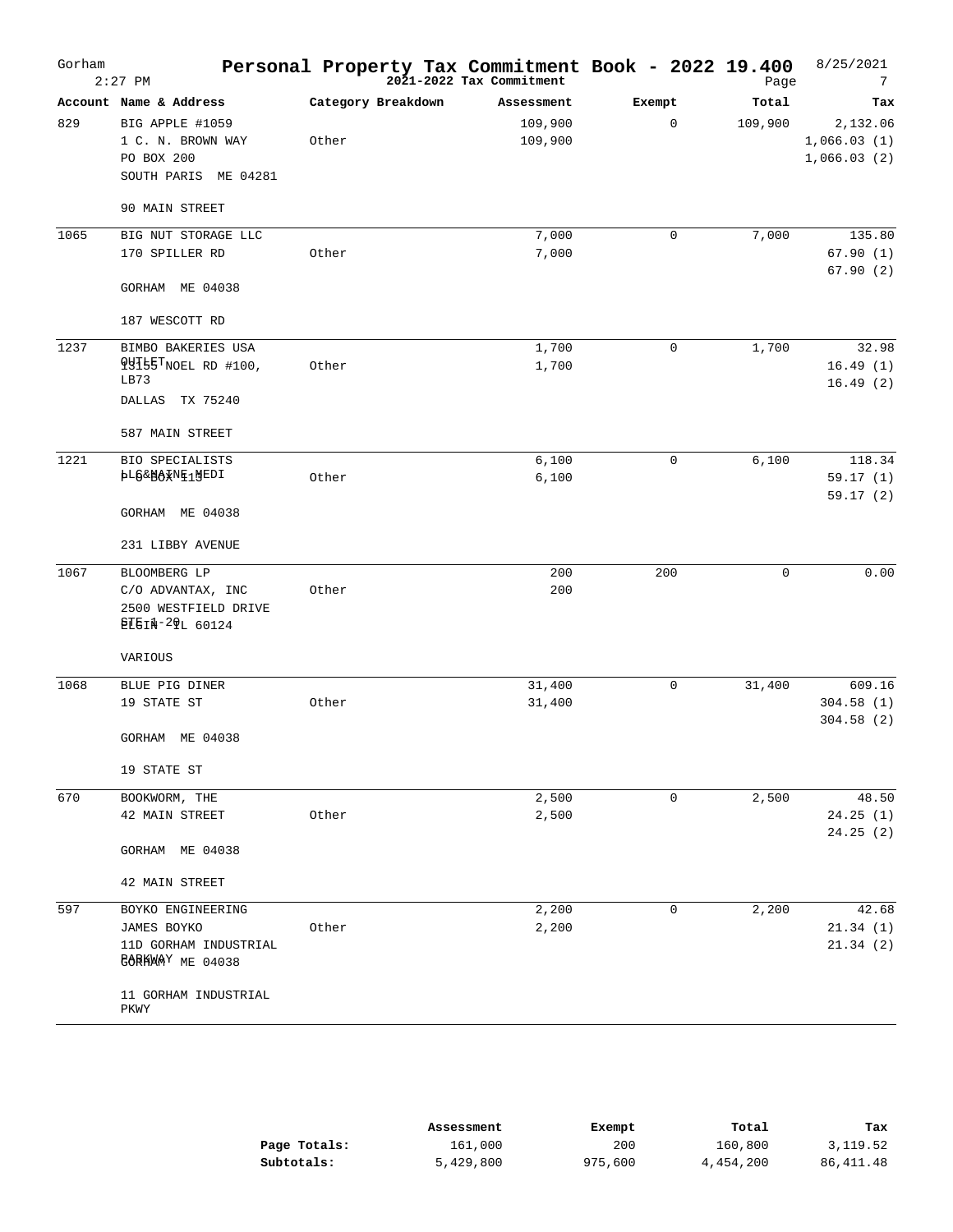| Gorham | $2:27$ PM                      | Personal Property Tax Commitment Book - 2022 19.400 | 2021-2022 Tax Commitment |             | Page    | 8/25/2021<br>8             |
|--------|--------------------------------|-----------------------------------------------------|--------------------------|-------------|---------|----------------------------|
|        | Account Name & Address         | Category Breakdown                                  | Assessment               | Exempt      | Total   | Tax                        |
| 1238   | BRAVESOUL STUDIOS              |                                                     | 5,000                    | 0           | 5,000   | 97.00                      |
|        | 12 MAIN STREET                 | Other                                               | 5,000                    |             |         | 48.50(1)                   |
|        | GORHAM ME 04038                |                                                     |                          |             |         | 48.50(2)                   |
|        | 12 MAIN STREET                 |                                                     |                          |             |         |                            |
| 1069   | BREEZY KNOLL FARM              |                                                     | 9,700                    | 6,000       | 3,700   | 71.78                      |
|        | 162 MIGHTY STREET              | Other                                               | 9,700                    |             |         | 35.89(1)                   |
|        | GORHAM ME 04038                |                                                     |                          |             |         | 35.89(2)                   |
|        | 162 MIGHTY STREET              |                                                     |                          |             |         |                            |
| 1353   | BRIGHT MINDS CHILDCARE         |                                                     | 500                      | 0           | 500     | 9.70                       |
|        | 108 WOODS RD                   | Other                                               | 500                      |             |         | 4.85(1)                    |
|        | GORHAM ME 04038                |                                                     |                          |             |         | 4.85(2)                    |
|        | 108 WOOD RD                    |                                                     |                          |             |         |                            |
| 1031   | BRITTANY LOCKE, LCSW           |                                                     | 900                      | 300         | 600     | 11.64                      |
|        | 510 MAIN STREET                | Other                                               | 900                      |             |         | 5.82(1)                    |
|        | GORHAM ME 04038                |                                                     |                          |             |         | 5.82(2)                    |
|        | 510 MAIN STREET                |                                                     |                          |             |         |                            |
| 1070   | BROCK SERVICES LLC             |                                                     | 419,200                  | 418,800     | 400     | 7.76                       |
|        | 10343 SAM HOUSTON PARK         | Other                                               | 419,200                  |             |         | 3.88(1)                    |
|        | <b>BBIYE 200</b>               |                                                     |                          |             |         | 3.88(2)                    |
|        | HOUSTON TX 77064               |                                                     |                          |             |         |                            |
|        | 9 LAURENCE DRIVE               |                                                     |                          |             |         |                            |
| 1071   | BUCKLEY ASSOCIATES INC         |                                                     | 7,000                    | 4,000       | 3,000   | 58.20                      |
|        | 510 MAIN STREET #209           | Other                                               | 7,000                    |             |         | 29.10(1)                   |
|        | GORHAM ME 04038                |                                                     |                          |             |         | 29.10(2)                   |
|        | 510 MAIN STREET #209           |                                                     |                          |             |         |                            |
| 502    | BURGER KING                    |                                                     | 276,100                  | $\mathbf 0$ | 276,100 | 5,356.34                   |
|        | 822 LEXINGTON STREET<br>2ND FL | Other                                               | 276,100                  |             |         | 2,678.17(1)<br>2,678.17(2) |
|        | WALTHAM<br>MA 02452            |                                                     |                          |             |         |                            |
|        | 102 MAIN STREET                |                                                     |                          |             |         |                            |
| 852    | BUSTER'S BARBER SHOP           |                                                     | 700                      | 100         | 600     | 11.64                      |
|        | 230 MAIN STREET UNIT 1         | Other                                               | 700                      |             |         | 5.82(1)<br>5.82(2)         |
|        | GORHAM ME 04030                |                                                     |                          |             |         |                            |
|        | 230 MAIN STREET UNIT 1         |                                                     |                          |             |         |                            |

|              | Assessment | Exempt    | Total     | Tax       |
|--------------|------------|-----------|-----------|-----------|
| Page Totals: | 719,100    | 429,200   | 289,900   | 5,624.06  |
| Subtotals:   | 6,148,900  | 1,404,800 | 4,744,100 | 92,035.54 |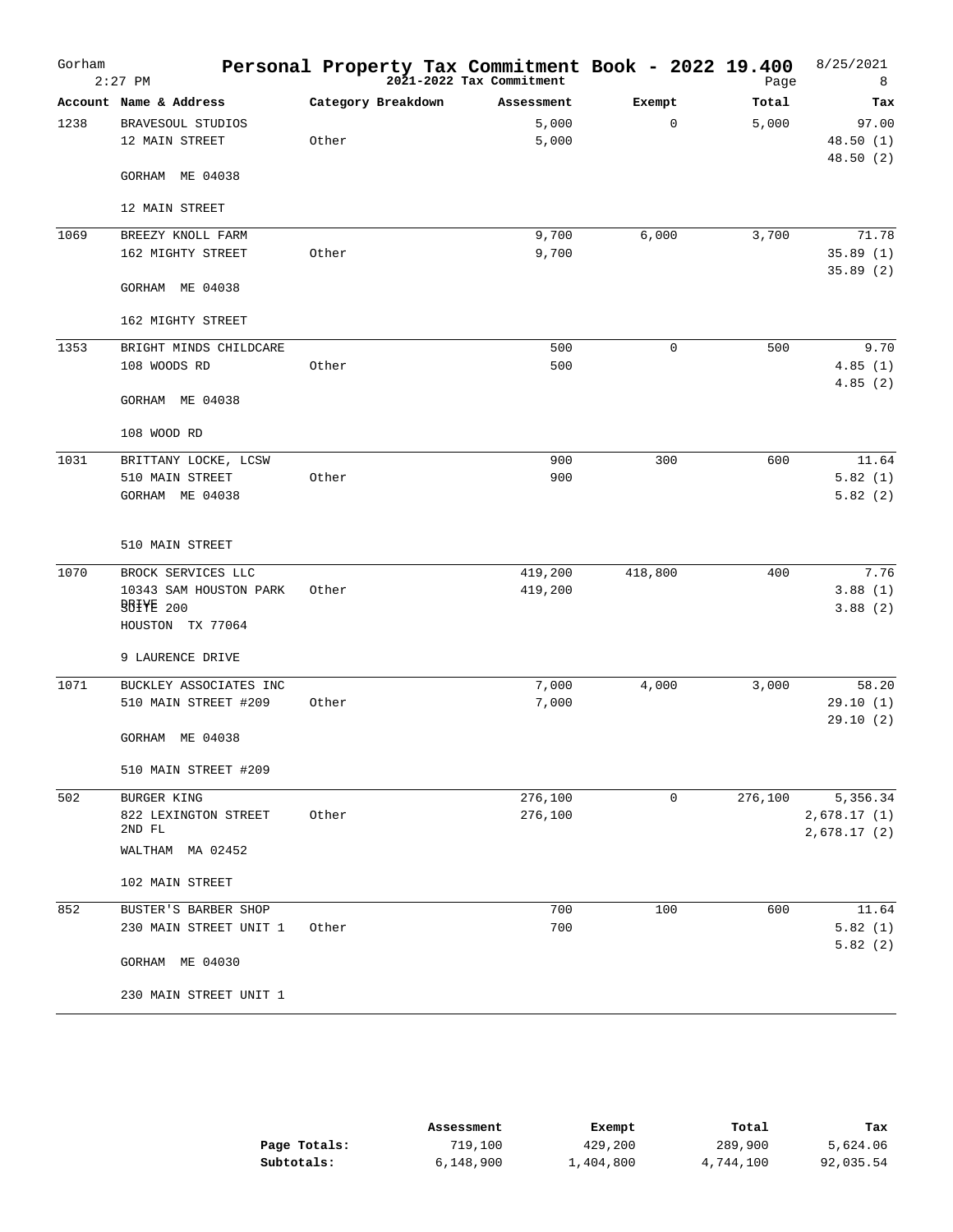| Gorham | $2:27$ PM                                                                                            |                    | Personal Property Tax Commitment Book - 2022 19.400<br>2021-2022 Tax Commitment |             | Page        | 8/25/2021<br>9                   |
|--------|------------------------------------------------------------------------------------------------------|--------------------|---------------------------------------------------------------------------------|-------------|-------------|----------------------------------|
|        | Account Name & Address                                                                               | Category Breakdown | Assessment                                                                      | Exempt      | Total       | Tax                              |
| 831    | C M DANCE<br>VICTORIA LLOYD<br>21 NEWTON DRIVE<br>GORHAM ME 04038                                    | Other              | 11,900<br>11,900                                                                | $\mathbf 0$ | 11,900      | 230.86<br>115.43(1)<br>115.43(2) |
|        | 1 CHURCH STREET                                                                                      |                    |                                                                                 |             |             |                                  |
| 929    | CANON FINANCIAL<br><b>\$58V&amp;&amp;F+HENCDR, STE 200</b><br>P.O. BOX 5008<br>MOUNT LAUREL NJ 08054 | Other              | 43,800<br>43,800                                                                | 43,800      | $\mathbf 0$ | 0.00                             |
|        | VARIOUS                                                                                              |                    |                                                                                 |             |             |                                  |
| 882    | CARDTRONICS USA INC<br>C/O HARDING & CARBONE<br>1095 NORTH LOOP WEST,<br><b>fig#FFof0 TX 77008</b>   | Other              | 6,500<br>6,500                                                                  | 0           | 6,500       | 126.10<br>63.05(1)<br>63.05(2)   |
|        | VARIOUS                                                                                              |                    |                                                                                 |             |             |                                  |
| 1072   | CAROL A JONES CPA<br>7 DEER RUN DR                                                                   | Other              | 1,500<br>1,500                                                                  | $\mathbf 0$ | 1,500       | 29.10<br>14.55(1)<br>14.55(2)    |
|        | GORHAM ME 04038                                                                                      |                    |                                                                                 |             |             |                                  |
|        | 7 DEER RUN DR                                                                                        |                    |                                                                                 |             |             |                                  |
| 1239   | CAROL LARSON LCPC<br>31 MAIN STREET                                                                  | Other              | 2,200<br>2,200                                                                  | 0           | 2,200       | 42.68<br>21.34(1)<br>21.34(2)    |
|        | GORHAM ME 04038                                                                                      |                    |                                                                                 |             |             |                                  |
|        | 31 MAIN STREET                                                                                       |                    |                                                                                 |             |             |                                  |
| 773    | CARTERS AUTO SERVICE<br>4 RAILROAD AVENUE                                                            | Other              | 43,700<br>43,700                                                                | 21,400      | 22,300      | 432.62<br>216.31(1)<br>216.31(2) |
|        | GORHAM ME 04038                                                                                      |                    |                                                                                 |             |             |                                  |
|        | 4 RAILROAD AVENUE                                                                                    |                    |                                                                                 |             |             |                                  |
| 1240   | CARTERS GREEN MARKET<br>18 ELM ST UNIT 1                                                             | Other              | 9,500<br>9,500                                                                  | 0           | 9,500       | 184.30<br>92.15(1)<br>92.15(2)   |
|        | GORHAM ME 04038                                                                                      |                    |                                                                                 |             |             |                                  |
|        | 18 ELM ST                                                                                            |                    |                                                                                 |             |             |                                  |
| 1073   | CASCO BAY WIRELESS<br>593 MAIN ST                                                                    | Other              | 15,800<br>15,800                                                                | 0           | 15,800      | 306.52<br>153.26(1)<br>153.26(2) |
|        | GORHAM ME 04038<br>593 MAIN STREET                                                                   |                    |                                                                                 |             |             |                                  |

|              | Assessment | Exempt    | Total     | Tax       |
|--------------|------------|-----------|-----------|-----------|
| Page Totals: | 134,900    | 65,200    | 69,700    | 1,352.18  |
| Subtotals:   | 6,283,800  | 1,470,000 | 4,813,800 | 93,387.72 |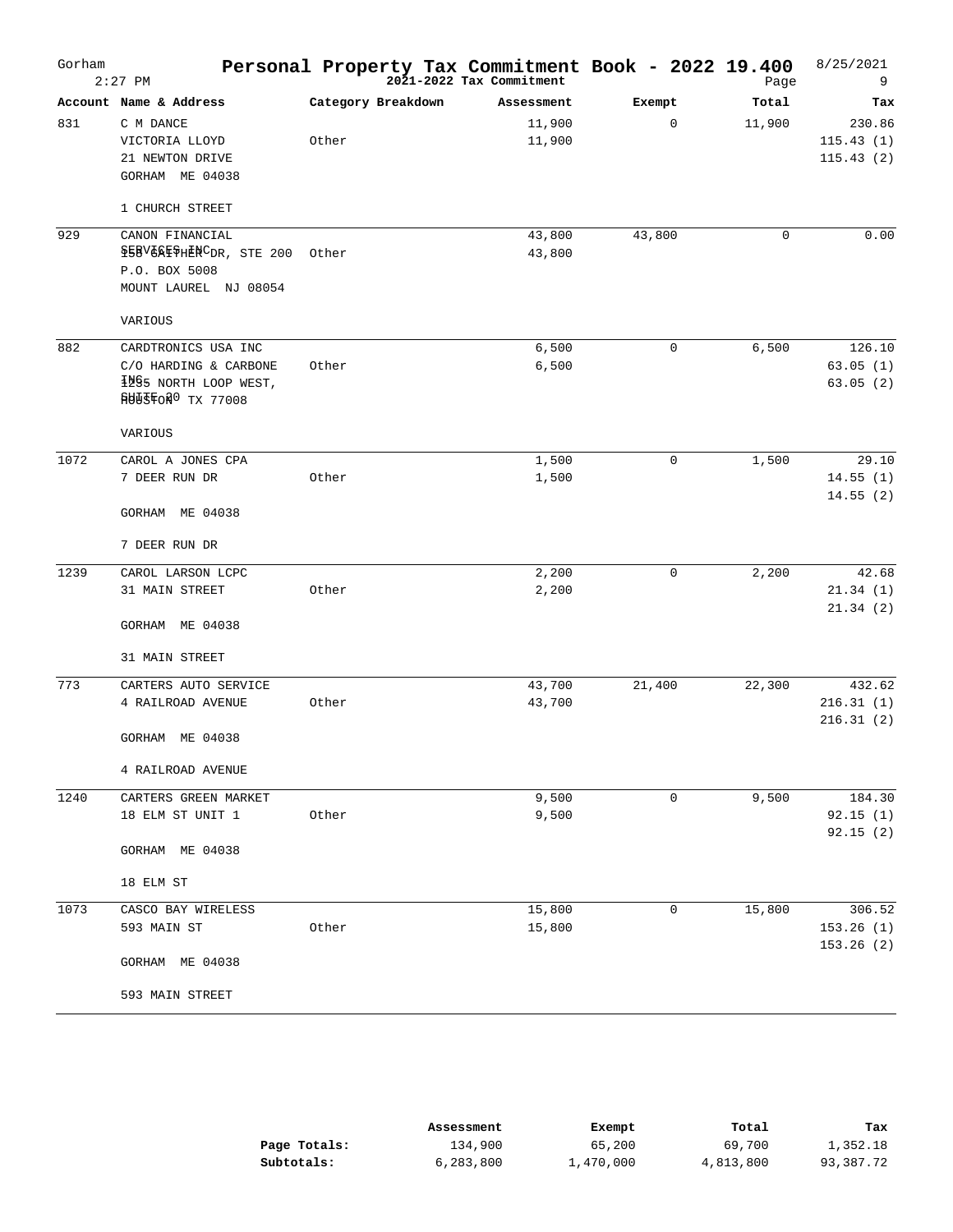| Gorham | $2:27$ PM                                    | Personal Property Tax Commitment Book - 2022 19.400 | 2021-2022 Tax Commitment |              | Page    | 8/25/2021<br>10                      |
|--------|----------------------------------------------|-----------------------------------------------------|--------------------------|--------------|---------|--------------------------------------|
|        | Account Name & Address                       | Category Breakdown                                  | Assessment               | Exempt       | Total   | Tax                                  |
| 380    | CASCO FED CRED UNION<br>P O BOX 87           | Other                                               | 175,900<br>175,900       | 105,000      | 70,900  | 1,375.46<br>687.73 (1)<br>687.73 (2) |
|        | GORHAM ME 04038                              |                                                     |                          |              |         |                                      |
|        | 375 MAIN STREET                              |                                                     |                          |              |         |                                      |
| 715    | CATALINA MARKETING CORP<br>P.O. BOX 829      | Other                                               | 3,000<br>3,000           | $\mathbf 0$  | 3,000   | 58.20<br>29.10(1)<br>29.10(2)        |
|        | COLLEYVILLE TX 76034                         |                                                     |                          |              |         |                                      |
|        | VARIOUS                                      |                                                     |                          |              |         |                                      |
| 1241   | CBD AMERICAN SHAMAN                          |                                                     | 1,600                    | $\mathbf 0$  | 1,600   | 31.04                                |
|        | 18 ELM ST UNIT 2                             | Other                                               | 1,600                    |              |         | 15.52(1)<br>15.52(2)                 |
|        | GORHAM ME 04038                              |                                                     |                          |              |         |                                      |
|        | 18 ELM ST                                    |                                                     |                          |              |         |                                      |
| 748    | CENTRAL MAINE POWER CO                       |                                                     | 314,900                  | 0            | 314,900 | 6,109.06                             |
|        | C/O AVANGRID MANAGEMENT                      | Other                                               | 314,900                  |              |         | 3,054.53(1)                          |
|        | <b>60E CITY CENTER 5TH</b>                   |                                                     |                          |              |         | 3,054.53(2)                          |
|        | FORPRAND ME 04101                            |                                                     |                          |              |         |                                      |
|        | VARIOUS                                      |                                                     |                          |              |         |                                      |
| 753    | CENTURY 21 FIRST CHOICE                      |                                                     | 73,500                   | 0            | 73,500  | 1,425.90                             |
|        | <b>BBOLWAIN STREET</b>                       | Other                                               | 73,500                   |              |         | 712.95(1)                            |
|        | GORHAM ME 04038                              |                                                     |                          |              |         | 712.95 (2)                           |
|        | 380 MAIN STREET                              |                                                     |                          |              |         |                                      |
| 843    | CHALMERS INSURANCE                           |                                                     | 72,900                   | 0            | 72,900  | 1,414.26                             |
|        | <b>AGENCHOXNE0</b>                           | Other                                               | 72,900                   |              |         | 707.13(1)                            |
|        | GORHAM ME 04038                              |                                                     |                          |              |         | 707.13(2)                            |
|        | 7 RAILROAD AVE STE 100                       |                                                     |                          |              |         |                                      |
|        |                                              |                                                     |                          |              |         |                                      |
| 916    | CHAMPAGNES HOLDINGS INC<br>844 OLD POST ROAD | Other                                               | 46,400<br>46,400         | $\mathsf{O}$ | 46,400  | 900.16<br>450.08 (1)                 |
|        |                                              |                                                     |                          |              |         | 450.08 (2)                           |
|        | ARUNDEL ME 04046                             |                                                     |                          |              |         |                                      |
|        | 630 MAIN STREET                              |                                                     |                          |              |         |                                      |
| 1260   | CHASE EQUIPMENT FINANCE                      |                                                     | 42,200                   | 0            | 42,200  | 818.68                               |
|        | 1111 POLARIS PKWY                            | Other                                               | 42,200                   |              |         | 409.34 (1)                           |
|        | OH1-1054<br>COLUMBUS OH 43240                |                                                     |                          |              |         | 409.34 (2)                           |
|        | 200 SAW MILL RD                              |                                                     |                          |              |         |                                      |

|              | Assessment | Exempt    | Total     | Tax        |
|--------------|------------|-----------|-----------|------------|
| Page Totals: | 730,400    | 105,000   | 625,400   | 12,132.76  |
| Subtotals:   | 7,014,200  | 1,575,000 | 5,439,200 | 105,520.48 |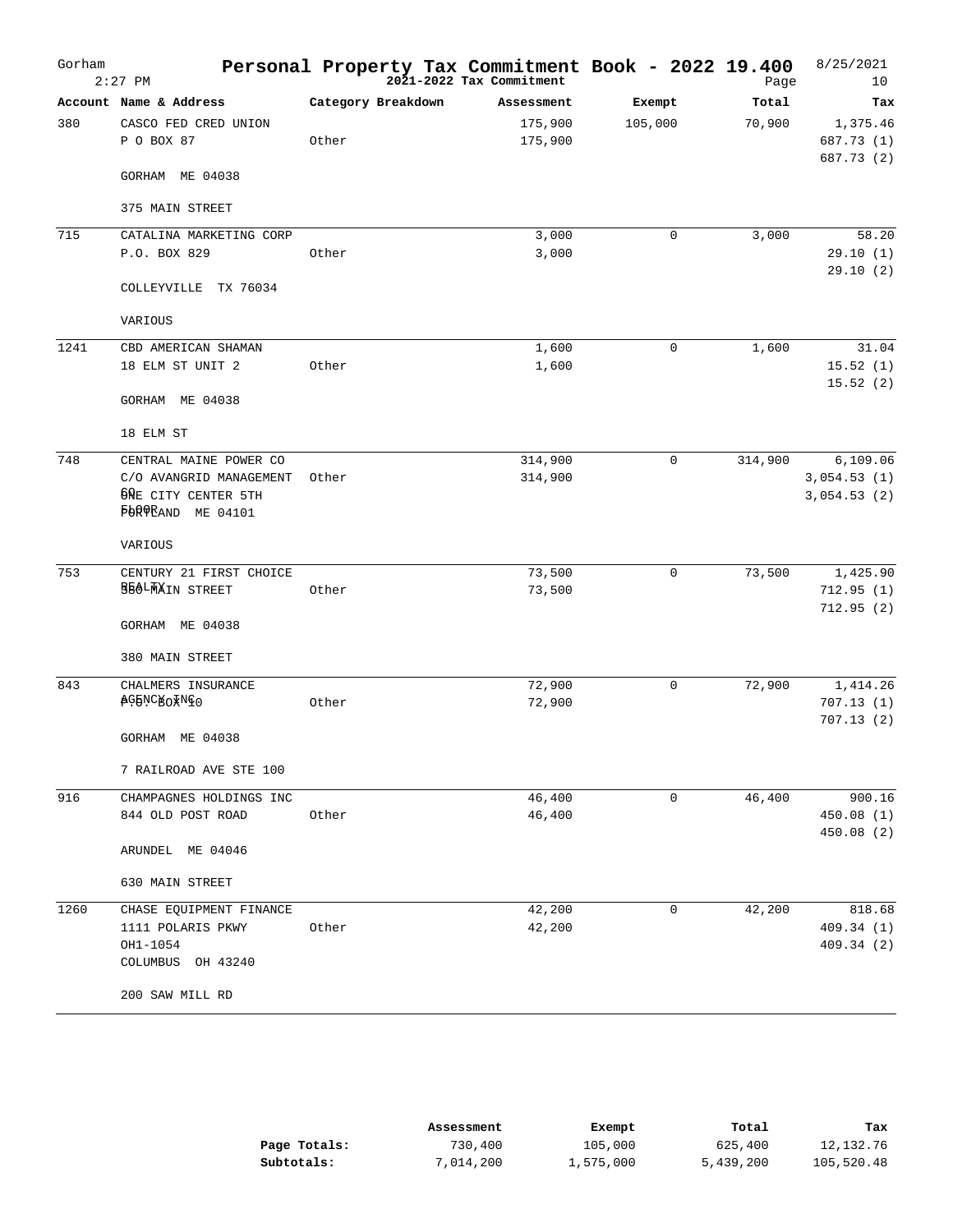| Gorham | $2:27$ PM                                  | Personal Property Tax Commitment Book - 2022 19.400<br>Page 2021-2022 Tax Commitment |            |             | Page        | 8/25/2021<br>11        |
|--------|--------------------------------------------|--------------------------------------------------------------------------------------|------------|-------------|-------------|------------------------|
|        | Account Name & Address                     | Category Breakdown                                                                   | Assessment | Exempt      | Total       | Tax                    |
| 973    | CHEMFAST                                   |                                                                                      | 4,600      | 0           | 4,600       | 89.24                  |
|        | 11 JENNA DRIVE<br>UNIT 1                   | Other                                                                                | 4,600      |             |             | 44.62(1)<br>44.62(2)   |
|        | GORHAM ME 04038                            |                                                                                      |            |             |             |                        |
|        | 11 JENNA DRIVE UNIT 1                      |                                                                                      |            |             |             |                        |
| 930    | CHEP USA                                   |                                                                                      | 6,500      | 6,500       | $\mathbf 0$ | 0.00                   |
|        | C/O/MARVIN POER &<br>SOMPANINDWARD PARKWAY | Other                                                                                | 6,500      |             |             |                        |
|        | ALPHARETTA GA 30005                        |                                                                                      |            |             |             |                        |
|        | 615 MAIN ST                                |                                                                                      |            |             |             |                        |
| 166    | CHETS AUTO SALES INC                       |                                                                                      | 11,400     | $\mathbf 0$ | 11,400      | 221.16                 |
|        | 475 OSSIPEE TRAIL                          | Other                                                                                | 11,400     |             |             | 110.58(1)              |
|        | GORHAM ME 04038                            |                                                                                      |            |             |             | 110.58(2)              |
|        | 475 OSSIPEE TRAIL                          |                                                                                      |            |             |             |                        |
| 993    | CHG-MERIDIAN USA CORP                      |                                                                                      | 5,400      | 5,400       | $\mathbf 0$ | 0.00                   |
|        | 7303 SE LAKE ROAD                          | Other                                                                                | 5,400      |             |             |                        |
|        | PORTLAND OR 97267                          |                                                                                      |            |             |             |                        |
|        | 200 NARRAGANSETT ST                        |                                                                                      |            |             |             |                        |
| 907    | CHIROPRACTIC CLINIC OF                     |                                                                                      | 6,900      | $\mathbf 0$ | 6,900       | 133.86                 |
|        | <b>GORUMNTE STREET</b>                     | Other                                                                                | 6,900      |             |             | 66.93(1)<br>66.93(2)   |
|        | GORHAM ME 04038                            |                                                                                      |            |             |             |                        |
|        | 88 STATE STREET                            |                                                                                      |            |             |             |                        |
| 1242   | CIT BANK, N A                              |                                                                                      | 35,900     | 35,900      | 0           | 0.00                   |
|        | C/O RYAN TAX COMPLIANCE                    | Other                                                                                | 35,900     |             |             |                        |
|        | <b>PEBVBOX 460709</b><br>HOUSTON TX 77056  |                                                                                      |            |             |             |                        |
|        | VARIOUS                                    |                                                                                      |            |             |             |                        |
| 1354   | CITIZENS BANK NATIONAL                     |                                                                                      | 500        | 500         | 0           | 0.00                   |
|        | OREOCITIZENS BANK WAY                      | Other                                                                                | 500        |             |             |                        |
|        | JCCL30<br>JOHNSTON RI 02919                |                                                                                      |            |             |             |                        |
|        | VARIOUS                                    |                                                                                      |            |             |             |                        |
| 1243   | CKC LANDSCAPING                            |                                                                                      | 11,600     | $\mathbf 0$ | 11,600      | 225.04                 |
|        | 4 JONATHANS RD                             | Other                                                                                | 11,600     |             |             | 112.52(1)<br>112.52(2) |
|        | GORHAM ME 04038                            |                                                                                      |            |             |             |                        |
|        | 4 JONATHAN RD                              |                                                                                      |            |             |             |                        |

|              | Assessment | Exempt    | Total     | Tax        |
|--------------|------------|-----------|-----------|------------|
| Page Totals: | 82,800     | 48,300    | 34,500    | 669.30     |
| Subtotals:   | 7,097,000  | 1,623,300 | 5,473,700 | 106,189.78 |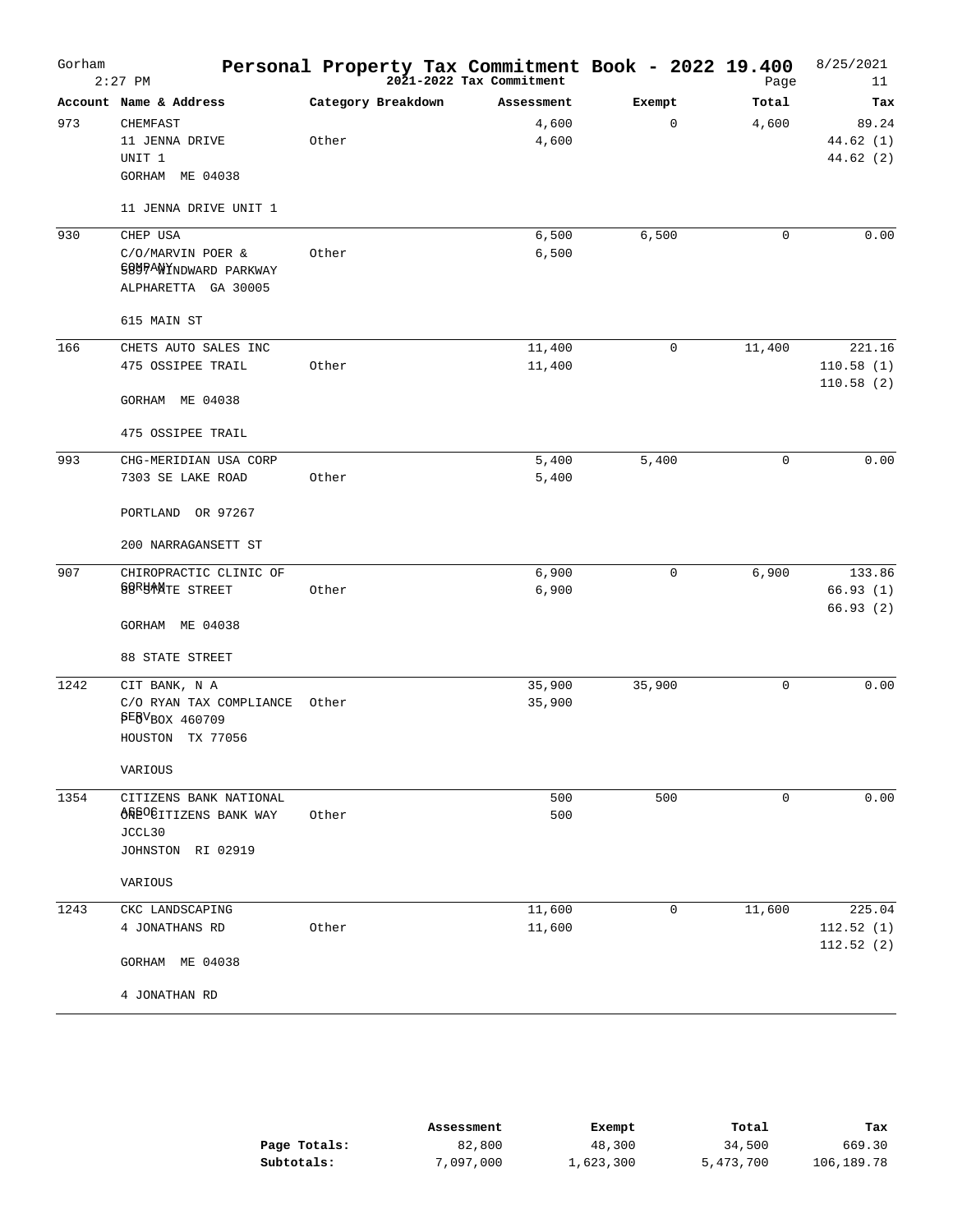| Gorham | $2:27$ PM                                 | Personal Property Tax Commitment Book - 2022 19.400 | 2021-2022 Tax Commitment |             | Page    | 8/25/2021<br>12            |
|--------|-------------------------------------------|-----------------------------------------------------|--------------------------|-------------|---------|----------------------------|
|        | Account Name & Address                    | Category Breakdown                                  | Assessment               | Exempt      | Total   | Tax                        |
| 1303   | CLARK INSURANCE                           |                                                     | 1,000                    | 0           | 1,000   | 19.40                      |
|        | P O BOX 3543                              | Other                                               | 1,000                    |             |         | 9.70(1)<br>9.70(2)         |
|        | PORTLAND ME 04104                         |                                                     |                          |             |         |                            |
|        | 64 MAIN ST                                |                                                     |                          |             |         |                            |
| 974    | CLASSIC POKER CHIPS                       |                                                     | 15,900                   | $\mathbf 0$ | 15,900  | 308.46                     |
|        | 3979 WALDEN AVENUE                        | Other                                               | 15,900                   |             |         | 154.23(1)<br>154.23(2)     |
|        | LANCASTER NY 14086                        |                                                     |                          |             |         |                            |
|        | 11 GORHAM INDUSTRIAL<br>PARK              |                                                     |                          |             |         |                            |
| 142    | CLEAN-O-RAMA                              |                                                     | 108,500                  | $\mathbf 0$ | 108,500 | 2,104.90                   |
|        | P.O. BOX 400                              | Other                                               | 108,500                  |             |         | 1,052.45(1)<br>1,052.45(2) |
|        | GORHAM ME 04038                           |                                                     |                          |             |         |                            |
|        | 12 BARTLETT ROAD                          |                                                     |                          |             |         |                            |
| 134    | COCA-COLA BEVERAGES NE,                   |                                                     | 8,700                    | 0           | 8,700   | 168.78                     |
|        | INEXECUTIVE PARK DR STE                   | Other                                               | 8,700                    |             |         | 84.39 (1)                  |
|        | 830 PROPERTY TAX DEPT<br>BEDFORD NH 03110 |                                                     |                          |             |         | 84.39 (2)                  |
|        | VARIOUS                                   |                                                     |                          |             |         |                            |
| 132    | COINSTAR, LLC                             |                                                     | 3,700                    | $\mathsf 0$ | 3,700   | 71.78                      |
|        | PO BOX 72210                              | Other                                               | 3,700                    |             |         | 35.89(1)<br>35.89(2)       |
|        | PHOENIX AZ 85050                          |                                                     |                          |             |         |                            |
|        | VARIOUS                                   |                                                     |                          |             |         |                            |
| 147    | COMMUNITY PHARMACY                        |                                                     | 21,800                   | $\mathbf 0$ | 21,800  | 422.92                     |
|        | 365 MAIN STREET                           | Other                                               | 21,800                   |             |         | 211.46(1)                  |
|        | GORHAM ME 04038                           |                                                     |                          |             |         | 211.46(2)                  |
|        | 365 MAIN STREET                           |                                                     |                          |             |         |                            |
| 994    | COMPONENT REPAIR &                        |                                                     | 34,400                   | 0           | 34,400  | 667.36                     |
|        | SUPEANFORD DRIVE UNIT 4 Other             |                                                     | 34,400                   |             |         | 333.68(1)<br>333.68 (2)    |
|        | GORHAM ME 04038                           |                                                     |                          |             |         |                            |
|        | 59 SANFORD DRIVE UNIT 4                   |                                                     |                          |             |         |                            |
| 975    | CONOPCO INC                               |                                                     | 2,600                    | 0           | 2,600   | 50.44                      |
|        | C/O GRANT THORNTON LLP                    | Other                                               | 2,600                    |             |         | 25.22(1)                   |
|        | P O BOX 4747<br>OAK BROOK IL 60522        |                                                     |                          |             |         | 25.22(2)                   |
|        | VARIOUS                                   |                                                     |                          |             |         |                            |

|              | Assessment | Exempt    | Total     | Tax        |
|--------------|------------|-----------|-----------|------------|
| Page Totals: | 196,600    |           | 196,600   | 3,814.04   |
| Subtotals:   | 7,293,600  | 1,623,300 | 5,670,300 | 110,003.82 |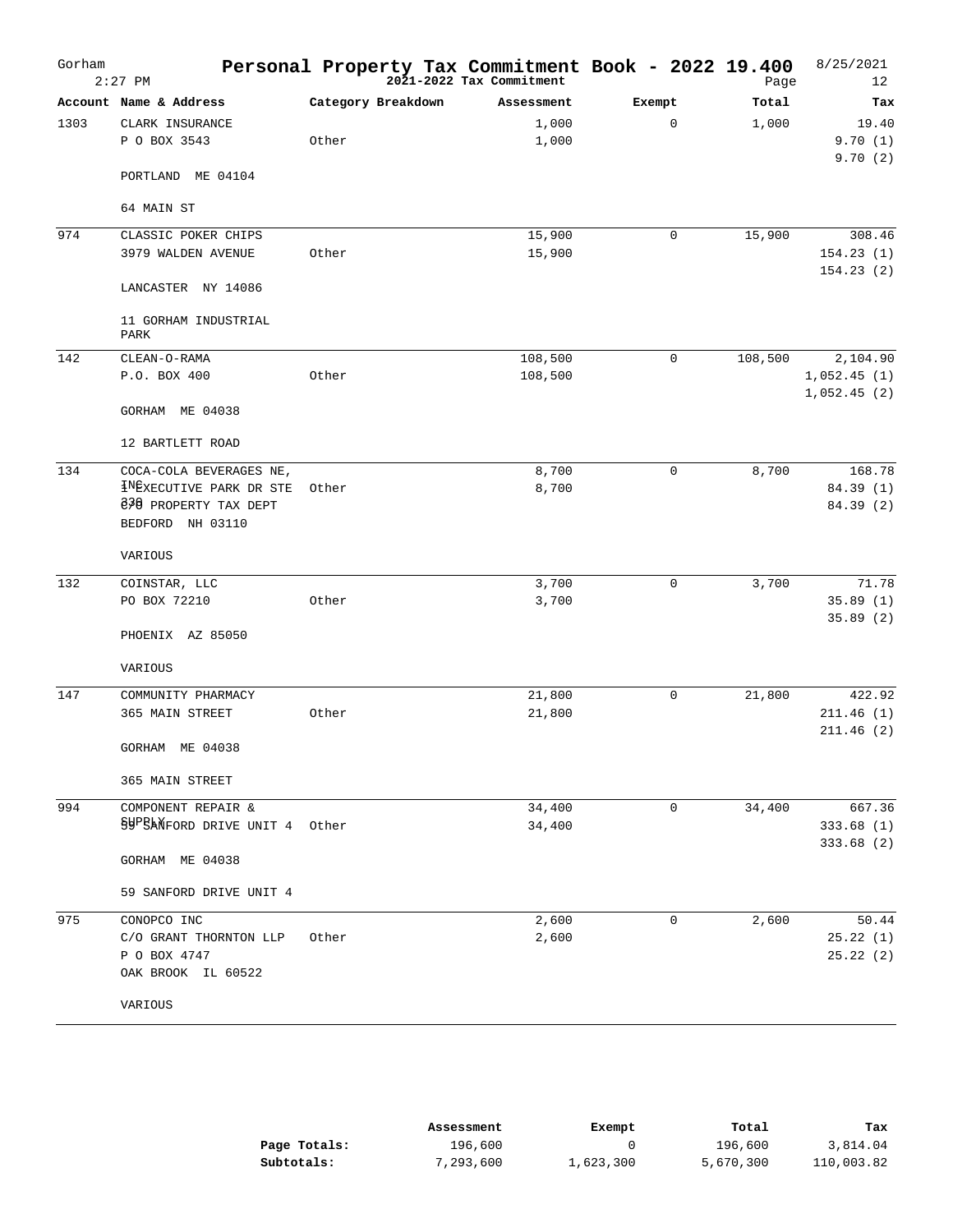| Gorham | $2:27$ PM                                                             | Personal Property Tax Commitment Book - 2022 19.400 | 2021-2022 Tax Commitment |              | Page   | 8/25/2021<br>13               |
|--------|-----------------------------------------------------------------------|-----------------------------------------------------|--------------------------|--------------|--------|-------------------------------|
|        | Account Name & Address                                                | Category Breakdown                                  | Assessment               | Exempt       | Total  | Tax                           |
| 751    | CONSOLIDATED COMM OF<br>NNB ERM ST 2ND FL                             | Other                                               | 4,700<br>4,700           | 0            | 4,700  | 91.18<br>45.59(1)<br>45.59(2) |
|        | MANCHESTER NH 03101                                                   |                                                     |                          |              |        |                               |
|        | VARIOUS                                                               |                                                     |                          |              |        |                               |
| 1351   | CORE ELEMENTS                                                         |                                                     | 800                      | $\mathbf 0$  | 800    | 15.52                         |
|        | <b>SOUNGALENNST</b>                                                   | Other                                               | 800                      |              |        | 7.76(1)                       |
|        | UNIT 205<br>GORHAM ME 04038                                           |                                                     |                          |              |        | 7.76(2)                       |
|        | 510 MAIN ST UNIT<br>205&206                                           |                                                     |                          |              |        |                               |
| 1078   | COUNTRY FUN CHILD CARE                                                |                                                     | 1,500                    | 500          | 1,000  | 19.40                         |
|        | 37 NORTH STREET                                                       | Other                                               | 1,500                    |              |        | 9.70(1)<br>9.70(2)            |
|        | GORHAM ME 04038                                                       |                                                     |                          |              |        |                               |
|        | 37 NORTH STREET                                                       |                                                     |                          |              |        |                               |
| 1080   | CP PROPERTY SERVICES                                                  |                                                     | 5,800                    | $\mathbf{0}$ | 5,800  | 112.52                        |
|        | $\frac{1}{2}$ $\frac{1}{2}$ $\frac{1}{2}$ $\frac{1}{2}$ $\frac{1}{2}$ | Other                                               | 5,800                    |              |        | 56.26(1)<br>56.26(2)          |
|        | GORHAM ME 04038                                                       |                                                     |                          |              |        |                               |
|        | 18 LACEYS WAY                                                         |                                                     |                          |              |        |                               |
| 1081   | CRADLE INN DAYCARE                                                    |                                                     | 3,100                    | $\mathbf{0}$ | 3,100  | 60.14                         |
|        | 658 MAIN STREET                                                       | Other                                               | 3,100                    |              |        | 30.07(1)<br>30.07(2)          |
|        | GORHAM ME 04038                                                       |                                                     |                          |              |        |                               |
|        | 658 MAIN STREET                                                       |                                                     |                          |              |        |                               |
| 1082   | CRC ELECTRIC SERVICES                                                 |                                                     | 7,200                    | $\mathbf 0$  | 7,200  | 139.68                        |
|        | 10 LILY LANE                                                          | Other                                               | 7,200                    |              |        | 69.84(1)                      |
|        | GORHAM ME 04038                                                       |                                                     |                          |              |        | 69.84(2)                      |
|        | 10 LILY LANE                                                          |                                                     |                          |              |        |                               |
| 1083   | CREATIVE CARPENTRY &                                                  |                                                     | 8,800                    | 0            | 8,800  | 170.72                        |
|        | <b>BBSEGMA LANE</b>                                                   | Other                                               | 8,800                    |              |        | 85.36 (1)<br>85.36 (2)        |
|        | GORHAM ME 04038                                                       |                                                     |                          |              |        |                               |
|        | 30 EMMA LANE                                                          |                                                     |                          |              |        |                               |
| 210    | CRESSEY APARTMENTS                                                    |                                                     | 33,900                   | 1,800        | 32,100 | 622.74                        |
|        | 223 FLAGGY MEADOW ROAD                                                | Other                                               | 33,900                   |              |        | 311.37(1)<br>311.37(2)        |
|        | GORHAM ME 04038                                                       |                                                     |                          |              |        |                               |
|        | 229 FLAGGY MEADOW ROAD                                                |                                                     |                          |              |        |                               |

|              | Assessment | Exempt    | Total     | Tax        |
|--------------|------------|-----------|-----------|------------|
| Page Totals: | 65,800     | 2,300     | 63,500    | 1,231.90   |
| Subtotals:   | 7,359,400  | 1,625,600 | 5,733,800 | 111,235.72 |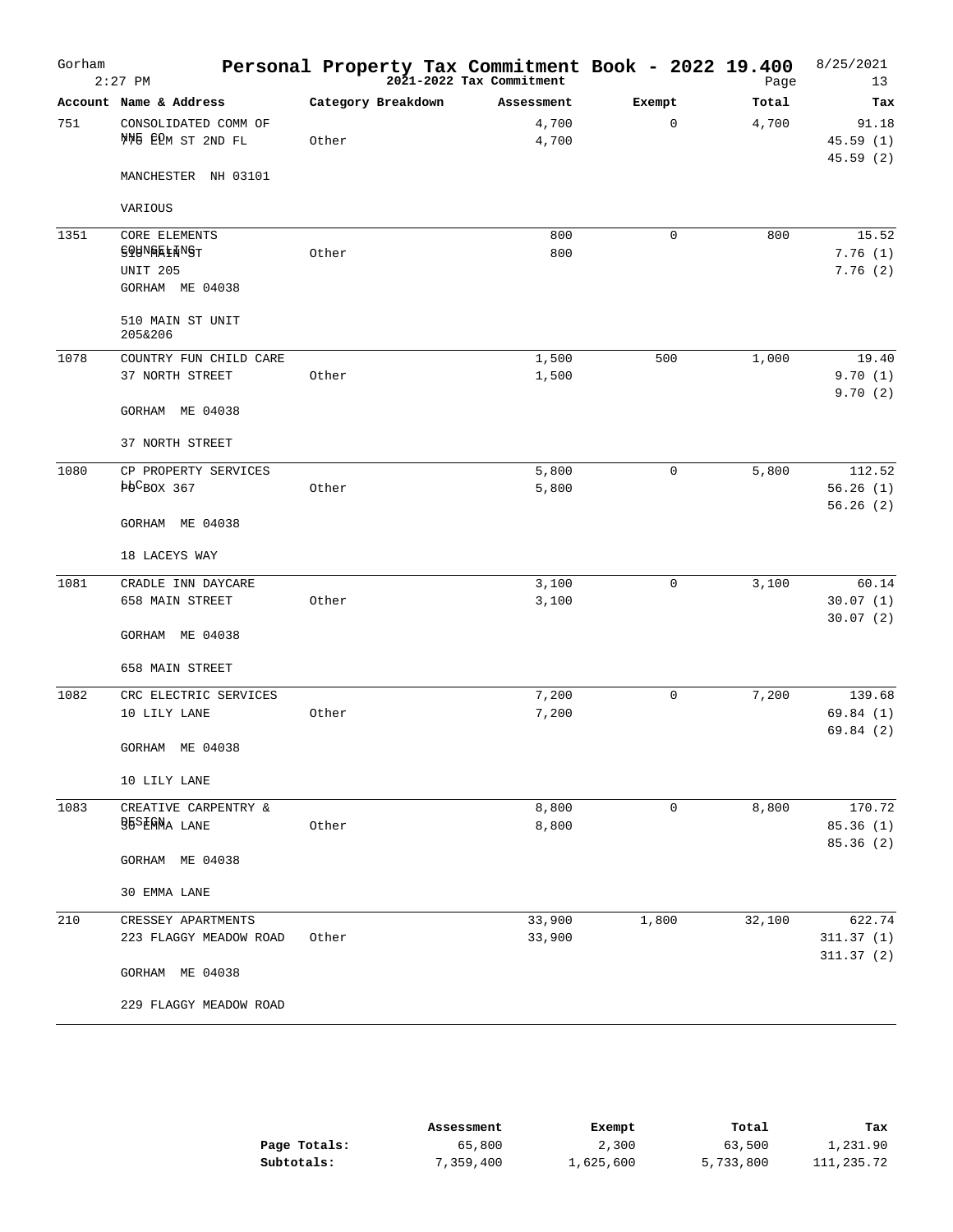| Gorham | $2:27$ PM                                                                                                      | Personal Property Tax Commitment Book - 2022 19.400<br>Page 2021-2022 Tax Commitment |                    |        | Page        | 8/25/2021<br>14                        |
|--------|----------------------------------------------------------------------------------------------------------------|--------------------------------------------------------------------------------------|--------------------|--------|-------------|----------------------------------------|
|        | Account Name & Address                                                                                         | Category Breakdown                                                                   | Assessment         | Exempt | Total       | Tax                                    |
| 1306   | CRESTMARK EQUIPMENT<br>5400N@6RPORATE DR<br>SUITE 350<br>TROY MI 48098 2642                                    | Other                                                                                | 1,200<br>1,200     | 1,200  | 0           | 0.00                                   |
|        | 51 FLAGGY MEADOW RD                                                                                            |                                                                                      |                    |        |             |                                        |
| 1352   | CRIDER'S CREATIONS<br>14 UNION ST                                                                              | Other                                                                                | 6,800<br>6,800     | 0      | 6,800       | 131.92<br>65.96(1)<br>65.96(2)         |
|        | GORHAM ME 04038                                                                                                |                                                                                      |                    |        |             |                                        |
|        | 14 UNION ST.                                                                                                   |                                                                                      |                    |        |             |                                        |
| 1357   | CROWN LIFT TRUCKS<br>44 SOUTH WASHINGTON ST<br>NEW BREMEN OH 45869                                             | Other                                                                                | 19,200<br>19,200   | 19,200 | $\mathbf 0$ | 0.00                                   |
|        | VARIOUS                                                                                                        |                                                                                      |                    |        |             |                                        |
| 214    | CSC SERVICE WORKS INC<br>C/O RYAN TAX COMPLIANCE<br><b>FEBY BOX 460049</b><br>HOUSTON TX 77056                 | Other                                                                                | 20,800<br>20,800   | 11,000 | 9,800       | 190.12<br>95.06(1)<br>95.06(2)         |
|        | VARIOUS                                                                                                        |                                                                                      |                    |        |             |                                        |
| 1358   | CSC SERVICEWORKS INC<br>PO BOX 460049 DEPT 802                                                                 | Other                                                                                | 200<br>200         | 0      | 200         | 3.88<br>1.94(1)<br>1.94(2)             |
|        | HOUSTON TX 77056                                                                                               |                                                                                      |                    |        |             |                                        |
|        | VARIOUS                                                                                                        |                                                                                      |                    |        |             |                                        |
| 908    | CSI LEASING INC<br>ATTN: PROPERTY TAX<br>9590R5MBN6LIVE STREET<br>BP.#1001S MO 63141<br>5904<br>2 RAILROAD AVE | Other                                                                                | 2,700<br>2,700     | 2,700  | 0           | 0.00                                   |
| 1355   | CUBICLE SOLUTIONS INC<br>9 LAURENCE DR                                                                         | Other                                                                                | 4,200<br>4,200     | 0      | 4,200       | 81.48<br>40.74(1)<br>40.74(2)          |
|        | GORHAM ME 04038                                                                                                |                                                                                      |                    |        |             |                                        |
|        | 9 LAURENCE DR                                                                                                  |                                                                                      |                    |        |             |                                        |
| 976    | CUMBERLAND FARMS #5623<br>ATTN: TAX DEPT<br>165 FLANDERS RD<br>WESTBOROUGH MA 01581                            | Other                                                                                | 190,400<br>190,400 | 0      | 190,400     | 3,693.76<br>1,846.88(1)<br>1,846.88(2) |
|        | 5 BLUE LEDGE ROAD                                                                                              |                                                                                      |                    |        |             |                                        |

|              | Assessment | Exempt    | Total     | Tax        |
|--------------|------------|-----------|-----------|------------|
| Page Totals: | 245,500    | 34,100    | 211,400   | 4,101.16   |
| Subtotals:   | 7,604,900  | 1,659,700 | 5,945,200 | 115,336.88 |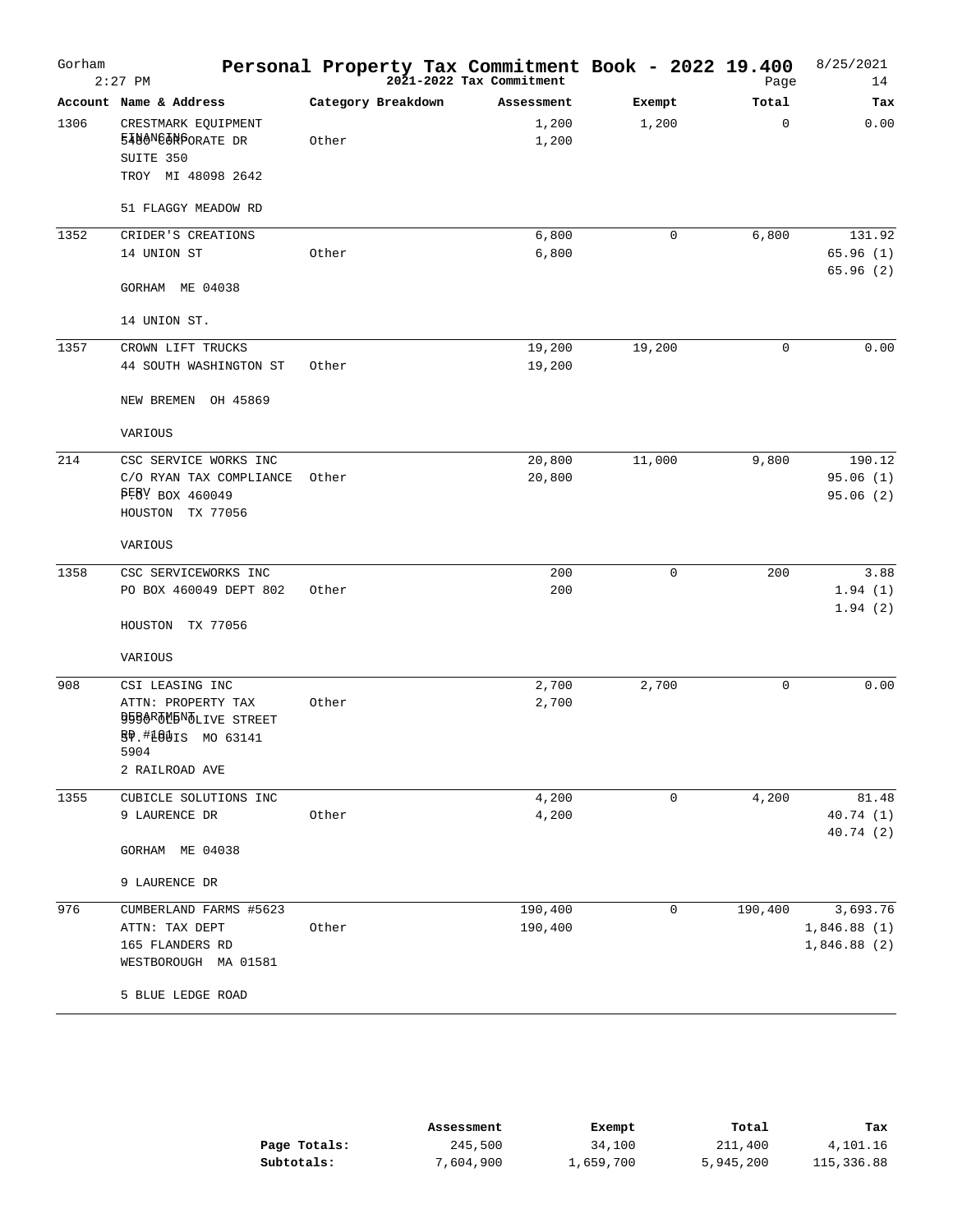| Gorham | $2:27$ PM                                                                                      | Personal Property Tax Commitment Book - 2022 19.400 | 2021-2022 Tax Commitment |         | Page         | 8/25/2021<br>15                          |
|--------|------------------------------------------------------------------------------------------------|-----------------------------------------------------|--------------------------|---------|--------------|------------------------------------------|
|        | Account Name & Address                                                                         | Category Breakdown                                  | Assessment               | Exempt  | Total        | Tax                                      |
| 40     | CUMBERLAND FARMS INC<br><b>#FFA7</b> TAX DEPARTMENT<br>165 FLANDERS RD<br>WESTBOROUGH MA 01581 | Other                                               | 114,100<br>114,100       | 0       | 114,100      | 2, 213.54<br>1, 106.77(1)<br>1,106.77(2) |
|        | 137 MAIN STREET                                                                                |                                                     |                          |         |              |                                          |
| 1084   | CURRIER KYLE CPA<br>36 MAIN STREET                                                             | Other                                               | 5,800<br>5,800           | 0       | 5,800        | 112.52<br>56.26(1)<br>56.26(2)           |
|        | GORHAM ME 04038                                                                                |                                                     |                          |         |              |                                          |
|        | 36 MAIN STREET                                                                                 |                                                     |                          |         |              |                                          |
| 46     | CUSTOM COACH LIMOUSINE<br>19 BARTLETT ROAD                                                     | Other                                               | 94,300<br>94,300         | 0       | 94,300       | 1,829.42<br>914.71 (1)<br>914.71(2)      |
|        | GORHAM ME 04038<br>19 BARTLETT ROAD                                                            |                                                     |                          |         |              |                                          |
| 1085   | CVWELLBEING                                                                                    |                                                     | 2,000                    | 0       | 2,000        | 38.80                                    |
|        | 510 MAIN ST #111                                                                               | Other                                               | 2,000                    |         |              | 19.40(1)<br>19.40(2)                     |
|        | GORHAM ME 04038                                                                                |                                                     |                          |         |              |                                          |
|        | 510 MAIN STREET                                                                                |                                                     |                          |         |              |                                          |
| 849    | D & G MACHINE PRODUCTS<br>50 EISENHOWER DRIVE                                                  | Other                                               | 955,900<br>955,900       | 555,200 | 400,700      | 7,773.58<br>3,886.79(1)<br>3,886.79(2)   |
|        | WESTBROOK ME 04092                                                                             |                                                     |                          |         |              |                                          |
|        | 20 HUTCHERSON DRIVE                                                                            |                                                     |                          |         |              |                                          |
| 952    | D AND G VENDING<br>78 MOSHER ROAD                                                              | Other                                               | 16,000<br>16,000         | 0       | 16,000       | 310.40<br>155.20(1)<br>155.20(2)         |
|        | GORHAM ME 04038                                                                                |                                                     |                          |         |              |                                          |
|        | VARIOUS                                                                                        |                                                     |                          |         |              |                                          |
| 9      | DATA SALES CO INC<br>3450 W BURNSVILLE PKWY                                                    | Other                                               | 1,300<br>1,300           | 1,300   | $\mathsf{O}$ | 0.00                                     |
|        | BURNSVILLE MN 55337                                                                            |                                                     |                          |         |              |                                          |
|        | VARIOUS                                                                                        |                                                     |                          |         |              |                                          |
| 1086   | DAVID MOON ELECTRIC<br>24 BEATRICE DR                                                          | Other                                               | 5,000<br>5,000           | 0       | 5,000        | 97.00<br>48.50 (1)<br>48.50 (2)          |
|        | GORHAM ME 04038                                                                                |                                                     |                          |         |              |                                          |
|        | 24 BEATRICE DRIVE                                                                              |                                                     |                          |         |              |                                          |

|              | Assessment | Exempt    | Total     | тах        |
|--------------|------------|-----------|-----------|------------|
| Page Totals: | 1,194,400  | 556,500   | 637,900   | 12,375.26  |
| Subtotals:   | 8,799,300  | 2,216,200 | 6,583,100 | 127,712.14 |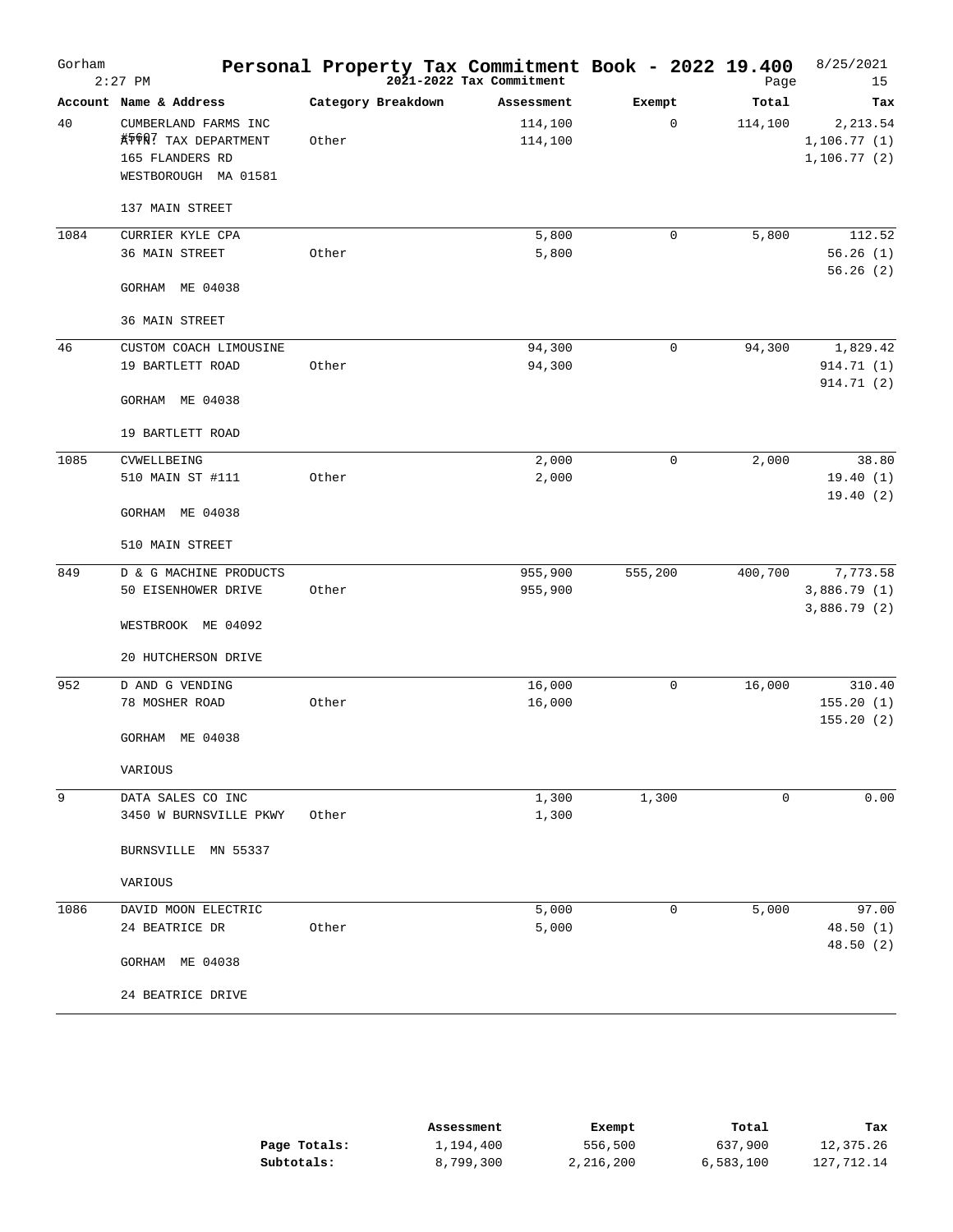| Gorham | $2:27$ PM                                                                                         | Personal Property Tax Commitment Book - 2022 19.400 | 2021-2022 Tax Commitment |              | Page        | 8/25/2021<br>16                  |
|--------|---------------------------------------------------------------------------------------------------|-----------------------------------------------------|--------------------------|--------------|-------------|----------------------------------|
|        | Account Name & Address                                                                            | Category Breakdown                                  | Assessment               | Exempt       | Total       | Tax                              |
| 6      | DE LAGE LANDEN FIN<br><b>ATRNICESRPORATE TAX</b><br>PIPAR5MBNEAGLE SCHOOL<br><b>网络RE</b> PA 19087 | Other                                               | 29,300<br>29,300         | 15,200       | 14,100      | 273.54<br>136.77(1)<br>136.77(2) |
| 1244   | DEBORAH DEVINE, PSYD                                                                              |                                                     | 300                      | $\mathbf{0}$ | 300         | 5.82                             |
|        | 510 MAIN STREET<br>UNIT 202<br>GORHAM ME 04038                                                    | Other                                               | 300                      |              |             | 2.91(1)<br>2.91(2)               |
|        | 510 MAIN STREET                                                                                   |                                                     |                          |              |             |                                  |
| 1095   | DEBORAH FEAGANS                                                                                   |                                                     | 9,500                    | 0            | 9,500       | 184.30                           |
|        | <b>ATTWANNYST</b>                                                                                 | Other                                               | 9,500                    |              |             | 92.15(1)                         |
|        | GORHAM ME 04038                                                                                   |                                                     |                          |              |             | 92.15(2)                         |
|        | 31 MAIN ST                                                                                        |                                                     |                          |              |             |                                  |
| 1087   | DEERE CREDIT INC                                                                                  |                                                     | 23,100                   | 23,100       | $\mathbf 0$ | 0.00                             |
|        | P O BOX 14505                                                                                     | Other                                               | 23,100                   |              |             |                                  |
|        | DES MOINES IA 50306                                                                               |                                                     |                          |              |             |                                  |
|        | 520 FORT HILL ROAD                                                                                |                                                     |                          |              |             |                                  |
| 932    | DELL EQUIPMENT FUNDING,<br>ATIN: PROP TAX DEPT<br>ONE DELL WAY RR1-35<br>ROUND ROCK TX 78682      | Other                                               | 7,500<br>7,500           | 7,500        | $\mathbf 0$ | 0.00                             |
|        | VARIOUS                                                                                           |                                                     |                          |              |             |                                  |
| 953    | DESIGN DWELLINGS                                                                                  |                                                     | 21,600                   | 0            | 21,600      | 419.04                           |
|        | 166 NARAGANSETT STREET                                                                            | Other                                               | 21,600                   |              |             | 209.52(1)                        |
|        | GORHAM ME 04038                                                                                   |                                                     |                          |              |             | 209.52(2)                        |
|        | 166 NARRAGANSETT STREET                                                                           |                                                     |                          |              |             |                                  |
| 1089   | DIONNE ENTERTAINMENT                                                                              |                                                     | 17,500                   | 0            | 17,500      | 339.50                           |
|        | 46 <sup>C</sup> DONNA ST                                                                          | Other                                               | 17,500                   |              |             | 169.75(1)                        |
|        | GORHAM ME 04038                                                                                   |                                                     |                          |              |             | 169.75(2)                        |
|        | 16 DONNA STREET                                                                                   |                                                     |                          |              |             |                                  |
| 802    | DIRECTV LLC                                                                                       |                                                     | 22,600                   | $\mathbf 0$  | 22,600      | 438.44                           |
|        | 1010 PINE, 9E-L-01                                                                                | Other                                               | 22,600                   |              |             | 219.22 (1)<br>219.22(2)          |
|        | ST. LOUIS MO 63101                                                                                |                                                     |                          |              |             |                                  |
|        | VARIOUS                                                                                           |                                                     |                          |              |             |                                  |

|              | Assessment | Exempt    | Total     | Tax        |
|--------------|------------|-----------|-----------|------------|
| Page Totals: | 131,400    | 45,800    | 85,600    | 1,660.64   |
| Subtotals:   | 8,930,700  | 2,262,000 | 6,668,700 | 129,372.78 |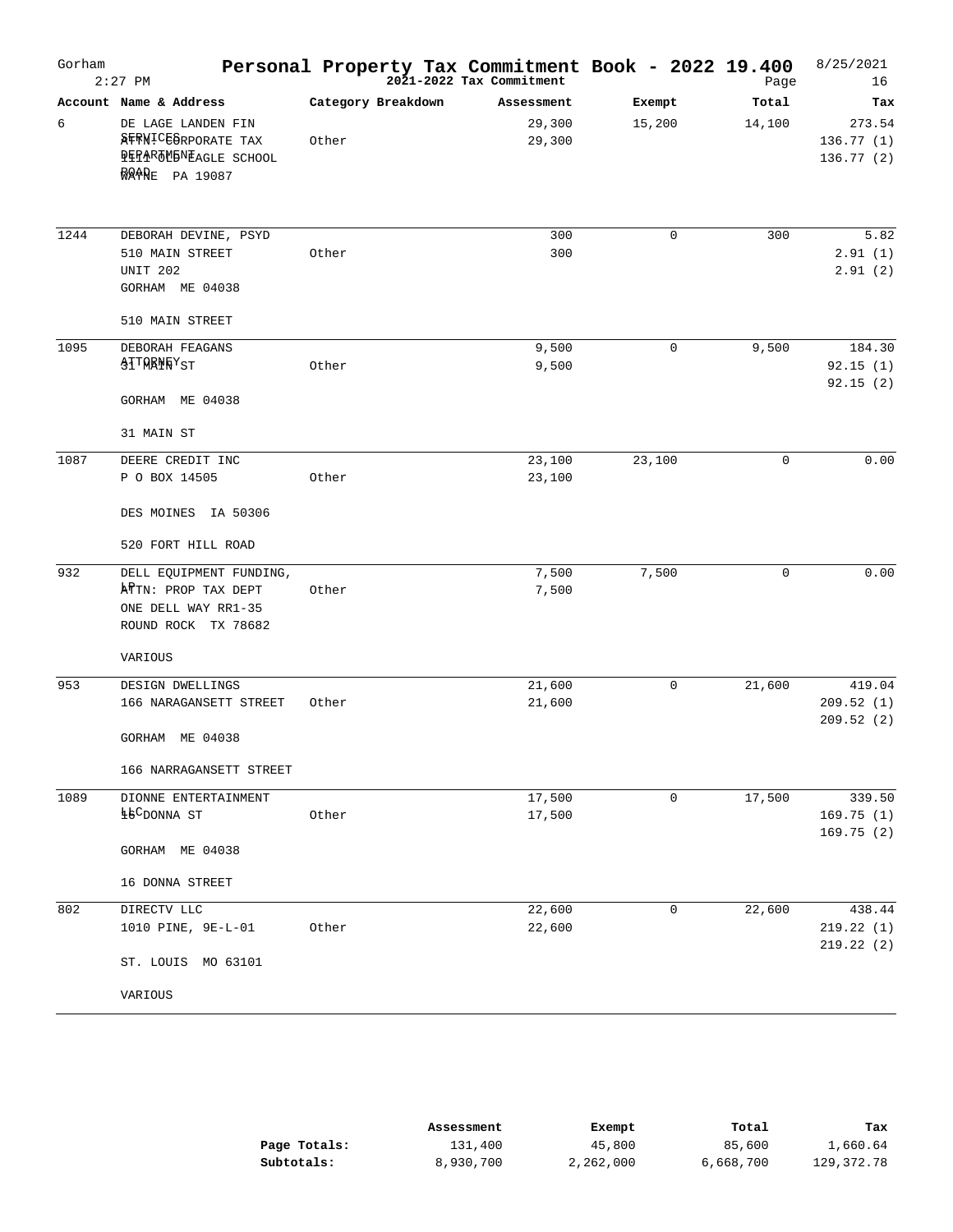| Gorham | $2:27$ PM                             | Personal Property Tax Commitment Book - 2022 19.400 | 2021-2022 Tax Commitment |             | Page   | 8/25/2021<br>17      |
|--------|---------------------------------------|-----------------------------------------------------|--------------------------|-------------|--------|----------------------|
|        | Account Name & Address                | Category Breakdown                                  | Assessment               | Exempt      | Total  | Tax                  |
| 122    | DISH NETWORK LLC                      |                                                     | 7,000                    | 0           | 7,000  | 135.80               |
|        | P.O. BOX 6623                         | Other                                               | 7,000                    |             |        | 67.90(1)             |
|        | ENGLEWOOD CO 80155                    |                                                     |                          |             |        | 67.90(2)             |
|        | VARIOUS LITTLE FALLS                  |                                                     |                          |             |        |                      |
| 869    | DISH NETWORK SERVICES                 |                                                     | 17,100                   | $\mathbf 0$ | 17,100 | 331.74               |
|        | №5.вох 6623                           | Other                                               | 17,100                   |             |        | 165.87(1)            |
|        | ENGLEWOOD CO 80155                    |                                                     |                          |             |        | 165.87(2)            |
|        | 59 SANFORD DR                         |                                                     |                          |             |        |                      |
| 1090   | DLYNDESIGNS STUDIO                    |                                                     | 2,500                    | $\mathbf 0$ | 2,500  | 48.50                |
|        | 53 PHINNEY ST                         | Other                                               | 2,500                    |             |        | 24.25(1)             |
|        | GORHAM ME 04038                       |                                                     |                          |             |        | 24.25(2)             |
|        |                                       |                                                     |                          |             |        |                      |
|        | 53 PHINNEY STREET                     |                                                     |                          |             |        |                      |
| 996    | DMC PAINTING                          |                                                     | 10,100                   | $\mathbf 0$ | 10,100 | 195.94               |
|        | ONE CITY CENTER - 4TH<br><b>FLOOR</b> | Other                                               | 10,100                   |             |        | 97.97(1)<br>97.97(2) |
|        | PORTLAND ME 04101                     |                                                     |                          |             |        |                      |
|        | 59 SANFORD DRIVE                      |                                                     |                          |             |        |                      |
| 1091   | DNW DRYWALL LLC                       |                                                     | 6,600                    | $\mathbf 0$ | 6,600  | 128.04               |
|        | 29 JORDAN AVENUE                      | Other                                               | 6,600                    |             |        | 64.02(1)             |
|        | GORHAM ME 04038                       |                                                     |                          |             |        | 64.02(2)             |
|        |                                       |                                                     |                          |             |        |                      |
|        | 29 JORDAN AVENUE                      |                                                     |                          |             |        |                      |
| 117    | DODGE OIL CO INC                      |                                                     | 24,400                   | 0           | 24,400 | 473.36               |
|        | 79 NEW PORTLAND ROAD                  | Other                                               | 24,400                   |             |        | 236.68(1)            |
|        | GORHAM ME 04038                       |                                                     |                          |             |        | 236.68(2)            |
|        | 79 NEW PORTLAND ROAD                  |                                                     |                          |             |        |                      |
| 115    | DOLBY & DORR FUNERAL                  |                                                     | 24,700                   | $\mathbf 0$ | 24,700 | 479.18               |
|        | <b>CHABFATE STREET</b>                | Other                                               | 24,700                   |             |        | 239.59(1)            |
|        |                                       |                                                     |                          |             |        | 239.59 (2)           |
|        | GORHAM ME 04038                       |                                                     |                          |             |        |                      |
|        | 76 STATE STREET                       |                                                     |                          |             |        |                      |
| 113    | DOMINOS PIZZA                         |                                                     | 44,400                   | $\mathbf 0$ | 44,400 | 861.36               |
|        | 731 COMMERCIAL ST                     | Other                                               | 44,400                   |             |        | 430.68 (1)           |
|        | SUITE 3<br>ROCKPORT ME 04038          |                                                     |                          |             |        | 430.68 (2)           |
|        |                                       |                                                     |                          |             |        |                      |
|        | 633 MAIN STREET                       |                                                     |                          |             |        |                      |

|              | Assessment | Exempt    | Total     | Tax        |
|--------------|------------|-----------|-----------|------------|
| Page Totals: | 136,800    |           | 136,800   | 2,653.92   |
| Subtotals:   | 9,067,500  | 2,262,000 | 6,805,500 | 132,026.70 |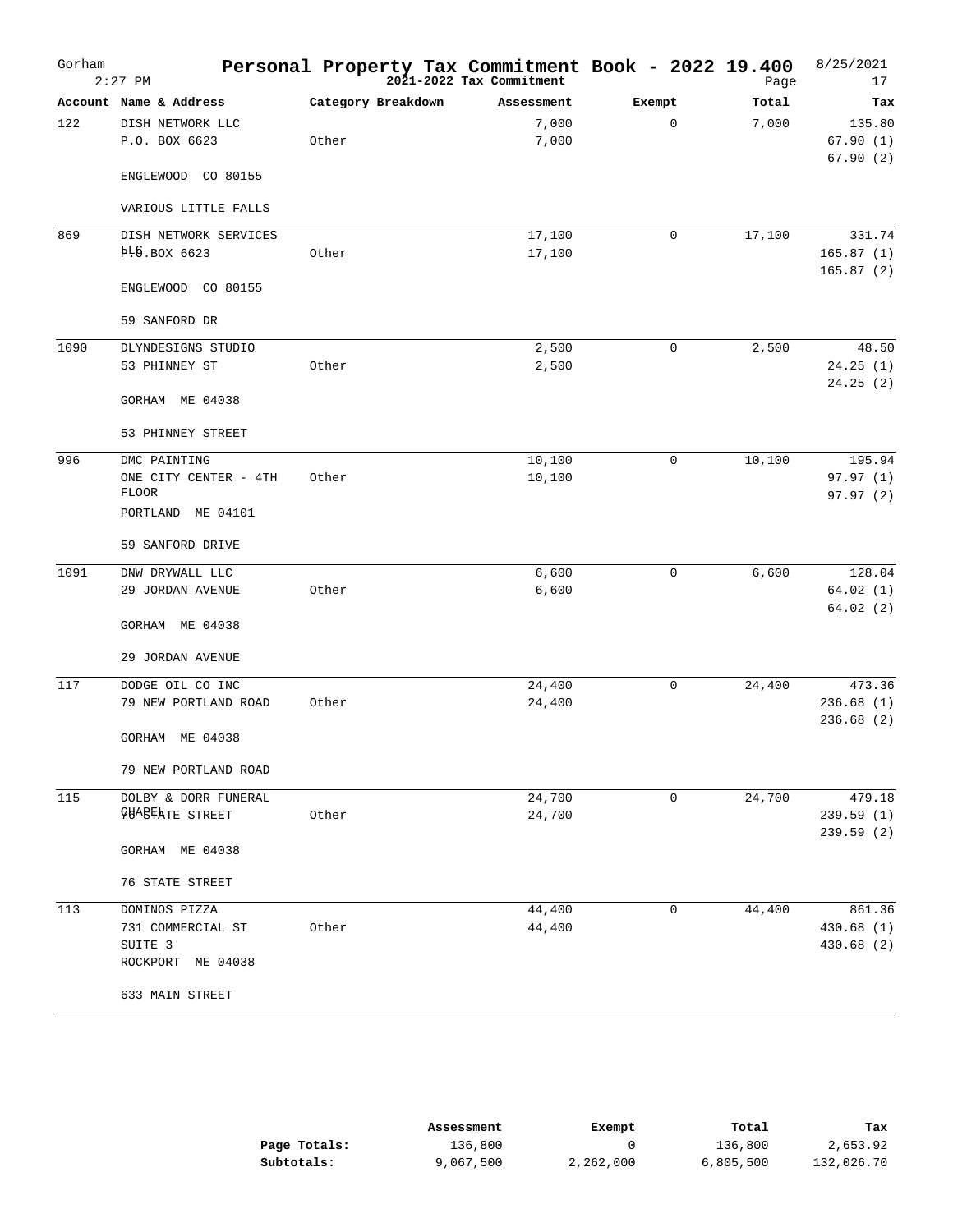| Gorham | $2:27$ PM                                                                                | Personal Property Tax Commitment Book - 2022 19.400 | 2021-2022 Tax Commitment |             | Page    | 8/25/2021<br>18                         |
|--------|------------------------------------------------------------------------------------------|-----------------------------------------------------|--------------------------|-------------|---------|-----------------------------------------|
|        | Account Name & Address                                                                   | Category Breakdown                                  | Assessment               | Exempt      | Total   | Tax                                     |
| 433    | <b>DUMBO ENTERPRISES</b><br>JOHN V DUMBROCYO JR<br>86 LONGFELLOW ROAD<br>GORHAM ME 04038 | Other                                               | 2,500<br>2,500           | $\mathbf 0$ | 2,500   | 48.50<br>24.25(1)<br>24.25(2)           |
|        | 86 LONGFELLOW RD                                                                         |                                                     |                          |             |         |                                         |
| 427    | DUNKIN DONUTS                                                                            |                                                     | 104,600                  | 0           | 104,600 | 2,029.24                                |
|        | 65 GRAY ROAD #4                                                                          | Other                                               | 104,600                  |             |         | 1,014.62(1)<br>1,014.62(2)              |
|        | FALMOUTH ME 04105                                                                        |                                                     |                          |             |         |                                         |
|        | 593 MAIN STREET                                                                          |                                                     |                          |             |         |                                         |
| 997    | EAST COAST<br><b>SOWATAI BAITRENS</b>                                                    | Other                                               | 880,900<br>880,900       | $\mathbf 0$ | 880,900 | 17,089.46<br>8,544.73(1)<br>8,544.73(2) |
|        | GORHAM ME 04038                                                                          |                                                     |                          |             |         |                                         |
|        | 29 CYR DRIVE                                                                             |                                                     |                          |             |         |                                         |
| 998    | EASTERN COMMUNICATIONS                                                                   |                                                     | 137,500                  | 126,500     | 11,000  | 213.40                                  |
|        | 109A OLD WINDSOR ROAD                                                                    | Other                                               | 137,500                  |             |         | 106.70(1)<br>106.70(2)                  |
|        | BLOOMFIELD CT 06002                                                                      |                                                     |                          |             |         |                                         |
|        | 32 SANFORD DRIVE                                                                         |                                                     |                          |             |         |                                         |
| 868    | ECHOSPHERE LLC                                                                           |                                                     | 3,800                    | 0           | 3,800   | 73.72                                   |
|        | P.O.BOX 6623                                                                             | Other                                               | 3,800                    |             |         | 36.86(1)<br>36.86(2)                    |
|        | ENGLEWOOD CO 80155                                                                       |                                                     |                          |             |         |                                         |
|        | 59 SANFORD DR                                                                            |                                                     |                          |             |         |                                         |
| 1094   | ECLIPSE HAIR & NAILS                                                                     |                                                     | 15,800                   | $\mathbf 0$ | 15,800  | 306.52                                  |
|        | 110 BURNHAM RD                                                                           | Other                                               | 15,800                   |             |         | 153.26(1)<br>153.26(2)                  |
|        | GORHAM ME 04038                                                                          |                                                     |                          |             |         |                                         |
|        | 110 BURNHAM ROAD                                                                         |                                                     |                          |             |         |                                         |
| 453    | EDGEWOOD ANIMAL                                                                          |                                                     | 53,100                   | 47,600      | 5,500   | 106.70                                  |
|        | <b>HOPPSTATE STREET</b>                                                                  | Other                                               | 53,100                   |             |         | 53.35(1)<br>53.35(2)                    |
|        | GORHAM ME 04038                                                                          |                                                     |                          |             |         |                                         |
|        | 181 STATE STREET                                                                         |                                                     |                          |             |         |                                         |
| 451    | EDWARD D JONES & CO                                                                      |                                                     | 5,600                    | 3,500       | 2,100   | 40.74                                   |
|        | TAX REPORTING #15716<br>P.O. BOX 66528                                                   | Other                                               | 5,600                    |             |         | 20.37(1)<br>20.37(2)                    |
|        | ST LOUIS MO 63166 6528                                                                   |                                                     |                          |             |         |                                         |
|        | 28 STATE ST                                                                              |                                                     |                          |             |         |                                         |

|              | Assessment | Exempt    | Total     | Tax        |
|--------------|------------|-----------|-----------|------------|
| Page Totals: | 1,203,800  | 177,600   | 1,026,200 | 19,908.28  |
| Subtotals:   | 10,271,300 | 2,439,600 | 7,831,700 | 151,934.98 |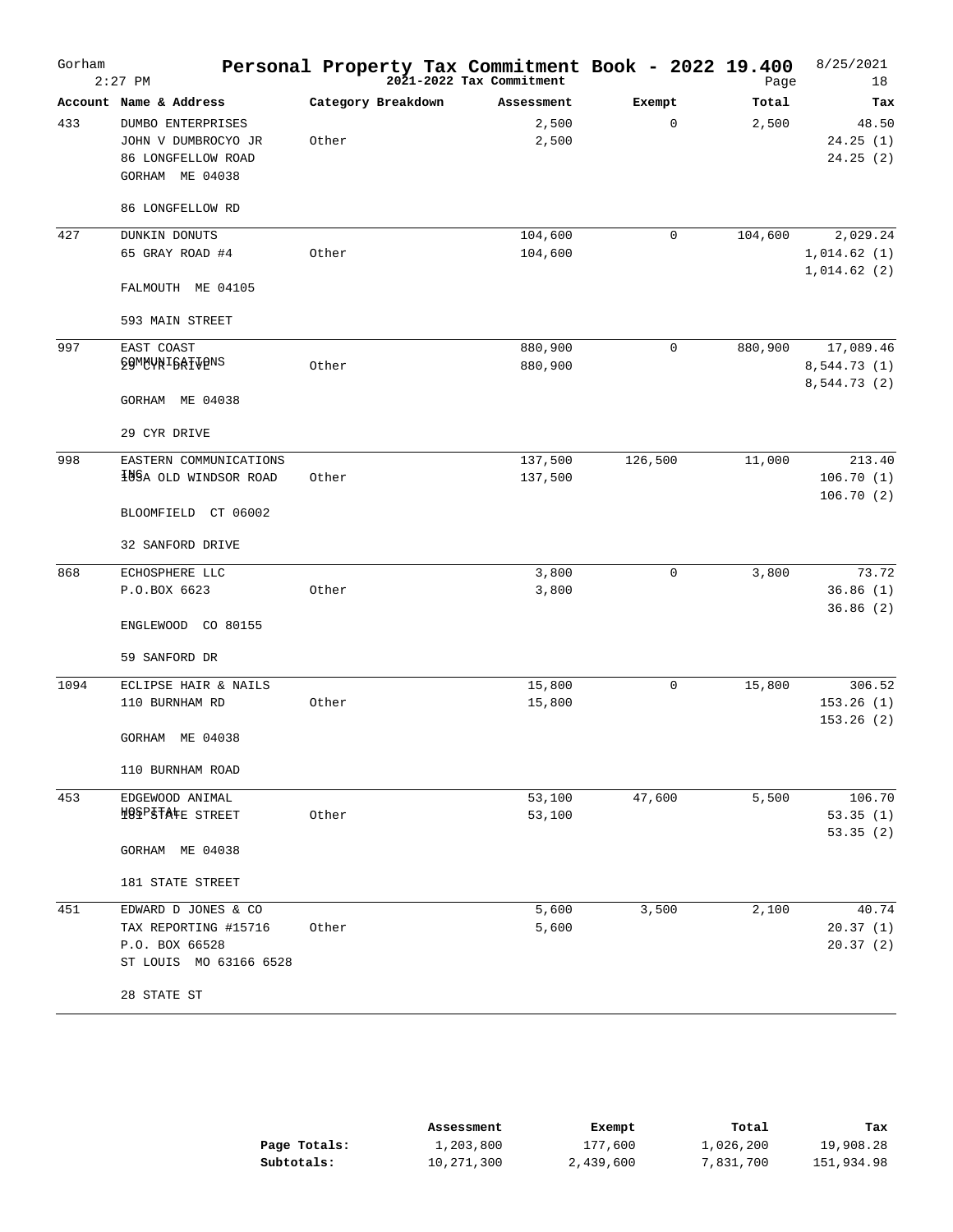| Gorham | $2:27$ PM                                                                                                | Personal Property Tax Commitment Book - 2022 19.400 | 2021-2022 Tax Commitment |             | Page   | 8/25/2021<br>19                 |
|--------|----------------------------------------------------------------------------------------------------------|-----------------------------------------------------|--------------------------|-------------|--------|---------------------------------|
|        | Account Name & Address                                                                                   | Category Breakdown                                  | Assessment               | Exempt      | Total  | Tax                             |
| 1246   | EDWARD D JONES & CO<br><b>其空空闪</b> <sup>15</sup> BRANCH TAX<br>P O BOX 66528<br>ST LOUIS MO 63166 6528   | Other                                               | 9,200<br>9,200           | 3,600       | 5,600  | 108.64<br>54.32(1)<br>54.32(2)  |
|        | 12 ELM ST                                                                                                |                                                     |                          |             |        |                                 |
| 918    | EDWARD D JONES & CO LP<br>ATN: BRANCH TAX<br>PO BOX 66528<br>ST LOUIS MO 63166 6528<br>14 VISTA DR       | Other                                               | 12,600<br>12,600         | 4,600       | 8,000  | 155.20<br>77.60(1)<br>77.60(2)  |
|        |                                                                                                          |                                                     |                          |             |        |                                 |
| 667    | EFFICIENT AIR SYSTEMS<br>HOCELM STREET<br>GORHAM ME 04038                                                | Other                                               | 7,300<br>7,300           | $\mathbf 0$ | 7,300  | 141.62<br>70.81(1)<br>70.81(2)  |
|        | 10 ELM STREET                                                                                            |                                                     |                          |             |        |                                 |
| 1247   | EFUNDS CORPORATION<br>601 RIVERSIDE AVE-T8<br>JACKSONVILLE FL 32204                                      | Other                                               | 100<br>100               | $\mathbf 0$ | 100    | 1.94<br>0.97(1)<br>0.97(2)      |
|        | VARIOUS                                                                                                  |                                                     |                          |             |        |                                 |
| 450    | EGBERTS LAWN CARE<br>3 STONEGATE WAY<br>GORHAM ME 04038                                                  | Other                                               | 7,600<br>7,600           | 0           | 7,600  | 147.44<br>73.72 (1)<br>73.72(2) |
|        | 3 STONEGATE WAY                                                                                          |                                                     |                          |             |        |                                 |
| 1356   | ELEVATE PHYSICAL<br>THERABYA DRIVE<br><b>STE 100</b><br>GORHAM ME 04038<br>14 VISTA DRIVE STE 100        | Other                                               | 4,200<br>4,200           | $\mathbf 0$ | 4,200  | 81.48<br>40.74 (1)<br>40.74 (2) |
| 1000   | EMERSON APPARATUS                                                                                        |                                                     | 34,100                   | $\mathbf 0$ | 34,100 | 661.54                          |
|        | <b>GOMBANFORD DRIVE #12</b>                                                                              | Other                                               | 34,100                   |             |        | 330.77 (1)<br>330.77 (2)        |
|        | GORHAM ME 04038<br>59 SANFORD DRIVE #12                                                                  |                                                     |                          |             |        |                                 |
| 1248   | EPLUS GROUP, INC<br>TAX DEPARTMENT<br>13595 DULLES TECHNOLOGY<br>PERNDON VA 20171 3413<br>15 SARGENT WAY | Other                                               | 500<br>500               | $\mathbf 0$ | 500    | 9.70<br>4.85(1)<br>4.85(2)      |

|              | Assessment | Exempt    | Total     | Tax        |
|--------------|------------|-----------|-----------|------------|
| Page Totals: | 75,600     | 8,200     | 67,400    | 1,307.56   |
| Subtotals:   | 10,346,900 | 2,447,800 | 7,899,100 | 153,242.54 |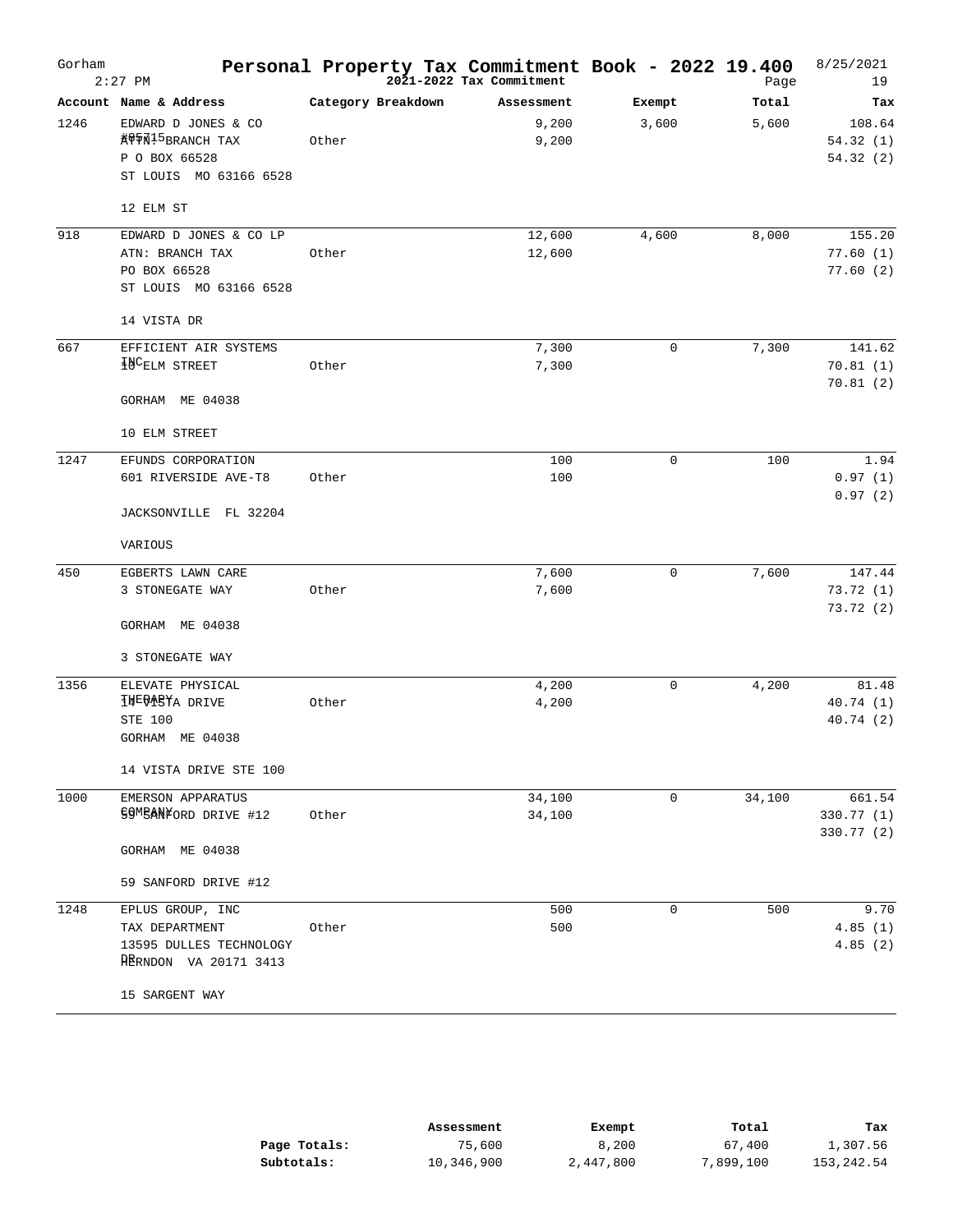| Gorham | $2:27$ PM                     | Personal Property Tax Commitment Book - 2022 19.400 | 2021-2022 Tax Commitment |             | Page   | 8/25/2021<br>20        |
|--------|-------------------------------|-----------------------------------------------------|--------------------------|-------------|--------|------------------------|
|        | Account Name & Address        | Category Breakdown                                  | Assessment               | Exempt      | Total  | Tax                    |
| 1249   | ERIN FLETT STUDIO             |                                                     | 5,800                    | 0           | 5,800  | 112.52                 |
|        | 2 MAIN STREET                 | Other                                               | 5,800                    |             |        | 56.26(1)<br>56.26(2)   |
|        | GORHAM ME 04038               |                                                     |                          |             |        |                        |
|        | 2 MAIN STREET                 |                                                     |                          |             |        |                        |
| 1250   | FAMILY CARE SERVICES          |                                                     | 4,200                    | $\mathbf 0$ | 4,200  | 81.48                  |
|        | 209 MOSHER RD                 | Other                                               | 4,200                    |             |        | 40.74 (1)<br>40.74 (2) |
|        | GORHAM ME 04038               |                                                     |                          |             |        |                        |
|        | 209 MOSHER RD                 |                                                     |                          |             |        |                        |
| 1251   | FAMILY FUN POOLS              |                                                     | 5,800                    | 0           | 5,800  | 112.52                 |
|        | 64 WIGHT LANE                 | Other                                               | 5,800                    |             |        | 56.26(1)               |
|        | GORHAM ME 04038               |                                                     |                          |             |        | 56.26(2)               |
|        | 64 WIGHT LANE                 |                                                     |                          |             |        |                        |
| 393    | FARRAR DAVID D. ESQ.          |                                                     | 1,700                    | 1,000       | 700    | 13.58                  |
|        | 15 WOODLAND ROAD              | Other                                               | 1,700                    |             |        | 6.79(1)                |
|        | GORHAM ME 04038               |                                                     |                          |             |        | 6.79(2)                |
|        | 15 WOODLAND ROAD              |                                                     |                          |             |        |                        |
| 1367   | FINCK JENNIFER LCSW           |                                                     | 8,300                    | $\mathbf 0$ | 8,300  | 161.02                 |
|        | PO BOX 861                    | Other                                               | 8,300                    |             |        | 80.51(1)               |
|        | GORHAM ME 04038               |                                                     |                          |             |        | 80.51(2)               |
|        | 198 MAIN STREET               |                                                     |                          |             |        |                        |
| 1097   | FINDVIEW FARM                 |                                                     | 66,300                   | 24,100      | 42,200 | 818.68                 |
|        | 147 MIGHTY STREET             | Other                                               | 66,300                   |             |        | 409.34 (1)             |
|        | GORHAM ME 04038               |                                                     |                          |             |        | 409.34 (2)             |
|        | 147 MIGHTY STREET             |                                                     |                          |             |        |                        |
| 1032   | FIRST CHOICE TITLE CO         |                                                     | 3,800                    | $\mathbf 0$ | 3,800  | 73.72                  |
|        | 80 MAIN STREET SUITE 2G Other |                                                     | 3,800                    |             |        | 36.86(1)<br>36.86(2)   |
|        | GORHAM ME 04038               |                                                     |                          |             |        |                        |
|        | 80 MAIN STREET                |                                                     |                          |             |        |                        |
| 1001   | FIRST DATA MERCHANT           |                                                     | 8,200                    | $\mathbf 0$ | 8,200  | 159.08                 |
|        | P <sub>8</sub> CBox 4900      | Other                                               | 8,200                    |             |        | 79.54(1)<br>79.54(2)   |
|        | SCOTTSDALE AZ 85261<br>4900   |                                                     |                          |             |        |                        |
|        | VARIOUS                       |                                                     |                          |             |        |                        |

|              | Assessment | Exempt    | Total     | Tax        |
|--------------|------------|-----------|-----------|------------|
| Page Totals: | 104,100    | 25,100    | 79,000    | 1,532.60   |
| Subtotals:   | 10,451,000 | 2,472,900 | 7,978,100 | 154,775.14 |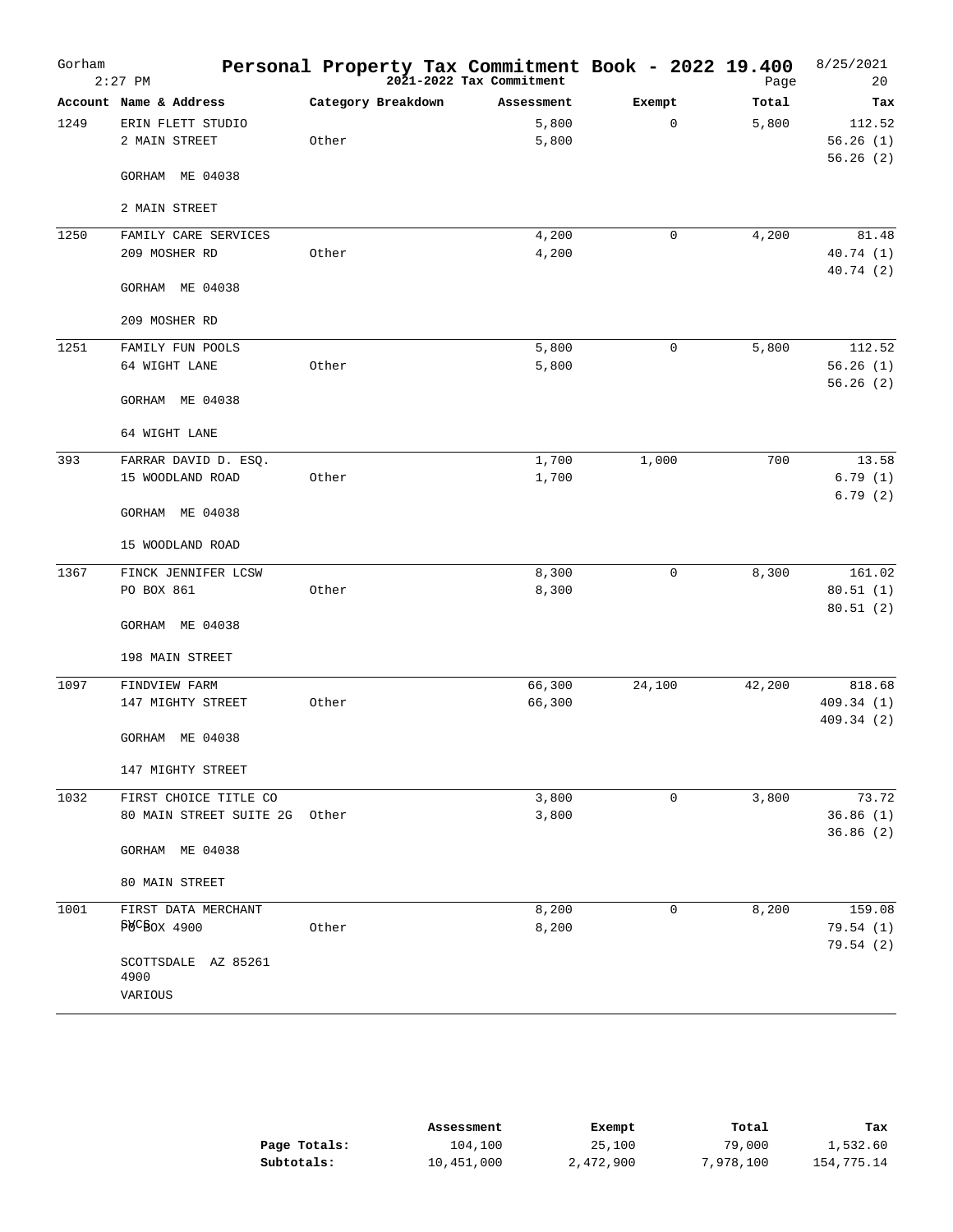| Gorham | $2:27$ PM                                  | Personal Property Tax Commitment Book - 2022 19.400 | 2021-2022 Tax Commitment |              | Page    | 8/25/2021<br>21        |
|--------|--------------------------------------------|-----------------------------------------------------|--------------------------|--------------|---------|------------------------|
|        | Account Name & Address                     | Category Breakdown                                  | Assessment               | Exempt       | Total   | Tax                    |
| 873    | FLAGGSHIP LANDSCAPING                      |                                                     | 320,900                  | 318,100      | 2,800   | 54.32                  |
|        | P.O.BOX 785                                | Other                                               | 320,900                  |              |         | 27.16(1)<br>27.16(2)   |
|        | GORHAM ME 04038                            |                                                     |                          |              |         |                        |
|        | 48 SANFORD DR UNIT C                       |                                                     |                          |              |         |                        |
| 1252   | FLOWFOLD                                   |                                                     | 132,800                  | 125,000      | 7,800   | 151.32                 |
|        | 16 SANFORD DR STE 1                        | Other                                               | 132,800                  |              |         | 75.66(1)<br>75.66(2)   |
|        | GORHAM ME 04038                            |                                                     |                          |              |         |                        |
|        | 16 SANFORD DRIVE                           |                                                     |                          |              |         |                        |
| 1034   | FOCUSED PROPERTY                           |                                                     | 14,700                   | 0            | 14,700  | 285.18                 |
|        | 346PARTNONFREET UNIT 1B                    | Other                                               | 14,700                   |              |         | 142.59(1)<br>142.59(2) |
|        | GORHAM ME 04038                            |                                                     |                          |              |         |                        |
|        | 347 MAIN STREET                            |                                                     |                          |              |         |                        |
| 232    | FRIENDLY VILLAGE                           |                                                     | 234,600                  | 0            | 234,600 | 4,551.24               |
|        | MAINE MOBILE HOMES LTD                     | Other                                               | 234,600                  |              |         | 2, 275.62 (1)          |
|        | 5 ASH DRIVE                                |                                                     |                          |              |         | 2, 275.62 (2)          |
|        | GORHAM ME 04038                            |                                                     |                          |              |         |                        |
|        | 300 ASH DRIVE                              |                                                     |                          |              |         |                        |
| 481    | GAGNON ENGINEERING INC                     |                                                     | 7,200                    | 0            | 7,200   | 139.68                 |
|        | 198 MAIN STREET                            | Other                                               | 7,200                    |              |         | 69.84 (1)<br>69.84(2)  |
|        | GORHAM ME 04038                            |                                                     |                          |              |         |                        |
|        | 198 MAIN STREET                            |                                                     |                          |              |         |                        |
| 318    | GETCHELL BROTHERS                          |                                                     | 700                      | 0            | 700     | 13.58                  |
|        | ONE UNION STREET                           | Other                                               | 700                      |              |         | 6.79(1)                |
|        | PO BOX 8                                   |                                                     |                          |              |         | 6.79(2)                |
|        | BREWER ME 04412 2092                       |                                                     |                          |              |         |                        |
|        | VARIOUS                                    |                                                     |                          |              |         |                        |
| 308    | GETTY PETROLEUM<br>MARKETEMPSTMAD TURNPIKE | Other                                               | 16,500<br>16,500         | $\mathsf{O}$ | 16,500  | 320.10<br>160.05(1)    |
|        |                                            |                                                     |                          |              |         | 160.05(2)              |
|        | EAST MEADOW NY 11554                       |                                                     |                          |              |         |                        |
|        | 79 NEW PORTLAND ROAD                       |                                                     |                          |              |         |                        |
| 1378   | GHOST: KAREN'S KITCHENS                    |                                                     | 52,200                   | 0            | 52,200  | 1,012.68               |
|        | 29 SCHOOL ST                               | Other                                               | 52,200                   |              |         | 506.34(1)              |
|        | GORHAM ME                                  |                                                     |                          |              |         | 506.34(2)              |
|        | 29 SCHOOL ST                               |                                                     |                          |              |         |                        |

|              | Assessment | Exempt    | Total     | Tax        |
|--------------|------------|-----------|-----------|------------|
| Page Totals: | 779,600    | 443,100   | 336,500   | 6,528.10   |
| Subtotals:   | 11,230,600 | 2,916,000 | 8,314,600 | 161,303.24 |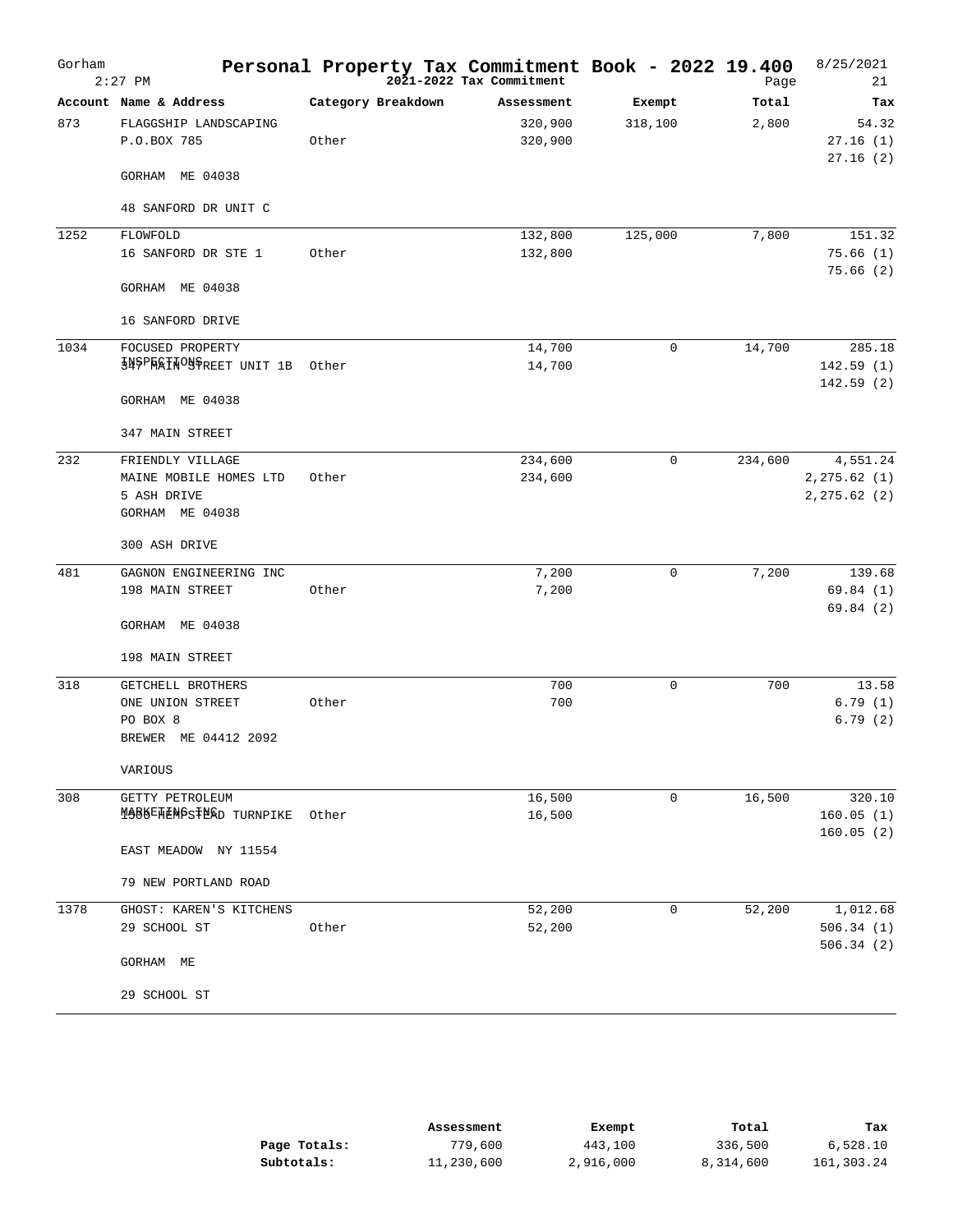| Gorham | $2:27$ PM                      | Personal Property Tax Commitment Book - 2022 19.400 | 2021-2022 Tax Commitment |             | Page    | 8/25/2021<br>22             |
|--------|--------------------------------|-----------------------------------------------------|--------------------------|-------------|---------|-----------------------------|
|        | Account Name & Address         | Category Breakdown                                  | Assessment               | Exempt      | Total   | Tax                         |
| 311    | GILBERT HOMES INC              |                                                     | 800                      | $\Omega$    | 800     | 15.52                       |
|        | 317 MOSHER ROAD                | Other                                               | 800                      |             |         | 7.76(1)<br>7.76(2)          |
|        | GORHAM ME 04038                |                                                     |                          |             |         |                             |
|        | 317 MOSHER                     |                                                     |                          |             |         |                             |
| 269    | <b>GLIDDEN EXCAVAT &amp;</b>   |                                                     | 329,900                  | 0           | 329,900 | 6,400.06                    |
|        | <b>BAWINEWINGRTLAND ROAD</b>   | Other                                               | 329,900                  |             |         | 3, 200.03(1)<br>3,200.03(2) |
|        | GORHAM ME 04038                |                                                     |                          |             |         |                             |
|        | 326 NEW PORTLAND ROAD          |                                                     |                          |             |         |                             |
| 1099   | GNO PROPERTY                   |                                                     | 28,500                   | $\mathbf 0$ | 28,500  | 552.90                      |
|        | <b>WAINARPONSEDRIVE</b>        | Other                                               | 28,500                   |             |         | 276.45(1)                   |
|        | GORHAM ME 04038                |                                                     |                          |             |         | 276.45(2)                   |
|        | 44 SANFORD DRIVE               |                                                     |                          |             |         |                             |
| 1100   | GOODFELLAS BARBER SHOP         |                                                     | 13,300                   | $\mathbf 0$ | 13,300  | 258.02                      |
|        | 2B MAIN ST                     | Other                                               | 13,300                   |             |         | 129.01(1)                   |
|        | GORHAM ME 04038                |                                                     |                          |             |         | 129.01(2)                   |
|        | 2 MAIN STREET                  |                                                     |                          |             |         |                             |
| 389    | GORHAM AUTO CARE               |                                                     | 19,200                   | $\mathsf 0$ | 19,200  | 372.48                      |
|        | 174 DINGLEY SPRING ROAD        | Other                                               | 19,200                   |             |         | 186.24(1)                   |
|        |                                |                                                     |                          |             |         | 186.24(2)                   |
|        | GORHAM ME 04038                |                                                     |                          |             |         |                             |
|        | 174 DINGLEY SPRING ROAD        |                                                     |                          |             |         |                             |
| 1101   | <b>GORHAM AUTO SALES &amp;</b> |                                                     | 13,300                   | $\mathbf 0$ | 13,300  | 258.02                      |
|        | 884VMAHN ST                    | Other                                               | 13,300                   |             |         | 129.01(1)                   |
|        | GORHAM ME 04038                |                                                     |                          |             |         | 129.01(2)                   |
|        | 664 MAIN STREET                |                                                     |                          |             |         |                             |
| 1102   | GORHAM COOPERATIVE             |                                                     | 11,600                   | $\mathbf 0$ | 11,600  | 225.04                      |
|        | <b>PRESSHOOPARK</b>            | Other                                               | 11,600                   |             |         | 112.52(1)                   |
|        | GORHAM ME 04038                |                                                     |                          |             |         | 112.52(2)                   |
|        | 28 BALL PARK                   |                                                     |                          |             |         |                             |
| 365    | GORHAM COUNTRY CLUB INC        |                                                     | 509,300                  | 0           | 509,300 | 9,880.42                    |
|        | 93 MCLELLAN ROAD               | Other                                               | 509,300                  |             |         | 4,940.21(1)<br>4,940.21(2)  |
|        | GORHAM ME 04038                |                                                     |                          |             |         |                             |
|        | 134 MCLELLAN ROAD              |                                                     |                          |             |         |                             |

|              | Assessment | Exempt    | Total     | Tax        |
|--------------|------------|-----------|-----------|------------|
| Page Totals: | 925,900    |           | 925,900   | 17,962.46  |
| Subtotals:   | 12,156,500 | 2,916,000 | 9,240,500 | 179,265.70 |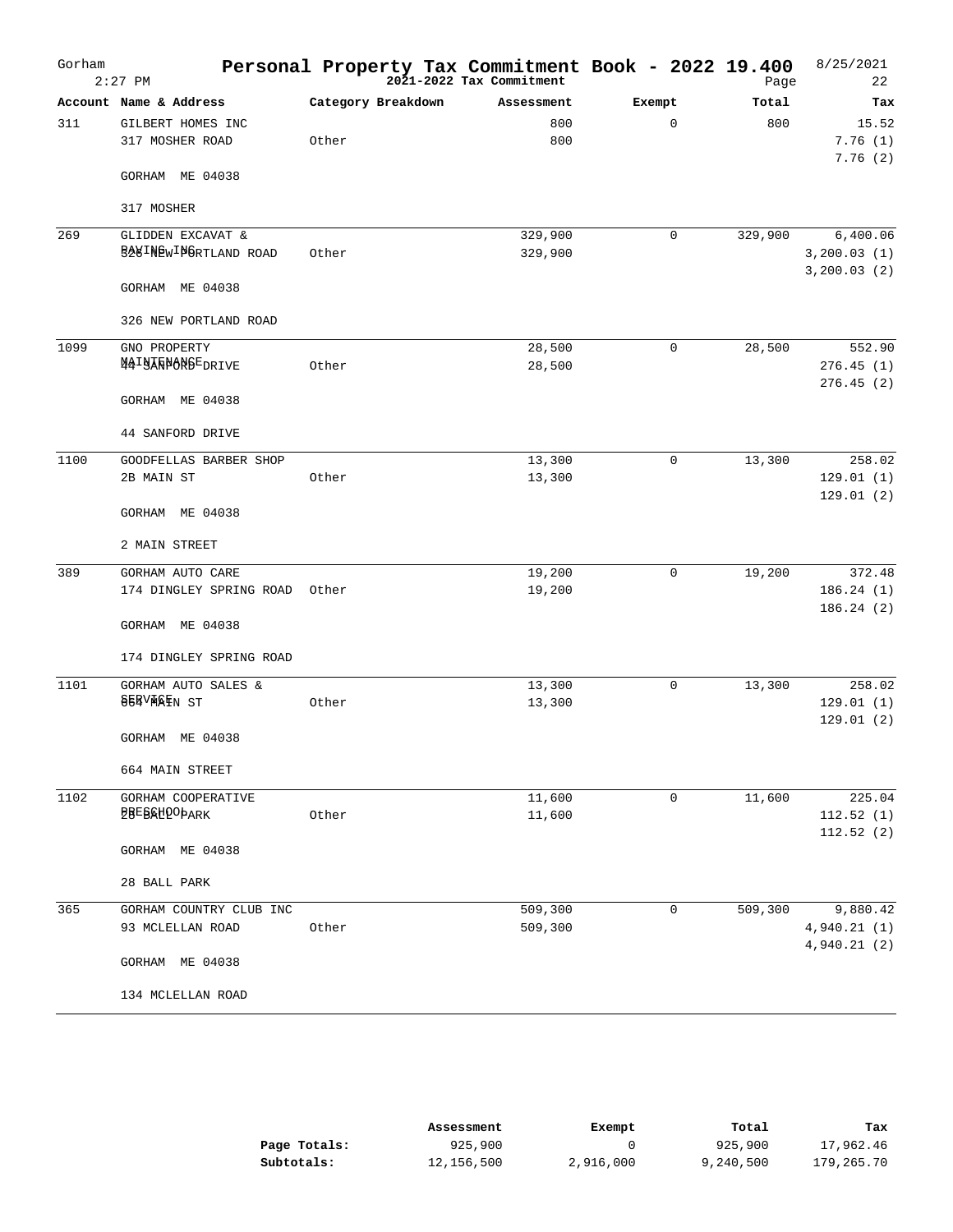| Gorham | $2:27$ PM                                     | Personal Property Tax Commitment Book - 2022 19.400 | 2021-2022 Tax Commitment |             | Page   | 8/25/2021<br>23                    |
|--------|-----------------------------------------------|-----------------------------------------------------|--------------------------|-------------|--------|------------------------------------|
|        | Account Name & Address                        | Category Breakdown                                  | Assessment               | Exempt      | Total  | Tax                                |
| 806    | GORHAM FAM AND COSM<br><b>BENTWATRYSTREET</b> | Other                                               | 76,900<br>76,900         | 0           | 76,900 | 1,491.86<br>745.93(1)<br>745.93(2) |
|        | GORHAM ME 04038                               |                                                     |                          |             |        |                                    |
|        | 347 MAIN STREET                               |                                                     |                          |             |        |                                    |
| 1104   | <b>GORHAM FLAG CENTER</b>                     |                                                     | 1,200                    | $\mathbf 0$ | 1,200  | 23.28                              |
|        | 376 MAIN STREET                               | Other                                               | 1,200                    |             |        | 11.64(1)<br>11.64(2)               |
|        | GORHAM ME 04038                               |                                                     |                          |             |        |                                    |
|        | 376 MAIN STREET                               |                                                     |                          |             |        |                                    |
| 281    | GORHAM GROUND WORKS                           |                                                     | 62,000                   | 0           | 62,000 | 1,202.80                           |
|        | 130 SPILLER ROAD                              | Other                                               | 62,000                   |             |        | 601.40(1)                          |
|        | GORHAM ME 04038                               |                                                     |                          |             |        | 601.40(2)                          |
|        | 130 SPILLER ROAD                              |                                                     |                          |             |        |                                    |
| 1106   | GORHAM HAIR & CO LLC                          |                                                     | 10,200                   | $\mathbf 0$ | 10,200 | 197.88                             |
|        | 13 NEW PORTLAND ROAD                          | Other                                               | 10,200                   |             |        | 98.94 (1)                          |
|        | GORHAM ME 04038                               |                                                     |                          |             |        | 98.94 (2)                          |
|        | 13 NEW PORTLAND ROAD                          |                                                     |                          |             |        |                                    |
| 366    | GORHAM HEALTHCARE INC                         |                                                     | 268,400                  | 220,900     | 47,500 | 921.50                             |
|        | 250 GODDARD ROAD                              | Other                                               | 268,400                  |             |        | 460.75(1)                          |
|        | LEWISTON ME 04240                             |                                                     |                          |             |        | 460.75(2)                          |
|        | 50 NEW PORTLAND ROAD                          |                                                     |                          |             |        |                                    |
| 374    | GORHAM HOUSE COTTAGE                          |                                                     | 41,300                   | 14,600      | 26,700 | 517.98                             |
|        | 250 GODDARD ROAD                              | Other                                               | 41,300                   |             |        | 258.99(1)                          |
|        | LEWISTON ME 04240                             |                                                     |                          |             |        | 258.99(2)                          |
|        | 30 NEW PORTLAND ROAD                          |                                                     |                          |             |        |                                    |
| 383    | GORHAM HOUSE OF PIZZA                         |                                                     | 74,900                   | $\mathbf 0$ | 74,900 | 1,453.06                           |
|        | ANGELO SOTIROPOLOUS                           | Other                                               | 74,900                   |             |        | 726.53(1)                          |
|        | 2 STATE STREET                                |                                                     |                          |             |        | 726.53(2)                          |
|        | GORHAM ME 04038                               |                                                     |                          |             |        |                                    |
|        | 2 STATE STREET                                |                                                     |                          |             |        |                                    |
| 1107   | GORHAM MACHINE & FAB                          |                                                     | 51,400                   | 45,300      | 6,100  | 118.34                             |
|        | 2 <sup>M</sup> CJENNA DRIVE                   | Other                                               | 51,400                   |             |        | 59.17(1)                           |
|        | GORHAM ME 04038                               |                                                     |                          |             |        | 59.17(2)                           |
|        | 22 JENNA DRIVE                                |                                                     |                          |             |        |                                    |

|              | Assessment | Exempt    | Total     | Tax        |
|--------------|------------|-----------|-----------|------------|
| Page Totals: | 586,300    | 280,800   | 305,500   | 5,926.70   |
| Subtotals:   | 12,742,800 | 3,196,800 | 9,546,000 | 185,192.40 |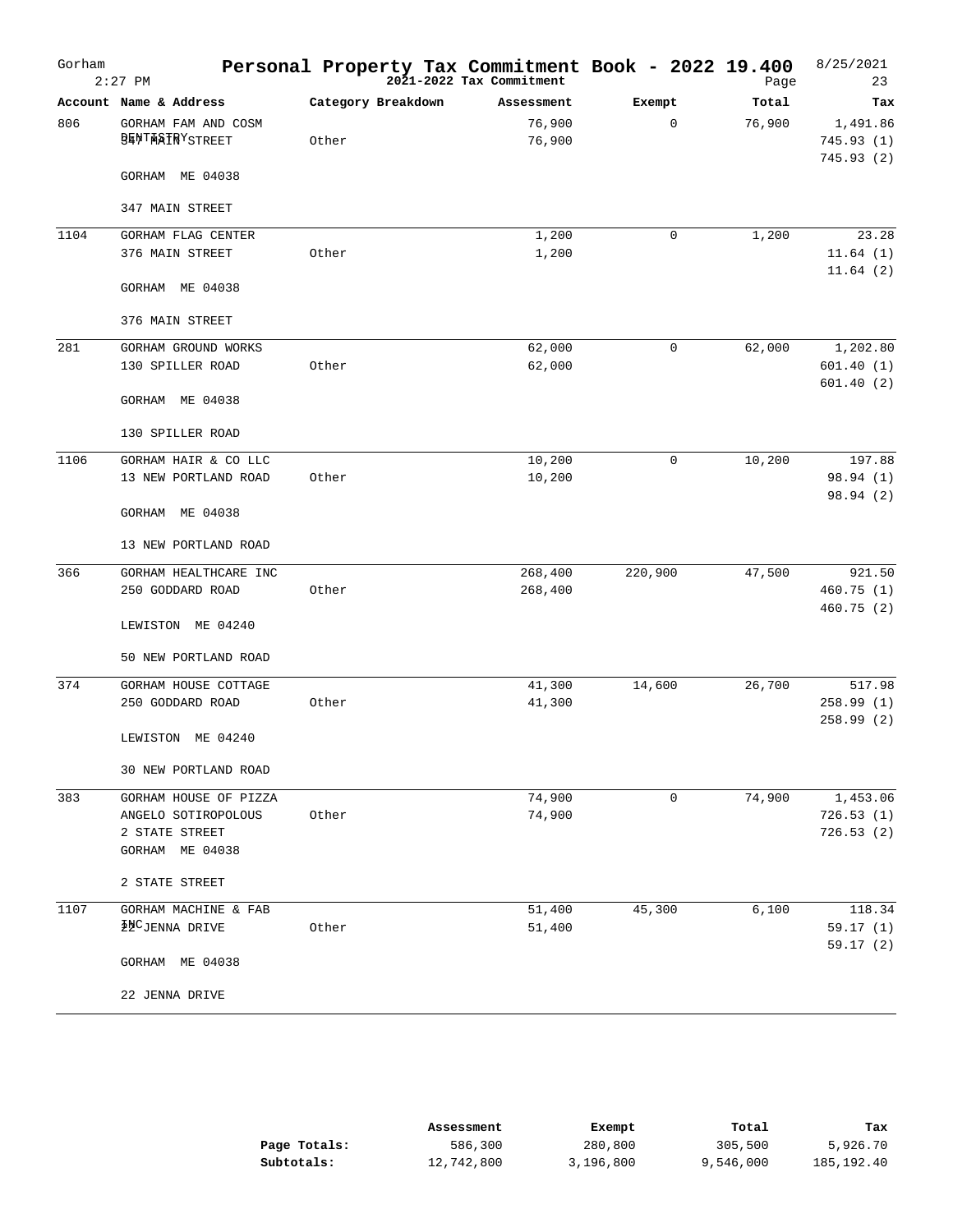| Gorham | $2:27$ PM               | Personal Property Tax Commitment Book - 2022 19.400 | 2021-2022 Tax Commitment |              | Page    | 8/25/2021<br>24        |
|--------|-------------------------|-----------------------------------------------------|--------------------------|--------------|---------|------------------------|
|        | Account Name & Address  | Category Breakdown                                  | Assessment               | Exempt       | Total   | Tax                    |
| 280    | GORHAM MASONRY          |                                                     | 23,800                   | 0            | 23,800  | 461.72                 |
|        | P.O. BOX 13             | Other                                               | 23,800                   |              |         | 230.86(1)<br>230.86(2) |
|        | GORHAM ME 04038         |                                                     |                          |              |         |                        |
|        | 8 O'BRIEN DRIVE         |                                                     |                          |              |         |                        |
| 1379   | GORHAM MUSCULAR THERAPY |                                                     | 800                      | $\mathbf{0}$ | 800     | 15.52                  |
|        | 230 MAIN ST             | Other                                               | 800                      |              |         | 7.76(1)                |
|        | UNIT <sub>4</sub>       |                                                     |                          |              |         | 7.76(2)                |
|        | GORHAM ME 04038         |                                                     |                          |              |         |                        |
|        | 230 MAIN ST UNIT 4      |                                                     |                          |              |         |                        |
| 876    | GORHAM PRIMARY CARE LLC |                                                     | 17,100                   | 0            | 17,100  | 331.74                 |
|        | 130 MAIN STREET         | Other                                               | 17,100                   |              |         | 165.87(1)              |
|        | GORHAM ME 04038         |                                                     |                          |              |         | 165.87(2)              |
|        | 130 MAIN STREET         |                                                     |                          |              |         |                        |
| 1262   | <b>GORHAM PROPERTY</b>  |                                                     | 46,100                   | $\mathbf{0}$ | 46,100  | 894.34                 |
|        | <b>MAINTENANNEROAD</b>  | Other                                               | 46,100                   |              |         | 447.17 (1)             |
|        |                         |                                                     |                          |              |         | 447.17 (2)             |
|        | GORHAM ME 04038         |                                                     |                          |              |         |                        |
|        | 97 BURNHAM RD           |                                                     |                          |              |         |                        |
| 1282   | GORHAM REFLEXOLOGY      |                                                     | 7,500                    | 0            | 7,500   | 145.50                 |
|        | 31 MAIN STREET          | Other                                               | 7,500                    |              |         | 72.75(1)               |
|        | GORHAM ME 04038         |                                                     |                          |              |         | 72.75(2)               |
|        |                         |                                                     |                          |              |         |                        |
|        | 31 MAIN STREET          |                                                     |                          |              |         |                        |
| 278    | GORHAM SAVINGS BANK     |                                                     | 318,300                  | 204,200      | 114,100 | 2,213.54               |
|        | 10 WENTWORTH DRIVE      | Other                                               | 318,300                  |              |         | 1, 106.77(1)           |
|        | GORHAM ME 04038         |                                                     |                          |              |         | 1,106.77(2)            |
|        | 64 MAIN STREET          |                                                     |                          |              |         |                        |
| 377    | GORHAM SAVINGS BANK     |                                                     | 1,654,700                | 1,211,500    | 443,200 | 8,598.08               |
|        | 10 WENTWORTH DRIVE      | Other                                               | 1,654,700                |              |         | 4,299.04(1)            |
|        |                         |                                                     |                          |              |         | 4,299.04(2)            |
|        | GORHAM ME 04038         |                                                     |                          |              |         |                        |
|        | 10 WENTWORTH DRIVE      |                                                     |                          |              |         |                        |
| 1108   | GORHAM SCHOOL OF MUSIC  |                                                     | 3,100                    | 0            | 3,100   | 60.14                  |
|        | 17C RAILROAD DRIVE      | Other                                               | 3,100                    |              |         | 30.07(1)               |
|        | GORHAM ME 04038         |                                                     |                          |              |         | 30.07(2)               |
|        | 17 RAILROAD DRIVE       |                                                     |                          |              |         |                        |
|        |                         |                                                     |                          |              |         |                        |

|              | Assessment | Exempt    | Total      | Tax        |
|--------------|------------|-----------|------------|------------|
| Page Totals: | 2,071,400  | 1,415,700 | 655,700    | 12,720.58  |
| Subtotals:   | 14,814,200 | 4,612,500 | 10,201,700 | 197,912.98 |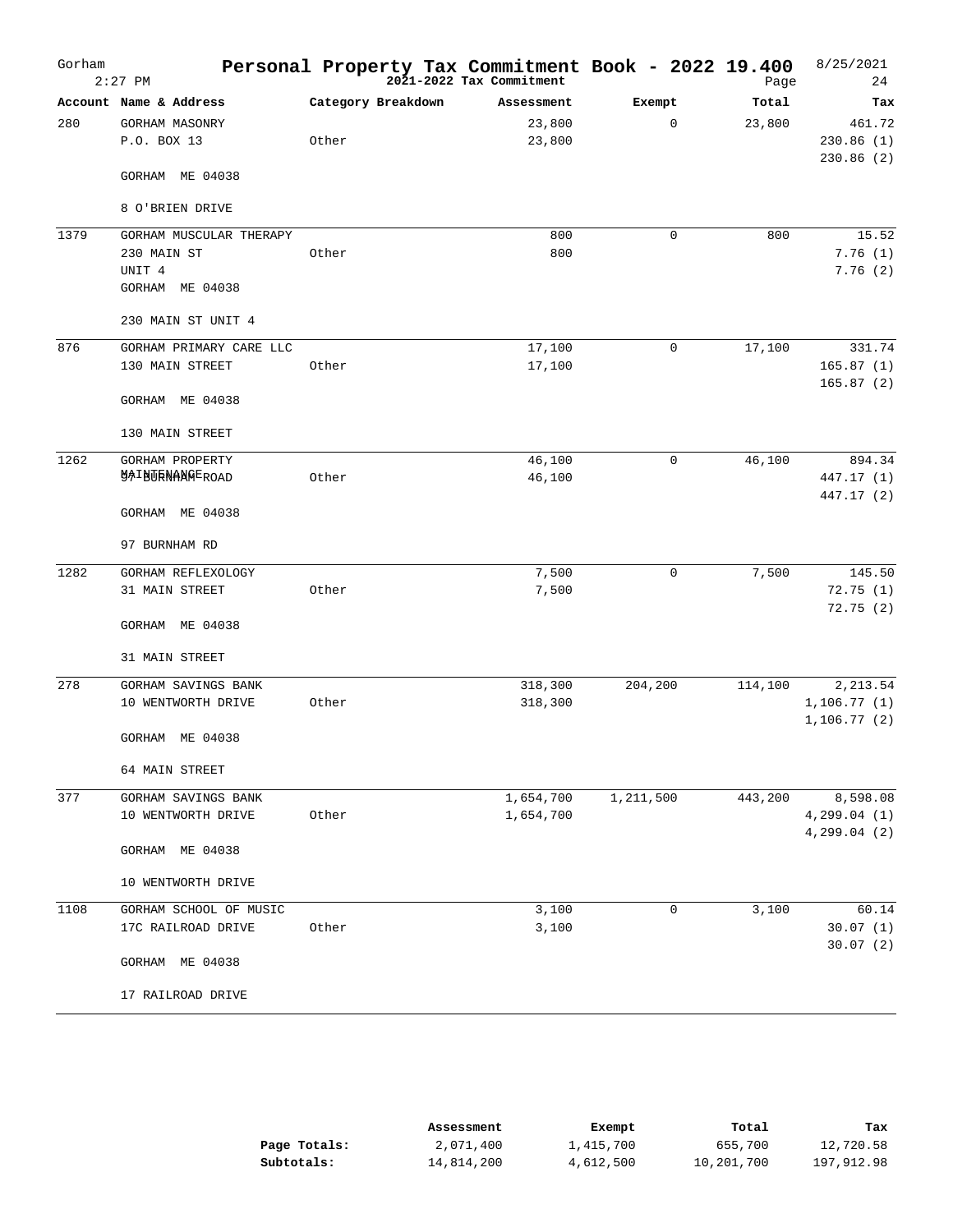| Gorham | $2:27$ PM                              | Personal Property Tax Commitment Book - 2022 19.400 | 2021-2022 Tax Commitment |              | Page    | 8/25/2021<br>25      |
|--------|----------------------------------------|-----------------------------------------------------|--------------------------|--------------|---------|----------------------|
|        | Account Name & Address                 | Category Breakdown                                  | Assessment               | Exempt       | Total   | Tax                  |
| 1110   | GORHAM SEPTIC SERVICE                  |                                                     | 2,000                    | 1,700        | 300     | 5.82                 |
|        | 144 GRAY ROAD                          | Other                                               | 2,000                    |              |         | 2.91(1)              |
|        | GORHAM ME 04038                        |                                                     |                          |              |         | 2.91(2)              |
|        | 144 GRAY ROAD                          |                                                     |                          |              |         |                      |
| 1376   | GORHAM VILLAGE DENTAL                  |                                                     | 77,600                   | 0            | 77,600  | 1,505.44             |
|        | 77 SOUTH ST                            | Other                                               | 77,600                   |              |         | 752.72 (1)           |
|        | GORHAM ME 04038                        |                                                     |                          |              |         | 752.72 (2)           |
|        | 77 SOUTH ST                            |                                                     |                          |              |         |                      |
| 1377   | GRAND CENTRAL WINE BAR                 |                                                     | 41,500                   | 0            | 41,500  | 805.10               |
|        | 7 RAILROAD AVE                         | Other                                               | 41,500                   |              |         | 402.55(1)            |
|        | GORHAM ME 04038                        |                                                     |                          |              |         | 402.55(2)            |
|        | 7 RAILROAD AVE                         |                                                     |                          |              |         |                      |
| 527    | GRAYHAWK LEASING                       |                                                     | 200                      | $\mathbf{0}$ | 200     | 3.88                 |
|        | ATTN TAX DEPT 3 A-300                  | Other                                               | 200                      |              |         | 1.94(1)              |
|        | P.O. BOX 660634                        |                                                     |                          |              |         | 1.94(2)              |
|        | DALLAS TX 75266 0634                   |                                                     |                          |              |         |                      |
|        | VARIOUS                                |                                                     |                          |              |         |                      |
| 743    | GRAYHAWK LEASING LLC                   |                                                     | 24,700                   | 0            | 24,700  | 479.18               |
|        | ATTN TAX DEPT 3A-300                   | Other                                               | 24,700                   |              |         | 239.59(1)            |
|        | P.O.BOX 660937                         |                                                     |                          |              |         | 239.59(2)            |
|        | DALLAS TX 75266 0937                   |                                                     |                          |              |         |                      |
|        | VARIOUS                                |                                                     |                          |              |         |                      |
| 1003   | GREAT FALLS BUILDERS                   |                                                     | 132,700                  | 0            | 132,700 | 2,574.38             |
|        | 20 MECHANIC STREET                     | Other                                               | 132,700                  |              |         | 1,287.19(1)          |
|        | GORHAM ME 04038                        |                                                     |                          |              |         | 1,287.19(2)          |
|        | 20 MECHANIC STREET                     |                                                     |                          |              |         |                      |
| 354    | GREATAMERICA FINAN SERV                |                                                     | 38,400                   | 4,200        | 34,200  | 663.48               |
|        | FØRBOX 609                             | Other                                               | 38,400                   |              |         | 331.74 (1)           |
|        | CEDAR RAPIDS IA 52406<br>0609          |                                                     |                          |              |         | 331.74 (2)           |
|        |                                        |                                                     |                          |              |         |                      |
| 1382   | GREEN TRAP, LLC<br>10 SNOWCANNING ROAD |                                                     | 1,700                    | 0            | 1,700   | 32.98                |
|        | UNIT 9                                 | Other                                               | 1,700                    |              |         | 16.49(1)<br>16.49(2) |
|        | SCARBOROUGH ME 04074                   |                                                     |                          |              |         |                      |
|        | 84 OLDE CANAL WAY                      |                                                     |                          |              |         |                      |

|              | Assessment | Exempt    | Total      | Tax        |
|--------------|------------|-----------|------------|------------|
| Page Totals: | 318,800    | 5,900     | 312,900    | 6,070.26   |
| Subtotals:   | 15,133,000 | 4,618,400 | 10,514,600 | 203,983.24 |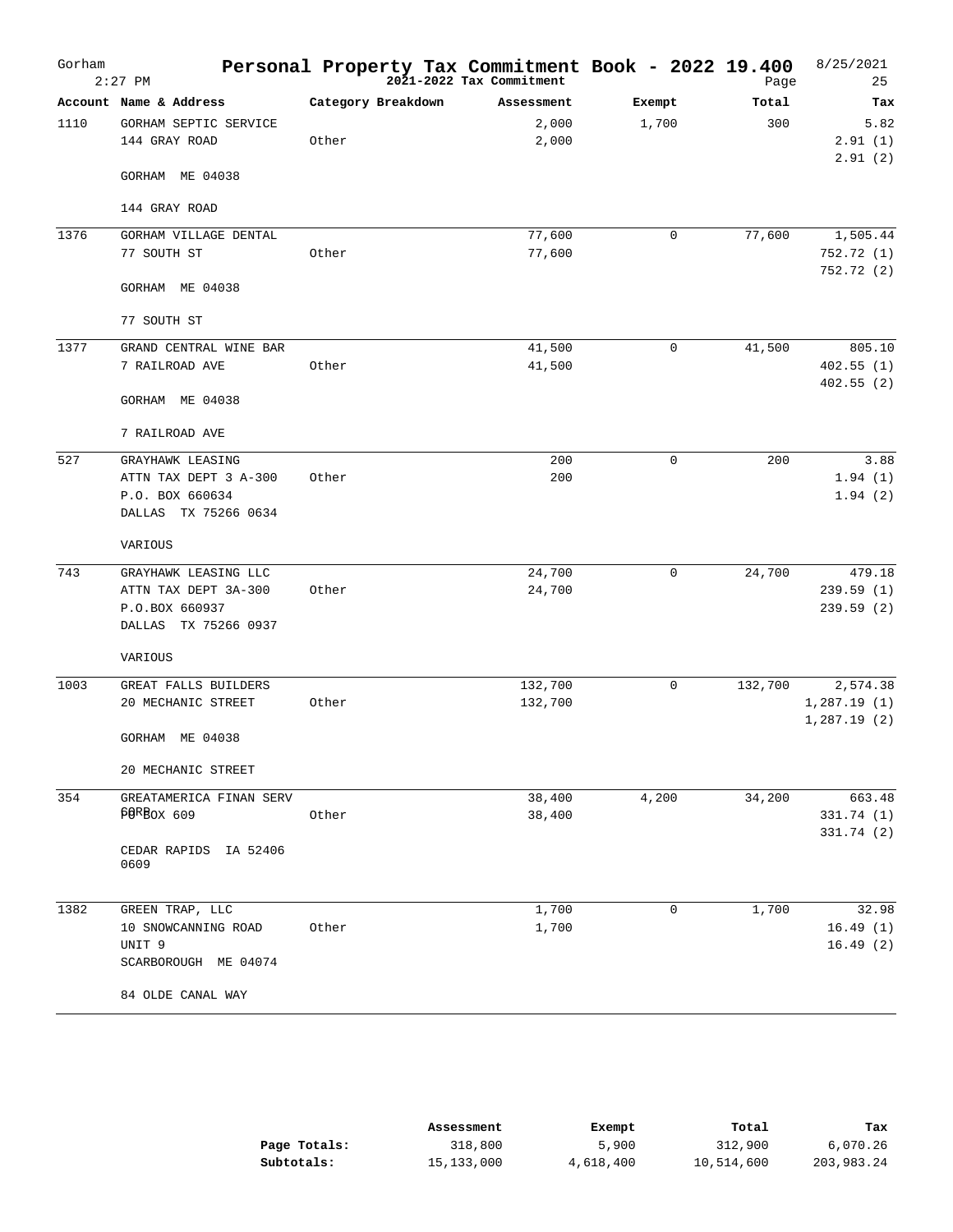| Gorham | $2:27$ PM                                                                      | Personal Property Tax Commitment Book - 2022 19.400 | 2021-2022 Tax Commitment |           | Page      | 8/25/2021<br>26                           |
|--------|--------------------------------------------------------------------------------|-----------------------------------------------------|--------------------------|-----------|-----------|-------------------------------------------|
|        | Account Name & Address                                                         | Category Breakdown                                  | Assessment               | Exempt    | Total     | Tax                                       |
| 342    | GRONDIN, R J & SONS<br>ROBERT J GRONDIN<br>11 BARTLETT ROAD<br>GORHAM ME 04038 | Other                                               | 7,405,400<br>7,405,400   | 6,087,500 | 1,317,900 | 25,567.26<br>12,783.63(1)<br>12,783.63(2) |
|        | 11 BARTLETT ROAD                                                               |                                                     |                          |           |           |                                           |
| 1304   | GTP ACQUISITION<br>BABTNERS723597                                              | Other                                               | 24,700<br>24,700         | 0         | 24,700    | 479.18<br>239.59(1)<br>239.59 (2)         |
|        | ATLANTA GA 31169 0597                                                          |                                                     |                          |           |           |                                           |
|        | 4 BURNHAM RD                                                                   |                                                     |                          |           |           |                                           |
| 350    | H & R BLOCK                                                                    |                                                     | 13,900                   | 0         | 13,900    | 269.66                                    |
|        | 14 MAIN STREET                                                                 | Other                                               | 13,900                   |           |           | 134.83(1)                                 |
|        | GORHAM ME 04038                                                                |                                                     |                          |           |           | 134.83(2)                                 |
|        | 14 MAIN STREET                                                                 |                                                     |                          |           |           |                                           |
| 1254   | HALE TRAILER BRAKE AND                                                         |                                                     | 631,600                  | 325,600   | 306,000   | 5,936.40                                  |
|        | <b>N###+ ROBERT CIULLO</b>                                                     | Other                                               | 631,600                  |           |           | 2,968.20(1)                               |
|        | P O BOX 1400                                                                   |                                                     |                          |           |           | 2,968.20(2)                               |
|        | VOORHEES NJ 08043                                                              |                                                     |                          |           |           |                                           |
|        | 511 MAIN ST                                                                    |                                                     |                          |           |           |                                           |
| 1255   | HALLMARK MARKETING CO                                                          |                                                     | 4,400                    | 0         | 4,400     | 85.36                                     |
|        | $\frac{1}{2}$ $\frac{1}{2}$ CBOX 419479 - TAX 407                              | Other                                               | 4,400                    |           |           | 42.68(1)<br>42.68(2)                      |
|        | KANSAS CITY MO 64141                                                           |                                                     |                          |           |           |                                           |
|        | 99 MAIN ST                                                                     |                                                     |                          |           |           |                                           |
| 338    | HANNAFORD BROS CO                                                              |                                                     | 1,967,700                | 0         | 1,967,700 | 38, 173. 38                               |
|        | C/O PROPERTY TAX DEPT                                                          | Other                                               | 1,967,700                |           |           | 19,086.69(1)                              |
|        | P.O. BOX 1330                                                                  |                                                     |                          |           |           | 19,086.69 (2)                             |
|        | SALISBURY NC 28145                                                             |                                                     |                          |           |           |                                           |
|        | 1330<br>99 MAIN STREET                                                         |                                                     |                          |           |           |                                           |
| 934    | HANSENS WELL DRILLING                                                          |                                                     | 71,500                   | 66,700    | 4,800     | 93.12                                     |
|        | P.O. BOX 207                                                                   | Other                                               | 71,500                   |           |           | 46.56(1)                                  |
|        | GORHAM ME 04038                                                                |                                                     |                          |           |           | 46.56(2)                                  |
|        | 68 PHINNEY STREET                                                              |                                                     |                          |           |           |                                           |
| 273    | HAWKES GOLF SERVICE                                                            |                                                     | 161,200                  | 0         | 161,200   | 3,127.28                                  |
|        | GORHAM COUNTRY CLUB                                                            | Other                                               | 161,200                  |           |           | 1,563.64(1)                               |
|        | 93 MCLELLAN ROAD<br>GORHAM ME 04038                                            |                                                     |                          |           |           | 1,563.64(2)                               |
|        | 134 MCLELLAN ROAD                                                              |                                                     |                          |           |           |                                           |

|              | Assessment | Exempt     | Total      | Tax        |
|--------------|------------|------------|------------|------------|
| Page Totals: | 10,280,400 | 6,479,800  | 3,800,600  | 73,731.64  |
| Subtotals:   | 25,413,400 | 11,098,200 | 14,315,200 | 277,714.88 |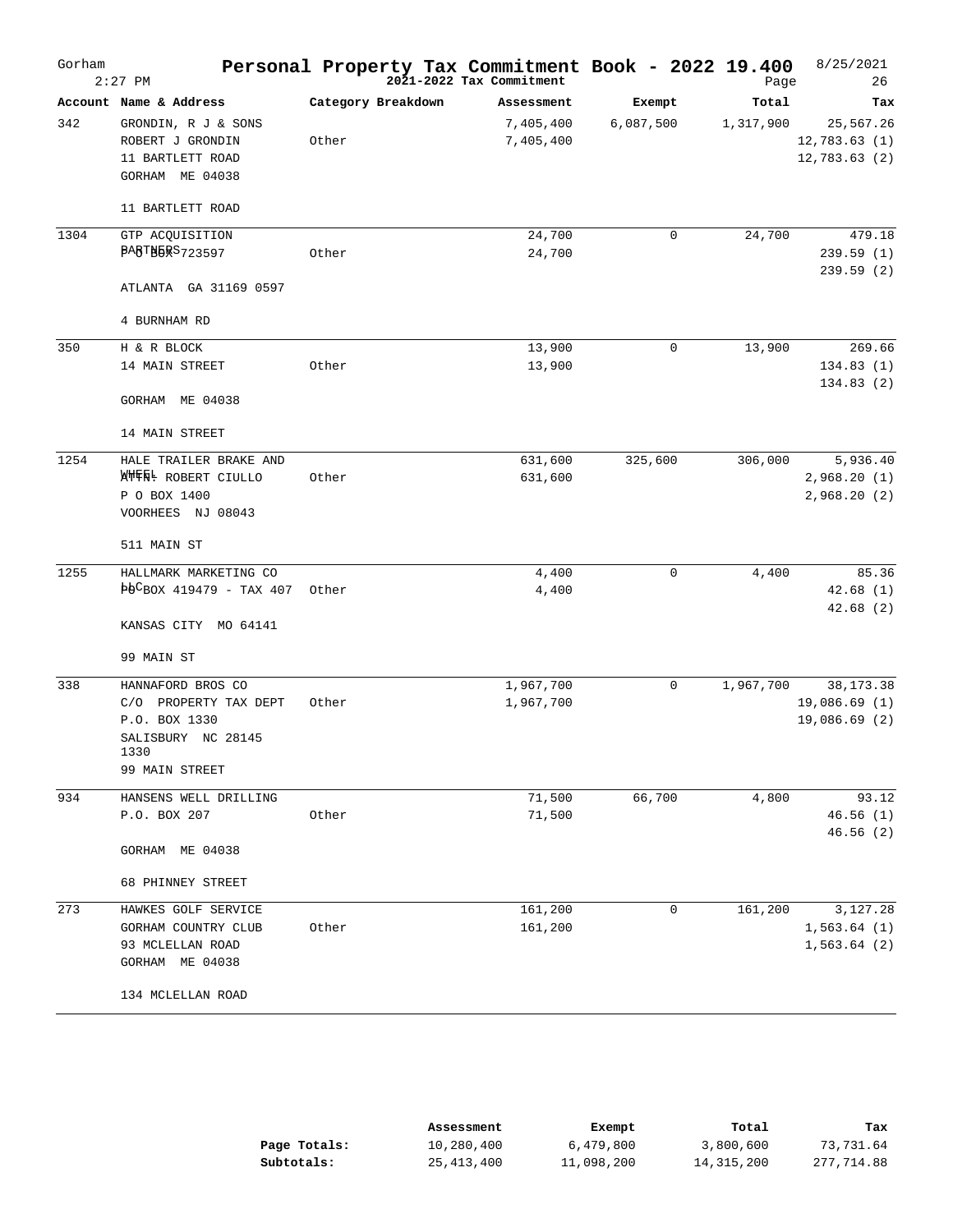| Gorham | $2:27$ PM              | Personal Property Tax Commitment Book - 2022 19.400 | 2021-2022 Tax Commitment |              | Page      | 8/25/2021<br>27              |
|--------|------------------------|-----------------------------------------------------|--------------------------|--------------|-----------|------------------------------|
|        | Account Name & Address | Category Breakdown                                  | Assessment               | Exempt       | Total     | Tax                          |
| 910    | HEAVEN SCENT GROOMING  |                                                     | 1,600                    | 0            | 1,600     | 31.04                        |
|        | 129 BURNHAM ROAD       | Other                                               | 1,600                    |              |           | 15.52(1)<br>15.52(2)         |
|        | GORHAM ME 04038        |                                                     |                          |              |           |                              |
|        | 129 BURNHAM ROAD       |                                                     |                          |              |           |                              |
| 293    | HELICAL SOLUTIONS      |                                                     | 22,530,000               | 20,734,600   | 1,795,400 | 34,830.76                    |
|        | 49 RACEWAY DR          | Other                                               | 22,530,000               |              |           | 17,415.38(1)<br>17,415.38(2) |
|        | GORHAM ME 04038        |                                                     |                          |              |           |                              |
|        | 49 RACEWAY DR          |                                                     |                          |              |           |                              |
| 1004   | HIGI SH LLC            |                                                     | 1,500                    | $\mathbf 0$  | 1,500     | 29.10                        |
|        | PO BOX 800729          | Other                                               | 1,500                    |              |           | 14.55(1)                     |
|        | DALLAS TX 75380        |                                                     |                          |              |           | 14.55(2)                     |
|        | 120 MAIN STREET        |                                                     |                          |              |           |                              |
| 1383   | HILLMAN GROUP INC      |                                                     | 4,500                    | $\mathbf 0$  | 4,500     | 87.30                        |
|        | 10590 HAMILTON AVE     | Other                                               | 4,500                    |              |           | 43.65(1)                     |
|        | CINCINNATI OH 45231    |                                                     |                          |              |           | 43.65 (2)                    |
|        | VARIOUS                |                                                     |                          |              |           |                              |
| 472    | HILLOCK,               |                                                     | 36,200                   | 13,100       | 23,100    | 448.14                       |
|        | 52 MITCHELL HILL ROAD  | Other                                               | 36,200                   |              |           | 224.07 (1)                   |
|        | GORHAM ME 04038        |                                                     |                          |              |           | 224.07(2)                    |
|        | 52 MITCHELL HILL RD    |                                                     |                          |              |           |                              |
| 1114   | HOLISTIC PATHWAYS      |                                                     | 800                      | $\mathsf 0$  | 800       | 15.52                        |
|        | 381 MAIN STREET        | Other                                               | 800                      |              |           | 7.76(1)<br>7.76(2)           |
|        | GORHAM ME 04038        |                                                     |                          |              |           |                              |
|        | 381 MAIN STREET        |                                                     |                          |              |           |                              |
| 1115   | HOLLYWORKS             |                                                     | 3,100                    | $\mathsf{O}$ | 3,100     | 60.14                        |
|        | 10 LONGVIEW DRIVE      | Other                                               | 3,100                    |              |           | 30.07(1)<br>30.07(2)         |
|        | GORHAM ME 04038 2529   |                                                     |                          |              |           |                              |
|        | 52 SCHOOL STREET       |                                                     |                          |              |           |                              |
| 467    | HOME INSTEAD SENIOR    |                                                     | 26,000                   | $\mathsf{O}$ | 26,000    | 504.40                       |
|        | SOBEMAIN ST            | Other                                               | 26,000                   |              |           | 252.20(1)<br>252.20(2)       |
|        | GORHAM ME 04058        |                                                     |                          |              |           |                              |
|        | 502 MAIN ST            |                                                     |                          |              |           |                              |

|              | Assessment | Exempt     | Total      | Tax        |
|--------------|------------|------------|------------|------------|
| Page Totals: | 22,603,700 | 20,747,700 | 1,856,000  | 36,006.40  |
| Subtotals:   | 48,017,100 | 31,845,900 | 16,171,200 | 313,721.28 |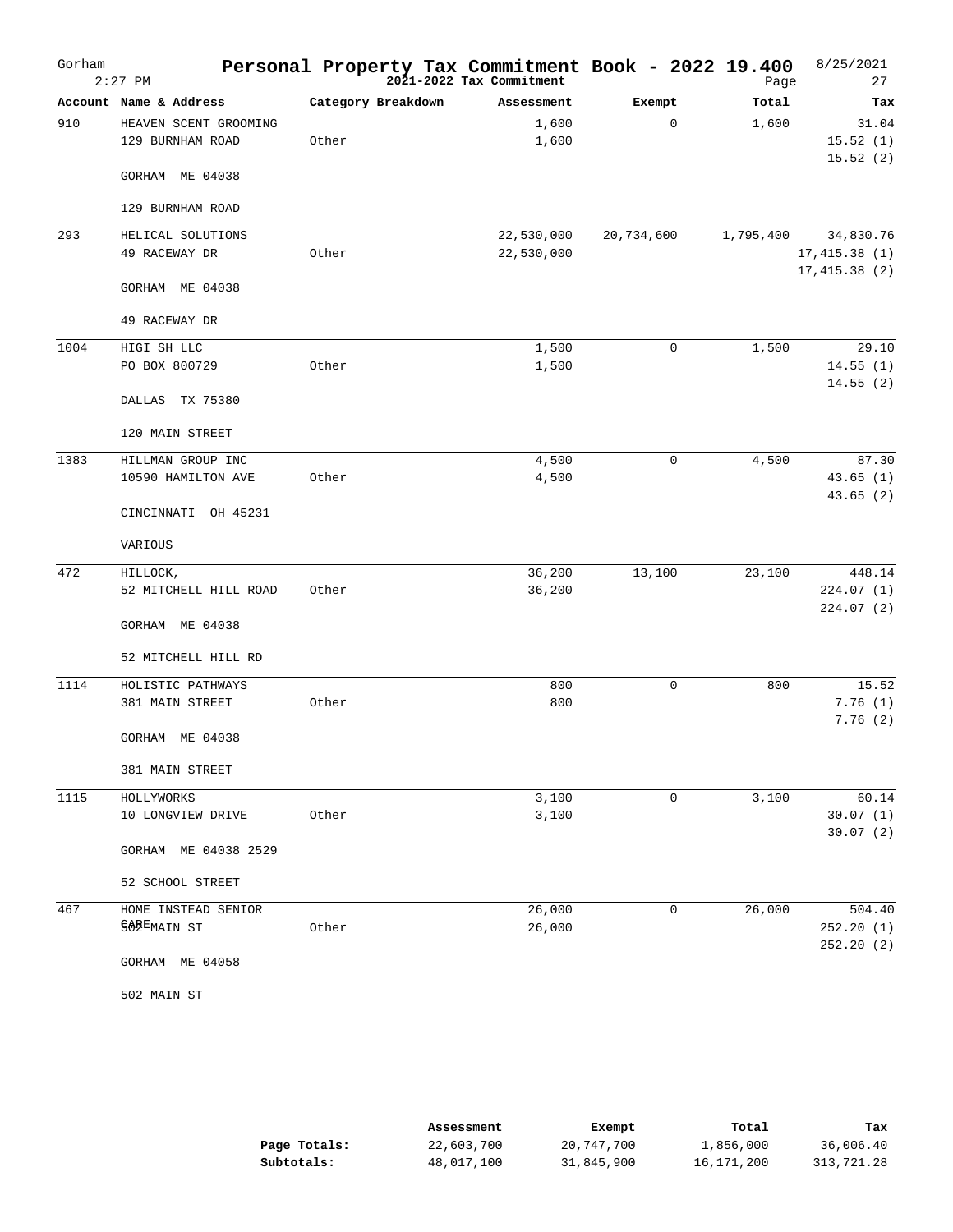| Gorham | $2:27$ PM                                                             | Personal Property Tax Commitment Book - 2022 19.400 | 2021-2022 Tax Commitment |              | Page        | 8/25/2021<br>28 |
|--------|-----------------------------------------------------------------------|-----------------------------------------------------|--------------------------|--------------|-------------|-----------------|
|        | Account Name & Address                                                | Category Breakdown                                  | Assessment               | Exempt       | Total       | Tax             |
| 1258   | HOPS & VINE CRAFT BEER                                                |                                                     | 54,800                   | 0            | 54,800      | 1,063.12        |
|        | <b>\$00IMAIN ST UNIT 5</b>                                            | Other                                               | 54,800                   |              |             | 531.56(1)       |
|        | GORHAM ME 04038                                                       |                                                     |                          |              |             | 531.56(2)       |
|        | 102 MAIN ST                                                           |                                                     |                          |              |             |                 |
| 1116   | HOSKIN INCOME TAX                                                     |                                                     | 7,200                    | 0            | 7,200       | 139.68          |
|        | SFRVMAIN STREET                                                       | Other                                               | 7,200                    |              |             | 69.84(1)        |
|        | GORHAM ME 04038                                                       |                                                     |                          |              |             | 69.84(2)        |
|        | 370 MAIN STREET                                                       |                                                     |                          |              |             |                 |
| 1380   | HP FINANCIAL SERVICES                                                 |                                                     | 300                      | $\mathbf{0}$ | 300         | 5.82            |
|        | 90 вох 251209                                                         | Other                                               | 300                      |              |             | 2.91(1)         |
|        | PLANO TX 75025 1209                                                   |                                                     |                          |              |             | 2.91(2)         |
|        | VARIOUS                                                               |                                                     |                          |              |             |                 |
| 1381   | HPE DEPOSITOR MASTER                                                  |                                                     | 5,200                    | 0            | 5,200       | 100.88          |
|        | FBUBBX 251209                                                         | Other                                               | 5,200                    |              |             | 50.44(1)        |
|        | PLANO TX 75025                                                        |                                                     |                          |              |             | 50.44(2)        |
|        | VARIOUS                                                               |                                                     |                          |              |             |                 |
| 1005   | HUDSON RPM DISTRIBUTORS                                               |                                                     | 20,800                   | 0            | 20,800      | 403.52          |
|        | <b>BLEOTTON ROAD</b>                                                  | Other                                               | 20,800                   |              |             | 201.76(1)       |
|        | NASHUA NH 03063                                                       |                                                     |                          |              |             | 201.76(2)       |
|        | 18 HUTCHERSON DRIVE                                                   |                                                     |                          |              |             |                 |
| 1036   | HUGHES NETWORK SYSTEMS,                                               |                                                     | 1,100                    | 0            | 1,100       | 21.34           |
|        | $\frac{1}{2}$ $\frac{1}{2}$ $\frac{1}{2}$ $\frac{1}{2}$ $\frac{1}{2}$ | Other                                               | 1,100                    |              |             | 10.67(1)        |
|        | HOUSTON TX 77056                                                      |                                                     |                          |              |             | 10.67(2)        |
|        | VARIOUS                                                               |                                                     |                          |              |             |                 |
| 978    | HUNTINGTON TECHNOLOGY<br><b>E10ANGRANKLIN ROAD</b>                    | Other                                               | 2,200<br>2,200           | 2,200        | $\mathbf 0$ | 0.00            |
|        | P O BOX 2017                                                          |                                                     |                          |              |             |                 |
|        | BLOOMFIELD HILLS MI<br>48302                                          |                                                     |                          |              |             |                 |
|        | 37 BARTLETT RD                                                        |                                                     |                          |              |             |                 |
| 518    | HYDRAULIC HOSE &                                                      |                                                     | 13,800                   | 0            | 13,800      | 267.72          |
|        | <b>ASSEMRLY27</b>                                                     | Other                                               | 13,800                   |              |             | 133.86(1)       |
|        | PORTLAND<br>ME 04112                                                  |                                                     |                          |              |             | 133.86 (2)      |
|        | 639 MAIN STREET                                                       |                                                     |                          |              |             |                 |

|              | Assessment | Exempt     | Total      | Tax        |
|--------------|------------|------------|------------|------------|
| Page Totals: | 105,400    | 2,200      | 103,200    | 2,002.08   |
| Subtotals:   | 48,122,500 | 31,848,100 | 16,274,400 | 315,723.36 |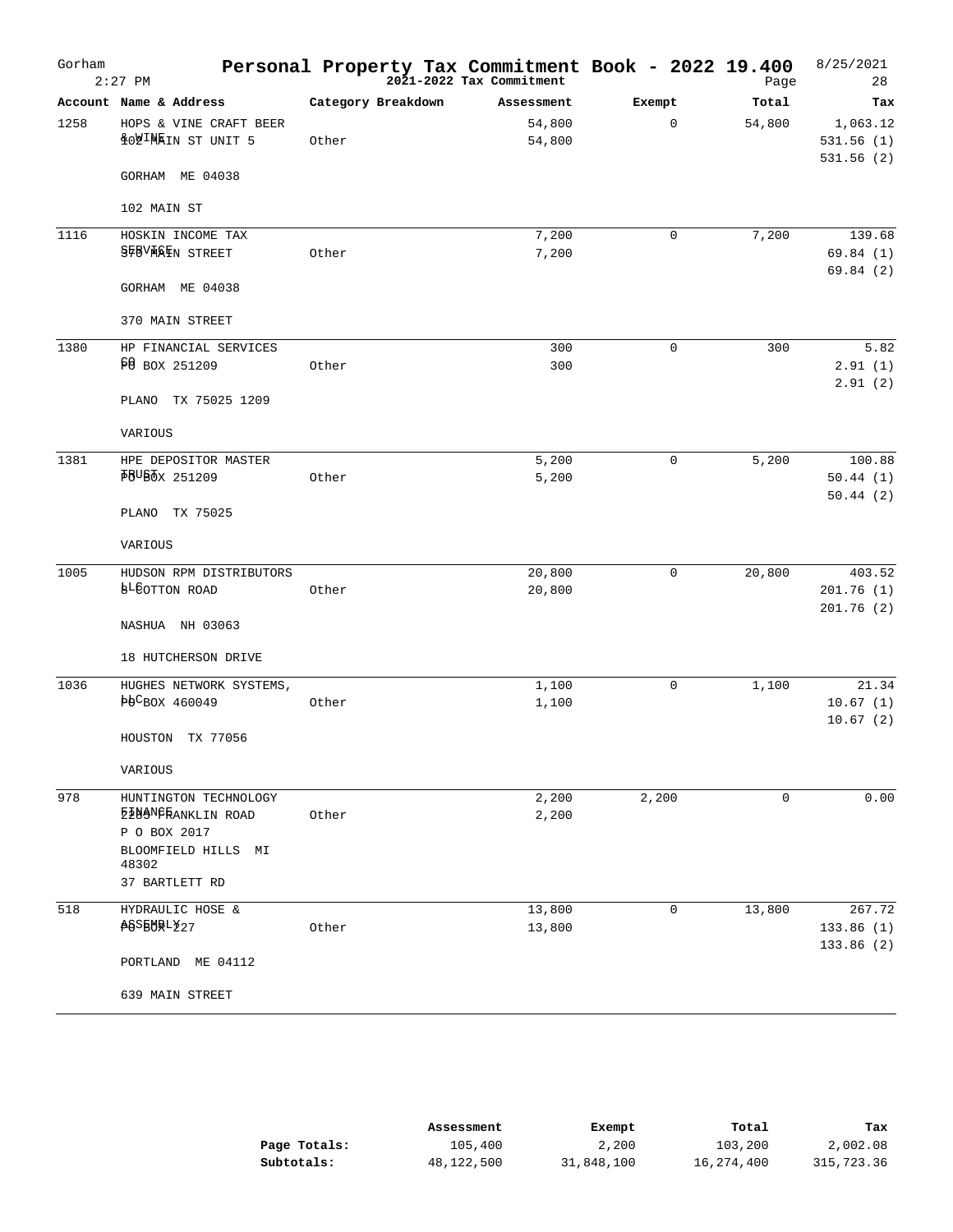| Gorham | $2:27$ PM                                     | Personal Property Tax Commitment Book - 2022 19.400 | 2021-2022 Tax Commitment |             | Page        | 8/25/2021<br>29                |
|--------|-----------------------------------------------|-----------------------------------------------------|--------------------------|-------------|-------------|--------------------------------|
|        | Account Name & Address                        | Category Breakdown                                  | Assessment               | Exempt      | Total       | Tax                            |
| 821    | IN HOME SENIOR SERVICES<br>20 MECHANIC STREET | Other                                               | 6,200<br>6,200           | 0           | 6,200       | 120.28<br>60.14(1)<br>60.14(2) |
|        | GORHAM ME 04038                               |                                                     |                          |             |             |                                |
|        | 20 MECHANIC STREET                            |                                                     |                          |             |             |                                |
| 1117   | INDOOR ENVIORNMENT                            |                                                     | 13,300                   | $\mathbf 0$ | 13,300      | 258.02                         |
|        | <b>SONERPL RNSGE DR</b>                       | Other                                               | 13,300                   |             |             | 129.01(1)<br>129.01(2)         |
|        | GORHAM ME 04038                               |                                                     |                          |             |             |                                |
|        | 5 QUAIL RIDGE                                 |                                                     |                          |             |             |                                |
| 969    | INDUSTRIAL CONCRETE                           |                                                     | 241,500                  | $\mathbf 0$ | 241,500     | 4,685.10                       |
|        | 25 VHE SPORTLAND ROAD                         | Other                                               | 241,500                  |             |             | 2,342.55(1)<br>2,342.55(2)     |
|        | GORHAM ME 04038                               |                                                     |                          |             |             |                                |
|        | 291 NEW PORTLAND ROAD                         |                                                     |                          |             |             |                                |
| 1370   | INNER AWAKENINGS                              |                                                     | 800                      | 0           | 800         | 15.52                          |
|        | GOUNTATENGT #201                              | Other                                               | 800                      |             |             | 7.76(1)<br>7.76(2)             |
|        | GORHAM ME 04038                               |                                                     |                          |             |             |                                |
|        | 88 STATE ST #201                              |                                                     |                          |             |             |                                |
| 1118   | INTEGRATED PATHWAYS                           |                                                     | 6,100                    | 5,400       | 700         | 13.58                          |
|        | 28 CARSON DRIVE                               | Other                                               | 6,100                    |             |             | 6.79(1)                        |
|        | GORHAM ME 04038                               |                                                     |                          |             |             | 6.79(2)                        |
|        | 28 CARSON DRIVE                               |                                                     |                          |             |             |                                |
| 1371   | JACQUES CBD                                   |                                                     | 800                      | $\mathbf 0$ | 800         | 15.52                          |
|        | 32 ELKINS ROAD                                | Other                                               | 800                      |             |             | 7.76(1)<br>7.76(2)             |
|        | GORHAM ME 04038                               |                                                     |                          |             |             |                                |
|        | 32 ELKINS ROAD                                |                                                     |                          |             |             |                                |
| 1368   | JANE IRISH MEGGISON                           |                                                     | 1,700                    | 1,700       | $\mathbf 0$ | 0.00                           |
|        | <b>B</b> CSMAIN ST UNIT 5                     | Other                                               | 1,700                    |             |             |                                |
|        | GORHAM ME 04038                               |                                                     |                          |             |             |                                |
|        | 31 MAIN ST                                    |                                                     |                          |             |             |                                |
| 1007   | JAR CONSULTING                                |                                                     | 21,700                   | 21,500      | 200         | 3.88                           |
|        | 7 COUNTY ROAD                                 | Other                                               | 21,700                   |             |             | 1.94(1)<br>1.94(2)             |
|        | GORHAM ME 04038                               |                                                     |                          |             |             |                                |
|        | 7 COUNTY ROAD                                 |                                                     |                          |             |             |                                |

|              | Assessment | Exempt     | Total      | Tax        |
|--------------|------------|------------|------------|------------|
| Page Totals: | 292,100    | 28,600     | 263,500    | 5,111.90   |
| Subtotals:   | 48,414,600 | 31,876,700 | 16,537,900 | 320,835.26 |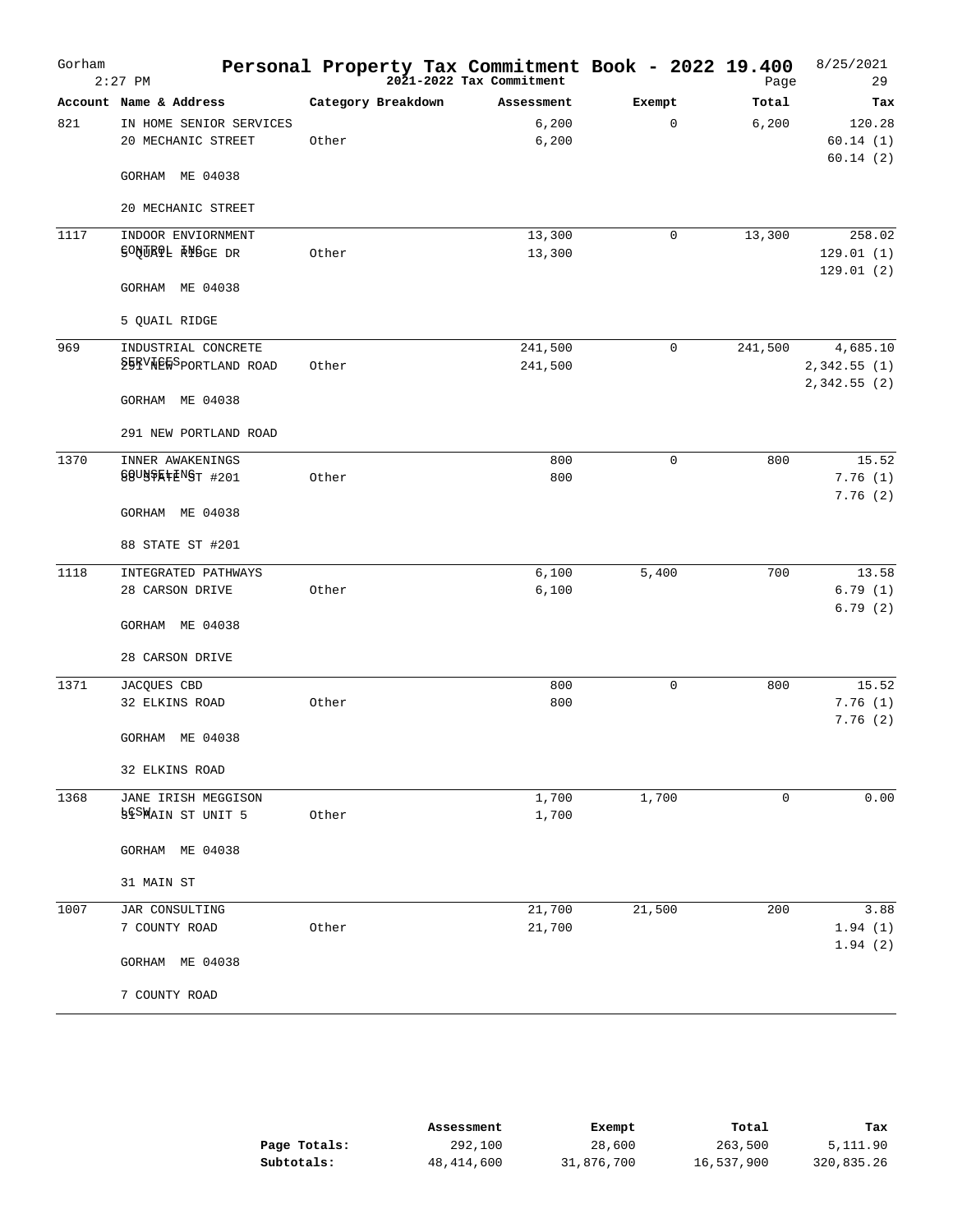| Gorham | $2:27$ PM                   | Personal Property Tax Commitment Book - 2022 19.400 | 2021-2022 Tax Commitment |             | Page    | 8/25/2021<br>30    |
|--------|-----------------------------|-----------------------------------------------------|--------------------------|-------------|---------|--------------------|
|        | Account Name & Address      | Category Breakdown                                  | Assessment               | Exempt      | Total   | Tax                |
| 1369   | <b>JCC AGRICULTURE</b>      |                                                     | 1,000                    | 0           | 1,000   | 19.40              |
|        | 15 KING STREET              | Other                                               | 1,000                    |             |         | 9.70(1)<br>9.70(2) |
|        | WESTBROOK ME 04092          |                                                     |                          |             |         |                    |
|        | 44 SANFORD DRIVE            |                                                     |                          |             |         |                    |
| 1374   | JCS PROPERTY MANAGEMENT     |                                                     | 4,200                    | $\mathbf 0$ | 4,200   | 81.48              |
|        | 20 MECHANIC ST              | Other                                               | 4,200                    |             |         | 40.74(1)           |
|        | UNIT 4                      |                                                     |                          |             |         | 40.74 (2)          |
|        | GORHAM ME 04038             |                                                     |                          |             |         |                    |
|        | 20 MECHANIC ST #4           |                                                     |                          |             |         |                    |
| 936    | JEWETT & NOONAN             |                                                     | 212,500                  | 114,400     | 98,100  | 1,903.14           |
|        | <b>FRANGRORT&amp;FRONT</b>  | Other                                               | 212,500                  |             |         | 951.57(1)          |
|        | GORHAM ME 04038             |                                                     |                          |             |         | 951.57 (2)         |
|        | 511 MAIN STREET             |                                                     |                          |             |         |                    |
| 1375   | JNP SERVICES LLC            |                                                     | 800                      | 0           | 800     | 15.52              |
|        | 50 WOODROW DR               | Other                                               | 800                      |             |         | 7.76(1)            |
|        | STANDISH ME 04084           |                                                     |                          |             |         | 7.76(2)            |
|        | 7 COUNTY RD                 |                                                     |                          |             |         |                    |
| 1120   | JOHN D TOYE TAX             |                                                     | 6,400                    | 5,600       | 800     | 15.52              |
|        | <b>BRAKEFERONARE</b>        | Other                                               | 6,400                    |             |         | 7.76(1)            |
|        |                             |                                                     |                          |             |         | 7.76(2)            |
|        | GORHAM ME 04038             |                                                     |                          |             |         |                    |
|        | 9 HALTER LANE               |                                                     |                          |             |         |                    |
| 1025   | JOHNSON CONTROLS            |                                                     | 500                      | $\mathbf 0$ | 500     | 9.70               |
|        | PECHBXT5006                 | Other                                               | 500                      |             |         | 4.85(1)            |
|        |                             |                                                     |                          |             |         | 4.85(2)            |
|        | BOCA RATON FL 33431<br>0806 |                                                     |                          |             |         |                    |
|        | VARIOUS                     |                                                     |                          |             |         |                    |
| 1121   | JO'S SUGARHOUSE             |                                                     | 29,600                   | 13,500      | 16,100  | 312.34             |
|        | 19 NORTH GORHAM ROAD        | Other                                               | 29,600                   |             |         | 156.17(1)          |
|        |                             |                                                     |                          |             |         | 156.17(2)          |
|        | GORHAM ME 04038             |                                                     |                          |             |         |                    |
|        | 443 SEBAGO LAKE ROAD        |                                                     |                          |             |         |                    |
| 441    | JOTUL NORTH AMERICA         |                                                     | 2,384,200                | 2,038,300   | 345,900 | 6,710.46           |
|        | ATTN PAUL HAROLDSEN         | Other                                               | 2,384,200                |             |         | 3,355.23(1)        |
|        | 55 HUTCHERSON DRIVE         |                                                     |                          |             |         | 3,355.23(2)        |
|        | GORHAM ME 04038             |                                                     |                          |             |         |                    |
|        | 55 HUTCHERSON DRIVE         |                                                     |                          |             |         |                    |

|              | Assessment | Exempt     | Total      | Tax        |
|--------------|------------|------------|------------|------------|
| Page Totals: | 2,639,200  | 2,171,800  | 467,400    | 9,067.56   |
| Subtotals:   | 51,053,800 | 34,048,500 | 17,005,300 | 329,902.82 |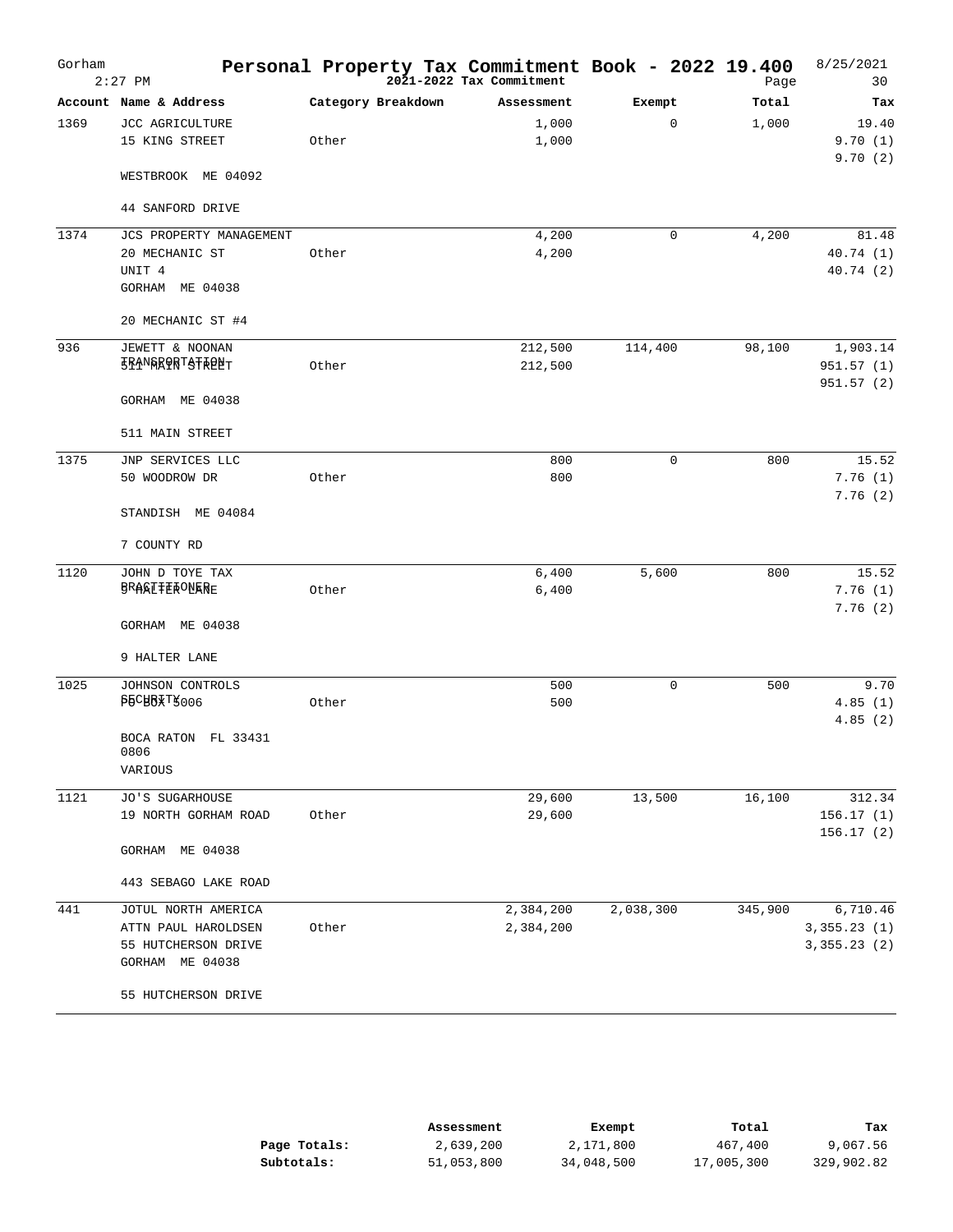| Gorham | $2:27$ PM                       | Personal Property Tax Commitment Book - 2022 19.400 | 2021-2022 Tax Commitment |             | Page    | 8/25/2021<br>31                  |
|--------|---------------------------------|-----------------------------------------------------|--------------------------|-------------|---------|----------------------------------|
|        | Account Name & Address          | Category Breakdown                                  | Assessment               | Exempt      | Total   | Tax                              |
| 1122   | JT CONSTRUCTION<br>2 PAIGE DR   | Other                                               | 17,000<br>17,000         | $\mathbf 0$ | 17,000  | 329.80<br>164.90(1)<br>164.90(2) |
|        | GORHAM ME 04038                 |                                                     |                          |             |         |                                  |
|        | 2 PAIGE DRIVE                   |                                                     |                          |             |         |                                  |
| 1372   | JUNCTION BOWL                   |                                                     | 914,400                  | 720,800     | 193,600 | 3,755.84                         |
|        | 7 RAILROAD AVE                  | Other                                               | 914,400                  |             |         | 1,877.92(1)                      |
|        | STE 102                         |                                                     |                          |             |         | 1,877.92(2)                      |
|        | GORHAM ME 04038                 |                                                     |                          |             |         |                                  |
|        | 7 RAILROAD AVE                  |                                                     |                          |             |         |                                  |
| 1123   | JUST FOR FRIENDS                |                                                     | 8,300                    | $\mathbf 0$ | 8,300   | 161.02                           |
|        | 281 OSSIPEE TRAIL               | Other                                               | 8,300                    |             |         | 80.51(1)                         |
|        | GORHAM ME 04038                 |                                                     |                          |             |         | 80.51(2)                         |
|        | 281 OSSIPEE TRAIL               |                                                     |                          |             |         |                                  |
| 1124   | JUSTICE FARM INC                |                                                     | 61,600                   | 46,400      | 15,200  | 294.88                           |
|        | 24 WOOD ROAD                    | Other                                               | 61,600                   |             |         | 147.44 (1)                       |
|        | GORHAM ME 04038                 |                                                     |                          |             |         | 147.44 (2)                       |
|        | 24 WOOD ROAD                    |                                                     |                          |             |         |                                  |
| 1261   | K12 MANAGEMENT                  |                                                     | 400                      | 400         | 0       | 0.00                             |
|        | DUCHARME, MCMILLEN &            | Other                                               | 400                      |             |         |                                  |
|        | <b>ASSOSOX 80615</b>            |                                                     |                          |             |         |                                  |
|        | INDIANAPOLIS IN 46280           |                                                     |                          |             |         |                                  |
|        | VARIOUS                         |                                                     |                          |             |         |                                  |
| 1125   | KAREN VERDELLI LCSW             |                                                     | 3,100                    | 2,800       | 300     | 5.82                             |
|        | 88 STATE STREET SUITE<br>204    | Other                                               | 3,100                    |             |         | 2.91(1)<br>2.91(2)               |
|        | GORHAM ME 04038                 |                                                     |                          |             |         |                                  |
|        | 88 STATE STREET<br>SUITE<br>204 |                                                     |                          |             |         |                                  |
| 1126   | KD CONSTRUCTION                 |                                                     | 17,000                   | $\mathbf 0$ | 17,000  | 329.80                           |
|        | 16 OLD ORCHARD RD               | Other                                               | 17,000                   |             |         | 164.90(1)                        |
|        | GORHAM ME 04038                 |                                                     |                          |             |         | 164.90(2)                        |
|        | 16 OLD ORCHARD ROAD             |                                                     |                          |             |         |                                  |
| 1127   | KENNAMETAL INC                  |                                                     | 21,100                   | 21,100      | 0       | 0.00                             |
|        | 1600 TECHNOLOGY WAY             | Other                                               | 21,100                   |             |         |                                  |
|        | LATROBE PA 15650                |                                                     |                          |             |         |                                  |
|        | 60 SANFORD DRIVE                |                                                     |                          |             |         |                                  |

|              | Assessment | Exempt     | Total      | Tax        |
|--------------|------------|------------|------------|------------|
| Page Totals: | 1,042,900  | 791,500    | 251,400    | 4,877.16   |
| Subtotals:   | 52,096,700 | 34,840,000 | 17,256,700 | 334,779.98 |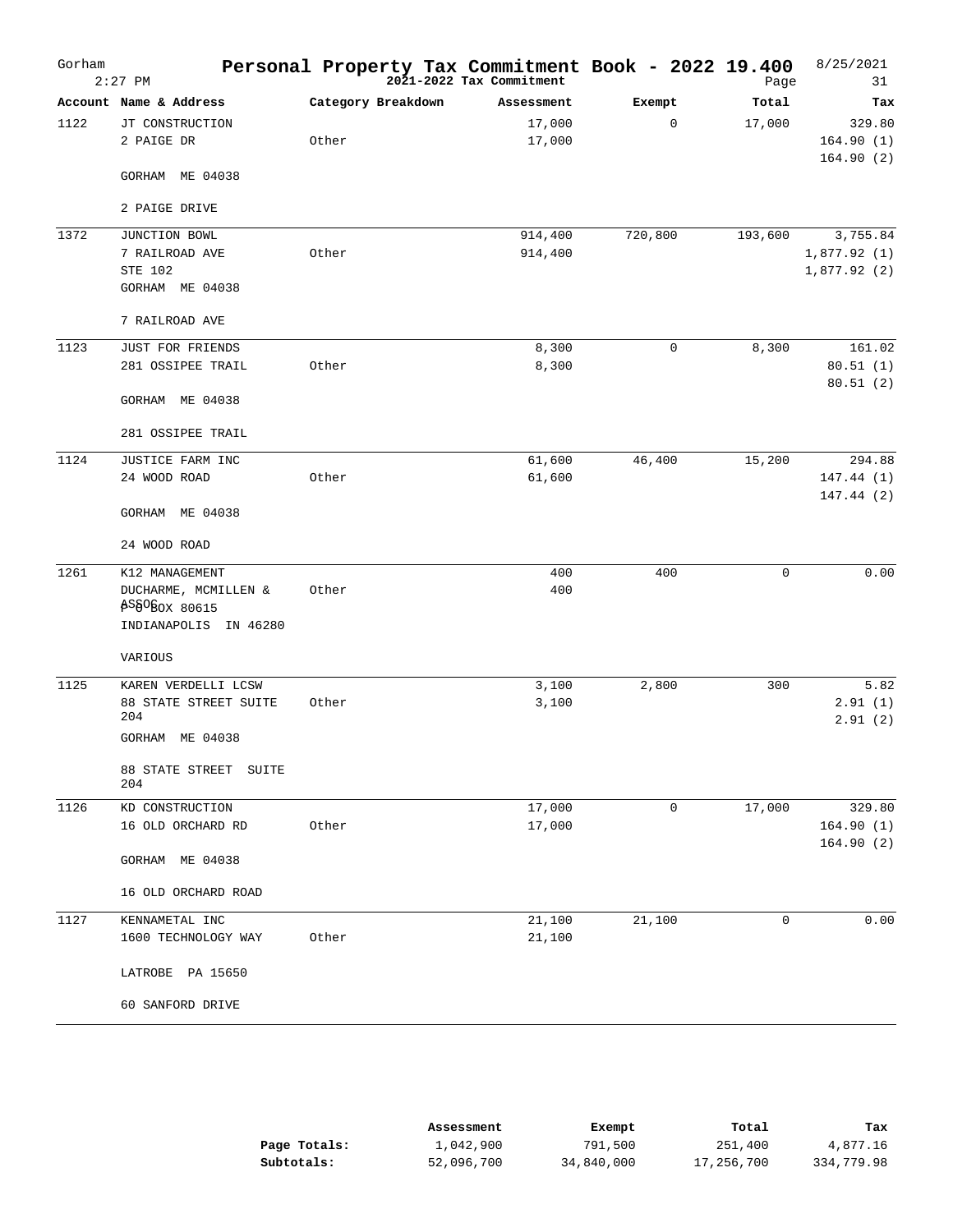| Account Name & Address<br>Category Breakdown<br>Total<br>Assessment<br>Exempt<br>0<br>423<br>8,300<br>8,300<br>KERWIN CHIROPRATIC<br><b>TENTWRIN STREET</b><br>8,300<br>Other<br>GORHAM ME 04038<br>164 MAIN STREET<br>434<br>63,400<br>69,600<br>KEYBANK NATIONAL<br>133,000<br><b>ASSOCHAXIQN055</b><br>Other<br>133,000<br>ALBANY NY 12201<br>45 MAIN STREET<br>47,600<br>2,800<br>937<br>KEYSTONE AUTO IND<br>50,400<br>C/O RYAN LLC<br>Other<br>50,400<br>P.O. BOX 25247<br>NASHVILLE TN 37202 | Gorham | $2:27$ PM               | Personal Property Tax Commitment Book - 2022 19.400 | 2021-2022 Tax Commitment | Page | 8/25/2021<br>32 |
|-----------------------------------------------------------------------------------------------------------------------------------------------------------------------------------------------------------------------------------------------------------------------------------------------------------------------------------------------------------------------------------------------------------------------------------------------------------------------------------------------------|--------|-------------------------|-----------------------------------------------------|--------------------------|------|-----------------|
|                                                                                                                                                                                                                                                                                                                                                                                                                                                                                                     |        |                         |                                                     |                          |      | Tax             |
|                                                                                                                                                                                                                                                                                                                                                                                                                                                                                                     |        |                         |                                                     |                          |      | 161.02          |
|                                                                                                                                                                                                                                                                                                                                                                                                                                                                                                     |        |                         |                                                     |                          |      | 80.51(1)        |
|                                                                                                                                                                                                                                                                                                                                                                                                                                                                                                     |        |                         |                                                     |                          |      | 80.51(2)        |
|                                                                                                                                                                                                                                                                                                                                                                                                                                                                                                     |        |                         |                                                     |                          |      |                 |
|                                                                                                                                                                                                                                                                                                                                                                                                                                                                                                     |        |                         |                                                     |                          |      | 1,350.24        |
|                                                                                                                                                                                                                                                                                                                                                                                                                                                                                                     |        |                         |                                                     |                          |      | 675.12(1)       |
|                                                                                                                                                                                                                                                                                                                                                                                                                                                                                                     |        |                         |                                                     |                          |      | 675.12 (2)      |
|                                                                                                                                                                                                                                                                                                                                                                                                                                                                                                     |        |                         |                                                     |                          |      |                 |
|                                                                                                                                                                                                                                                                                                                                                                                                                                                                                                     |        |                         |                                                     |                          |      | 54.32           |
|                                                                                                                                                                                                                                                                                                                                                                                                                                                                                                     |        |                         |                                                     |                          |      | 27.16(1)        |
|                                                                                                                                                                                                                                                                                                                                                                                                                                                                                                     |        |                         |                                                     |                          |      | 27.16(2)        |
|                                                                                                                                                                                                                                                                                                                                                                                                                                                                                                     |        |                         |                                                     |                          |      |                 |
|                                                                                                                                                                                                                                                                                                                                                                                                                                                                                                     |        | 192 NARRAGANSETT STREET |                                                     |                          |      |                 |
| 32,400<br>$\mathbf 0$<br>89<br>KINGS FARM MARKET<br>32,400                                                                                                                                                                                                                                                                                                                                                                                                                                          |        |                         |                                                     |                          |      | 628.56          |
| 44 COUNTY ROAD<br>Other<br>32,400                                                                                                                                                                                                                                                                                                                                                                                                                                                                   |        |                         |                                                     |                          |      | 314.28(1)       |
| GORHAM ME 04038                                                                                                                                                                                                                                                                                                                                                                                                                                                                                     |        |                         |                                                     |                          |      | 314.28(2)       |
| 4 BURNHAM ROAD                                                                                                                                                                                                                                                                                                                                                                                                                                                                                      |        |                         |                                                     |                          |      |                 |
| 1373<br>4,200<br>$\mathbf 0$<br>4,200<br>KLA ENGRAVING                                                                                                                                                                                                                                                                                                                                                                                                                                              |        |                         |                                                     |                          |      | 81.48           |
| 94 MAIN ST<br>Other<br>4,200                                                                                                                                                                                                                                                                                                                                                                                                                                                                        |        |                         |                                                     |                          |      | 40.74 (1)       |
| UNIT <sub>3</sub>                                                                                                                                                                                                                                                                                                                                                                                                                                                                                   |        |                         |                                                     |                          |      | 40.74(2)        |
| GORHAM ME 04038                                                                                                                                                                                                                                                                                                                                                                                                                                                                                     |        |                         |                                                     |                          |      |                 |
| 94 MAIN ST UNIT 3                                                                                                                                                                                                                                                                                                                                                                                                                                                                                   |        |                         |                                                     |                          |      |                 |
| KNOWLES INDUSTRIAL SRVC<br>93<br>1,000,300<br>864,900<br>135,400                                                                                                                                                                                                                                                                                                                                                                                                                                    |        |                         |                                                     |                          |      | 2,626.76        |
| <b>295PNEW PORTLAND ROAD</b><br>Other<br>1,000,300                                                                                                                                                                                                                                                                                                                                                                                                                                                  |        |                         |                                                     |                          |      | 1,313.38(1)     |
| GORHAM ME 04038                                                                                                                                                                                                                                                                                                                                                                                                                                                                                     |        |                         |                                                     |                          |      | 1,313.38(2)     |
| 295 NEW PORTLAND ROAD                                                                                                                                                                                                                                                                                                                                                                                                                                                                               |        |                         |                                                     |                          |      |                 |
| 1129<br>11,600<br>$\mathbf 0$<br>KRAMER CLEANING SERVICE<br>11,600                                                                                                                                                                                                                                                                                                                                                                                                                                  |        |                         |                                                     |                          |      | 225.04          |
| PO BOX 146<br>Other<br>11,600                                                                                                                                                                                                                                                                                                                                                                                                                                                                       |        |                         |                                                     |                          |      | 112.52(1)       |
| GORHAM ME 04038                                                                                                                                                                                                                                                                                                                                                                                                                                                                                     |        |                         |                                                     |                          |      | 112.52(2)       |
| 25 DUNTON LANE                                                                                                                                                                                                                                                                                                                                                                                                                                                                                      |        |                         |                                                     |                          |      |                 |
| 1130<br>$\mathbf 0$<br>1,800<br>KROUSE SPORTS LLC<br>1,800                                                                                                                                                                                                                                                                                                                                                                                                                                          |        |                         |                                                     |                          |      | 34.92           |
| 9 HOPE DR<br>1,800<br>Other                                                                                                                                                                                                                                                                                                                                                                                                                                                                         |        |                         |                                                     |                          |      | 17.46(1)        |
| GORHAM ME 04038                                                                                                                                                                                                                                                                                                                                                                                                                                                                                     |        |                         |                                                     |                          |      | 17.46(2)        |
| 9 HOPE DRIVE                                                                                                                                                                                                                                                                                                                                                                                                                                                                                        |        |                         |                                                     |                          |      |                 |

|              | Assessment | Exempt     | Total      | Tax        |
|--------------|------------|------------|------------|------------|
| Page Totals: | 1,242,000  | 975,900    | 266,100    | 5,162.34   |
| Subtotals:   | 53,338,700 | 35,815,900 | 17,522,800 | 339,942.32 |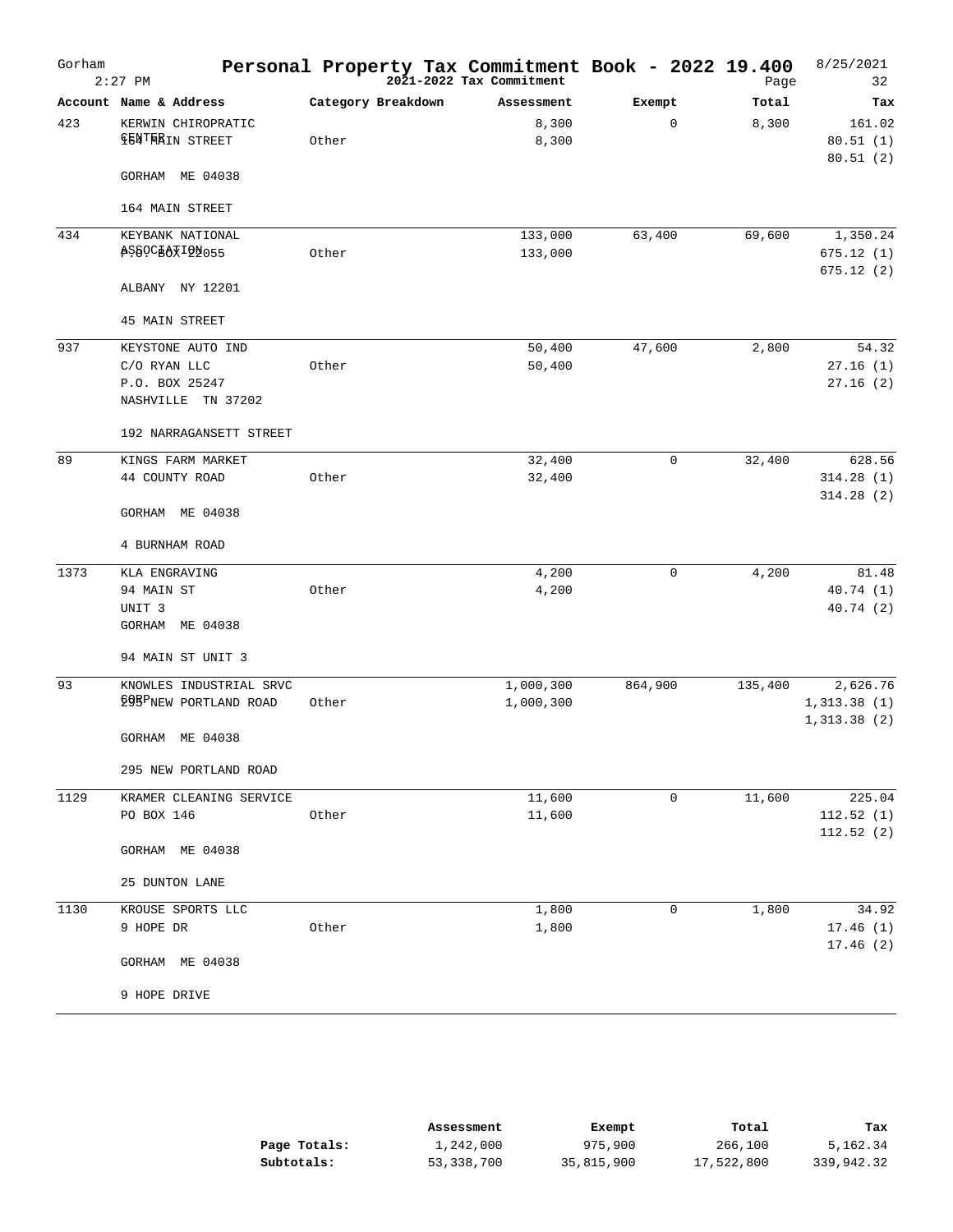| Gorham       | $2:27$ PM                               | Personal Property Tax Commitment Book - 2022 19.400 | 2021-2022 Tax Commitment |             | Page        | 8/25/2021<br>33        |
|--------------|-----------------------------------------|-----------------------------------------------------|--------------------------|-------------|-------------|------------------------|
|              | Account Name & Address                  | Category Breakdown                                  | Assessment               | Exempt      | Total       | Tax                    |
| 1131         | LAFERRIERE ELECTRICAL                   |                                                     | 2,400                    | 2,300       | 100         | 1.94                   |
|              | <b>\$BRW@GBLAND RD</b>                  | Other                                               | 2,400                    |             |             | 0.97(1)                |
|              | GORHAM ME 04038                         |                                                     |                          |             |             | 0.97(2)                |
|              | 18 WOODLAND ROAD                        |                                                     |                          |             |             |                        |
| 1132         | LANDSCAPE ETC                           |                                                     | 5,700                    | $\mathbf 0$ | 5,700       | 110.58                 |
|              | 198 HARDING BRIDGE ROAD Other           |                                                     | 5,700                    |             |             | 55.29(1)               |
|              | GORHAM ME 04038                         |                                                     |                          |             |             | 55.29(2)               |
|              | 198 HARDING BRIDGE ROAD                 |                                                     |                          |             |             |                        |
| 1133         | LAURA ODONNELL LCSW                     |                                                     | 1,200                    | 200         | 1,000       | 19.40                  |
|              | 31 MAIN STREET                          | Other                                               | 1,200                    |             |             | 9.70(1)                |
|              | GORHAM ME 04038                         |                                                     |                          |             |             | 9.70(2)                |
|              |                                         |                                                     |                          |             |             |                        |
|              | 31 MAIN ST                              |                                                     |                          |             |             |                        |
| 890          | LEAF COMMERCIAL CAPITAL                 |                                                     | 15,700                   | 15,700      | $\mathbf 0$ | 0.00                   |
|              | 2005 MARKET STREET 14TH<br><b>FLOOR</b> | Other                                               | 15,700                   |             |             |                        |
|              | PHILADELPHIA PA 19103                   |                                                     |                          |             |             |                        |
|              | VARIOUS                                 |                                                     |                          |             |             |                        |
| $\mathbf{1}$ | LIBBY AND SON BUILDERS                  |                                                     | 18,000                   | 0           | 18,000      | 349.20                 |
|              | 942 FORT HILL ROAD                      | Other                                               | 18,000                   |             |             | 174.60(1)              |
|              | GORHAM ME 04038                         |                                                     |                          |             |             | 174.60(2)              |
|              |                                         |                                                     |                          |             |             |                        |
|              | 342 FORT HILL ROAD                      |                                                     |                          |             |             |                        |
| 1135         | LIFE PORTRIATS BY                       |                                                     | 8,300                    | $\mathbf 0$ | 8,300       | 161.02                 |
|              | ANGERAMROSE LANE                        | Other                                               | 8,300                    |             |             | 80.51(1)               |
|              | GORHAM ME 04038                         |                                                     |                          |             |             | 80.51(2)               |
|              | 19 PRIMROSE LANE                        |                                                     |                          |             |             |                        |
| 1136         | LIL CABOOSE CHILD CARE                  |                                                     | 1,900                    | $\mathbf 0$ | 1,900       | 36.86                  |
|              | 19 PAIGE DRIVE                          | Other                                               | 1,900                    |             |             | 18.43(1)               |
|              | GORHAM ME 04038                         |                                                     |                          |             |             | 18.43(2)               |
|              | 19 PAIGE DRIVE                          |                                                     |                          |             |             |                        |
| 1044         | LIL DUCKLINGS DAY CARE                  |                                                     | 4,100                    | 0           | 4,100       | 79.54                  |
|              | P O BOX 306                             | Other                                               | 4,100                    |             |             | 39.77 (1)<br>39.77 (2) |
|              | STANDISH ME 04084                       |                                                     |                          |             |             |                        |
|              | 502 OSSIPEE TRAIL                       |                                                     |                          |             |             |                        |

|              | Assessment | Exempt     | Total      | Tax        |
|--------------|------------|------------|------------|------------|
| Page Totals: | 57,300     | 18,200     | 39,100     | 758.54     |
| Subtotals:   | 53,396,000 | 35,834,100 | 17,561,900 | 340,700.86 |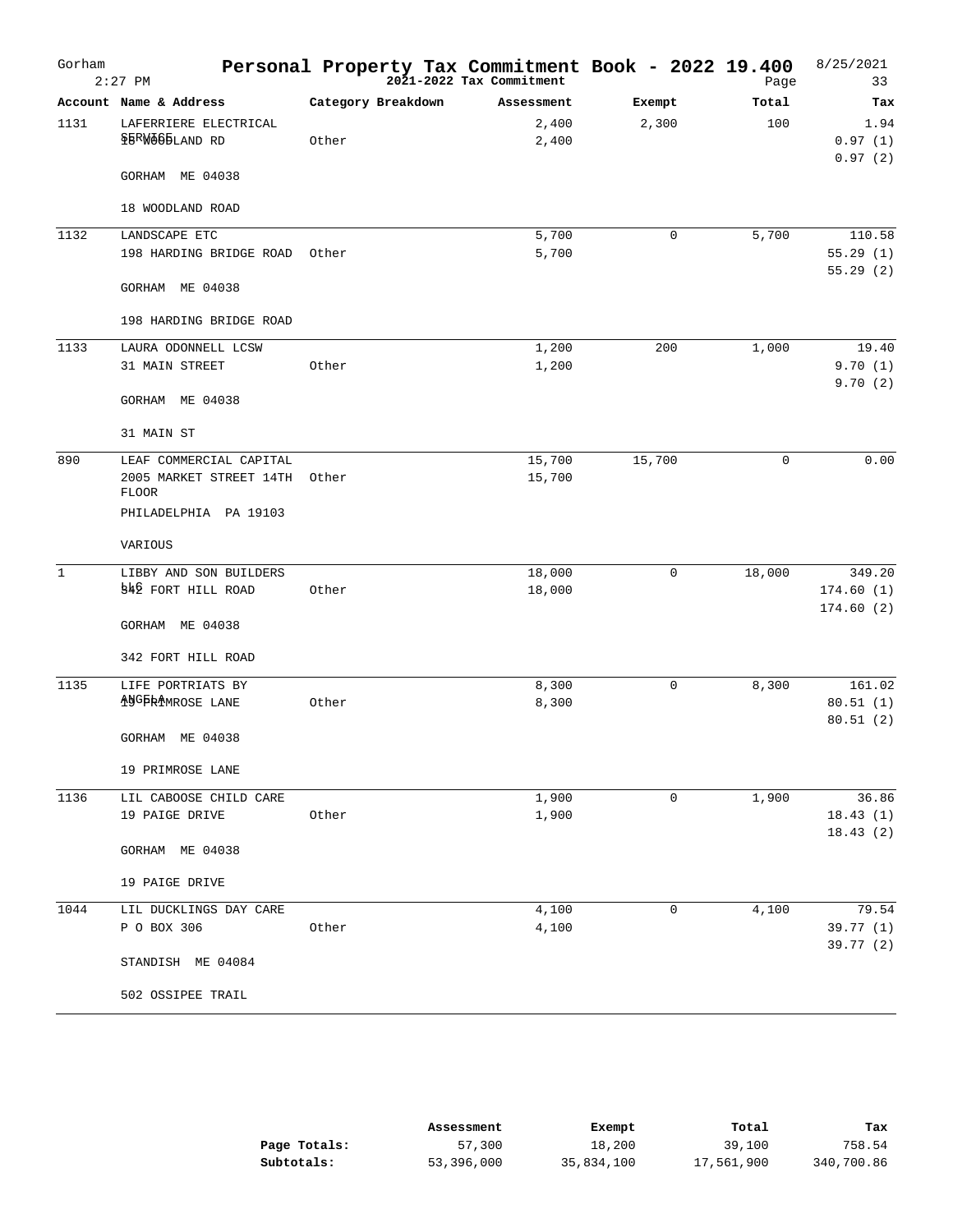| Gorham | $2:27$ PM                                    | Personal Property Tax Commitment Book - 2022 19.400 | 2021-2022 Tax Commitment |              | Page    | 8/25/2021<br>34                |
|--------|----------------------------------------------|-----------------------------------------------------|--------------------------|--------------|---------|--------------------------------|
|        | Account Name & Address                       | Category Breakdown                                  | Assessment               | Exempt       | Total   | Tax                            |
| 1040   | LITTLE FALLS CUSTOM<br><b>FRAMERRYGROAD</b>  | Other                                               | 6,500<br>6,500           | $\mathbf 0$  | 6,500   | 126.10<br>63.05(1)<br>63.05(2) |
|        | GORHAM ME 04038                              |                                                     |                          |              |         |                                |
|        | 809 GRAY ROAD                                |                                                     |                          |              |         |                                |
| 1350   | LITTLE RED SCHOOL HOUSE                      |                                                     | 1,400                    | 0            | 1,400   | 27.16                          |
|        | 17 RAILROAD AVE                              | Other                                               | 1,400                    |              |         | 13.58(1)                       |
|        | UNIT D<br>GORHAM ME 04038                    |                                                     |                          |              |         | 13.58(2)                       |
|        | 17 RAILROAD AVE                              |                                                     |                          |              |         |                                |
| 1327   | LIZ BERKS MASSAGE                            |                                                     | 800                      | $\mathbf 0$  | 800     | 15.52                          |
|        | <b>THERARYST</b>                             | Other                                               | 800                      |              |         | 7.76(1)                        |
|        | GORHAM ME 04038                              |                                                     |                          |              |         | 7.76(2)                        |
|        | 12 ELM ST                                    |                                                     |                          |              |         |                                |
| 309    | LKQ GORHAM AUTO PARTS                        |                                                     | 482,200                  | 424,800      | 57,400  | 1,113.56                       |
|        | C/O RYAN LLC                                 | Other                                               | 482,200                  |              |         | 556.78 (1)                     |
|        | P.O. BOX 25247<br>NASHVILLE TN 37219<br>8348 |                                                     |                          |              |         | 556.78 (2)                     |
|        | 192 NARRAGANSETT STREET                      |                                                     |                          |              |         |                                |
| 54     | LOMBARD, WILLIAM D &                         |                                                     | 30,400                   | 0            | 30,400  | 589.76                         |
|        | 245BABATH GORHAM ROAD                        | Other                                               | 30,400                   |              |         | 294.88 (1)<br>294.88 (2)       |
|        | GORHAM ME 04038                              |                                                     |                          |              |         |                                |
|        | SAW MILL                                     |                                                     |                          |              |         |                                |
| 38     | LOMBARDS PLUMBING &                          |                                                     | 16,300                   | $\mathbf 0$  | 16,300  | 316.22                         |
|        | HAATNORTH GORHAM ROAD                        | Other                                               | 16,300                   |              |         | 158.11(1)                      |
|        | GORHAM ME 04038                              |                                                     |                          |              |         | 158.11(2)                      |
|        | NORTH GORHAM ROAD                            |                                                     |                          |              |         |                                |
| 1137   | LONE PINE BREWING                            |                                                     | 863,400                  | $\mathsf{O}$ | 863,400 | 16,749.96                      |
|        | 20MPANDERSON DRIVE                           | Other                                               | 863,400                  |              |         | 8,374.98 (1)                   |
|        | PORTLAND ME 04101                            |                                                     |                          |              |         | 8,374.98 (2)                   |
|        | 48 SANFORD DR                                |                                                     |                          |              |         |                                |
| 1138   | LONG VIEW FARM                               |                                                     | 15,800                   | 3,900        | 11,900  | 230.86                         |
|        | 424 MOSHER RD                                | Other                                               | 15,800                   |              |         | 115.43(1)<br>115.43(2)         |
|        | GORHAM ME 04038                              |                                                     |                          |              |         |                                |
|        | 424 MOSHER ROAD                              |                                                     |                          |              |         |                                |

|              | Assessment | Exempt     | Total      | Tax        |
|--------------|------------|------------|------------|------------|
| Page Totals: | 1,416,800  | 428,700    | 988,100    | 19,169.14  |
| Subtotals:   | 54,812,800 | 36,262,800 | 18,550,000 | 359,870.00 |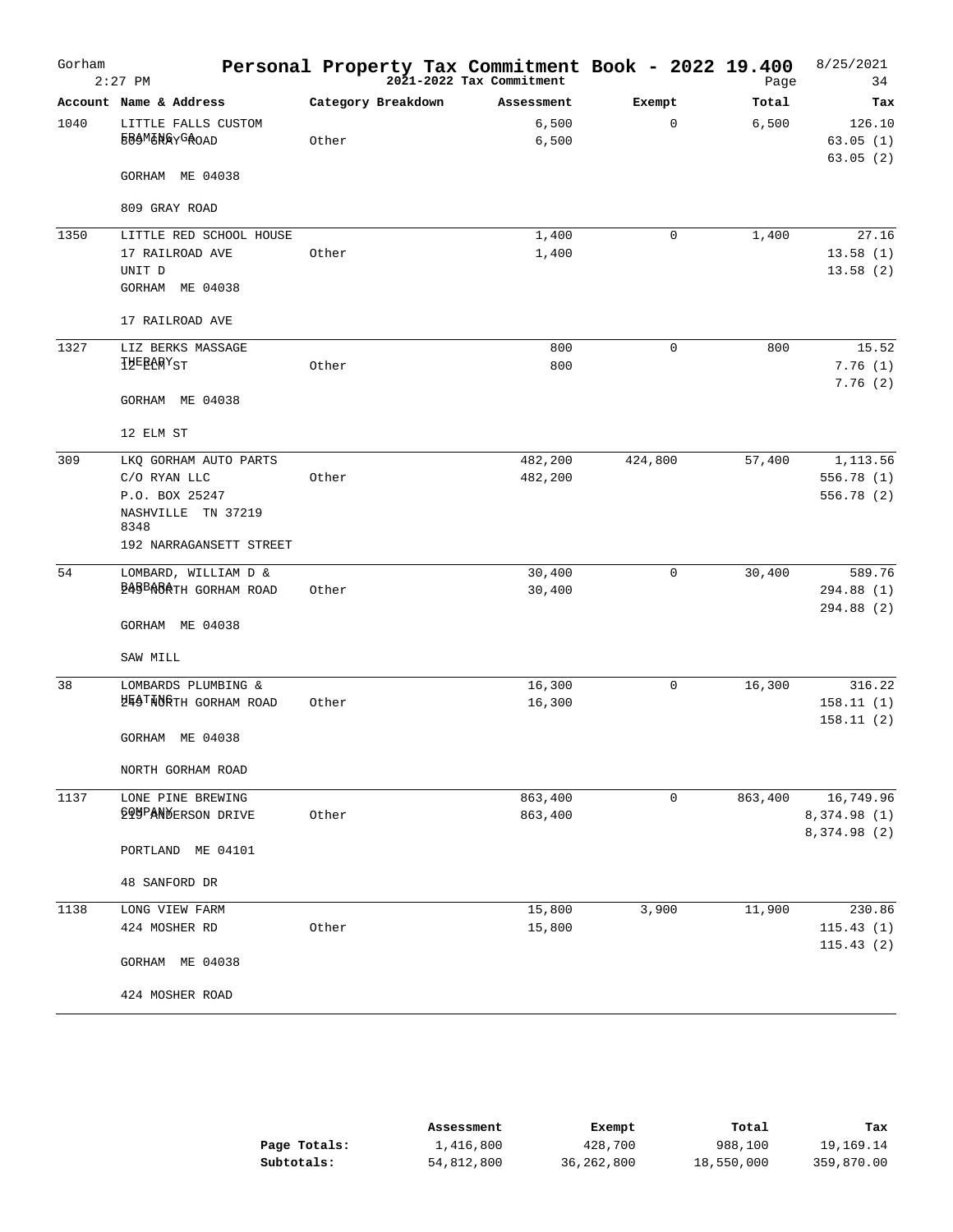| Gorham | $2:27$ PM                              | Personal Property Tax Commitment Book - 2022 19.400 | 2021-2022 Tax Commitment |             | Page   | 8/25/2021<br>35                  |
|--------|----------------------------------------|-----------------------------------------------------|--------------------------|-------------|--------|----------------------------------|
|        | Account Name & Address                 | Category Breakdown                                  | Assessment               | Exempt      | Total  | Tax                              |
| 45     | LORDON ASSOCIATES INC<br>10 ELM STREET | Other                                               | 10,700<br>10,700         | 0           | 10,700 | 207.58<br>103.79(1)<br>103.79(2) |
|        | GORHAM ME 04038                        |                                                     |                          |             |        |                                  |
|        | 10 ELM STREET                          |                                                     |                          |             |        |                                  |
| 871    | LUCKY THAI                             |                                                     | 8,500                    | $\mathbf 0$ | 8,500  | 164.90                           |
|        | 593 MAIN STREET                        | Other                                               | 8,500                    |             |        | 82.45 (1)                        |
|        | UNIT 4<br>GORHAM ME 04038              |                                                     |                          |             |        | 82.45(2)                         |
|        | 593 MAIN STREET                        |                                                     |                          |             |        |                                  |
| 1328   | LUCKYS V-TWIN LLC                      |                                                     | 12,800                   | 5,500       | 7,300  | 141.62                           |
|        | 625 MAIN ST                            | Other                                               | 12,800                   |             |        | 70.81(1)                         |
|        | GORHAM ME 04038                        |                                                     |                          |             |        | 70.81(2)                         |
|        | 625 MAIN ST                            |                                                     |                          |             |        |                                  |
| 1140   | M&M CLEANING SERVICE                   |                                                     | 11,600                   | 0           | 11,600 | 225.04                           |
|        | <b>BECACORN ST</b>                     | Other                                               | 11,600                   |             |        | 112.52(1)                        |
|        | GORHAM ME 04038                        |                                                     |                          |             |        | 112.52(2)                        |
|        | 35 ACORN STREET                        |                                                     |                          |             |        |                                  |
| 1308   | MAGIC MOMENTS TUTORING                 |                                                     | 3,100                    | 2,800       | 300    | 5.82                             |
|        | 42 MAIN ST SUITE C                     | Other                                               | 3,100                    |             |        | 2.91(1)<br>2.91(2)               |
|        | GORHAM ME 04038                        |                                                     |                          |             |        |                                  |
|        | 42 MAIN ST                             |                                                     |                          |             |        |                                  |
| 1141   | MAIDE FOR YOU                          |                                                     | 11,600                   | $\mathbf 0$ | 11,600 | 225.04                           |
|        | PO BOX 970                             | Other                                               | 11,600                   |             |        | 112.52(1)<br>112.52(2)           |
|        | GORHAM ME 04038                        |                                                     |                          |             |        |                                  |
|        | 222 NARRAGANSETT STREET                |                                                     |                          |             |        |                                  |
| 1264   | MAIN ST & GRAY LLC                     |                                                     | 5,800                    | $\mathbf 0$ | 5,800  | 112.52                           |
|        | 198 MAIN STREET                        | Other                                               | 5,800                    |             |        | 56.26(1)                         |
|        | GORHAM ME 04038                        |                                                     |                          |             |        | 56.26(2)                         |
|        | 198 MAIN STREET                        |                                                     |                          |             |        |                                  |
| 1008   | MAINE AUTOMATION INC                   |                                                     | 17,900                   | $\mathbf 0$ | 17,900 | 347.26                           |
|        | 61 COUNTY ROAD                         | Other                                               | 17,900                   |             |        | 173.63(1)                        |
|        | GORHAM ME 04038                        |                                                     |                          |             |        | 173.63(2)                        |
|        | 61 COUNTY ROAD                         |                                                     |                          |             |        |                                  |

|              | Assessment | Exempt     | Total      | Tax        |
|--------------|------------|------------|------------|------------|
| Page Totals: | 82,000     | 8,300      | 73.700     | 1,429.78   |
| Subtotals:   | 54,894,800 | 36,271,100 | 18,623,700 | 361,299.78 |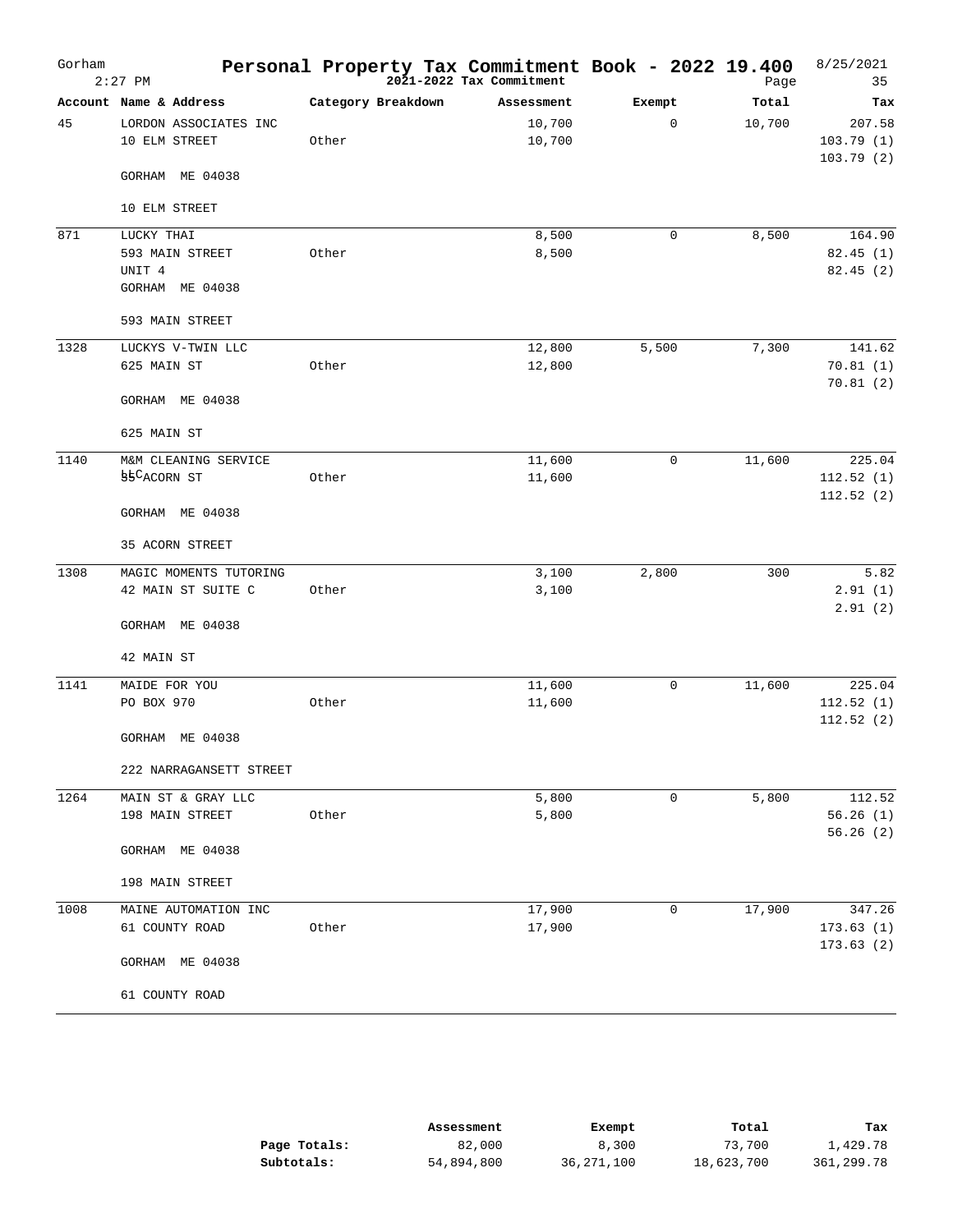| Gorham | $2:27$ PM                                             | Personal Property Tax Commitment Book - 2022 19.400 | 2021-2022 Tax Commitment |             | Page      | 8/25/2021<br>36                  |
|--------|-------------------------------------------------------|-----------------------------------------------------|--------------------------|-------------|-----------|----------------------------------|
|        | Account Name & Address                                | Category Breakdown                                  | Assessment               | Exempt      | Total     | тах                              |
| 979    | MAINE COAST KITCHEN<br>P#SLG\TLE WING WAY             | Other                                               | 23,200<br>23,200         | $\mathbf 0$ | 23,200    | 450.08<br>225.04(1)<br>225.04(2) |
|        | GORHAM ME 04038                                       |                                                     |                          |             |           |                                  |
|        | 17 LITTLE WING WAY                                    |                                                     |                          |             |           |                                  |
| 1265   | MAINE DOCUMENT                                        |                                                     | 2,600                    | $\mathbf 0$ | 2,600     | 50.44                            |
|        | <b>SOLUWAQNSSTREET</b>                                | Other                                               | 2,600                    |             |           | 25.22(1)                         |
|        | SUITE 1<br>GORHAM ME 04038                            |                                                     |                          |             |           | 25.22(2)                         |
|        | 59 SANFORD DRIVE                                      |                                                     |                          |             |           |                                  |
| 253    | MAINE FABRICATORS INC                                 |                                                     | 36,200                   | $\mathbf 0$ | 36,200    | 702.28                           |
|        | 18 MITCHELL HILL ROAD                                 | Other                                               | 36,200                   |             |           | 351.14(1)<br>351.14(2)           |
|        | GORHAM ME 04038                                       |                                                     |                          |             |           |                                  |
|        | 18 MITCHELL HILL ROAD                                 |                                                     |                          |             |           |                                  |
| 1325   | MAINE GIRL MASSAGE                                    |                                                     | 800                      | $\mathbf 0$ | 800       | 15.52                            |
|        | 14 VISTA DRIVE                                        | Other                                               | 800                      |             |           | 7.76(1)                          |
|        | STE 301                                               |                                                     |                          |             |           | 7.76(2)                          |
|        | GORHAM ME 04038                                       |                                                     |                          |             |           |                                  |
|        | 14 VISTA DR STE 301                                   |                                                     |                          |             |           |                                  |
| 1142   | MAINE JANE LLC                                        |                                                     | 16,400                   | $\mathbf 0$ | 16,400    | 318.16                           |
|        | 138 FILES ROAD                                        | Other                                               | 16,400                   |             |           | 159.08(1)<br>159.08(2)           |
|        | GORHAM ME 04038                                       |                                                     |                          |             |           |                                  |
|        | 138 FILES ROAD                                        |                                                     |                          |             |           |                                  |
| 1144   | MAINE METAL BUILDINGS                                 |                                                     | 83,500                   | 61,100      | 22,400    | 434.56                           |
|        | 625 MAIN STREET                                       | Other                                               | 83,500                   |             |           | 217.28 (1)                       |
|        | GORHAM ME 04038                                       |                                                     |                          |             |           | 217.28(2)                        |
|        | 625 MAIN STREET                                       |                                                     |                          |             |           |                                  |
| 237    | MAINE NATURAL GAS LLC<br>ONE CITY CENTER 5TH<br>FLOOR | Other                                               | 6,897,900<br>6,897,900   | 0           | 6,897,900 | 133,819.26<br>66,909.63 (1)      |
|        | PORTLAND<br>ME 04101                                  |                                                     |                          |             |           | 66,909.63(2)                     |
|        | UTILITY                                               |                                                     |                          |             |           |                                  |
| 1326   | MAINE REAL ESTATE                                     |                                                     | 11,600                   | 0           | 11,600    | 225.04                           |
|        | 559ERAPN STREET                                       | Other                                               | 11,600                   |             |           | 112.52(1)                        |
|        | GORHAM ME 04038                                       |                                                     |                          |             |           | 112.52(2)                        |
|        | 352 MAIN STREET                                       |                                                     |                          |             |           |                                  |

|              | Assessment | Exempt     | Total      | Tax        |
|--------------|------------|------------|------------|------------|
| Page Totals: | 7,072,200  | 61,100     | 7,011,100  | 136,015.34 |
| Subtotals:   | 61,967,000 | 36,332,200 | 25,634,800 | 497,315.12 |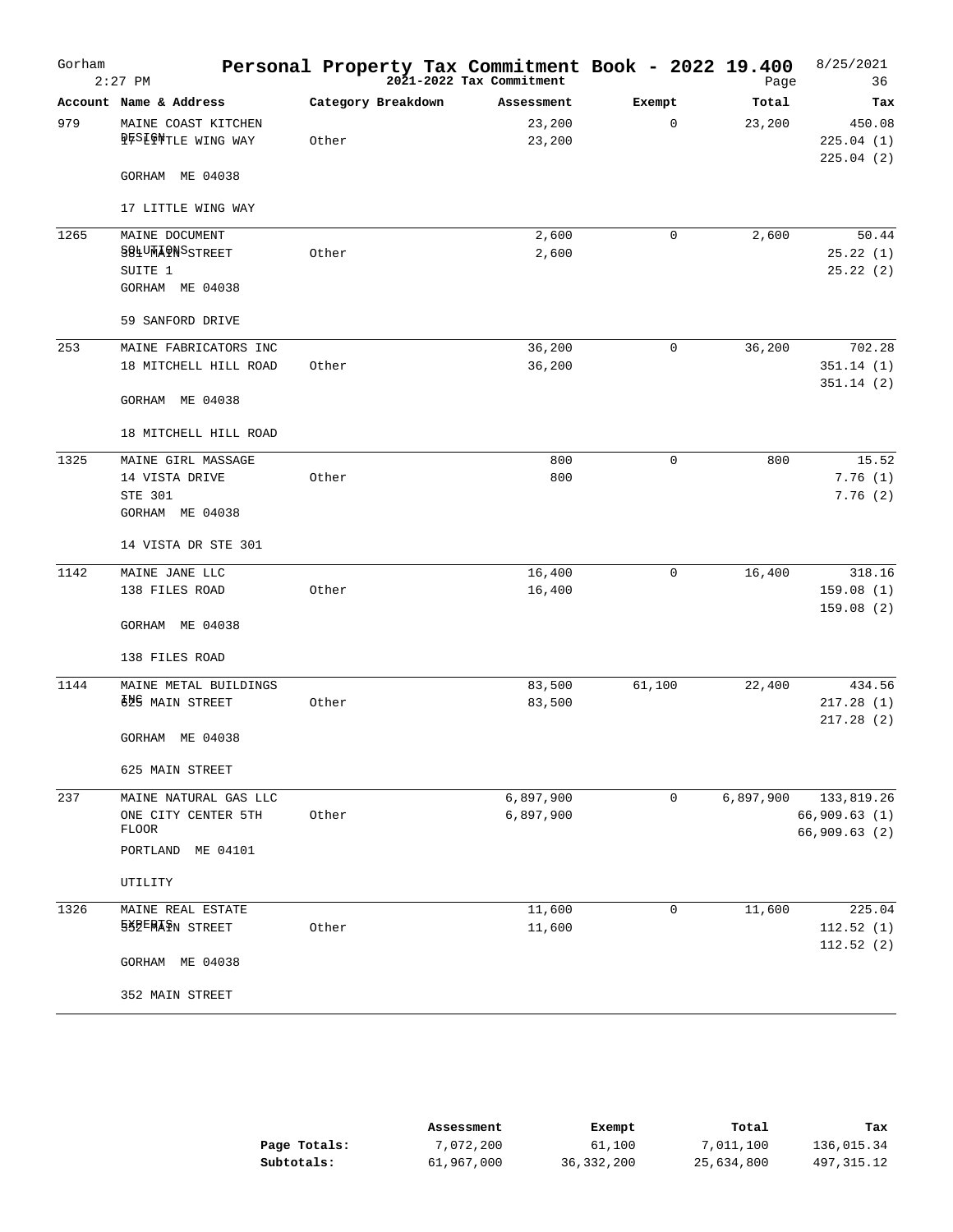| Gorham | $2:27$ PM                                                                                          | Personal Property Tax Commitment Book - 2022 19.400 | 2021-2022 Tax Commitment |             | Page    | 8/25/2021<br>37                |
|--------|----------------------------------------------------------------------------------------------------|-----------------------------------------------------|--------------------------|-------------|---------|--------------------------------|
|        | Account Name & Address                                                                             | Category Breakdown                                  | Assessment               | Exempt      | Total   | Tax                            |
| 892    | MAINE TOTAL TECHNOLOGY<br>690 MAIN STREET                                                          | Other                                               | 7,900<br>7,900           | 2,500       | 5,400   | 104.76<br>52.38(1)<br>52.38(2) |
|        | GORHAM ME 04038                                                                                    |                                                     |                          |             |         |                                |
|        | 690 MAIN STREET                                                                                    |                                                     |                          |             |         |                                |
| 1146   | MAINE VALUATION COMPANY<br>P O BOX 220                                                             | Other                                               | 1,700<br>1,700           | 1,500       | 200     | 3.88<br>1.94(1)                |
|        | GORHAM ME 04038                                                                                    |                                                     |                          |             |         | 1.94(2)                        |
|        | 191 HARDING BRIDGE ROAD                                                                            |                                                     |                          |             |         |                                |
| 1147   | MAINE WINDOW CO                                                                                    |                                                     | 8,300                    | $\mathbf 0$ | 8,300   | 161.02                         |
|        | 3 RUST RD                                                                                          | Other                                               | 8,300                    |             |         | 80.51(1)                       |
|        | GORHAM ME 04038                                                                                    |                                                     |                          |             |         | 80.51(2)                       |
|        | 3 RUST ROAD                                                                                        |                                                     |                          |             |         |                                |
| 1331   | MAINELY COUNSELING LLC                                                                             |                                                     | 600                      | $\mathbf 0$ | 600     | 11.64                          |
|        | 510 MAIN STREET                                                                                    | Other                                               | 600                      |             |         | 5.82(1)                        |
|        | GORHAM ME 04038                                                                                    |                                                     |                          |             |         | 5.82(2)                        |
|        | 510 MAIN STREET                                                                                    |                                                     |                          |             |         |                                |
| 151    | MAINELY PLUMBING &                                                                                 |                                                     | 59,800                   | $\mathbf 0$ | 59,800  | 1,160.12                       |
|        | <b>ABATMAGUIAE</b>                                                                                 | Other                                               | 59,800                   |             |         | 580.06(1)                      |
|        | Gorham ME 04038                                                                                    |                                                     |                          |             |         | 580.06 (2)                     |
|        | 674 MAIN STREET                                                                                    |                                                     |                          |             |         |                                |
| 1041   | MAINETAINERS                                                                                       |                                                     | 9,400                    | 0           | 9,400   | 182.36                         |
|        | 14 LOTTS DRIVE                                                                                     | Other                                               | 9,400                    |             |         | 91.18(1)<br>91.18(2)           |
|        | WINDHAM ME 04062                                                                                   |                                                     |                          |             |         |                                |
|        | 20 MOSHER ROAD                                                                                     |                                                     |                          |             |         |                                |
| 1267   | MANUFACTURER SERVICES<br>@FOUNELLS FARGO<br><b>SONAWSLAUTLEASMAC</b><br><b>BR90MolAES</b> IA 50309 | Other                                               | 32,200<br>32,200         | 32,200      | 0       | 0.00                           |
|        | VARIOUS                                                                                            |                                                     |                          |             |         |                                |
| 1054   | MAPLEWOOD DENTAL ARTS                                                                              |                                                     | 438,000                  | 300,600     | 137,400 | 2,665.56                       |
|        | 405 MAIN STREET                                                                                    | Other                                               | 438,000                  |             |         | 1,332.78(1)<br>1,332.78(2)     |
|        | GORHAM ME 04038                                                                                    |                                                     |                          |             |         |                                |
|        | 405 MAIN STREET                                                                                    |                                                     |                          |             |         |                                |

|              | Assessment | Exempt     | Total      | тах        |
|--------------|------------|------------|------------|------------|
| Page Totals: | 557,900    | 336,800    | 221,100    | 4,289.34   |
| Subtotals:   | 62,524,900 | 36,669,000 | 25,855,900 | 501,604.46 |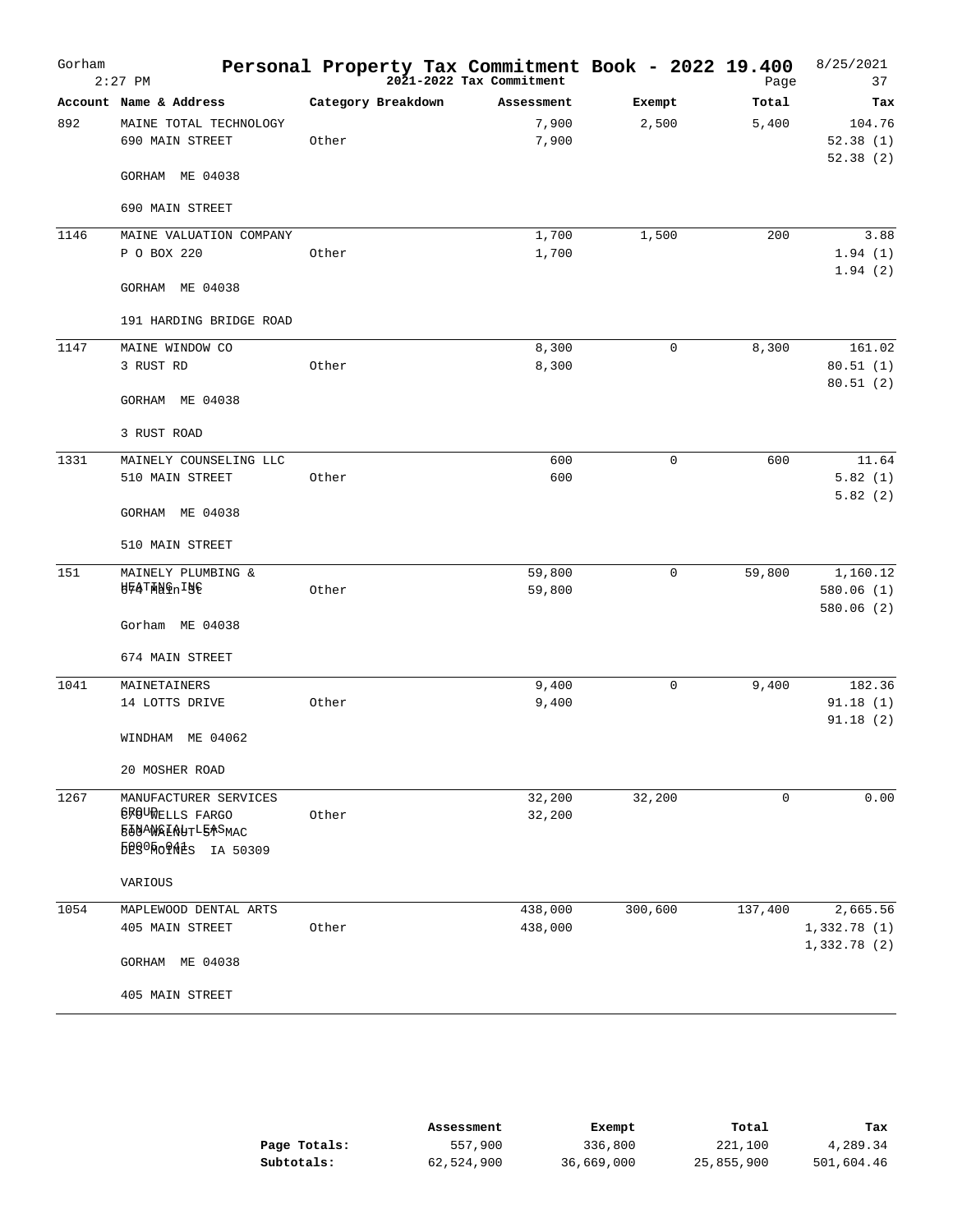| Gorham | $2:27$ PM                               | Personal Property Tax Commitment Book - 2022 19.400 | 2021-2022 Tax Commitment |             | Page      | 8/25/2021<br>38                                 |
|--------|-----------------------------------------|-----------------------------------------------------|--------------------------|-------------|-----------|-------------------------------------------------|
|        | Account Name & Address                  | Category Breakdown                                  | Assessment               | Exempt      | Total     | Tax                                             |
| 86     | MARCA MACHINE<br><b>ENGANFORDNGRIVE</b> | Other                                               | 2,601,900<br>2,601,900   | $\mathbf 0$ | 2,601,900 | 50,476.86<br>$25, 238.43$ (1)<br>25, 238.43 (2) |
|        | GORHAM ME 04038                         |                                                     |                          |             |           |                                                 |
|        | 5 SANFORD DRIVE                         |                                                     |                          |             |           |                                                 |
| 1148   | MARIANNES HOME DAYCARE                  |                                                     | 5,800                    | $\mathbf 0$ | 5,800     | 112.52                                          |
|        | 10 GATEWAY COMMONS                      | Other                                               | 5,800                    |             |           | 56.26(1)<br>56.26(2)                            |
|        | GORHAM ME 04038                         |                                                     |                          |             |           |                                                 |
|        | 10 GATEWAY COMMONS                      |                                                     |                          |             |           |                                                 |
| 573    | MARITIME COMMUNICATIONS                 |                                                     | 3,000                    | $\mathbf 0$ | 3,000     | 58.20                                           |
|        | P.O. BOX 72                             | Other                                               | 3,000                    |             |           | 29.10(1)<br>29.10(2)                            |
|        | SELLERSBURG IN 47172                    |                                                     |                          |             |           |                                                 |
|        | VARIOUS                                 |                                                     |                          |             |           |                                                 |
| 171    | MARITIMES & NORTHEAST                   |                                                     | 6,402,100                | 0           | 6,402,100 | 124,200.74                                      |
|        | <b>@J@Eb#PF</b> & PHELPS, LLC           | Other                                               | 6,402,100                |             |           | 62, 100.37(1)                                   |
|        | PO BOX 2629                             |                                                     |                          |             |           | 62, 100.37(2)                                   |
|        | ADDISON TX 75001                        |                                                     |                          |             |           |                                                 |
|        | UNDERGROUND PIPELINE                    |                                                     |                          |             |           |                                                 |
| 172    | MARLIN LEASING                          |                                                     | 2,900                    | 0           | 2,900     | 56.26                                           |
|        | P.O. BOX 5481                           | Other                                               | 2,900                    |             |           | 28.13(1)<br>28.13(2)                            |
|        | MT LAUREL NJ 08054                      |                                                     |                          |             |           |                                                 |
|        | 29 SCHOOL ST                            |                                                     |                          |             |           |                                                 |
| 203    | MARSHA WEEKS TRAILL                     |                                                     | 5,600                    | 0           | 5,600     | 108.64                                          |
|        | <b>ATTMAIN STREET</b>                   | Other                                               | 5,600                    |             |           | 54.32(1)                                        |
|        | GORHAM ME 04038                         |                                                     |                          |             |           | 54.32(2)                                        |
|        | 31 MAIN STREET                          |                                                     |                          |             |           |                                                 |
| 1149   | MARTIN PLACE FARM                       |                                                     | 22,300                   | 8,300       | 14,000    | 271.60                                          |
|        | 314 FORT HILL ROAD                      | Other                                               | 22,300                   |             |           | 135.80(1)<br>135.80 (2)                         |
|        | GORHAM ME 04038                         |                                                     |                          |             |           |                                                 |
|        | 314 FORT HILL ROAD                      |                                                     |                          |             |           |                                                 |
| 749    | MARTIN STEPHEN PA                       |                                                     | 10,800                   | 0           | 10,800    | 209.52                                          |
|        | 36 STRAW ROAD                           | Other                                               | 10,800                   |             |           | 104.76(1)<br>104.76(2)                          |
|        | GORHAM ME 04038                         |                                                     |                          |             |           |                                                 |
|        | 36 STRAW ROAD                           |                                                     |                          |             |           |                                                 |

|              | Assessment | Exempt     | Total      | Tax        |
|--------------|------------|------------|------------|------------|
| Page Totals: | 9.054.400  | 8,300      | 9,046,100  | 175,494.34 |
| Subtotals:   | 71,579,300 | 36,677,300 | 34,902,000 | 677,098.80 |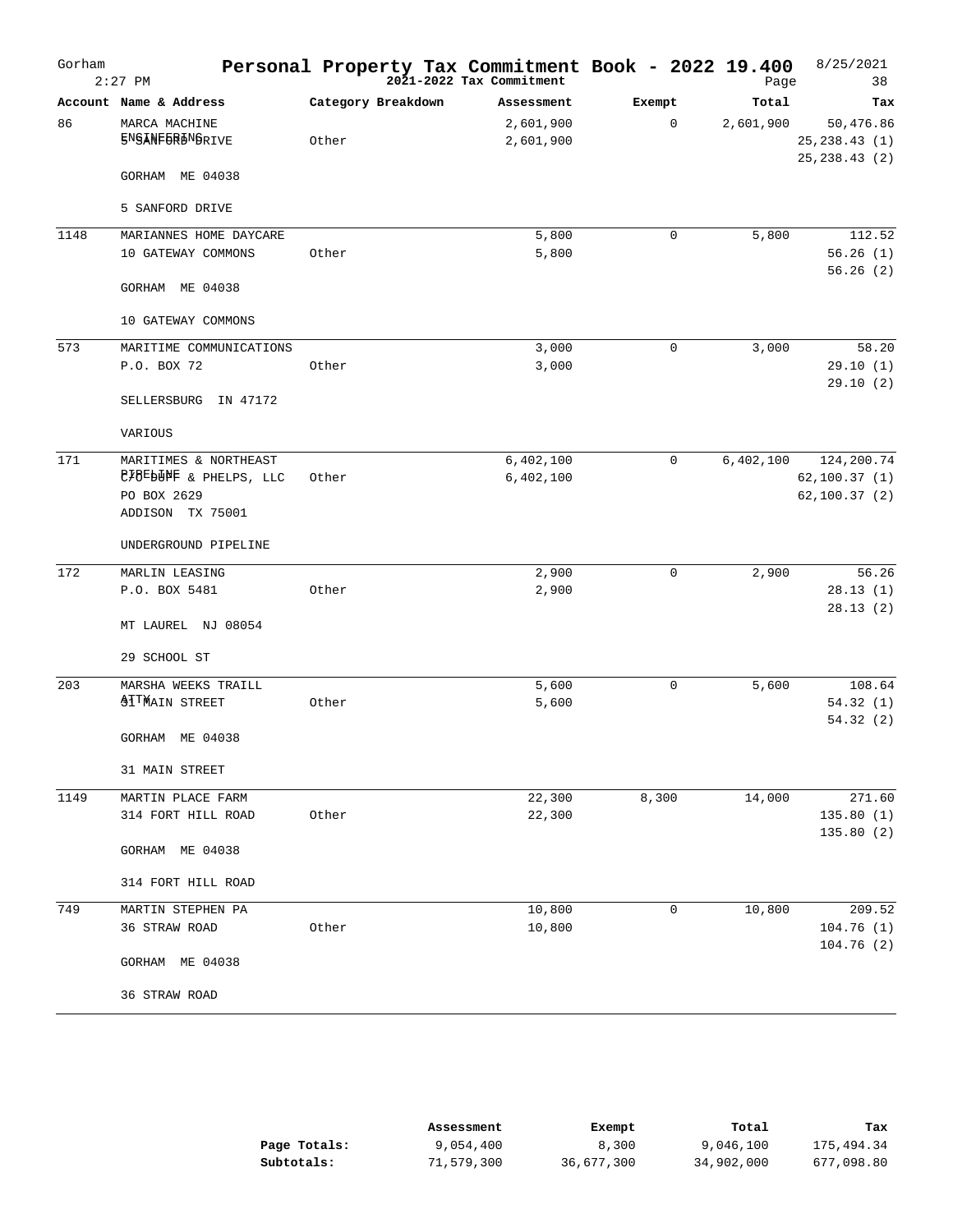| Gorham | $2:27$ PM                                    | Personal Property Tax Commitment Book - 2022 19.400 | 2021-2022 Tax Commitment |             | Page   | 8/25/2021<br>39                     |
|--------|----------------------------------------------|-----------------------------------------------------|--------------------------|-------------|--------|-------------------------------------|
|        | Account Name & Address                       | Category Breakdown                                  | Assessment               | Exempt      | Total  | Tax                                 |
| 539    | MARTINS POINT HLTH CTR<br>331 VERANDA STREET | Other                                               | 360,800<br>360,800       | 279,700     | 81,100 | 1,573.34<br>786.67(1)<br>786.67 (2) |
|        | PORTLAND ME 04103                            |                                                     |                          |             |        |                                     |
|        | 575 MAIN STREET                              |                                                     |                          |             |        |                                     |
| 1268   | MASTERMIND COUNSELING                        |                                                     | 5,800                    | $\mathbf 0$ | 5,800  | 112.52                              |
|        | 52 JENNIFER WAY                              | Other                                               | 5,800                    |             |        | 56.26(1)<br>56.26(2)                |
|        | GORHAM ME 04038                              |                                                     |                          |             |        |                                     |
|        | 510 MAIN STREET                              |                                                     |                          |             |        |                                     |
| 955    | MATTHEW JOHN SALON                           |                                                     | 12,500                   | 200         | 12,300 | 238.62                              |
|        | 612 GRAY ROAD                                | Other                                               | 12,500                   |             |        | 119.31(1)<br>119.31(2)              |
|        | GORHAM ME 04038                              |                                                     |                          |             |        |                                     |
|        | 612 GRAY ROAD                                |                                                     |                          |             |        |                                     |
| 1197   | MB TRACTOR & EQUIPMENT                       |                                                     | 47,900                   | 0           | 47,900 | 929.26                              |
|        | P O BOX 289                                  | Other                                               | 47,900                   |             |        | 464.63(1)<br>464.63(2)              |
|        | TILTON NH 03276                              |                                                     |                          |             |        |                                     |
|        | 500 OSSIPEE TRAIL                            |                                                     |                          |             |        |                                     |
| 1150   | MC2 CONSTRUCTION GROUP                       |                                                     | 2,900                    | 2,800       | 100    | 1.94                                |
|        | HUCMATTHEW DRIVE                             | Other                                               | 2,900                    |             |        | 0.97(1)<br>0.97(2)                  |
|        | GORHAM ME 04038                              |                                                     |                          |             |        |                                     |
|        | 16 MATTHEW DRIVE                             |                                                     |                          |             |        |                                     |
| 1151   | MCKEAGES TOP GUN                             |                                                     | 15,800                   | 0           | 15,800 | 306.52                              |
|        | 11 PASSING LANE                              | Other                                               | 15,800                   |             |        | 153.26(1)<br>153.26(2)              |
|        | GORHAM ME 04038                              |                                                     |                          |             |        |                                     |
|        | 11 PASSING LANE                              |                                                     |                          |             |        |                                     |
| 1152   | MCKENNEY PLUMBING-                           |                                                     | 6,500                    | $6\,,400$   | 100    | 1.94                                |
|        | HEABRUGKDALE ROAD                            | Other                                               | 6,500                    |             |        | 0.97(1)<br>0.97(2)                  |
|        | GORHAM ME 04038                              |                                                     |                          |             |        |                                     |
|        | 15 BROOKDALE ROAD                            |                                                     |                          |             |        |                                     |
| 1190   | MCNEALLY FARMS                               |                                                     | 20,700                   | 8,600       | 12,100 | 234.74                              |
|        | 20 CARLL LANE                                | Other                                               | 20,700                   |             |        | 117.37(1)<br>117.37(2)              |
|        | GORHAM ME 04038                              |                                                     |                          |             |        |                                     |
|        | 20 CARLL LANE                                |                                                     |                          |             |        |                                     |

|              | Assessment | Exempt     | Total      | Tax        |
|--------------|------------|------------|------------|------------|
| Page Totals: | 472,900    | 297,700    | 175,200    | 3,398.88   |
| Subtotals:   | 72,052,200 | 36,975,000 | 35,077,200 | 680,497.68 |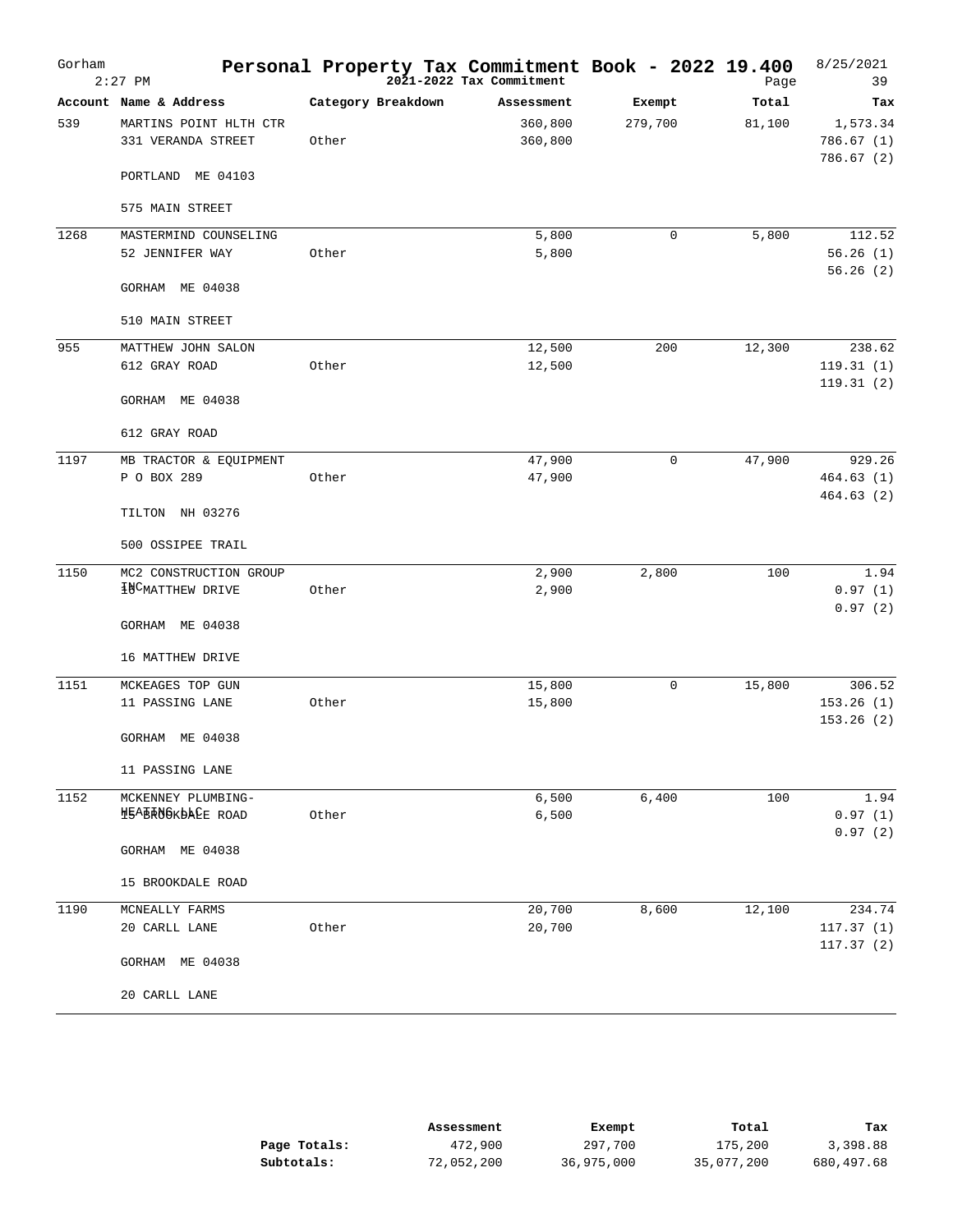| Gorham | $2:27$ PM                        | Personal Property Tax Commitment Book - 2022 19.400 | 2021-2022 Tax Commitment |              | Page    | 8/25/2021<br>40                        |
|--------|----------------------------------|-----------------------------------------------------|--------------------------|--------------|---------|----------------------------------------|
|        | Account Name & Address           | Category Breakdown                                  | Assessment               | Exempt       | Total   | Tax                                    |
| 865    | MEGA INDUSTRIES<br>28 SANFORD DR | Other                                               | 2,079,900<br>2,079,900   | 1,826,900    | 253,000 | 4,908.20<br>2,454.10(1)<br>2,454.10(2) |
|        | GORHAM ME 04038                  |                                                     |                          |              |         |                                        |
|        | 28 SANFORD DRIVE                 |                                                     |                          |              |         |                                        |
| 1155   | MERCIER LANDSCAPING              |                                                     | 85,500                   | 85,300       | 200     | 3.88                                   |
|        | 147 OSSIPEE TRAIL                | Other                                               | 85,500                   |              |         | 1.94(1)<br>1.94(2)                     |
|        | GORHAM ME 04038                  |                                                     |                          |              |         |                                        |
|        | 147 OSSIPEE TRAIL                |                                                     |                          |              |         |                                        |
| 1269   | MERRIFIELD CONSTRUCTION          |                                                     | 7,500                    | $\mathbf{0}$ | 7,500   | 145.50                                 |
|        | 195 NORTH GORHAM RD              | Other                                               | 7,500                    |              |         | 72.75(1)                               |
|        | GORHAM ME 04038                  |                                                     |                          |              |         | 72.75(2)                               |
|        | 195 NORTH GORHAM RD              |                                                     |                          |              |         |                                        |
| 1270   | MERRIFIELD FARM & SUGAR          |                                                     | 11,600                   | $\mathbf{0}$ | 11,600  | 225.04                                 |
|        | <b>\$44CHORTH GORHAM RD</b>      | Other                                               | 11,600                   |              |         | 112.52(1)                              |
|        | GORHAM ME 04038                  |                                                     |                          |              |         | 112.52(2)                              |
|        | 195 NORTH GORHAM RD              |                                                     |                          |              |         |                                        |
| 1156   | MICHELLES CUTTING                |                                                     | 10,000                   | 0            | 10,000  | 194.00                                 |
|        | SORNEHOOL ST                     | Other                                               | 10,000                   |              |         | 97.00(1)                               |
|        | GORHAM ME 04038                  |                                                     |                          |              |         | 97.00(2)                               |
|        | 56 SCHOOL STREET                 |                                                     |                          |              |         |                                        |
| 785    | MICROSTAR KEG                    |                                                     | 18,200                   | 0            | 18,200  | 353.08                                 |
|        | MANAGEMENTSPLCSTE 200            | Other                                               | 18,200                   |              |         | 176.54(1)                              |
|        | DENVER CO 80202                  |                                                     |                          |              |         | 176.54(2)                              |
|        | VARIOUS                          |                                                     |                          |              |         |                                        |
| 1332   | MILASAUSKIS LAW OFFICE           |                                                     | 800                      | 0            | 800     | 15.52                                  |
|        | 88LBPATE ST #202                 | Other                                               | 800                      |              |         | 7.76(1)                                |
|        | GORHAM ME 04038                  |                                                     |                          |              |         | 7.76(2)                                |
|        | 88 STATE ST #202                 |                                                     |                          |              |         |                                        |
| 1009   | MK KITCHEN                       |                                                     | 32,500                   | 0            | 32,500  | 630.50                                 |
|        | 284 FORT HILL ROAD               | Other                                               | 32,500                   |              |         | 315.25(1)                              |
|        | GORHAM ME 04038                  |                                                     |                          |              |         | 315.25(2)                              |
|        | 2 SCHOOL STREET                  |                                                     |                          |              |         |                                        |

|              | Assessment | Exempt     | Total      | Tax        |
|--------------|------------|------------|------------|------------|
| Page Totals: | 2,246,000  | 1,912,200  | 333,800    | 6,475.72   |
| Subtotals:   | 74,298,200 | 38,887,200 | 35,411,000 | 686,973.40 |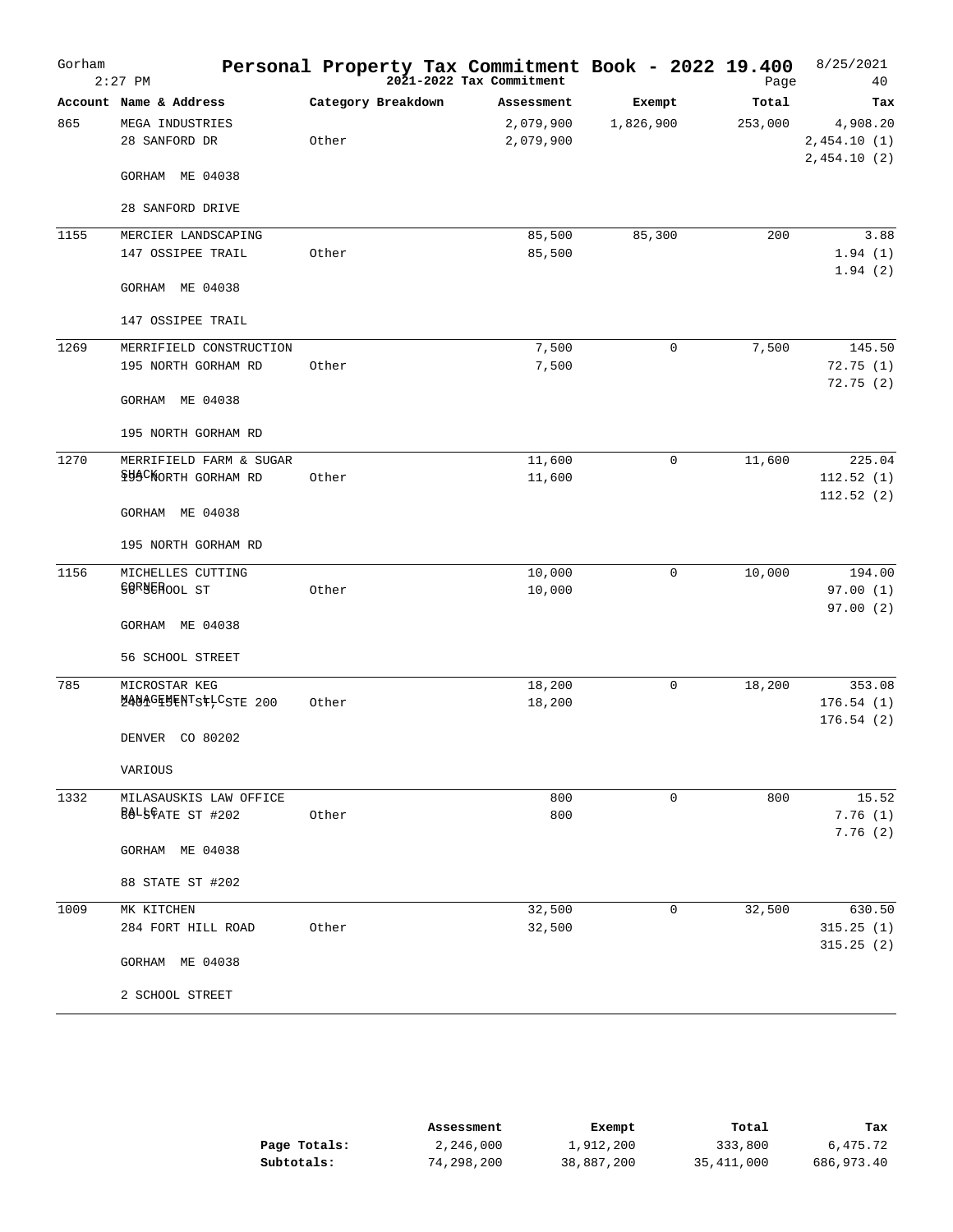| Gorham | $2:27$ PM                                    | Personal Property Tax Commitment Book - 2022 19.400 | 2021-2022 Tax Commitment |              | Page    | 8/25/2021<br>41        |
|--------|----------------------------------------------|-----------------------------------------------------|--------------------------|--------------|---------|------------------------|
|        | Account Name & Address                       | Category Breakdown                                  | Assessment               | Exempt       | Total   | Tax                    |
| 1010   | MOBILE MINI INC                              |                                                     | 2,100                    | $\mathbf{0}$ | 2,100   | 40.74                  |
|        | 4646 E VAN BUREN ST                          | Other                                               | 2,100                    |              |         | 20.37(1)               |
|        | SUITE 400                                    |                                                     |                          |              |         | 20.37(2)               |
|        | PHOENIX AZ 85008                             |                                                     |                          |              |         |                        |
|        | VARIOUS                                      |                                                     |                          |              |         |                        |
| 596    | MODERNE RUG CLEANING                         |                                                     | 12,300                   | 0            | 12,300  | 238.62                 |
|        | 645 MAIN STREET                              | Other                                               | 12,300                   |              |         | 119.31(1)<br>119.31(2) |
|        | GORHAM ME 04038                              |                                                     |                          |              |         |                        |
|        | 645 MAIN STREET                              |                                                     |                          |              |         |                        |
| 599    | MONTALVO CORPORATION                         |                                                     | 500,700                  | 299,100      | 201,600 | 3,911.04               |
|        | 50 HUTCHERSON DRIVE                          | Other                                               | 500,700                  |              |         | 1,955.52(1)            |
|        | GORHAM ME 04038                              |                                                     |                          |              |         | 1,955.52(2)            |
|        | 50 HUTCHERSON DRIVE                          |                                                     |                          |              |         |                        |
| 592    | MOODYS BODY SHOP                             |                                                     | 214,200                  | 155,100      | 59,100  | 1,146.54               |
|        | 200 NARRAGANSETT STREET                      | Other                                               | 214,200                  |              |         | 573.27(1)              |
|        | GORHAM ME 04038                              |                                                     |                          |              |         | 573.27(2)              |
|        | 200 NARRAGANSETT STREET                      |                                                     |                          |              |         |                        |
| 538    | MORGAN THEODORE W, DDS,                      |                                                     | 294,500                  | 270,200      | 24,300  | 471.42                 |
|        | 54 MAIN STREET                               | Other                                               | 294,500                  |              |         | 235.71 (1)             |
|        | GORHAM ME 04038                              |                                                     |                          |              |         | 235.71 (2)             |
|        | 94 MAIN STREET                               |                                                     |                          |              |         |                        |
| 1158   | MORSE CARPENTRY &                            |                                                     | 17,400                   | $\mathbf 0$  | 17,400  | 337.56                 |
|        | GQNGARBGTAON                                 | Other                                               | 17,400                   |              |         | 168.78(1)              |
|        | GORHAM ME 04038                              |                                                     |                          |              |         | 168.78(2)              |
|        | 31 HARDING ROAD                              |                                                     |                          |              |         |                        |
| 1113   | MR BAGEL GORHAM                              |                                                     | 15,500                   | 0            | 15,500  | 300.70                 |
|        | 13 NEW PORTLAND ROAD                         | Other                                               | 15,500                   |              |         | 150.35(1)              |
|        | GORHAM ME 04038                              |                                                     |                          |              |         | 150.35(2)              |
|        | 13 NEW PORTLAND ROAD                         |                                                     |                          |              |         |                        |
| 970    | MSC INDUSTRIAL SUPPLY                        |                                                     | 23,800                   | 0            | 23,800  | 461.72                 |
|        | ATTN TAX DEPARTMENT                          | Other                                               | 23,800                   |              |         | 230.86 (1)             |
|        | 525 HARBOUR PLACE DRIVE<br>DAVIDSON NC 28036 |                                                     |                          |              |         | 230.86 (2)             |
|        | VARIOUS                                      |                                                     |                          |              |         |                        |

|              | Assessment | Exempt     | Total      | Tax        |
|--------------|------------|------------|------------|------------|
| Page Totals: | 1,080,500  | 724,400    | 356,100    | 6,908.34   |
| Subtotals:   | 75,378,700 | 39,611,600 | 35,767,100 | 693,881.74 |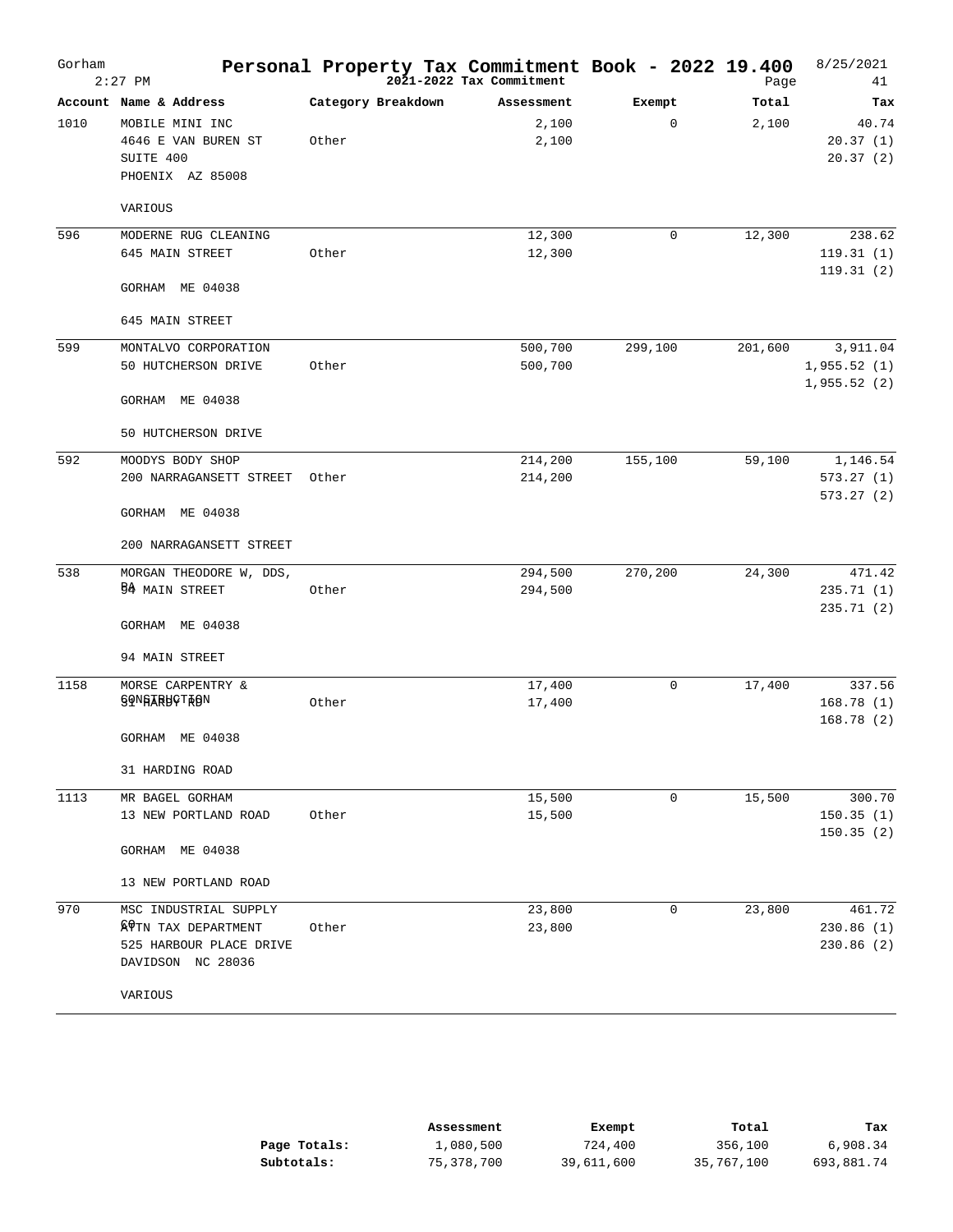| Account Name & Address<br>Category Breakdown<br>Total<br>Assessment<br>Exempt<br>1,200<br>200<br>1159<br>MUDDY PAW DOG GROOMING<br>1,400<br>16 HOPE DRIVE<br>Other<br>1,400<br>GORHAM ME 04038 | Tax<br>3.88<br>1.94(1)<br>1.94(2)<br>31.04 |
|------------------------------------------------------------------------------------------------------------------------------------------------------------------------------------------------|--------------------------------------------|
|                                                                                                                                                                                                |                                            |
|                                                                                                                                                                                                |                                            |
|                                                                                                                                                                                                |                                            |
|                                                                                                                                                                                                |                                            |
| 16 HOPE DRIVE                                                                                                                                                                                  |                                            |
| 1291<br>MULLENS DRIVING SCHOOL<br>1,600<br>$\mathbf 0$<br>1,600                                                                                                                                |                                            |
| 104 TANDBERG TRAIL<br>Other<br>1,600<br>15.52(1)                                                                                                                                               |                                            |
| 15.52(2)<br>WINDHAM ME 04062                                                                                                                                                                   |                                            |
| 2 SCHOOL STREET                                                                                                                                                                                |                                            |
| 1,500<br>693<br>MUZAK LLC<br>1,800<br>300                                                                                                                                                      | 5.82                                       |
| 3318 LAKEMONT BLVD<br>Other<br>1,800                                                                                                                                                           | 2.91(1)                                    |
|                                                                                                                                                                                                | 2.91(2)                                    |
| FORT MILL SC 29708                                                                                                                                                                             |                                            |
| VARIOUS                                                                                                                                                                                        |                                            |
| 1160<br>4,000<br>$\mathbf 0$<br>4,000<br>MYERS EDUCATIONAL PRESS                                                                                                                               | 77.60                                      |
| $\overline{PQCDOX}$ 424<br>4,000<br>Other<br>38.80(1)                                                                                                                                          |                                            |
| 38.80(2)<br>GORHAM ME 04038                                                                                                                                                                    |                                            |
| 510 MAIN STREET                                                                                                                                                                                |                                            |
| 1011<br>$MY-FTT-24$<br>36,500<br>36,500<br>0                                                                                                                                                   | 708.10                                     |
| 17D RAILROAD AVENUE<br>Other<br>36,500<br>354.05(1)                                                                                                                                            |                                            |
| 354.05(2)                                                                                                                                                                                      |                                            |
| GORHAM ME 04038                                                                                                                                                                                |                                            |
| 17 RAILROAD AVENUE                                                                                                                                                                             |                                            |
| 1161<br>15,100<br>$\mathbf 0$<br>NAIL EXPERTS<br>15,100                                                                                                                                        | 292.94                                     |
| 109 MAIN ST UNIT D<br>Other<br>15,100<br>146.47(1)                                                                                                                                             |                                            |
| 146.47(2)<br>GORHAM ME 04038                                                                                                                                                                   |                                            |
| 109 MAIN STREET                                                                                                                                                                                |                                            |
| 627<br>NAPPI DISTRIBUTORS<br>927,100<br>787,500<br>139,600                                                                                                                                     | 2,708.24                                   |
| 615 MAIN ST<br>Other<br>927,100<br>1,354.12(1)                                                                                                                                                 |                                            |
| 1,354.12(2)<br>GORHAM ME 04038                                                                                                                                                                 |                                            |
| 615 MAIN STREET                                                                                                                                                                                |                                            |
| 872<br>12,700<br>$\mathbf 0$<br>NATIONAL ATTACHMENTS<br>12,700                                                                                                                                 | 246.38                                     |
| 12,700<br>123.19(1)<br>29 OLD CANAL WAY<br>Other                                                                                                                                               |                                            |
| 123.19(2)<br>GORHAM ME 04038 2683                                                                                                                                                              |                                            |
| 16 MECHANIC STREET                                                                                                                                                                             |                                            |

|              | Assessment | Exempt     | Total      | Tax        |
|--------------|------------|------------|------------|------------|
| Page Totals: | 1,000,200  | 790,200    | 210,000    | 4,074.00   |
| Subtotals:   | 76,378,900 | 40,401,800 | 35,977,100 | 697,955.74 |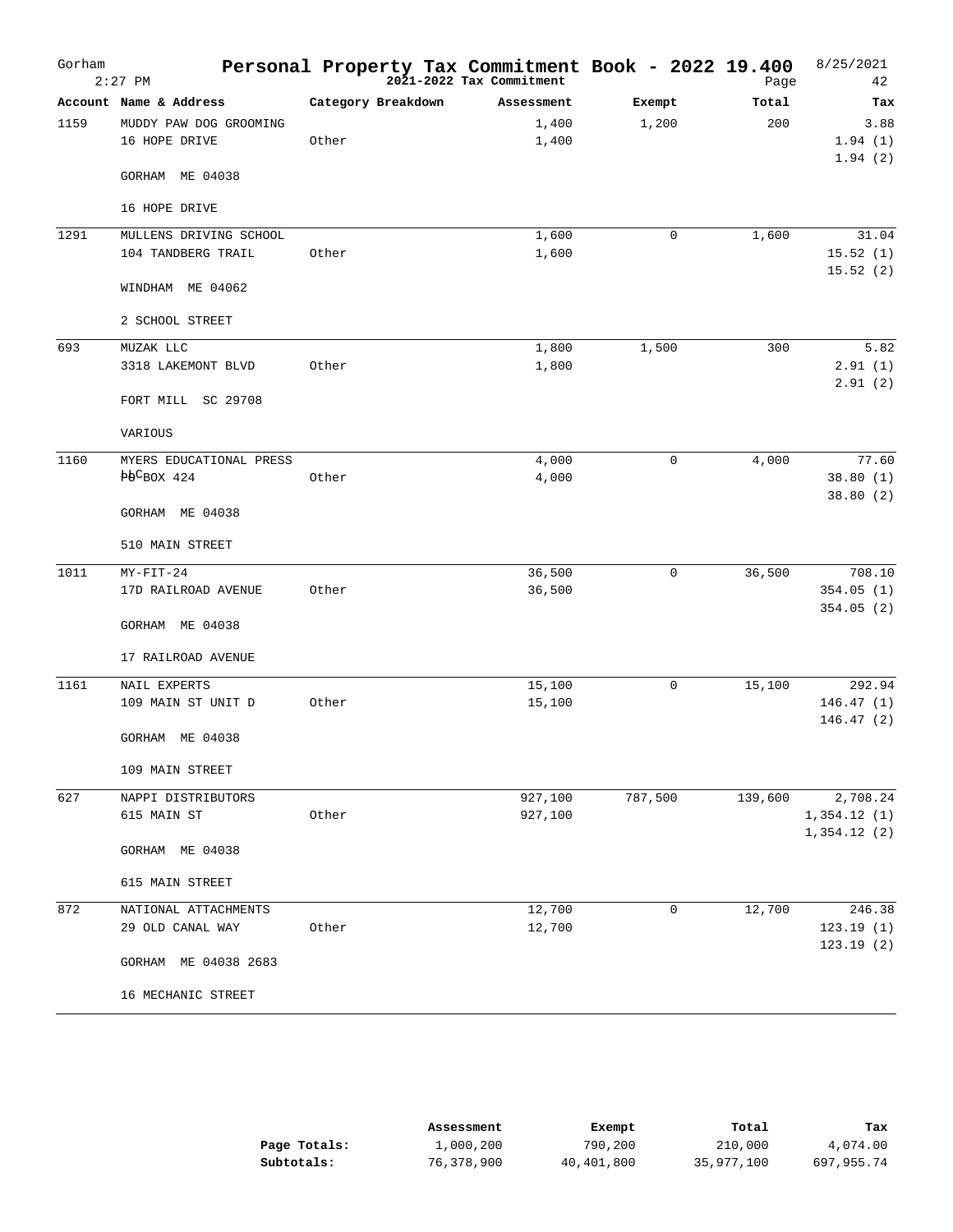| Gorham | $2:27$ PM                                                                     | Personal Property Tax Commitment Book - 2022 19.400 | 2021-2022 Tax Commitment |             | Page   | 8/25/2021<br>43            |
|--------|-------------------------------------------------------------------------------|-----------------------------------------------------|--------------------------|-------------|--------|----------------------------|
|        | Account Name & Address                                                        | Category Breakdown                                  | Assessment               | Exempt      | Total  | Tax                        |
| 1271   | NATIONAL ENTERTAINMENT<br>NETWORFERLOCKEN PARKWAY<br>В<br>BROOMFIELD CO 80021 | Other                                               | 200<br>200               | $\mathbf 0$ | 200    | 3.88<br>1.94(1)<br>1.94(2) |
|        | 99 MAIN ST                                                                    |                                                     |                          |             |        |                            |
| 1329   | NATURAL REFLECTIONS                                                           |                                                     | 1,700                    | $\mathbf 0$ | 1,700  | 32.98                      |
|        | §9200 EBAGO LAKE RD                                                           | Other                                               | 1,700                    |             |        | 16.49(1)<br>16.49(2)       |
|        | GORHAM ME 04038                                                               |                                                     |                          |             |        |                            |
|        | 172 SEBAGO LAKE RD                                                            |                                                     |                          |             |        |                            |
| 1272   | NER RECYCLING                                                                 |                                                     | 7,500                    | $\mathbf 0$ | 7,500  | 145.50                     |
|        | PO BOX 1                                                                      | Other                                               | 7,500                    |             |        | 72.75(1)<br>72.75(2)       |
|        | STRATHAM NH 03885                                                             |                                                     |                          |             |        |                            |
|        | 9 LAURENCE DRIVE                                                              |                                                     |                          |             |        |                            |
| 893    | NEU DU SALON                                                                  |                                                     | 17,200                   | $\mathbf 0$ | 17,200 | 333.68                     |
|        | 2B SCHOOL STREET                                                              | Other                                               | 17,200                   |             |        | 166.84(1)<br>166.84(2)     |
|        | GORHAM ME 04038                                                               |                                                     |                          |             |        |                            |
|        | 2 SCHOOL STREET                                                               |                                                     |                          |             |        |                            |
| 1164   | NEW ENGLAND CARE GROUP                                                        |                                                     | 6,600                    | $\mathbf 0$ | 6,600  | 128.04                     |
|        | 11-C INDUSTRIAL PARKWAY                                                       | Other                                               | 6,600                    |             |        | 64.02(1)<br>64.02(2)       |
|        | GORHAM ME 04038                                                               |                                                     |                          |             |        |                            |
|        | 11 GORHAM INDUSTRIAL<br>PKWY                                                  |                                                     |                          |             |        |                            |
| 956    | NEW ENGLAND TREADS                                                            |                                                     | 103,800                  | 32,500      | 71,300 | 1,383.22                   |
|        | 62 SANFORD DRIVE                                                              | Other                                               | 103,800                  |             |        | 691.61 (1)<br>691.61 (2)   |
|        | GORHAM ME 04038                                                               |                                                     |                          |             |        |                            |
|        | 62 SANFORD DRIVE                                                              |                                                     |                          |             |        |                            |
| 1273   | NICHOLAS ALBANESE DMD                                                         |                                                     | 5,800                    | 0           | 5,800  | 112.52                     |
|        | 130 MAIN ST                                                                   | Other                                               | 5,800                    |             |        | 56.26(1)<br>56.26(2)       |
|        | GORHAM ME 04038                                                               |                                                     |                          |             |        |                            |
|        | 130 MAIN STREET                                                               |                                                     |                          |             |        |                            |
| 1166   | NICOLE RICHMAN LCSW                                                           |                                                     | 2,000                    | 1,100       | 900    | 17.46                      |
|        | 88 STATE STREET #203                                                          | Other                                               | 2,000                    |             |        | 8.73(1)<br>8.73(2)         |
|        | GORHAM ME 04038                                                               |                                                     |                          |             |        |                            |
|        | 88 STATE STREET #203                                                          |                                                     |                          |             |        |                            |

|              | Assessment | Exempt     | Total      | Tax        |
|--------------|------------|------------|------------|------------|
| Page Totals: | 144,800    | 33,600     | 111,200    | 2,157.28   |
| Subtotals:   | 76,523,700 | 40,435,400 | 36,088,300 | 700,113.02 |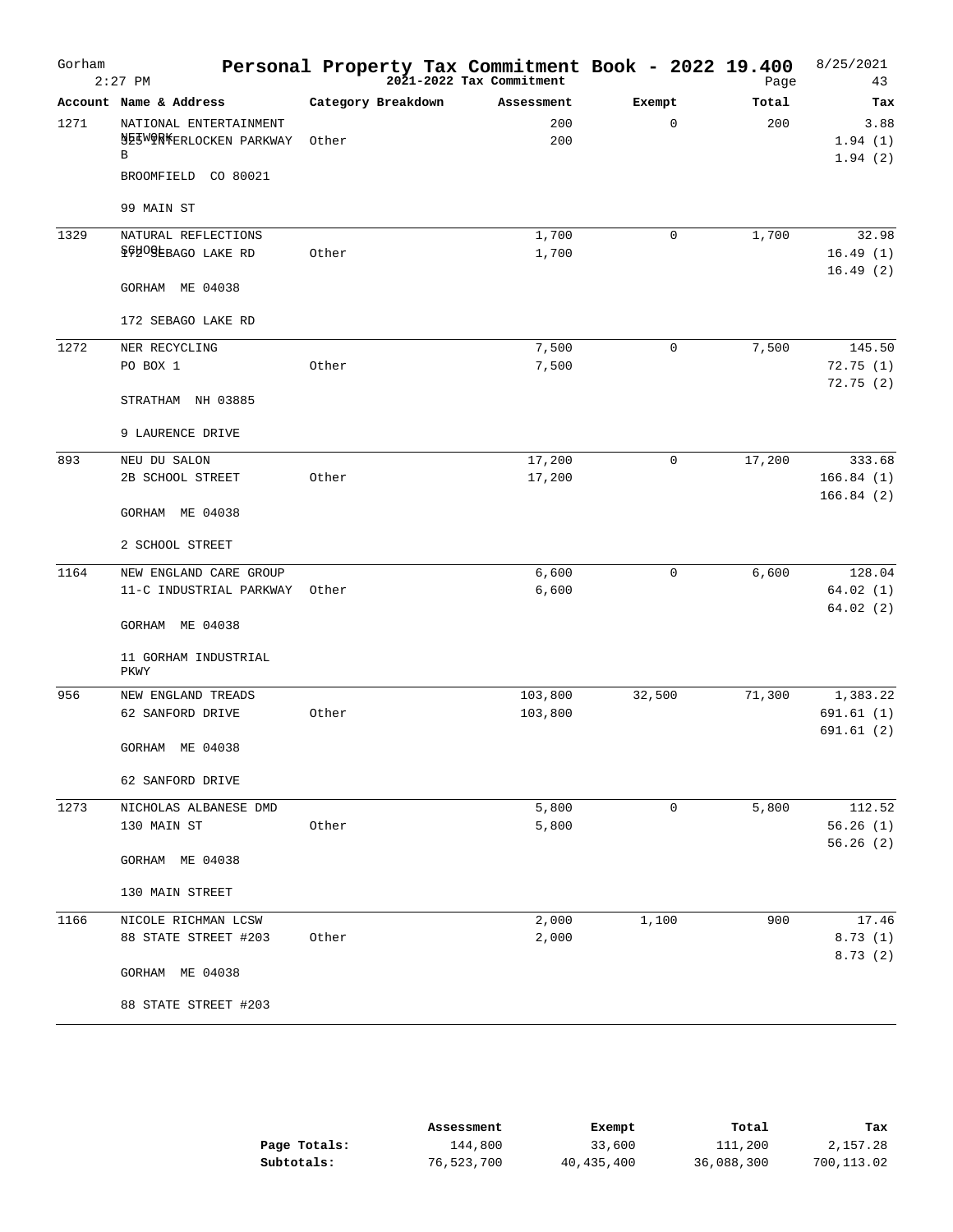| Gorham | $2:27$ PM                                  | Personal Property Tax Commitment Book - 2022 19.400 | 2021-2022 Tax Commitment |                | Page   | 8/25/2021<br>44                |
|--------|--------------------------------------------|-----------------------------------------------------|--------------------------|----------------|--------|--------------------------------|
|        | Account Name & Address                     | Category Breakdown                                  | Assessment               | Exempt         | Total  | Tax                            |
| 1330   | NOR' EAST HOLISTICS LLC<br>7 PEARSON DRIVE | Other                                               | 6,600<br>6,600           | $\overline{0}$ | 6,600  | 128.04<br>64.02(1)<br>64.02(2) |
|        | GORHAM ME 04038                            |                                                     |                          |                |        |                                |
|        | 7 PEARSON DRIVE                            |                                                     |                          |                |        |                                |
| 1319   | NORIA ENERGY RETAIL                        |                                                     | 25,300                   | $\mathbf 0$    | 25,300 | 490.82                         |
|        | 326 CLARK ST                               | Other                                               | 25,300                   |                |        | 245.41(1)<br>245.41 (2)        |
|        | WORCESTER MA 01606                         |                                                     |                          |                |        |                                |
|        | 435 OSSIPEE TRAIL                          |                                                     |                          |                |        |                                |
| 958    | NORTH AMERICAN IND SERV                    |                                                     | 58,000                   | 55,600         | 2,400  | 46.56                          |
|        | <b>FB40 SARATOGA ROAD</b>                  | Other                                               | 58,000                   |                |        | 23.28(1)<br>23.28(2)           |
|        | BALLSTON SPA NY 12020                      |                                                     |                          |                |        |                                |
|        | 56 SANFORD DRIVE                           |                                                     |                          |                |        |                                |
| 1012   | NORTH EDGE K9                              |                                                     | 23,400                   | 0              | 23,400 | 453.96                         |
|        | 50 DUNTON LANE                             | Other                                               | 23,400                   |                |        | 226.98(1)<br>226.98(2)         |
|        | GORHAM ME 04038                            |                                                     |                          |                |        |                                |
|        | 50 DUNTON LANE                             |                                                     |                          |                |        |                                |
| 1013   | NORTHEAST CNC                              |                                                     | 1,100                    | 0              | 1,100  | 21.34                          |
|        | 36 BARTLETT ROAD UNIT 1 Other              |                                                     | 1,100                    |                |        | 10.67(1)                       |
|        | GORHAM ME 04038                            |                                                     |                          |                |        | 10.67(2)                       |
|        | 36 BARTLETT ROAD #1                        |                                                     |                          |                |        |                                |
| 1274   | NORTHEAST STRUCTURES                       |                                                     | 4,200                    | 0              | 4,200  | 81.48                          |
|        | 202 86888RD POND RD                        | Other                                               | 4,200                    |                |        | 40.74(1)<br>40.74 (2)          |
|        | PORTER ME 04068                            |                                                     |                          |                |        |                                |
|        | 579 MAIN ST                                |                                                     |                          |                |        |                                |
| 1167   | NORTHERN INDUSTRIAL                        |                                                     | 21,600                   | $\mathsf{O}$   | 21,600 | 419.04                         |
|        | <b>\$&amp;LBANFORD DR</b>                  | Other                                               | 21,600                   |                |        | 209.52 (1)<br>209.52(2)        |
|        | GORHAM ME 04038                            |                                                     |                          |                |        |                                |
|        | 16 SANFORD DRIVE                           |                                                     |                          |                |        |                                |
| 533    | NORTHERN LEASING                           |                                                     | 1,400                    | $\mathsf{O}$   | 1,400  | 27.16                          |
|        | SYSTWASHINGTON BLVD                        | Other                                               | 1,400                    |                |        | 13.58(1)                       |
|        | 15TH FL<br>JERSEY CITY NJ 07310            |                                                     |                          |                |        | 13.58(2)                       |
|        | VARIOUS                                    |                                                     |                          |                |        |                                |

|              | Assessment | Exempt     | Total      | Tax        |
|--------------|------------|------------|------------|------------|
| Page Totals: | 141,600    | 55,600     | 86,000     | 1,668.40   |
| Subtotals:   | 76,665,300 | 40,491,000 | 36,174,300 | 701,781.42 |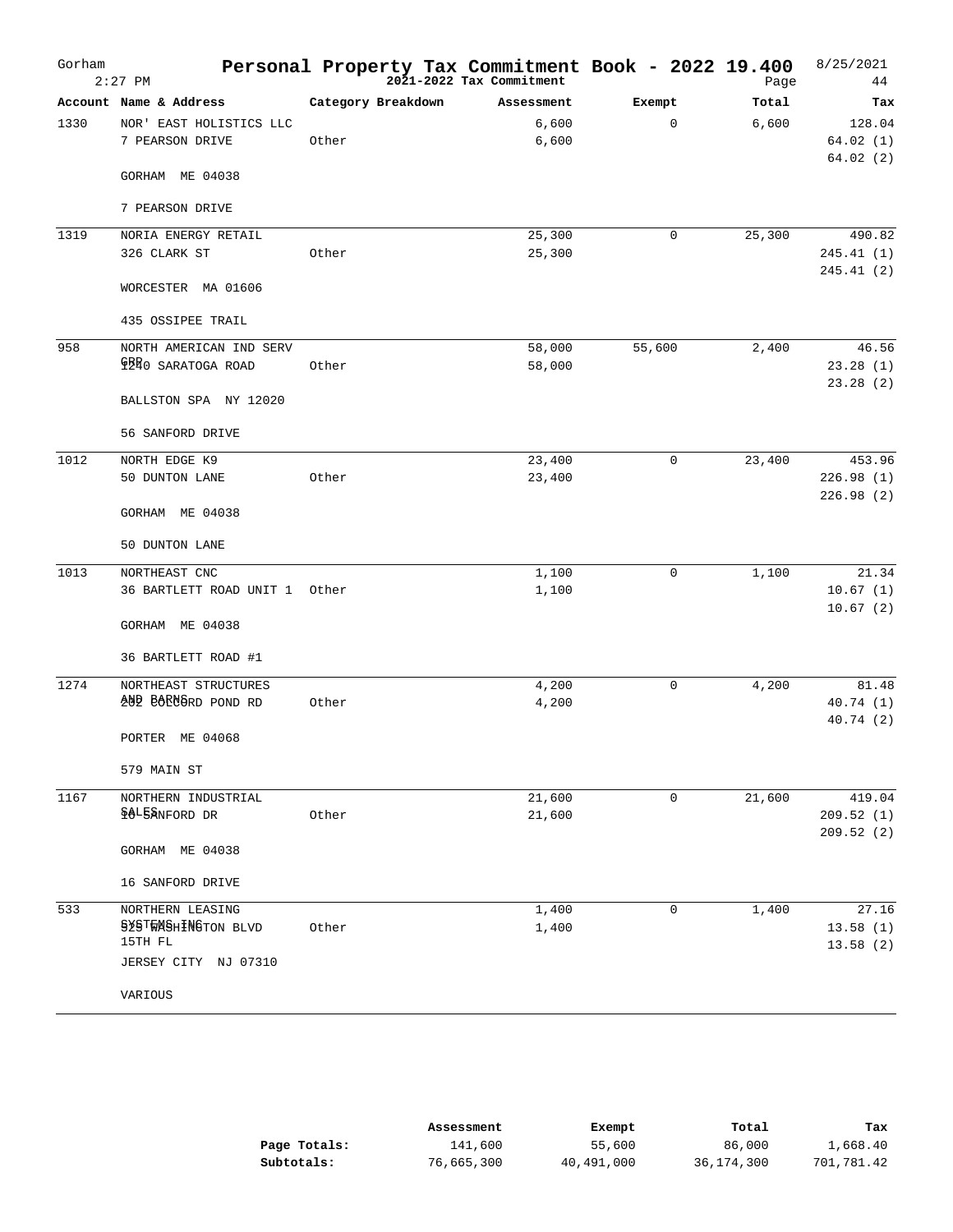| Gorham | $2:27$ PM                                               | Personal Property Tax Commitment Book - 2022 19.400 | 2021-2022 Tax Commitment |             | Page    | 8/25/2021<br>45                   |
|--------|---------------------------------------------------------|-----------------------------------------------------|--------------------------|-------------|---------|-----------------------------------|
|        | Account Name & Address                                  | Category Breakdown                                  | Assessment               | Exempt      | Total   | тах                               |
| 870    | NORTHERN TOOL SUPPLY<br>60 SANFORD DRIVE                | Other                                               | 20,600<br>20,600         | 0           | 20,600  | 399.64<br>199.82 (1)<br>199.82(2) |
|        | GORHAM ME 04038                                         |                                                     |                          |             |         |                                   |
|        | 60 SANFORD DRIVE                                        |                                                     |                          |             |         |                                   |
| 595    | NORTHERN UTILITIES INC                                  |                                                     | 137,100                  | $\mathbf 0$ | 137,100 | 2,659.74                          |
|        | 6 LIBERTY LANE WEST                                     | Other                                               | 137,100                  |             |         | 1,329.87(1)<br>1,329.87(2)        |
|        | HAMPTON NH 03842                                        |                                                     |                          |             |         |                                   |
|        | VARIOUS                                                 |                                                     |                          |             |         |                                   |
| 587    | NORWAY SAVINGS BANK                                     |                                                     | 110,900                  | 72,400      | 38,500  | 746.90                            |
|        | ATTN: BRIAN SHIBLES,<br>FP6CFBOX 347<br>NORWAY ME 04068 | Other                                               | 110,900                  |             |         | 373.45(1)<br>373.45(2)            |
|        | 65 MAIN ST GORHAM                                       |                                                     |                          |             |         |                                   |
| 22     | NOURIA ENERGY                                           |                                                     | 44,100                   | $\mathbf 0$ | 44,100  | 855.54                            |
|        | 326 CLARK STREET                                        | Other                                               | 44,100                   |             |         | 427.77 (1)<br>427.77 (2)          |
|        | WORCESTER MA 01606                                      |                                                     |                          |             |         |                                   |
|        | 688 GRAY ROAD                                           |                                                     |                          |             |         |                                   |
| 97     | NOURIA ENERGY                                           |                                                     | 74,000                   | $\mathbf 0$ | 74,000  | 1,435.60                          |
|        | 326 CLARK STREET                                        | Other                                               | 74,000                   |             |         | 717.80 (1)<br>717.80 (2)          |
|        | WORCESTER MA 01606                                      |                                                     |                          |             |         |                                   |
|        | 435 OSSIPEE TRAIL                                       |                                                     |                          |             |         |                                   |
| 1320   | NOVOCURE INC                                            |                                                     | 4,100                    | 4,100       | 0       | 0.00                              |
|        | 20 VALLEY STREAM<br>PARKWAY                             | Other                                               | 4,100                    |             |         |                                   |
|        | MALVERN PA 19355                                        |                                                     |                          |             |         |                                   |
|        | VARIOUS                                                 |                                                     |                          |             |         |                                   |
| 982    | NPRTO NORTH-EAST                                        |                                                     | 11,200                   | 11,200      | 0       | 0.00                              |
|        | C/O RYAN, LLC                                           | Other                                               | 11,200                   |             |         |                                   |
|        | P O BOX 4900 DEPT 500<br>SCOTTSDALE AZ 85261            |                                                     |                          |             |         |                                   |
|        | 4900                                                    |                                                     |                          |             |         |                                   |
|        | VARIOUS                                                 |                                                     |                          |             |         |                                   |
| 571    | NUCO2 SUPPLY LLC                                        |                                                     | 18,800                   | 0           | 18,800  | 364.72                            |
|        | PROPERTY TAX-DEPT                                       | Other                                               | 18,800                   |             |         | 182.36(1)                         |
|        | 10 RIVERVIEW DRIVE<br>DANBURY CT 06810                  |                                                     |                          |             |         | 182.36(2)                         |
|        | VARIOUS                                                 |                                                     |                          |             |         |                                   |

|              | Assessment | Exempt     | Total      | Tax        |
|--------------|------------|------------|------------|------------|
| Page Totals: | 420,800    | 87,700     | 333,100    | 6,462.14   |
| Subtotals:   | 77,086,100 | 40,578,700 | 36,507,400 | 708,243.56 |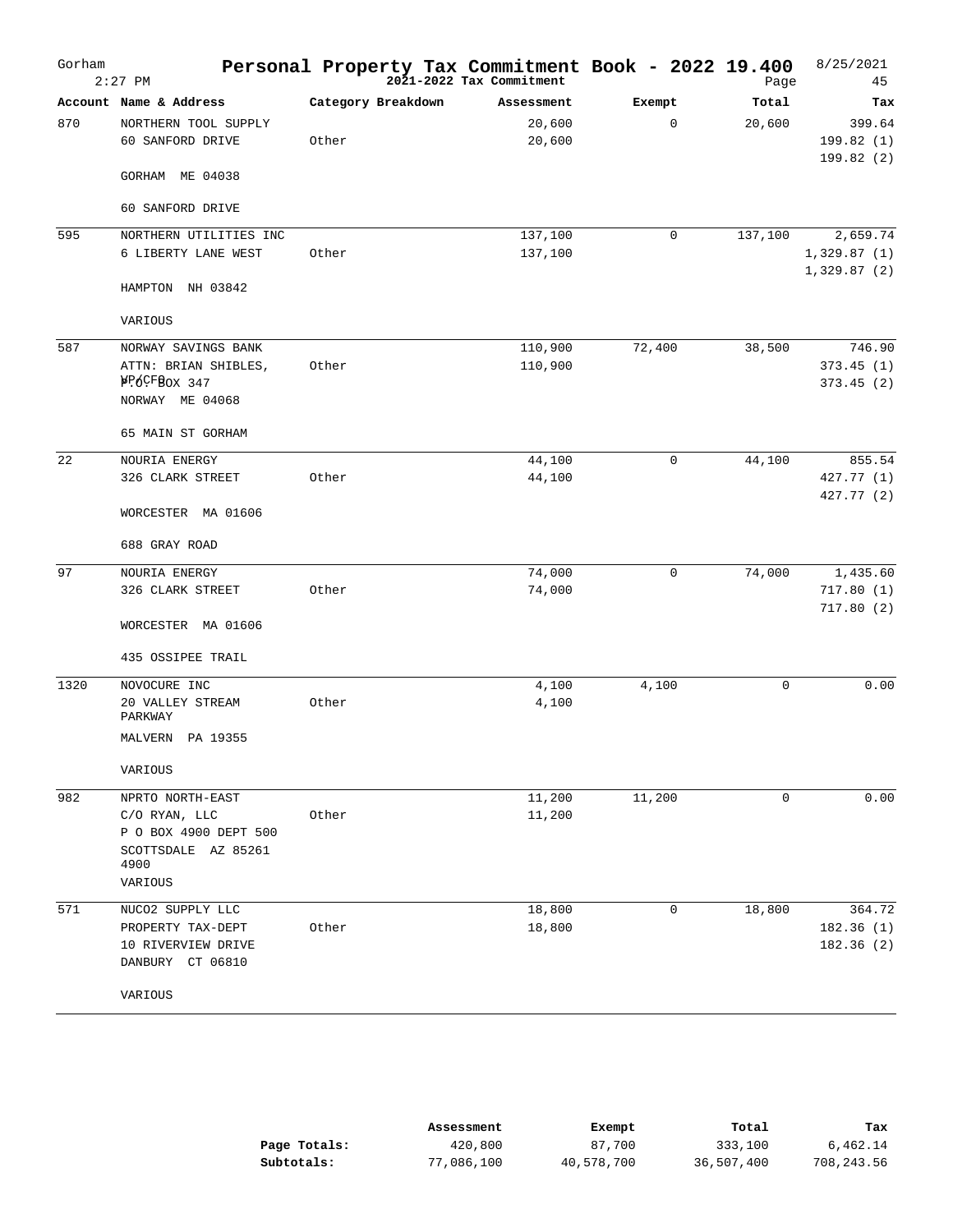| Gorham | $2:27$ PM                                    | Personal Property Tax Commitment Book - 2022 19.400 | 2021-2022 Tax Commitment |             | Page    | 8/25/2021<br>46                  |
|--------|----------------------------------------------|-----------------------------------------------------|--------------------------|-------------|---------|----------------------------------|
|        | Account Name & Address                       | Category Breakdown                                  | Assessment               | Exempt      | Total   | Tax                              |
| 812    | <b>OCEAN GARDENS</b><br><b>BESTAVRANTOAD</b> | Other                                               | 14,200<br>14,200         | 0           | 14,200  | 275.48<br>137.74(1)<br>137.74(2) |
|        | GORHAM ME 04038                              |                                                     |                          |             |         |                                  |
|        | 390 MAIN STREET                              |                                                     |                          |             |         |                                  |
| 805    | ODAT MACHINE INC                             |                                                     | 1,721,000                | 1,086,000   | 635,000 | 12,319.00                        |
|        | 20 SANFORD DRIVE                             | Other                                               | 1,721,000                |             |         | 6, 159.50(1)<br>6, 159.50(2)     |
|        | GORHAM ME 04083                              |                                                     |                          |             |         |                                  |
|        | 20 SANFORD DRIVE                             |                                                     |                          |             |         |                                  |
| 1275   | OLIN IRISH BUILDERS                          |                                                     | 5,800                    | 0           | 5,800   | 112.52                           |
|        | 122 WILSON RD                                | Other                                               | 5,800                    |             |         | 56.26(1)<br>56.26(2)             |
|        | GORHAM ME 04038                              |                                                     |                          |             |         |                                  |
|        | 122 WILSON RD                                |                                                     |                          |             |         |                                  |
| 1276   | OLIVIA RAE QUILTS                            |                                                     | 3,000                    | 0           | 3,000   | 58.20                            |
|        | 16 RICHARD RD                                | Other                                               | 3,000                    |             |         | 29.10(1)<br>29.10(2)             |
|        | GORHAM ME 04038                              |                                                     |                          |             |         |                                  |
|        | 16 RICHARD RD                                |                                                     |                          |             |         |                                  |
| 1307   | ON PURPOSE LLC                               |                                                     | 4,100                    | $\mathbf 0$ | 4,100   | 79.54                            |
|        | 381 MAIN ST                                  | Other                                               | 4,100                    |             |         | 39.77 (1)                        |
|        | STE 4                                        |                                                     |                          |             |         | 39.77 (2)                        |
|        | GORHAM ME 04038                              |                                                     |                          |             |         |                                  |
|        | 381 MAIN ST                                  |                                                     |                          |             |         |                                  |
| 1277   | ORCHARD RIDGE FARM                           |                                                     | 5,800                    | $\mathsf 0$ | 5,800   | 112.52                           |
|        | 236 SEBAGO LAKE RD                           | Other                                               | 5,800                    |             |         | 56.26(1)<br>56.26(2)             |
|        | GORHAM ME 04038                              |                                                     |                          |             |         |                                  |
|        | 236 SEBAGO LAKE RD                           |                                                     |                          |             |         |                                  |
| 947    | O'REILLY AUTO PARTS                          |                                                     | 40,200                   | 0           | 40,200  | 779.88                           |
|        | PO BOX 9167                                  | Other                                               | 40,200                   |             |         | 389.94 (1)<br>389.94 (2)         |
|        | SPRINGFIELD MO 65801<br>9167                 |                                                     |                          |             |         |                                  |
|        | 14 COUNTY ROAD                               |                                                     |                          |             |         |                                  |
| 1169   | OSSIPEE GARDEN CENTER                        |                                                     | 8,300                    | 0           | 8,300   | 161.02                           |
|        | 333 OSSIPEE TRAIL                            | Other                                               | 8,300                    |             |         | 80.51(1)<br>80.51(2)             |
|        | GORHAM ME 04038                              |                                                     |                          |             |         |                                  |
|        | 333 OSSIPEE TRAIL                            |                                                     |                          |             |         |                                  |

|              | Assessment | Exempt     | Total      | Tax        |
|--------------|------------|------------|------------|------------|
| Page Totals: | 1,802,400  | 1,086,000  | 716,400    | 13,898.16  |
| Subtotals:   | 78,888,500 | 41,664,700 | 37,223,800 | 722,141.72 |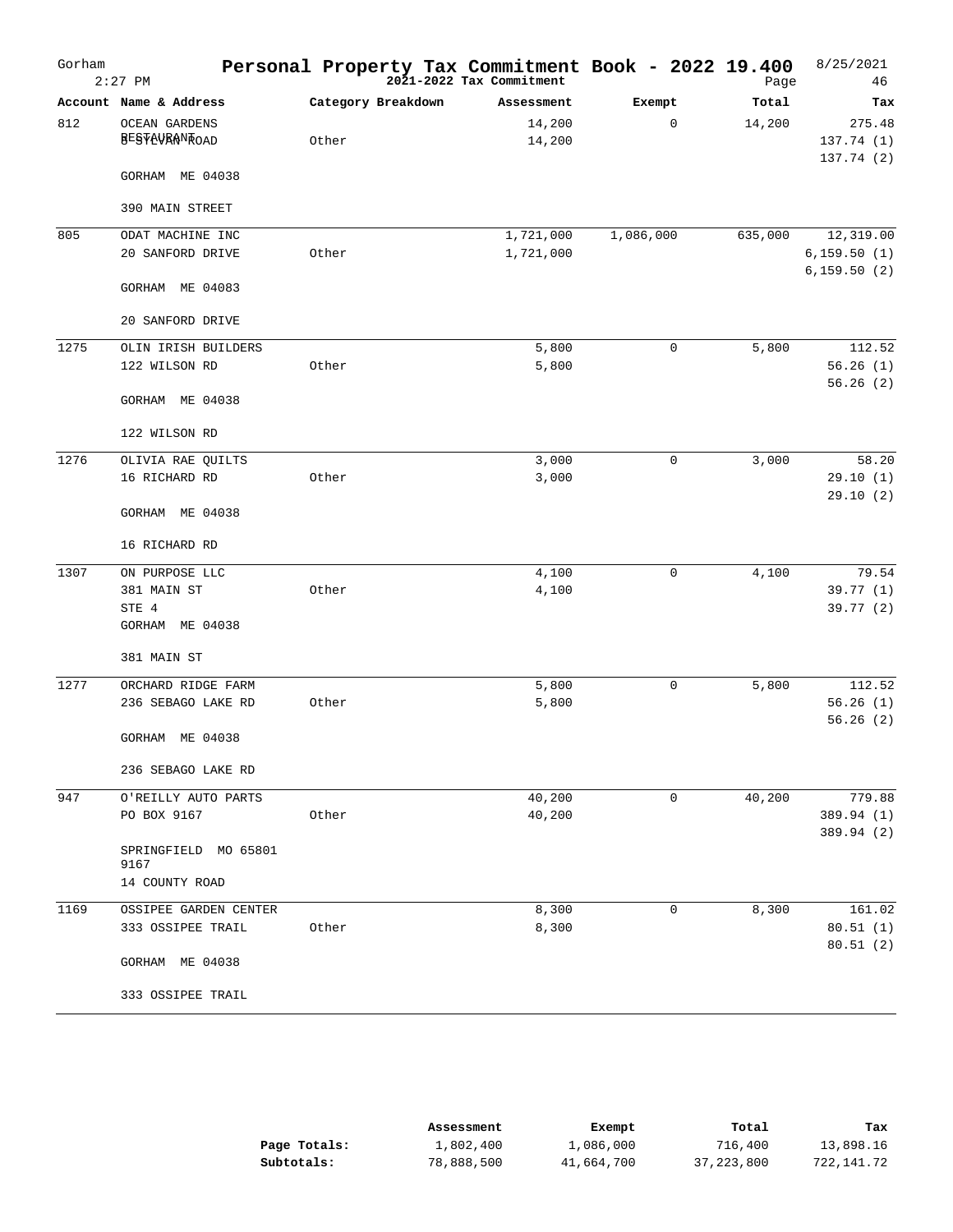| Gorham | $2:27$ PM                | Personal Property Tax Commitment Book - 2022 19.400 | 2021-2022 Tax Commitment |              | Page   | 8/25/2021<br>47 |
|--------|--------------------------|-----------------------------------------------------|--------------------------|--------------|--------|-----------------|
|        | Account Name & Address   | Category Breakdown                                  | Assessment               | Exempt       | Total  | Tax             |
| 834    | OSSIPEE TRAIL MOTOR      |                                                     | 1,100                    | $\mathbf 0$  | 1,100  | 21.34           |
|        | <b>444E8SSIPEE TRAIL</b> | Other                                               | 1,100                    |              |        | 10.67(1)        |
|        | GORHAM ME 04038          |                                                     |                          |              |        | 10.67(2)        |
|        | 439 OSSIPEE TRAIL        |                                                     |                          |              |        |                 |
| 1317   | OWLS NEST CHILDCARE      |                                                     | 800                      | $\mathbf 0$  | 800    | 15.52           |
|        | 381 MAIN ST              | Other                                               | 800                      |              |        | 7.76(1)         |
|        | GORHAM ME 04038          |                                                     |                          |              |        | 7.76(2)         |
|        | 381 MAIN ST              |                                                     |                          |              |        |                 |
| 1170   | PARSONS MAPLE PRODUCTS   |                                                     | 4,600                    | 0            | 4,600  | 89.24           |
|        | 322 BUCK STREET          | Other                                               | 4,600                    |              |        | 44.62 (1)       |
|        | GORHAM ME 04038          |                                                     |                          |              |        | 44.62(2)        |
|        | 322 BUCK STREET          |                                                     |                          |              |        |                 |
| 1015   | PARTY TIME RENTALS       |                                                     | 1,900                    | 0            | 1,900  | 36.86           |
|        | 25 ELM STREET            | Other                                               | 1,900                    |              |        | 18.43(1)        |
|        | GORHAM ME 04038          |                                                     |                          |              |        | 18.43(2)        |
|        | 25 ELM STREET            |                                                     |                          |              |        |                 |
| 1279   | PATRICE LOCKHART MD      |                                                     | 5,800                    | $\mathbf 0$  | 5,800  | 112.52          |
|        | 102 SOUTH ST             | Other                                               | 5,800                    |              |        | 56.26(1)        |
|        | GORHAM ME 04038          |                                                     |                          |              |        | 56.26(2)        |
|        | 31 MAIN STREET           |                                                     |                          |              |        |                 |
| 894    | PATRIOT MECHANICAL LLC   |                                                     | 11,400                   | $\mathbf 0$  | 11,400 | 221.16          |
|        | 59 SANFORD DR            | Other                                               | 11,400                   |              |        | 110.58(1)       |
|        | GORHAM ME 04038          |                                                     |                          |              |        | 110.58(2)       |
|        | 59 SANFORD DRIVE STE 5   |                                                     |                          |              |        |                 |
| 1171   | PATTENS FARM             |                                                     | 700                      | $\mathsf{O}$ | 700    | 13.58           |
|        | 269 COUNTY ROAD          | Other                                               | 700                      |              |        | 6.79(1)         |
|        | GORHAM ME 04038          |                                                     |                          |              |        | 6.79(2)         |
|        | 269 COUNTY ROAD          |                                                     |                          |              |        |                 |
| 948    | PAULS ALIGNMENT          |                                                     | 10,000                   | 0            | 10,000 | 194.00          |
|        | 159 DINGLEY SPRING ROAD  | Other                                               | 10,000                   |              |        | 97.00(1)        |
|        | GORHAM ME 04038          |                                                     |                          |              |        | 97.00(2)        |
|        | 159 DINGLEY SPRING ROAD  |                                                     |                          |              |        |                 |

|              | Assessment | Exempt     | Total      | тах        |
|--------------|------------|------------|------------|------------|
| Page Totals: | 36,300     |            | 36,300     | 704.22     |
| Subtotals:   | 78,924,800 | 41,664,700 | 37,260,100 | 722,845.94 |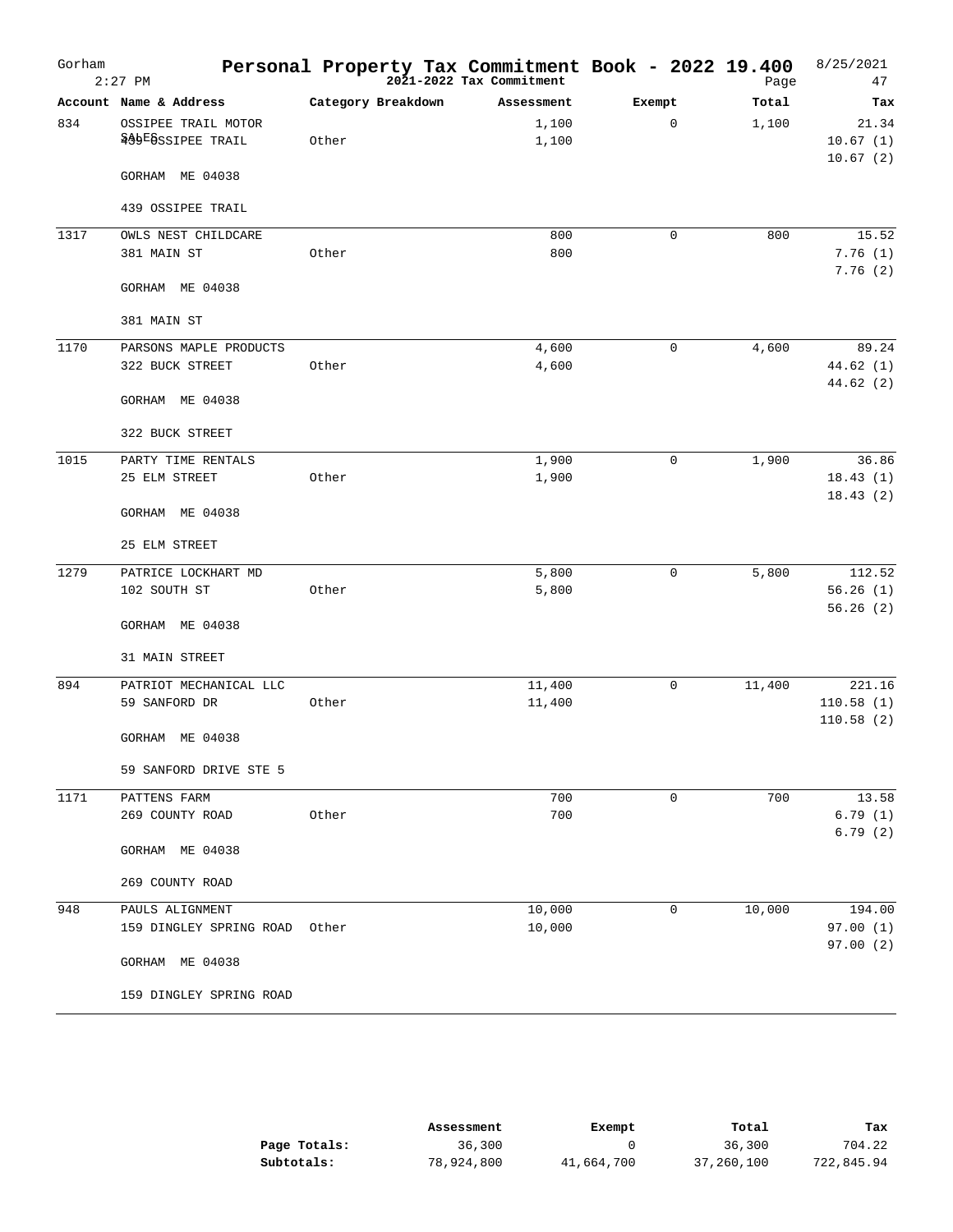| Gorham | $2:27$ PM              | Personal Property Tax Commitment Book - 2022 19.400 | 2021-2022 Tax Commitment |             | Page      | 8/25/2021<br>48                |
|--------|------------------------|-----------------------------------------------------|--------------------------|-------------|-----------|--------------------------------|
|        | Account Name & Address | Category Breakdown                                  | Assessment               | Exempt      | Total     | Tax                            |
| 1173   | PE STAMPS              |                                                     | 25,600                   | $\mathbf 0$ | 25,600    | 496.64                         |
|        | 67 ANNIES WAY          | Other                                               | 25,600                   |             |           | 248.32 (1)<br>248.32 (2)       |
|        | GORHAM ME 04038        |                                                     |                          |             |           |                                |
|        | 94 MAIN STREET         |                                                     |                          |             |           |                                |
| 292    | PETER A LYFORD INC     |                                                     | 11,200                   | 600         | 10,600    | 205.64                         |
|        | 54 OLDE CANAL WAY      | Other                                               | 11,200                   |             |           | 102.82(1)<br>102.82(2)         |
|        | GORHAM ME 04038        |                                                     |                          |             |           |                                |
|        | 54 OLDE CANAL WAY      |                                                     |                          |             |           |                                |
| 1280   | PETER W EVANS ATTORNEY |                                                     | 5,800                    | $\mathbf 0$ | 5,800     | 112.52                         |
|        | ATESTATE DRIVE         | Other                                               | 5,800                    |             |           | 56.26(1)<br>56.26(2)           |
|        | GORHAM ME 04038        |                                                     |                          |             |           |                                |
|        | 7 ESTATE DRIVE         |                                                     |                          |             |           |                                |
| 1174   | PFIZER INC             |                                                     | 200                      | $\mathbf 0$ | 200       | 3.88                           |
|        | MS117 100 ROUTE 206 N  | Other                                               | 200                      |             |           | 1.94(1)<br>1.94(2)             |
|        | PEAPACK NJ 07977       |                                                     |                          |             |           |                                |
|        | VARIOUS                |                                                     |                          |             |           |                                |
| 789    | PHILLIPS BODY SHOP     |                                                     | 2,700                    | 0           | 2,700     | 52.38                          |
|        | 133 GRAY ROAD          | Other                                               | 2,700                    |             |           | 26.19(1)<br>26.19(2)           |
|        | GORHAM ME 04038        |                                                     |                          |             |           |                                |
|        | 133 GRAY ROAD          |                                                     |                          |             |           |                                |
| 556    | PHINNEY LUMBER CO      |                                                     | 1,510,800                | 0           | 1,510,800 | 29,309.52                      |
|        | 519 FORT HILL ROAD     | Other                                               | 1,510,800                |             |           | 14,654.76 (1)<br>14,654.76 (2) |
|        | GORHAM ME 04038        |                                                     |                          |             |           |                                |
|        | 519 FORT HILL ROAD     |                                                     |                          |             |           |                                |
| 1176   | PICKRELL ELECTRIC INC  |                                                     | 3,200                    | 0           | 3,200     | 62.08                          |
|        | 36 SEBAGO LAKE ROAD    | Other                                               | 3,200                    |             |           | 31.04(1)<br>31.04(2)           |
|        | GORHAM ME 04038        |                                                     |                          |             |           |                                |
|        | 36 SEBAGO LAKE RD      |                                                     |                          |             |           |                                |
| 658    | PINE CREST BED &       |                                                     | 18,900                   | 11,200      | 7,700     | 149.38                         |
|        | <b>BREASEMATSTREET</b> | Other                                               | 18,900                   |             |           | 74.69(1)<br>74.69(2)           |
|        | GORHAM ME 04038        |                                                     |                          |             |           |                                |
|        | 91 SOUTH STREET        |                                                     |                          |             |           |                                |

|              | Assessment | Exempt     | Total      | Tax        |
|--------------|------------|------------|------------|------------|
| Page Totals: | 1,578,400  | 11,800     | 1,566,600  | 30,392.04  |
| Subtotals:   | 80,503,200 | 41,676,500 | 38,826,700 | 753,237.98 |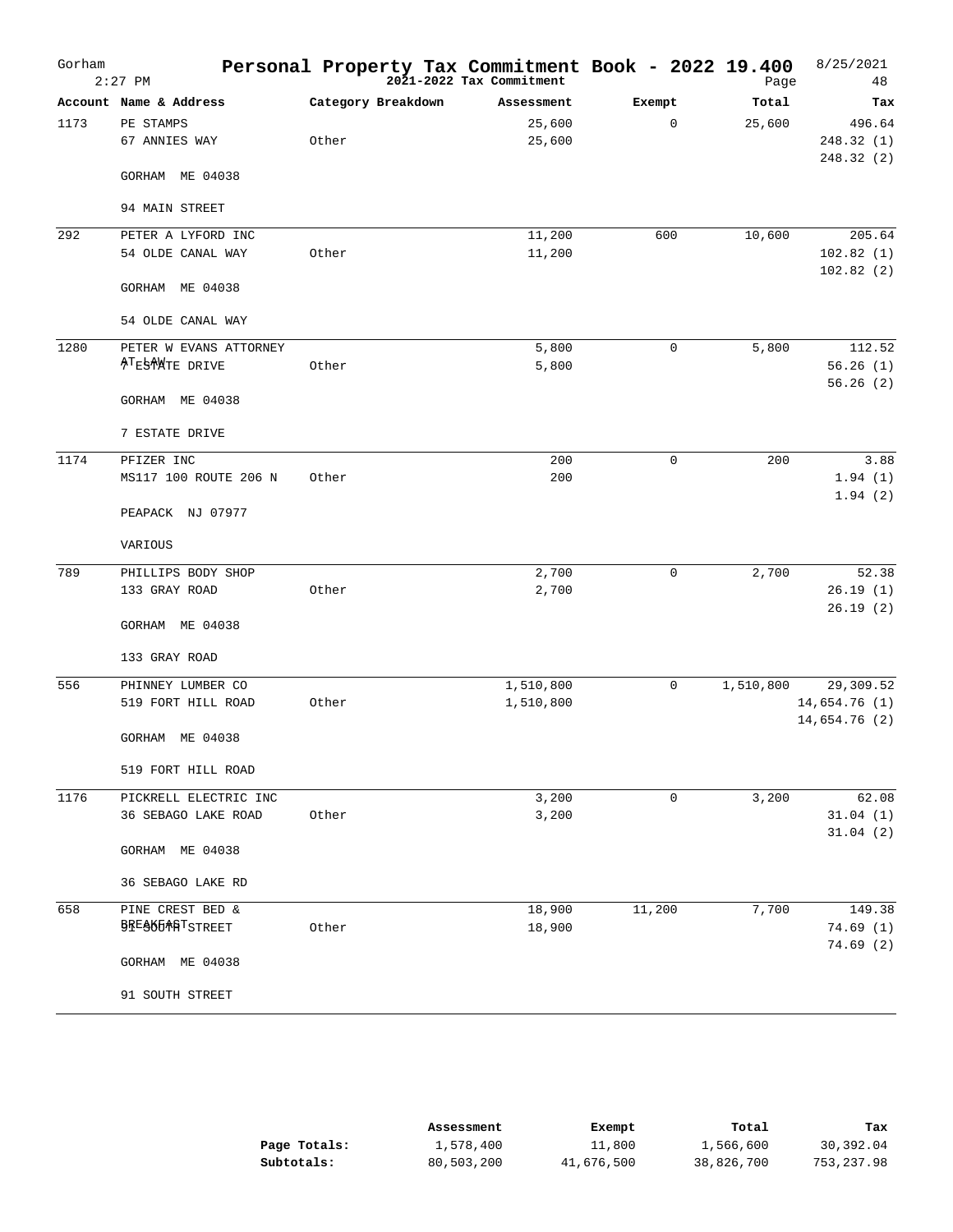| Gorham | $2:27$ PM                                                                              | Personal Property Tax Commitment Book - 2022 19.400 | 2021-2022 Tax Commitment |             | Page        | 8/25/2021<br>49                         |
|--------|----------------------------------------------------------------------------------------|-----------------------------------------------------|--------------------------|-------------|-------------|-----------------------------------------|
|        | Account Name & Address                                                                 | Category Breakdown                                  | Assessment               | Exempt      | Total       | Tax                                     |
| 1312   | PIT STOP FUELS<br>P O BOX 1360                                                         | Other                                               | 208,500<br>208,500       | 208,500     | $\mathbf 0$ | 0.00                                    |
|        | STANDISH ME 04048                                                                      |                                                     |                          |             |             |                                         |
|        | 433 OSSIPEE TRAIL RD                                                                   |                                                     |                          |             |             |                                         |
| 623    | PITNEY BOWES GLOBAL<br>53NON@FORESS CRT DR STE<br>$M30-TAX01$<br>TAMPA FL 33609        | Other                                               | 28,200<br>28,200         | 27,500      | 700         | 13.58<br>6.79(1)<br>6.79(2)             |
|        | VARIOUS                                                                                |                                                     |                          |             |             |                                         |
| 609    | PITNEY-BOWES INC<br>5310 CYPRESS CTR DR STE<br>$M_{\odot}$ $-$ TAX01<br>TAMPA FL 33609 | Other                                               | 1,100<br>1,100           | 1,000       | 100         | 1.94<br>0.97(1)<br>0.97(2)              |
|        | VARIOUS                                                                                |                                                     |                          |             |             |                                         |
| 648    | PLAS-TECH<br>22 BARTLETT ROAD                                                          | Other                                               | 615,300<br>615,300       | $\mathbf 0$ | 615,300     | 11,936.82<br>5,968.41(1)<br>5,968.41(2) |
|        | GORHAM ME 04038                                                                        |                                                     |                          |             |             |                                         |
|        | 22 BARTLETT ROAD                                                                       |                                                     |                          |             |             |                                         |
| 1318   | PLAYSPACE LLC<br>32 MITCHELL HILL RD                                                   | Other                                               | 200<br>200               | $\mathsf 0$ | 200         | 3.88<br>1.94(1)<br>1.94(2)              |
|        | GORHAM ME 04038                                                                        |                                                     |                          |             |             |                                         |
|        | 32 MITCHELL HILL RD                                                                    |                                                     |                          |             |             |                                         |
| 229    | PLUMMER'S HARDWARE LLC<br>235 PARKER FARM RD                                           | Other                                               | 95,800<br>95,800         | $\mathbf 0$ | 95,800      | 1,858.52<br>929.26(1)<br>929.26(2)      |
|        | BUXTON ME 04038                                                                        |                                                     |                          |             |             |                                         |
|        | 57 MAIN STREET                                                                         |                                                     |                          |             |             |                                         |
| 681    | PO-GO REALTY<br>39 MAIN STREET                                                         | Other                                               | 10,500<br>10,500         | 3,600       | 6,900       | 133.86<br>66.93(1)<br>66.93(2)          |
|        | GORHAM ME 04038                                                                        |                                                     |                          |             |             |                                         |
|        | 39 MAIN STREET                                                                         |                                                     |                          |             |             |                                         |
| 1016   | PORT CITY GRAPHICS<br>664 MAIN STREET                                                  | Other                                               | 20,300<br>20,300         | 0           | 20,300      | 393.82<br>196.91 (1)<br>196.91(2)       |
|        | GORHAM ME 04038                                                                        |                                                     |                          |             |             |                                         |
|        | 664 MAIN STREET                                                                        |                                                     |                          |             |             |                                         |

|              | Assessment | Exempt     | Total      | Tax        |
|--------------|------------|------------|------------|------------|
| Page Totals: | 979,900    | 240,600    | 739,300    | 14,342.42  |
| Subtotals:   | 81,483,100 | 41,917,100 | 39,566,000 | 767,580.40 |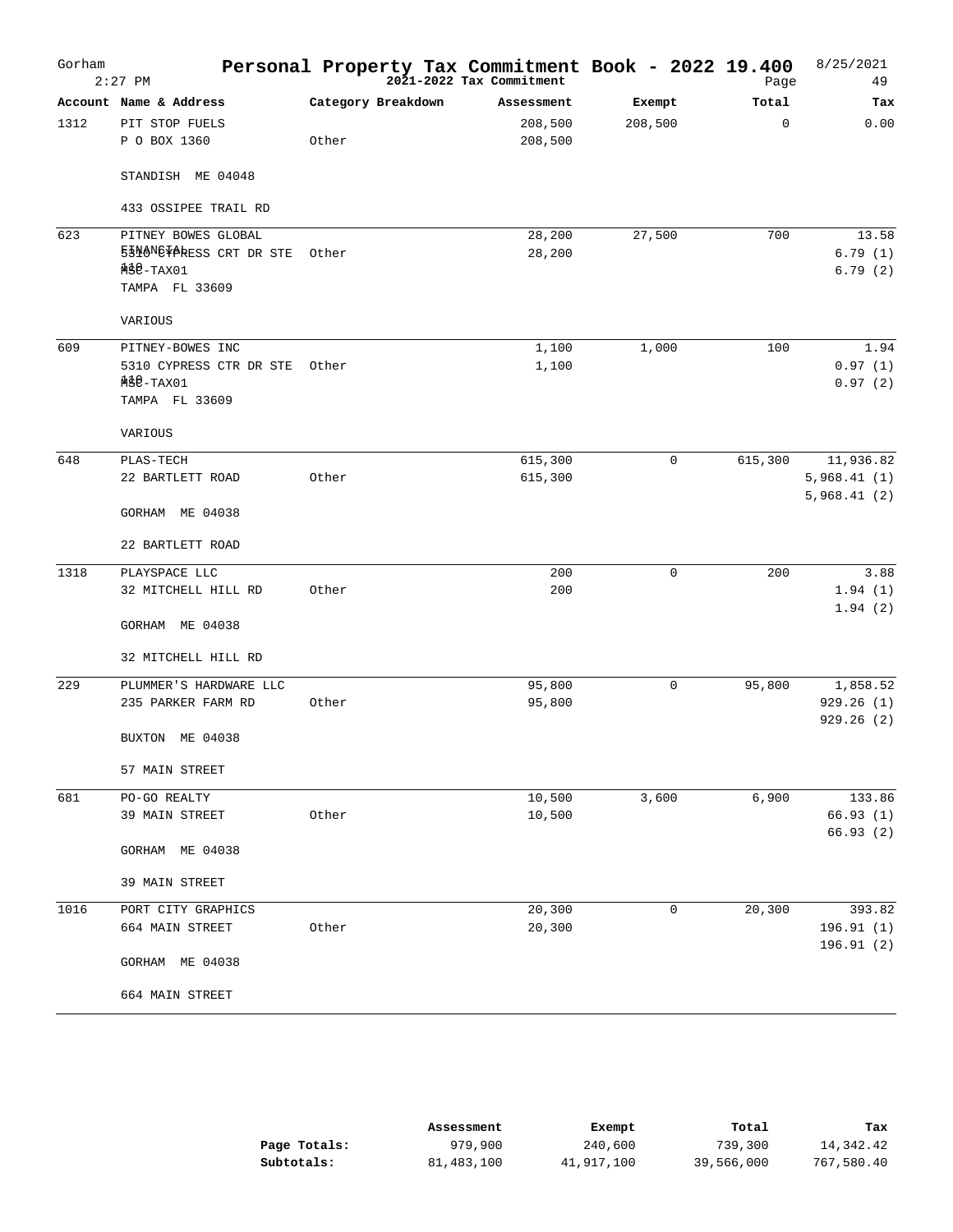| Gorham | $2:27$ PM                                   | Personal Property Tax Commitment Book - 2022 19.400 | 2021-2022 Tax Commitment |             | Page        | 8/25/2021<br>50             |
|--------|---------------------------------------------|-----------------------------------------------------|--------------------------|-------------|-------------|-----------------------------|
|        | Account Name & Address                      | Category Breakdown                                  | Assessment               | Exempt      | Total       | Tax                         |
| 1323   | PRECIOUS FOOTSTEPS<br><b>DAYCOVERS LANE</b> | Other                                               | 800<br>800               | 0           | 800         | 15.52<br>7.76(1)<br>7.76(2) |
|        | GORHAM ME 04038                             |                                                     |                          |             |             |                             |
|        | 91 LOVERS LANE                              |                                                     |                          |             |             |                             |
| 1324   | PREMIUM PROCESSING                          |                                                     | 2,000                    | $\mathbf 0$ | 2,000       | 38.80                       |
|        | 5 LITTLE WING DR UNIT B Other               |                                                     | 2,000                    |             |             | 19.40(1)<br>19.40(2)        |
|        | GORHAM ME 04038                             |                                                     |                          |             |             |                             |
|        | 5 LITTLE WING DR                            |                                                     |                          |             |             |                             |
| 798    | PRIDE MACHINE                               |                                                     | 17,100                   | $\mathbf 0$ | 17,100      | 331.74                      |
|        | 97 LOVERS LANE                              | Other                                               | 17,100                   |             |             | 165.87(1)<br>165.87(2)      |
|        | GORHAM ME 04038                             |                                                     |                          |             |             |                             |
|        | 97 LOVERS LANE                              |                                                     |                          |             |             |                             |
| 906    | PRIME ELECTRIC                              |                                                     | 154,400                  | 139,300     | 15,100      | 292.94                      |
|        | 72 SANFORD DRIVE                            | Other                                               | 154,400                  |             |             | 146.47(1)<br>146.47(2)      |
|        | GORHAM ME 04038                             |                                                     |                          |             |             |                             |
|        | 72 SANFORD DRIVE                            |                                                     |                          |             |             |                             |
| 1321   | PRIME STORAGE                               |                                                     | 4,200                    | 0           | 4,200       | 81.48                       |
|        | 286 NEW PORTLAND RD                         | Other                                               | 4,200                    |             |             | 40.74 (1)<br>40.74 (2)      |
|        | GORHAM ME 04038                             |                                                     |                          |             |             |                             |
|        | 286 NEW PORTLAND RD                         |                                                     |                          |             |             |                             |
| 1322   | PRIMO WATER NORTH                           |                                                     | 100                      | $\mathbf 0$ | 100         | 1.94                        |
|        | 29561 WANDY RIDGE PKWY                      | Other                                               | 100                      |             |             | 0.97(1)                     |
|        | SUITE 500N                                  |                                                     |                          |             |             | 0.97(2)                     |
|        | ATLANTA GA 30339                            |                                                     |                          |             |             |                             |
|        | VARIOUS                                     |                                                     |                          |             |             |                             |
| 1333   | PUFFLING PRESS LLC                          |                                                     | 800                      | $\mathbf 0$ | 800         | 15.52                       |
|        | 510 MAIN ST                                 | Other                                               | 800                      |             |             | 7.76(1)                     |
|        | <b>UNIT 107</b><br>GORHAM ME 04038          |                                                     |                          |             |             | 7.76(2)                     |
|        | 510 MAIN ST UNIT 107                        |                                                     |                          |             |             |                             |
| 1281   | QLT CONSUMER LEASE                          |                                                     | $\mathbf 0$              | $\mathbf 0$ | $\mathbf 0$ | 0.00                        |
|        | 8FBVRGKR PTS DEPT 807                       |                                                     |                          |             |             |                             |
|        | P O BOX 460049                              |                                                     |                          |             |             |                             |
|        | HOUSTON TX 77056                            |                                                     |                          |             |             |                             |
|        | VARIOUS                                     |                                                     |                          |             |             |                             |

|              | Assessment | Exempt     | Total      | Tax        |
|--------------|------------|------------|------------|------------|
| Page Totals: | 179,400    | 139,300    | 40,100     | 777.94     |
| Subtotals:   | 81,662,500 | 42,056,400 | 39,606,100 | 768,358.34 |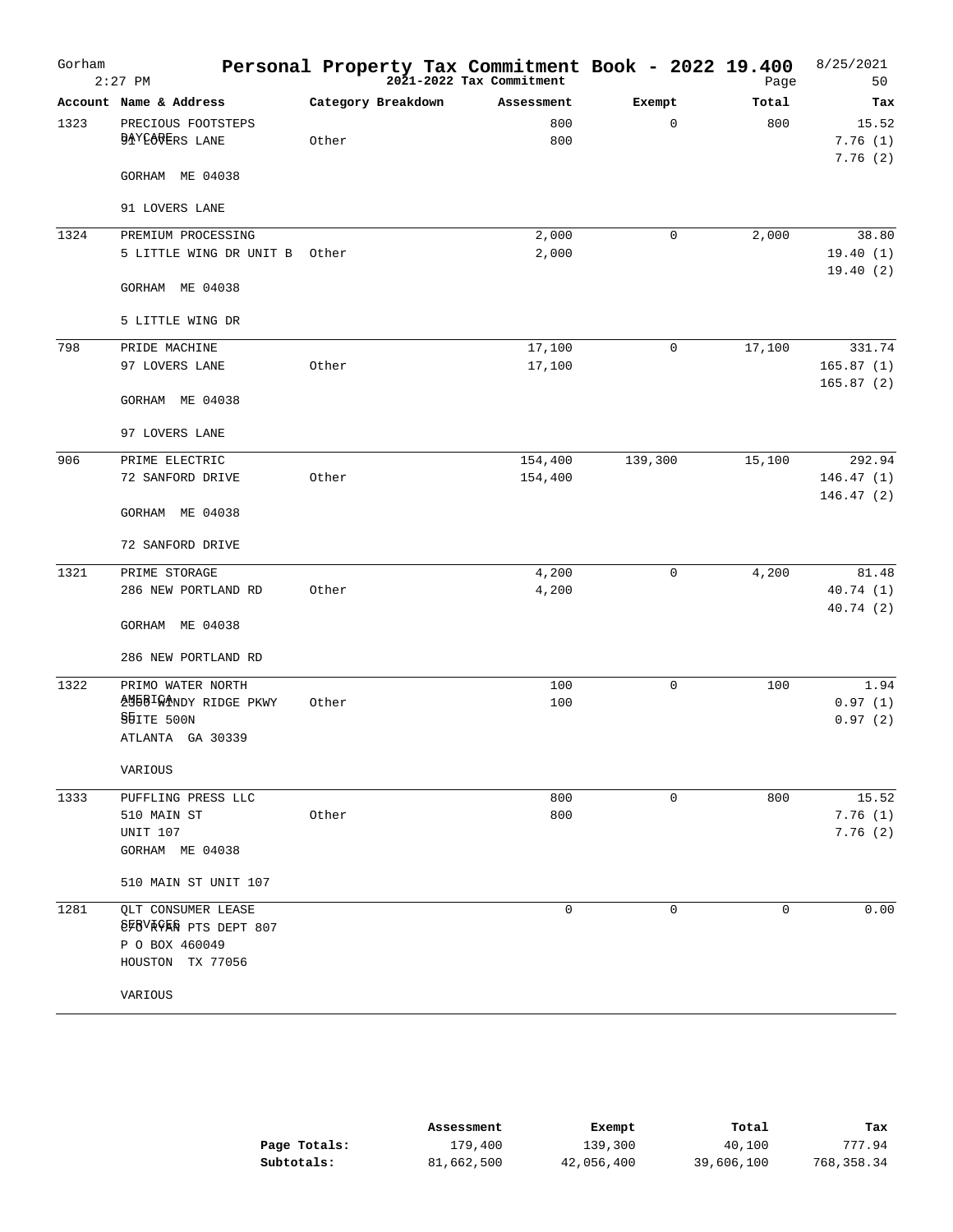| Account Name & Address<br>Category Breakdown<br>Exempt<br>Total<br>Tax<br>Assessment<br>QUADIENT LEASING USA<br>14,200<br>$\mathbf 0$<br>0.00<br>267<br>14,200<br>4MG WHEELERS FARMS ROAD<br>Other<br>14,200<br>MILFORD CT 06461 1<br>VARIOUS<br>1,200<br>1,200<br>0.00<br>QUADIENT, INC<br>$\mathbf 0$<br>1,200<br>PERSONAL PROPERTY TAX<br>Other<br>478IGHQNLERS FARMS ROAD<br>MILFORD CT 06461<br>VARIOUS<br>591<br>46,400<br>46,400<br>RANEYS LAUNDROMAT<br>0<br>900.16<br><b>30 SOUTH STREET</b><br>450.08 (1)<br>Other<br>46,400<br>450.08(2)<br>GORHAM ME 04038<br><b>30 SOUTH STREET</b><br>971<br>88,800<br>88,800<br>0.00<br>RAYMOND LEASING CORP<br>0<br>2500 WESTFIELD DRIVE<br>Other<br>88,800<br>SUITE 1-202<br>ELGIN IL 60174<br>VARIOUS<br>7,500<br>REDBOX AUTOMATED RETAIL<br>7,500<br>$\mathbf 0$<br>145.50<br>∌еСвох 72210<br>7,500<br>72.75(1)<br>Other<br>72.75(2)<br>PHOENIX AZ 88505 0<br>VARIOUS<br>25.22<br>1,300<br>$\mathbf 0$<br>1,300<br>REFRESHING PAWS<br>132 BRACKETT RD<br>1,300<br>Other<br>12.61(1)<br>12.61(2)<br>GORHAM ME 04038<br>132 BRACKETT ROAD<br>188<br>44,900<br>$\mathbf 0$<br>871.06<br>REICHERTS AUTO BODY<br>44,900<br>435.53 (1)<br>112A SHAWS MILL ROAD<br>Other<br>44,900<br>435.53 (2)<br>GORHAM ME 04038<br>112 SHAWS MILL ROAD<br>6,700<br>2,300<br>44.62<br>RELIABLE LANDSCAPING<br>4,400<br>6,700<br>8 RYSHAE DR<br>Other<br>22.31(1)<br>22.31(2)<br>GORHAM ME 04038 | Gorham | $2:27$ PM   |  | Personal Property Tax Commitment Book - 2022 19.400<br>2021-2022 Tax Commitment | Page | 8/25/2021<br>51 |
|--------------------------------------------------------------------------------------------------------------------------------------------------------------------------------------------------------------------------------------------------------------------------------------------------------------------------------------------------------------------------------------------------------------------------------------------------------------------------------------------------------------------------------------------------------------------------------------------------------------------------------------------------------------------------------------------------------------------------------------------------------------------------------------------------------------------------------------------------------------------------------------------------------------------------------------------------------------------------------------------------------------------------------------------------------------------------------------------------------------------------------------------------------------------------------------------------------------------------------------------------------------------------------------------------------------------------------------------------------------------------------------------------------------------------------|--------|-------------|--|---------------------------------------------------------------------------------|------|-----------------|
|                                                                                                                                                                                                                                                                                                                                                                                                                                                                                                                                                                                                                                                                                                                                                                                                                                                                                                                                                                                                                                                                                                                                                                                                                                                                                                                                                                                                                                |        |             |  |                                                                                 |      |                 |
|                                                                                                                                                                                                                                                                                                                                                                                                                                                                                                                                                                                                                                                                                                                                                                                                                                                                                                                                                                                                                                                                                                                                                                                                                                                                                                                                                                                                                                |        |             |  |                                                                                 |      |                 |
|                                                                                                                                                                                                                                                                                                                                                                                                                                                                                                                                                                                                                                                                                                                                                                                                                                                                                                                                                                                                                                                                                                                                                                                                                                                                                                                                                                                                                                |        |             |  |                                                                                 |      |                 |
|                                                                                                                                                                                                                                                                                                                                                                                                                                                                                                                                                                                                                                                                                                                                                                                                                                                                                                                                                                                                                                                                                                                                                                                                                                                                                                                                                                                                                                |        |             |  |                                                                                 |      |                 |
|                                                                                                                                                                                                                                                                                                                                                                                                                                                                                                                                                                                                                                                                                                                                                                                                                                                                                                                                                                                                                                                                                                                                                                                                                                                                                                                                                                                                                                | 260    |             |  |                                                                                 |      |                 |
|                                                                                                                                                                                                                                                                                                                                                                                                                                                                                                                                                                                                                                                                                                                                                                                                                                                                                                                                                                                                                                                                                                                                                                                                                                                                                                                                                                                                                                |        |             |  |                                                                                 |      |                 |
|                                                                                                                                                                                                                                                                                                                                                                                                                                                                                                                                                                                                                                                                                                                                                                                                                                                                                                                                                                                                                                                                                                                                                                                                                                                                                                                                                                                                                                |        |             |  |                                                                                 |      |                 |
|                                                                                                                                                                                                                                                                                                                                                                                                                                                                                                                                                                                                                                                                                                                                                                                                                                                                                                                                                                                                                                                                                                                                                                                                                                                                                                                                                                                                                                |        |             |  |                                                                                 |      |                 |
|                                                                                                                                                                                                                                                                                                                                                                                                                                                                                                                                                                                                                                                                                                                                                                                                                                                                                                                                                                                                                                                                                                                                                                                                                                                                                                                                                                                                                                |        |             |  |                                                                                 |      |                 |
|                                                                                                                                                                                                                                                                                                                                                                                                                                                                                                                                                                                                                                                                                                                                                                                                                                                                                                                                                                                                                                                                                                                                                                                                                                                                                                                                                                                                                                |        |             |  |                                                                                 |      |                 |
|                                                                                                                                                                                                                                                                                                                                                                                                                                                                                                                                                                                                                                                                                                                                                                                                                                                                                                                                                                                                                                                                                                                                                                                                                                                                                                                                                                                                                                | 174    |             |  |                                                                                 |      |                 |
|                                                                                                                                                                                                                                                                                                                                                                                                                                                                                                                                                                                                                                                                                                                                                                                                                                                                                                                                                                                                                                                                                                                                                                                                                                                                                                                                                                                                                                |        |             |  |                                                                                 |      |                 |
|                                                                                                                                                                                                                                                                                                                                                                                                                                                                                                                                                                                                                                                                                                                                                                                                                                                                                                                                                                                                                                                                                                                                                                                                                                                                                                                                                                                                                                |        |             |  |                                                                                 |      |                 |
|                                                                                                                                                                                                                                                                                                                                                                                                                                                                                                                                                                                                                                                                                                                                                                                                                                                                                                                                                                                                                                                                                                                                                                                                                                                                                                                                                                                                                                | 1179   |             |  |                                                                                 |      |                 |
|                                                                                                                                                                                                                                                                                                                                                                                                                                                                                                                                                                                                                                                                                                                                                                                                                                                                                                                                                                                                                                                                                                                                                                                                                                                                                                                                                                                                                                |        |             |  |                                                                                 |      |                 |
|                                                                                                                                                                                                                                                                                                                                                                                                                                                                                                                                                                                                                                                                                                                                                                                                                                                                                                                                                                                                                                                                                                                                                                                                                                                                                                                                                                                                                                |        |             |  |                                                                                 |      |                 |
|                                                                                                                                                                                                                                                                                                                                                                                                                                                                                                                                                                                                                                                                                                                                                                                                                                                                                                                                                                                                                                                                                                                                                                                                                                                                                                                                                                                                                                |        |             |  |                                                                                 |      |                 |
|                                                                                                                                                                                                                                                                                                                                                                                                                                                                                                                                                                                                                                                                                                                                                                                                                                                                                                                                                                                                                                                                                                                                                                                                                                                                                                                                                                                                                                |        |             |  |                                                                                 |      |                 |
|                                                                                                                                                                                                                                                                                                                                                                                                                                                                                                                                                                                                                                                                                                                                                                                                                                                                                                                                                                                                                                                                                                                                                                                                                                                                                                                                                                                                                                |        |             |  |                                                                                 |      |                 |
|                                                                                                                                                                                                                                                                                                                                                                                                                                                                                                                                                                                                                                                                                                                                                                                                                                                                                                                                                                                                                                                                                                                                                                                                                                                                                                                                                                                                                                | 1283   |             |  |                                                                                 |      |                 |
|                                                                                                                                                                                                                                                                                                                                                                                                                                                                                                                                                                                                                                                                                                                                                                                                                                                                                                                                                                                                                                                                                                                                                                                                                                                                                                                                                                                                                                |        | 8 RYSHAE DR |  |                                                                                 |      |                 |

|              | Assessment | Exempt     | Total      | Tax        |
|--------------|------------|------------|------------|------------|
| Page Totals: | 211,000    | 108,600    | 102,400    | 1,986.56   |
| Subtotals:   | 81,873,500 | 42,165,000 | 39,708,500 | 770,344.90 |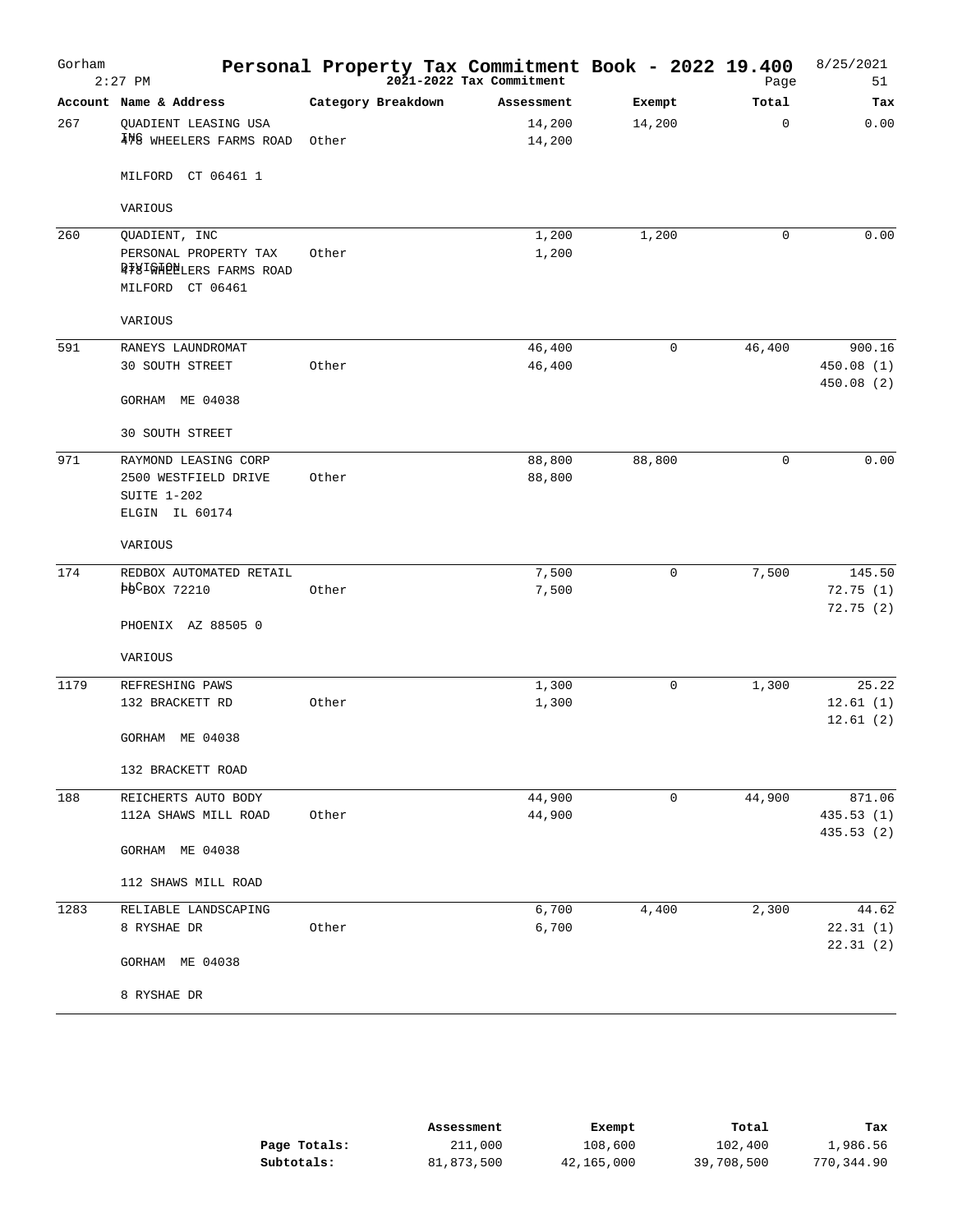| Gorham | $2:27$ PM                                                                                                     |                    | Personal Property Tax Commitment Book - 2022 19.400<br>Page |             | Page        | 8/25/2021<br>52                  |
|--------|---------------------------------------------------------------------------------------------------------------|--------------------|-------------------------------------------------------------|-------------|-------------|----------------------------------|
|        | Account Name & Address                                                                                        | Category Breakdown | Assessment                                                  | Exempt      | Total       | Tax                              |
| 983    | RESTAURANT TECHNOLOGIES<br>C/O ADVANCED PROP TAX<br><b>TOMPLWANINTERSTATE</b><br>eARROLETON8 TX 75006<br>8616 | Other              | 8,500<br>8,500                                              | $\mathbf 0$ | 8,500       | 164.90<br>82.45(1)<br>82.45(2)   |
|        | VARIOUS                                                                                                       |                    |                                                             |             |             |                                  |
| 1180   | RH PERRY EXCAVATING<br><b>INE SEBAGO LAKE ROAD</b>                                                            | Other              | 44,500<br>44,500                                            | 44,300      | 200         | 3.88<br>1.94(1)<br>1.94(2)       |
|        | GORHAM ME 04038                                                                                               |                    |                                                             |             |             |                                  |
|        | 315 SEBAGO LAKE ROAD                                                                                          |                    |                                                             |             |             |                                  |
| 1181   | RICH OBREY PHOTOGRAPHY<br>54 EAGLE COVE<br>GORHAM ME 04038                                                    | Other              | 11,600<br>11,600                                            | $\mathbf 0$ | 11,600      | 225.04<br>112.52(1)<br>112.52(2) |
|        | 54 EAGLE COVE                                                                                                 |                    |                                                             |             |             |                                  |
| 1182   | RICOH USA INC<br>C/O THE ALBANO GROUP<br>PL6 BOX 3850<br>MANCHESTER NH 03105<br>3850                          | Other              | 22,000<br>22,000                                            | 22,000      | $\mathbf 0$ | 0.00                             |
|        | VARIOUS                                                                                                       |                    |                                                             |             |             |                                  |
| 1183   | ROBERT M PEARSON INC<br>232 OSSIPEE TRAIL<br>GORHAM ME 04038                                                  | Other              | 10,000<br>10,000                                            | 0           | 10,000      | 194.00<br>97.00(1)<br>97.00(2)   |
|        | 232 OSSIPEE TRAIL                                                                                             |                    |                                                             |             |             |                                  |
| 103    | ROGERS APPLIANCE<br>SERYLEES FARM RD<br>GORHAM ME 04038                                                       | Other              | 2,700<br>2,700                                              | $\mathbf 0$ | 2,700       | 52.38<br>26.19(1)<br>26.19(2)    |
|        | 3 WILLIS FARM RD                                                                                              |                    |                                                             |             |             |                                  |
| 1344   | RR HERBAL REMEDIES LLC<br>22 WHITNEY WAY                                                                      | Other              | 800<br>800                                                  | $\mathbf 0$ | 800         | 15.52<br>7.76(1)<br>7.76(2)      |
|        | RAYMOND ME 04071                                                                                              |                    |                                                             |             |             |                                  |
|        | 7 COUNTY RD                                                                                                   |                    |                                                             |             |             |                                  |
| 1186   | RUSTY KNOLL FARM<br>58 RUST ROAD<br>GORHAM ME 04038<br>58 RUST ROAD                                           | Other              | 68,200<br>68,200                                            | 57,300      | 10,900      | 211.46<br>105.73(1)<br>105.73(2) |
|        |                                                                                                               |                    |                                                             |             |             |                                  |

|              | Assessment | Exempt     | Total      | Tax        |
|--------------|------------|------------|------------|------------|
| Page Totals: | 168,300    | 123,600    | 44,700     | 867.18     |
| Subtotals:   | 82,041,800 | 42,288,600 | 39,753,200 | 771,212.08 |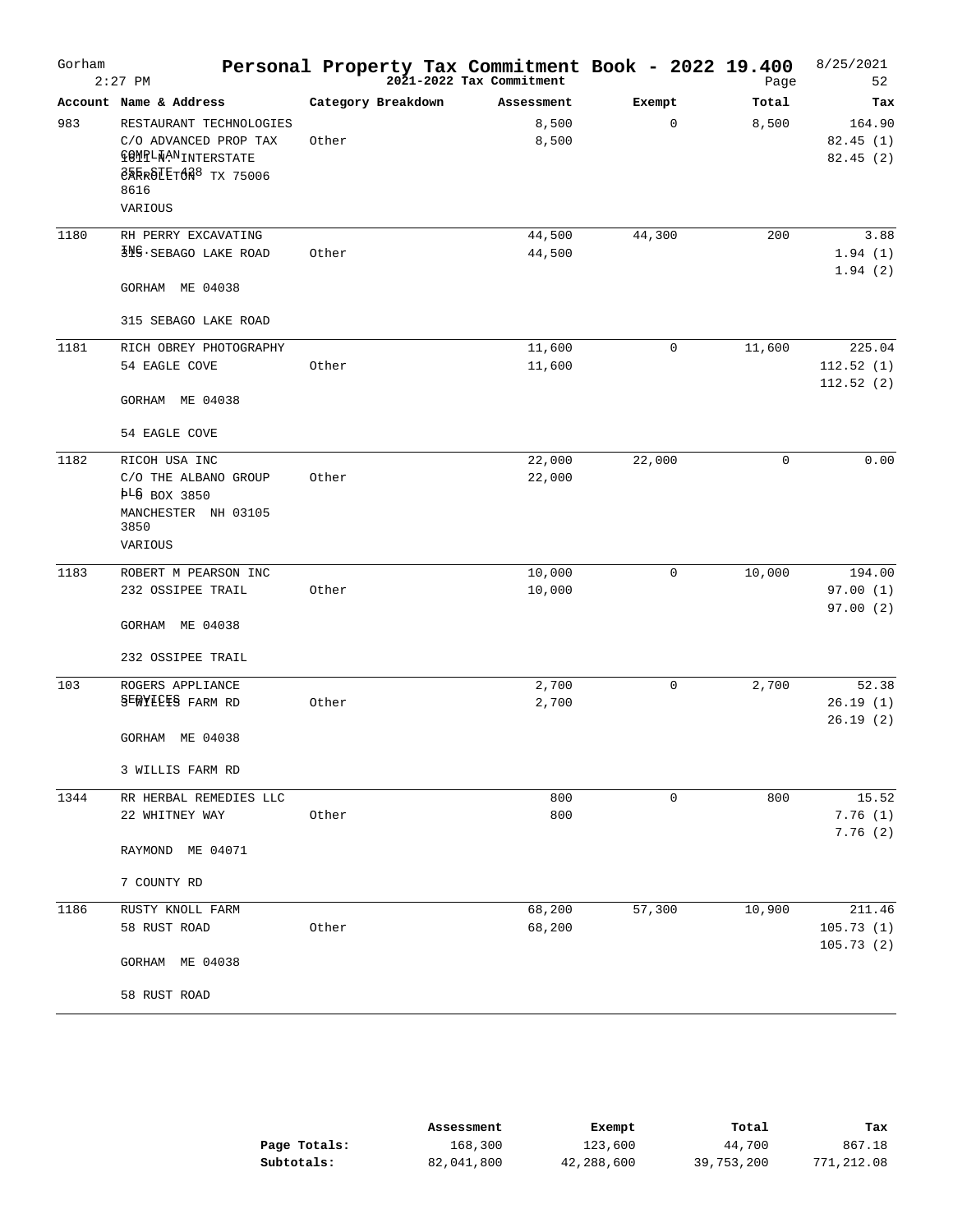| Gorham | $2:27$ PM                                                            | Personal Property Tax Commitment Book - 2022 19.400 | 2021-2022 Tax Commitment |        | Page        | 8/25/2021<br>53                        |
|--------|----------------------------------------------------------------------|-----------------------------------------------------|--------------------------|--------|-------------|----------------------------------------|
|        | Account Name & Address                                               | Category Breakdown                                  | Assessment               | Exempt | Total       | Tax                                    |
| 1309   | RYDER INTEGRATED<br>19656TNGS165TH STREET                            | Other                                               | 29,400<br>29,400         | 0      | 29,400      | 570.36<br>285.18(1)<br>285.18(2)       |
|        | MIAMI FL 33178                                                       |                                                     |                          |        |             |                                        |
|        | 511 MAIN ST                                                          |                                                     |                          |        |             |                                        |
| 1284   | RYDER TRANSPORTATION<br><b>IME</b> PINE TREE<br>INDUSTRIAL PRKWY     | Other                                               | 54,500<br>54,500         | 54,500 | $\mathbf 0$ | 0.00                                   |
|        | PORTLAND ME 04102                                                    |                                                     |                          |        |             |                                        |
|        | 511 MAIN STREET                                                      |                                                     |                          |        |             |                                        |
| 1187   | SACO BAY PHYS THERAPY<br>#4∂3 № 131270                               | Other                                               | 25,700<br>25,700         | 24,800 | 900         | 17.46<br>8.73(1)<br>8.73(2)            |
|        | SPRING TX 77393                                                      |                                                     |                          |        |             |                                        |
|        | 81 MAIN STREET                                                       |                                                     |                          |        |             |                                        |
| 941    | SAFETY KLEEN SYSTEMS<br>$C/O$ PW TAX<br>P O 9149<br>NORWELL MA 02061 | Other                                               | 1,100<br>1,100           | 900    | 200         | 3.88<br>1.94(1)<br>1.94(2)             |
|        | VARIOUS                                                              |                                                     |                          |        |             |                                        |
| 1310   | SAPPI NORTH AMERICA<br>89 CUMBERLAND ST                              | Other                                               | 206,200<br>206,200       | 44,700 | 161,500     | 3,133.10<br>1,566.55(1)<br>1,566.55(2) |
|        | WESTBROOK ME 04098                                                   |                                                     |                          |        |             |                                        |
|        | VARIOUS                                                              |                                                     |                          |        |             |                                        |
| 1345   | SARA BIRD NELSON<br>H5ABLNGKABRSOK RD                                | Other                                               | 800<br>800               | 0      | 800         | 15.52<br>7.76(1)<br>7.76(2)            |
|        | GORHAM ME 04038                                                      |                                                     |                          |        |             |                                        |
|        | 20 BLACK BROOK RD                                                    |                                                     |                          |        |             |                                        |
| 492    | SAWYER LAW LLC PA                                                    |                                                     | 5,700                    | 3,100  | 2,600       | 50.44                                  |
|        | P O BOX ONE                                                          | Other                                               | 5,700                    |        |             | 25.22(1)<br>25.22(2)                   |
|        | GORHAM ME 04038                                                      |                                                     |                          |        |             |                                        |
|        | 157 MAIN ST                                                          |                                                     |                          |        |             |                                        |
| 1285   | SCHEFFEE LAW LLC<br>7 ESTATE DR                                      | Other                                               | 2,500<br>2,500           | 0      | 2,500       | 48.50<br>24.25(1)<br>24.25(2)          |
|        | GORHAM ME 04036                                                      |                                                     |                          |        |             |                                        |
|        | 7 ESTATE DRIVE                                                       |                                                     |                          |        |             |                                        |

|              | Assessment | Exempt     | Total      | Tax        |
|--------------|------------|------------|------------|------------|
| Page Totals: | 325,900    | 128,000    | 197,900    | 3,839.26   |
| Subtotals:   | 82,367,700 | 42,416,600 | 39,951,100 | 775,051.34 |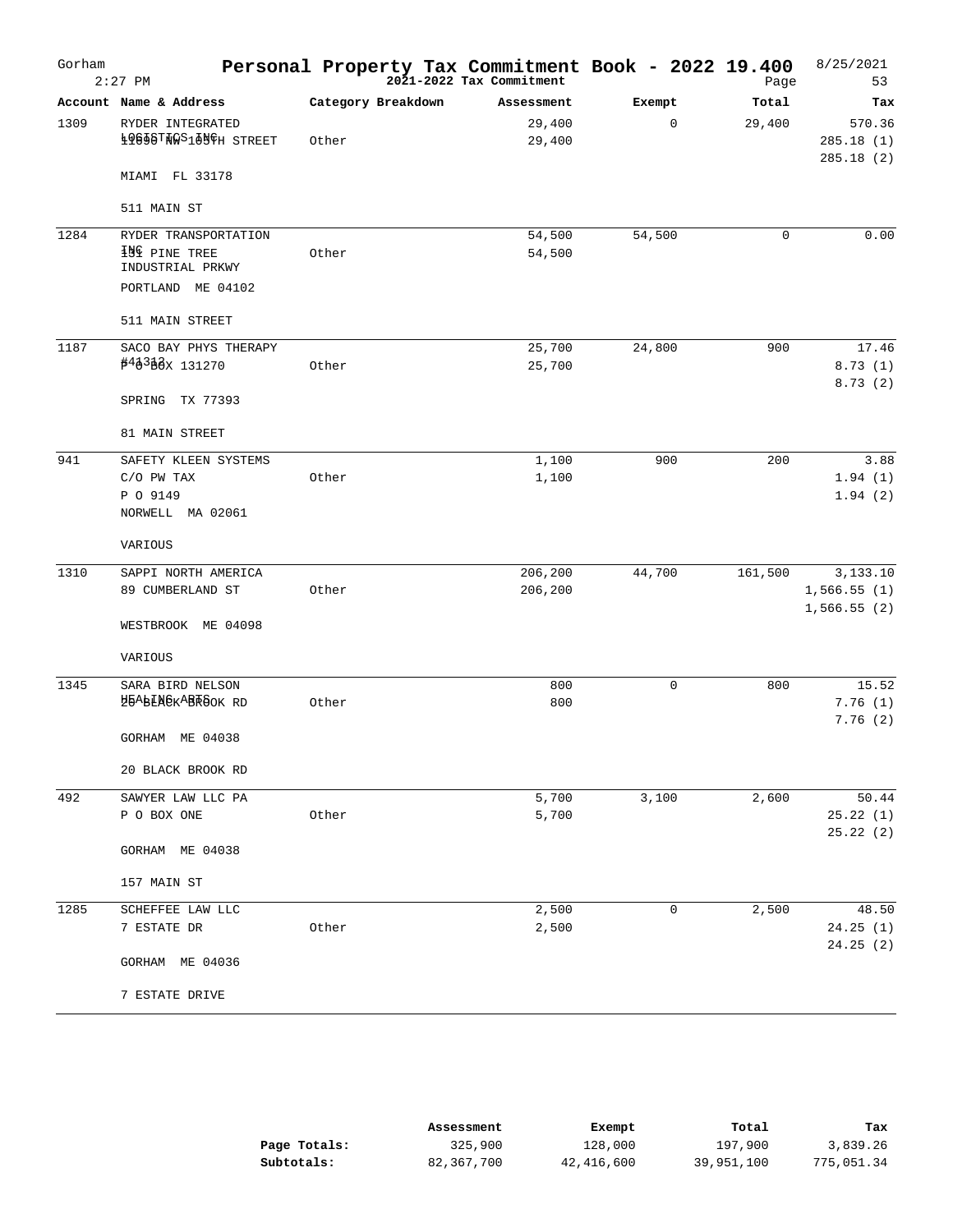| Gorham | $2:27$ PM                                             | Personal Property Tax Commitment Book - 2022 19.400 | 2021-2022 Tax Commitment |             | Page    | 8/25/2021<br>54            |
|--------|-------------------------------------------------------|-----------------------------------------------------|--------------------------|-------------|---------|----------------------------|
|        | Account Name & Address                                | Category Breakdown                                  | Assessment               | Exempt      | Total   | Tax                        |
| 1286   | SCHULTZ FAMILY LAW                                    |                                                     | 4,900                    | 0           | 4,900   | 95.06                      |
|        | 7 ESTATE DRIVE                                        | Other                                               | 4,900                    |             |         | 47.53(1)<br>47.53(2)       |
|        | GORHAM ME 04038                                       |                                                     |                          |             |         |                            |
|        | 7 ESTATE DRIVE                                        |                                                     |                          |             |         |                            |
| 457    | SCHWANS HOME SERVICE                                  |                                                     | 59,500                   | $\mathbf 0$ | 59,500  | 1,154.30                   |
|        | ENG RYAN TAX SERVICES                                 | Other                                               | 59,500                   |             |         | 577.15(1)                  |
|        | P.O. BOX 460389<br>HUSTON TX 77056                    |                                                     |                          |             |         | 577.15 (2)                 |
|        | 2 BARTLETT ROAD                                       |                                                     |                          |             |         |                            |
| 483    | SCIENTIFIC GAMES INC.                                 |                                                     | 7,400                    | $\mathbf 0$ | 7,400   | 143.56                     |
|        | C/O RYAN LLC                                          | Other                                               | 7,400                    |             |         | 71.78(1)                   |
|        | P.O. BOX 4900-DEPT 315<br>SCOTTSDALE AZ 85261<br>4900 |                                                     |                          |             |         | 71.78(2)                   |
|        | VARIOUS                                               |                                                     |                          |             |         |                            |
| 1287   | SEASIDE LANDSCAPING                                   |                                                     | 73,300                   | 0           | 73,300  | 1,422.02                   |
|        | 189 MOSHER RD                                         | Other                                               | 73,300                   |             |         | 711.01(1)<br>711.01(2)     |
|        | GORHAM ME 04038                                       |                                                     |                          |             |         |                            |
|        | 1 SEASIDE DR                                          |                                                     |                          |             |         |                            |
| 1188   | SEBAGO BREWING COMPANY                                |                                                     | 1,473,200                | 1,307,800   | 165,400 | 3,208.76                   |
|        | 616 MAIN STREET                                       | Other                                               | 1,473,200                |             |         | 1,604.38(1)<br>1,604.38(2) |
|        | GORHAM ME 04038                                       |                                                     |                          |             |         |                            |
|        | 616 MAIN STREET                                       |                                                     |                          |             |         |                            |
| 505    | SEBAGO BREWING COMPANY                                |                                                     | 33,500                   | $\mathbf 0$ | 33,500  | 649.90                     |
|        | <b>BESTLM STREET</b>                                  | Other                                               | 33,500                   |             |         | 324.95(1)<br>324.95 (2)    |
|        | GORHAM ME 04038                                       |                                                     |                          |             |         |                            |
|        | 29 ELM STREET                                         |                                                     |                          |             |         |                            |
| 1189   | SEBAGO LAKE POOL & SPA                                |                                                     | 17,400                   | $\mathbf 0$ | 17,400  | 337.56                     |
|        | 621 MAIN ST                                           | Other                                               | 17,400                   |             |         | 168.78(1)<br>168.78(2)     |
|        | GORHAM ME 04038                                       |                                                     |                          |             |         |                            |
|        | 621 MAIN STREET                                       |                                                     |                          |             |         |                            |
| 1305   | SEBAGO LAKE RANCH                                     |                                                     | 62,000                   | 40,900      | 21,100  | 409.34                     |
|        | 443 SEBAGO LAKE ROAD                                  | Other                                               | 62,000                   |             |         | 204.67(1)<br>204.67(2)     |
|        | GORHAM ME 04038                                       |                                                     |                          |             |         |                            |
|        | 443 SEBAGO LAKE ROAD                                  |                                                     |                          |             |         |                            |

|              | Assessment | Exempt     | Total      | Tax        |
|--------------|------------|------------|------------|------------|
| Page Totals: | 1,731,200  | 1,348,700  | 382,500    | 7,420.50   |
| Subtotals:   | 84,098,900 | 43,765,300 | 40,333,600 | 782,471.84 |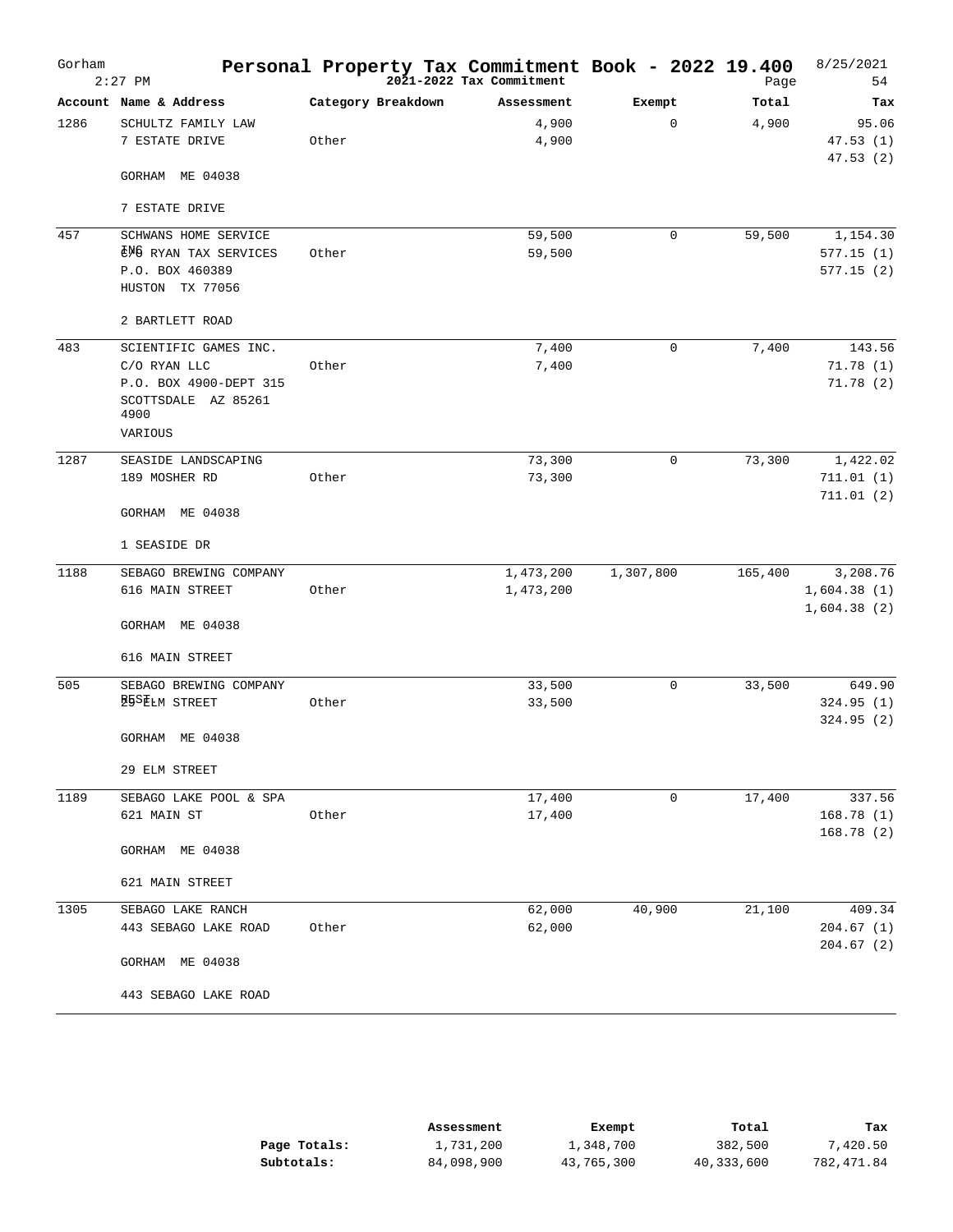| Gorham | $2:27$ PM                          | Personal Property Tax Commitment Book - 2022 19.400 | 2021-2022 Tax Commitment |             | Page    | 8/25/2021<br>55            |
|--------|------------------------------------|-----------------------------------------------------|--------------------------|-------------|---------|----------------------------|
|        | Account Name & Address             | Category Breakdown                                  | Assessment               | Exempt      | Total   | Tax                        |
| 1342   | SECOND NATURE, LLC                 |                                                     | 1,700                    | 0           | 1,700   | 32.98                      |
|        | 20 BARTLEY AVE                     | Other                                               | 1,700                    |             |         | 16.49(1)<br>16.49(2)       |
|        | PORTLAND ME 04103                  |                                                     |                          |             |         |                            |
|        | 44 SANFORD DRIVE                   |                                                     |                          |             |         |                            |
| 896    | <b>SERVPRO</b>                     |                                                     | 777,000                  | 0           | 777,000 | 15,073.80                  |
|        | 9 HUTCHERSON DRIVE                 | Other                                               | 777,000                  |             |         | 7,536.90(1)<br>7,536.90(2) |
|        | GORHAM ME 04038                    |                                                     |                          |             |         |                            |
|        | 9 HUTCHERSON DRIVE                 |                                                     |                          |             |         |                            |
| 287    | SHAW BROS CONSTRUCTION             |                                                     | 16,024,300               | 15,476,200  | 548,100 | 10,633.14                  |
|        | $\frac{1}{2}NC_{\text{BOX}}$ 69    | Other                                               | 16,024,300               |             |         | 5,316.57(1)                |
|        | 341 MOSHER ROAD<br>GORHAM ME 04038 |                                                     |                          |             |         | 5,316.57(2)                |
|        | 341 MOSHER ROAD                    |                                                     |                          |             |         |                            |
| 1191   | SHAW EARTHWORKS INC                |                                                     | 343,100                  | 341,900     | 1,200   | 23.28                      |
|        | P O BOX 314                        | Other                                               | 343,100                  |             |         | 11.64(1)<br>11.64(2)       |
|        | GORHAM ME 04038                    |                                                     |                          |             |         |                            |
|        | 11 CYR DRIVE                       |                                                     |                          |             |         |                            |
| 1018   | SKIN AND BODY OF GORHAM            |                                                     | 2,400                    | 900         | 1,500   | 29.10                      |
|        | 88 STATE STREET                    | Other                                               | 2,400                    |             |         | 14.55(1)                   |
|        | SUITE 301                          |                                                     |                          |             |         | 14.55(2)                   |
|        | GORHAM ME 04038                    |                                                     |                          |             |         |                            |
|        | 88 STATE STREET STE 301            |                                                     |                          |             |         |                            |
| 1343   | SKYFALL CANNAPY                    |                                                     | 2,500                    | $\mathbf 0$ | 2,500   | 48.50                      |
|        | 25 SUNRISE STREET                  | Other                                               | 2,500                    |             |         | 24.25(1)<br>24.25(2)       |
|        | STANDISH ME 04084                  |                                                     |                          |             |         |                            |
|        | 5 LITTLE WING LANE                 |                                                     |                          |             |         |                            |
| 275    | SMITH TRUCKING                     |                                                     | 32,900                   | $\mathbf 0$ | 32,900  | 638.26                     |
|        | <b>46 PHINNEY STREET</b>           | Other                                               | 32,900                   |             |         | 319.13(1)<br>319.13(2)     |
|        | GORHAM ME 04038                    |                                                     |                          |             |         |                            |
|        | <b>46 PHINNEY STREET</b>           |                                                     |                          |             |         |                            |
| 1192   | SNAPPY EQUIPMENT                   |                                                     | 800                      | $\mathbf 0$ | 800     | 15.52                      |
|        | 843BIGAPN ST                       | Other                                               | 800                      |             |         | 7.76(1)<br>7.76(2)         |
|        | GORHAM ME 04038                    |                                                     |                          |             |         |                            |
|        | 643 MAIN STREET                    |                                                     |                          |             |         |                            |

|              | Assessment  | Exempt     | Total      | Tax        |
|--------------|-------------|------------|------------|------------|
| Page Totals: | 17,184,700  | 15,819,000 | 1,365,700  | 26,494.58  |
| Subtotals:   | 101,283,600 | 59,584,300 | 41,699,300 | 808,966.42 |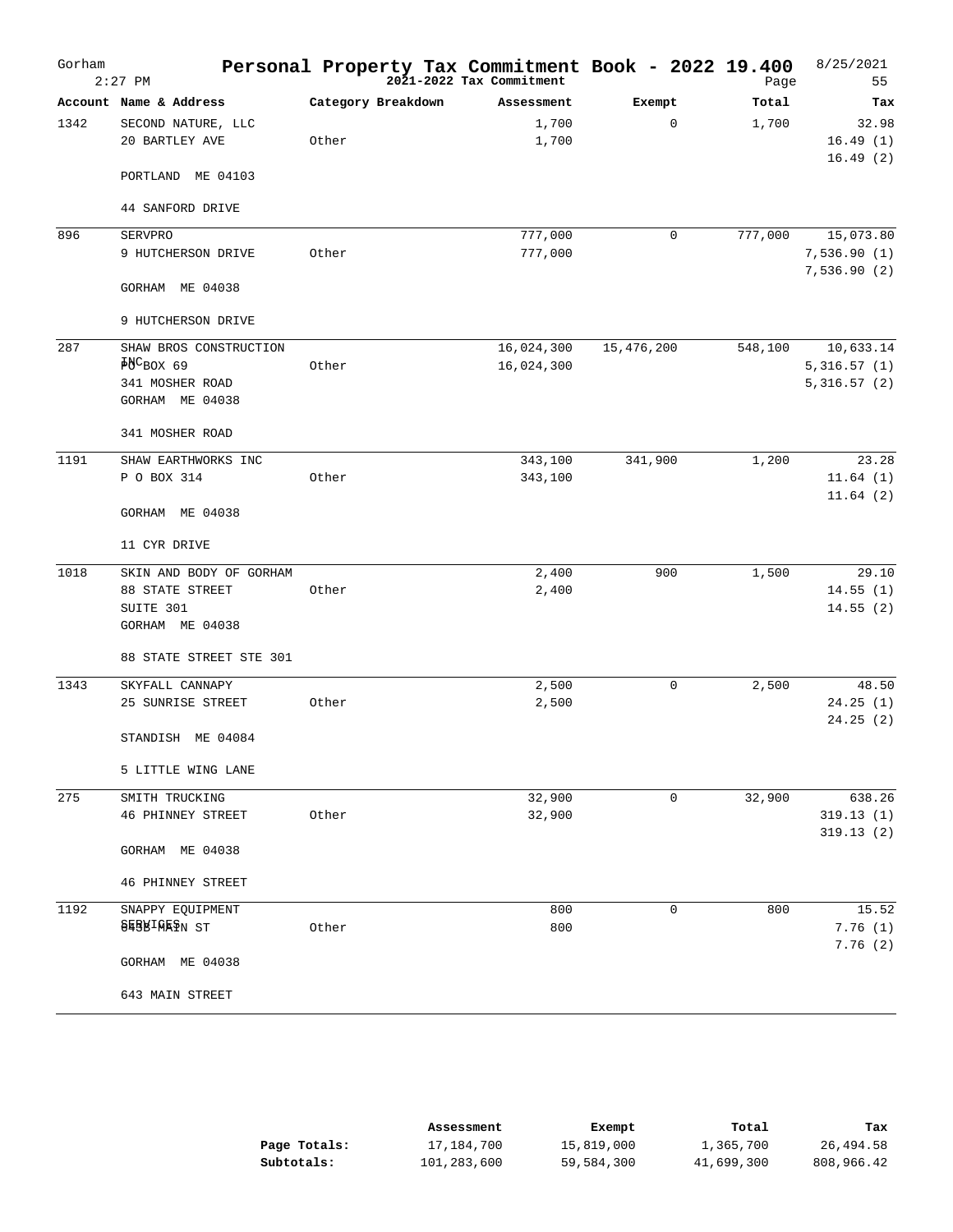| Gorham | $2:27$ PM                             | Personal Property Tax Commitment Book - 2022 19.400 | 2021-2022 Tax Commitment |             | Page      | 8/25/2021<br>56                |
|--------|---------------------------------------|-----------------------------------------------------|--------------------------|-------------|-----------|--------------------------------|
|        | Account Name & Address                | Category Breakdown                                  | Assessment               | Exempt      | Total     | Tax                            |
| 1043   | SODEXO AMERICA, LLC                   |                                                     | 15,100                   | 13,800      | 1,300     | 25.22                          |
|        | 110 PLEASANT AVE                      | Other                                               | 15,100                   |             |           | 12.61(1)<br>12.61(2)           |
|        | UPPER SADDLE RIVER NJ<br>07458        |                                                     |                          |             |           |                                |
|        | 37 COLLEGE AVE                        |                                                     |                          |             |           |                                |
| 425    | SOUTHERN MAINE FIREWOOD               |                                                     | 83,700                   | 37,300      | 46,400    | 900.16                         |
|        | 9 BURNHAM ROAD                        | Other                                               | 83,700                   |             |           | 450.08 (1)<br>450.08 (2)       |
|        | GORHAM ME 04038                       |                                                     |                          |             |           |                                |
|        | 16 MITCHELL HILL ROAD                 |                                                     |                          |             |           |                                |
| 984    | SOUTHERN MAINE                        |                                                     | 85,900                   | 0           | 85,900    | 1,666.46                       |
|        | <b>&amp;BEGUGGERERSON DRIVE</b>       | Other                                               | 85,900                   |             |           | 833.23(1)<br>833.23 (2)        |
|        | GORHAM ME 04038                       |                                                     |                          |             |           |                                |
|        | 45 HUTCHERSON DRIVE                   |                                                     |                          |             |           |                                |
| 1348   | SPAW PET GROOMING                     |                                                     | 800                      | $\mathbf 0$ | 800       | 15.52                          |
|        | 13 NEW PORTLAND RD                    | Other                                               | 800                      |             |           | 7.76(1)<br>7.76(2)             |
|        | GORHAM ME 04038                       |                                                     |                          |             |           |                                |
|        | 13 NEW PORTLAND RD                    |                                                     |                          |             |           |                                |
| 303    | SPEARINS AUTO REPAIR                  |                                                     | 18,800                   | $\mathbf 0$ | 18,800    | 364.72                         |
|        | 696A FORT HILL ROAD                   | Other                                               | 18,800                   |             |           | 182.36(1)<br>182.36(2)         |
|        | GORHAM ME 04038                       |                                                     |                          |             |           |                                |
|        | FORT HILL ROAD                        |                                                     |                          |             |           |                                |
| 1311   | SPECTRASITE                           |                                                     | 31,200                   | 0           | 31,200    | 605.28                         |
|        | <b>CORWBAXCAZ3GAS</b>                 | Other                                               | 31,200                   |             |           | 302.64(1)                      |
|        | ATLANTA GA 31139                      |                                                     |                          |             |           | 302.64(2)                      |
|        | 71 FINN PARKER RD                     |                                                     |                          |             |           |                                |
| 13     | SPECTRUM NORTHEAST, LLC               |                                                     | 2,725,400                | 0           | 2,725,400 | 52,872.76                      |
|        | C/O CHARTER<br>COMMUNDEXTIGNS TAX     | Other                                               | 2,725,400                |             |           | 26, 436.38(1)<br>26,436.38 (2) |
|        | CHARLOTTE NC 28241<br>7467            |                                                     |                          |             |           |                                |
|        | VARIOUS                               |                                                     |                          |             |           |                                |
| 895    | SPECTRUM NORTHEAST, LLC               |                                                     | 14,700                   | 0           | 14,700    | 285.18                         |
|        | C/O CHARTER<br>BOWNUNGKATIONS TAX     | Other                                               | 14,700                   |             |           | 142.59(1)<br>142.59 (2)        |
|        | CHARLOTTE NC 28241<br>7467<br>VARIOUS |                                                     |                          |             |           |                                |

|              | Assessment  | Exempt     | Total      | Tax        |
|--------------|-------------|------------|------------|------------|
| Page Totals: | 2,975,600   | 51,100     | 2,924,500  | 56,735.30  |
| Subtotals:   | 104,259,200 | 59,635,400 | 44,623,800 | 865,701.72 |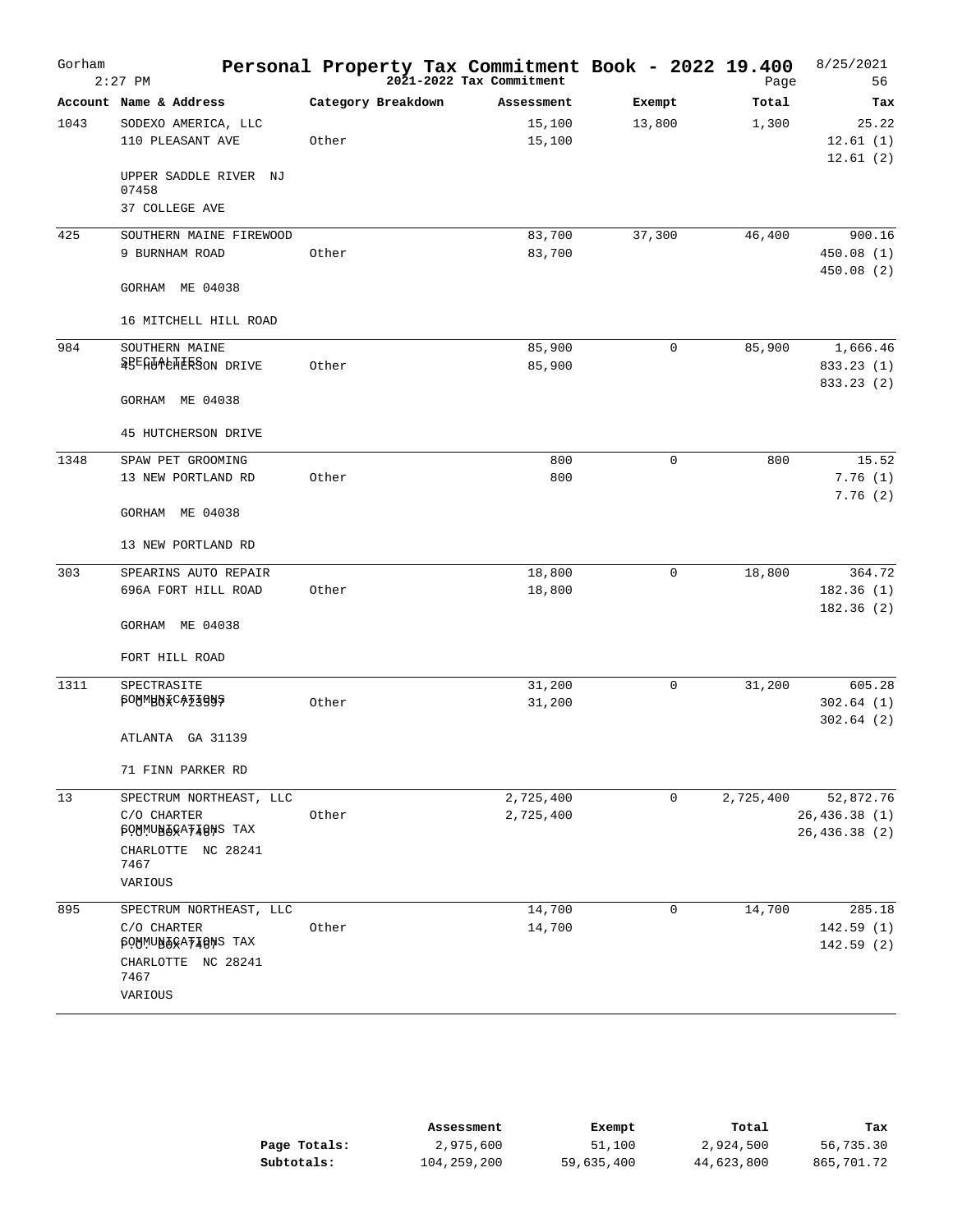| Gorham | $2:27$ PM                                                                                                                                | Personal Property Tax Commitment Book - 2022 19.400 | 2021-2022 Tax Commitment |             | Page   | 8/25/2021<br>57             |
|--------|------------------------------------------------------------------------------------------------------------------------------------------|-----------------------------------------------------|--------------------------|-------------|--------|-----------------------------|
|        | Account Name & Address                                                                                                                   | Category Breakdown                                  | Assessment               | Exempt      | Total  | Tax                         |
| 517    | STATE FARM MUTUAL AUTO<br><b><i>ANS CORPORATE TAX CPTR</i></b><br>ONE STATE FARM PLAZA<br>BLOOMINGTON IL 61710<br>0001<br>39 MAIN STREET | Other                                               | 3,300<br>3,300           | 2,500       | 800    | 15.52<br>7.76(1)<br>7.76(2) |
| 1349   | STATE FARM/GARY P.                                                                                                                       |                                                     | 1,500                    | $\mathbf 0$ | 1,500  | 29.10                       |
|        | <b>JOWEEMAIN ST.</b>                                                                                                                     | Other                                               | 1,500                    |             |        | 14.55(1)<br>14.55(2)        |
|        | GORHAM ME 04038                                                                                                                          |                                                     |                          |             |        |                             |
|        | 39 MAIN STREET                                                                                                                           |                                                     |                          |             |        |                             |
| 1019   | STERLING INSECT AND                                                                                                                      |                                                     | 32,800                   | 12,100      | 20,700 | 401.58                      |
|        | <b>64WNB MAIN STREET</b>                                                                                                                 | Other                                               | 32,800                   |             |        | 200.79(1)                   |
|        | GORHAM ME 04038                                                                                                                          |                                                     |                          |             |        | 200.79(2)                   |
|        | 643 MAIN STREET                                                                                                                          |                                                     |                          |             |        |                             |
| 1195   | STONE PAVING INC                                                                                                                         |                                                     | 16,800                   | 3,100       | 13,700 | 265.78                      |
|        | 59 SPILLER ROAD                                                                                                                          | Other                                               | 16,800                   |             |        | 132.89(1)                   |
|        | GORHAM ME 04038                                                                                                                          |                                                     |                          |             |        | 132.89(2)                   |
|        | 59 SPILLER ROAD                                                                                                                          |                                                     |                          |             |        |                             |
| 398    | STONECRAFT INC                                                                                                                           |                                                     | 32,800                   | $\mathbf 0$ | 32,800 | 636.32                      |
|        | 643 MAIN STREET                                                                                                                          | Other                                               | 32,800                   |             |        | 318.16(1)                   |
|        | GORHAM ME 04038                                                                                                                          |                                                     |                          |             |        | 318.16(2)                   |
|        | 643 MAIN STREET                                                                                                                          |                                                     |                          |             |        |                             |
| 1289   | STONEY PEAK LANDSCAPE                                                                                                                    |                                                     | 5,800                    | $\mathbf 0$ | 5,800  | 112.52                      |
|        | 49 <sup>C</sup> TRUMAN RD                                                                                                                | Other                                               | 5,800                    |             |        | 56.26(1)                    |
|        | GORHAM ME 04038                                                                                                                          |                                                     |                          |             |        | 56.26(2)                    |
|        | 19 TRUMAN RD                                                                                                                             |                                                     |                          |             |        |                             |
| 1196   | STRATEGIC MAINTENANCE                                                                                                                    |                                                     | 15,800                   | 0           | 15,800 | 306.52                      |
|        | <b>\$QLUE5QNTE DRIVE</b>                                                                                                                 | Other                                               | 15,800                   |             |        | 153.26(1)                   |
|        | GORHAM ME 04038                                                                                                                          |                                                     |                          |             |        | 153.26(2)                   |
|        | 12 ESTATE DRIVE                                                                                                                          |                                                     |                          |             |        |                             |
| 900    | STURGIS PLUMBING AND                                                                                                                     |                                                     | 13,100                   | 0           | 13,100 | 254.14                      |
|        | HEAWONSLAND DRIVE                                                                                                                        | Other                                               | 13,100                   |             |        | 127.07(1)<br>127.07(2)      |
|        | GORHAM ME 04038                                                                                                                          |                                                     |                          |             |        |                             |
|        | 22 WOODLAND ROAD                                                                                                                         |                                                     |                          |             |        |                             |

|              | Assessment  | Exempt     | Total      | Tax        |
|--------------|-------------|------------|------------|------------|
| Page Totals: | 121,900     | 17,700     | 104,200    | 2,021.48   |
| Subtotals:   | 104,381,100 | 59,653,100 | 44,728,000 | 867,723.20 |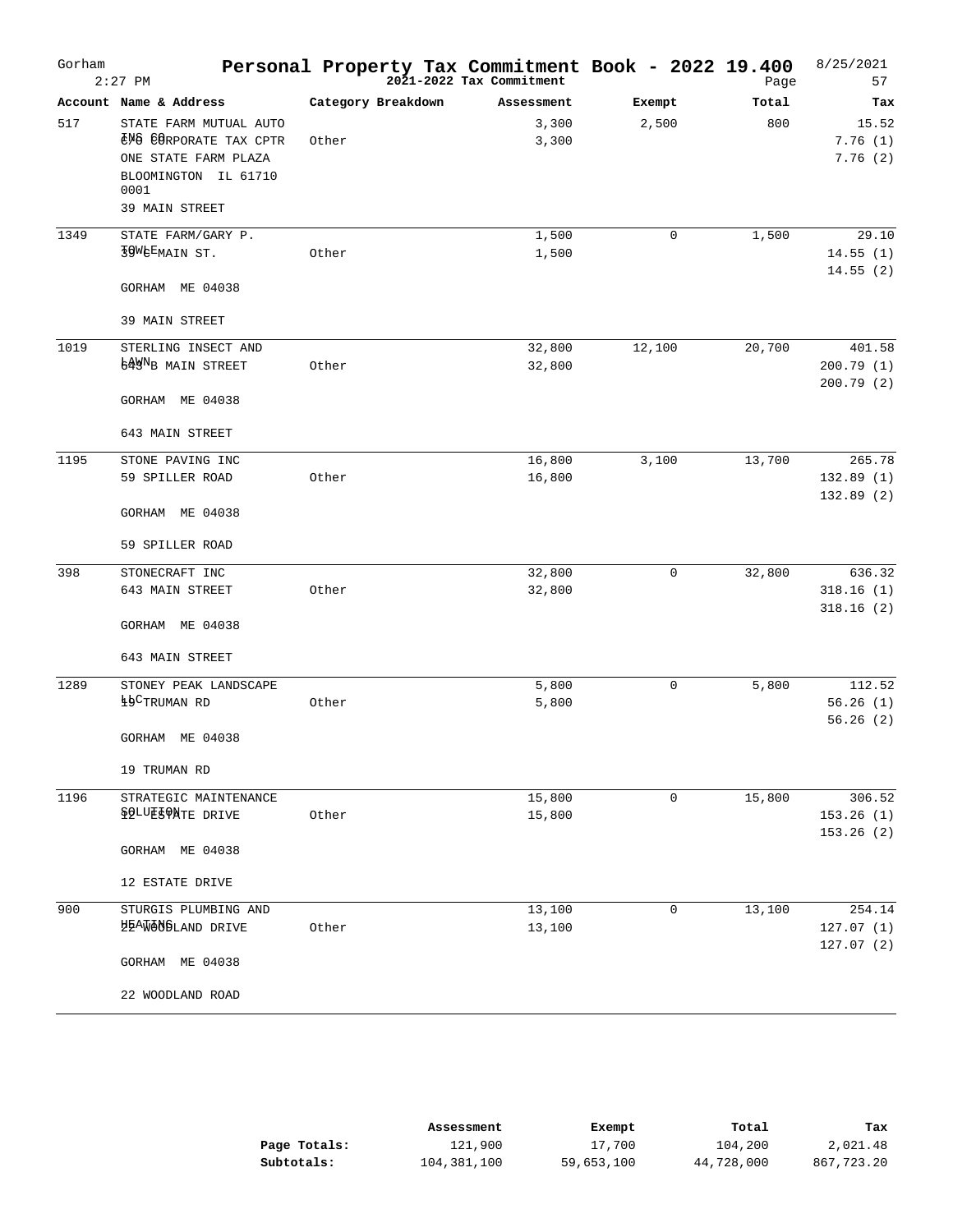| Gorham | $2:27$ PM                                   | Personal Property Tax Commitment Book - 2022 19.400 | 2021-2022 Tax Commitment |        | Page    | 8/25/2021<br>58                        |
|--------|---------------------------------------------|-----------------------------------------------------|--------------------------|--------|---------|----------------------------------------|
|        | Account Name & Address                      | Category Breakdown                                  | Assessment               | Exempt | Total   | Tax                                    |
| 438    | SUB BUILDERS INC<br>352 WARREN AVE, SUITE 7 | Other                                               | 112,100<br>112,100       | 0      | 112,100 | 2,174.74<br>1,087.37(1)<br>1,087.37(2) |
|        | PORTLAND ME 04103 1188                      |                                                     |                          |        |         |                                        |
|        | 109 MAIN STREET                             |                                                     |                          |        |         |                                        |
| 84     | SURGICAL SYSTEMS INC<br>510 MAIN STREET     | Other                                               | 4,500<br>4,500           | 1,400  | 3,100   | 60.14<br>30.07(1)<br>30.07(2)          |
|        | GORHAM ME 04038                             |                                                     |                          |        |         |                                        |
|        | 510 MAIN STREET                             |                                                     |                          |        |         |                                        |
| 65     | SWEET LIFE                                  |                                                     | 11,200                   | 0      | 11,200  | 217.28                                 |
|        | 9 HOPE DRIVE                                | Other                                               | 11,200                   |        |         | 108.64(1)<br>108.64(2)                 |
|        | GORHAM ME 04038                             |                                                     |                          |        |         |                                        |
|        | GRAY ROAD                                   |                                                     |                          |        |         |                                        |
| 1346   | SYNC GORHAM                                 |                                                     | 2,500                    | 0      | 2,500   | 48.50                                  |
|        | 28 STATE ST                                 | Other                                               | 2,500                    |        |         | 24.25(1)<br>24.25(2)                   |
|        | GORHAM ME 04038                             |                                                     |                          |        |         |                                        |
|        | 28 STATE ST                                 |                                                     |                          |        |         |                                        |
| 1347   | SYNCHRONY BANK                              |                                                     | 2,600                    | 2,600  | 0       | 0.00                                   |
|        | PO BOX 4900                                 | Other                                               | 2,600                    |        |         |                                        |
|        | DEPT 740                                    |                                                     |                          |        |         |                                        |
|        | SCOTTSDALE AZ 85261                         |                                                     |                          |        |         |                                        |
|        | VARIOUS                                     |                                                     |                          |        |         |                                        |
| 1199   | TAFT CONSTRUCTION LLC                       |                                                     | 17,400                   | 0      | 17,400  | 337.56                                 |
|        | 122 QUEEN STREET                            | Other                                               | 17,400                   |        |         | 168.78(1)                              |
|        | UNIT A                                      |                                                     |                          |        |         | 168.78(2)                              |
|        | GORHAM ME 04038                             |                                                     |                          |        |         |                                        |
|        | 220 NARRAGANSETT STREET                     |                                                     |                          |        |         |                                        |
| 1200   | TALBOTT MARKETING INC                       |                                                     | 1,300                    | 0      | 1,300   | 25.22                                  |
|        | 203 FLAGGY MEADOW RD                        | Other                                               | 1,300                    |        |         | 12.61(1)<br>12.61(2)                   |
|        | GORHAM ME 04038                             |                                                     |                          |        |         |                                        |
|        | 203 FLAGGY MEADOW ROAD                      |                                                     |                          |        |         |                                        |
| 126    | TD BANKNORTH                                |                                                     | 107,800                  | 68,800 | 39,000  | 756.60                                 |
|        | 101 HADDONFIELD RD 2ND<br><b>FLOOR</b>      | Other                                               | 107,800                  |        |         | 378.30(1)<br>378.30(2)                 |
|        | CHERRY HILL NJ 08002                        |                                                     |                          |        |         |                                        |
|        | 95 MAIN STREET                              |                                                     |                          |        |         |                                        |

|              | Assessment  | Exempt     | Total      | Tax        |
|--------------|-------------|------------|------------|------------|
| Page Totals: | 259,400     | 72,800     | 186,600    | 3,620.04   |
| Subtotals:   | 104,640,500 | 59,725,900 | 44,914,600 | 871,343.24 |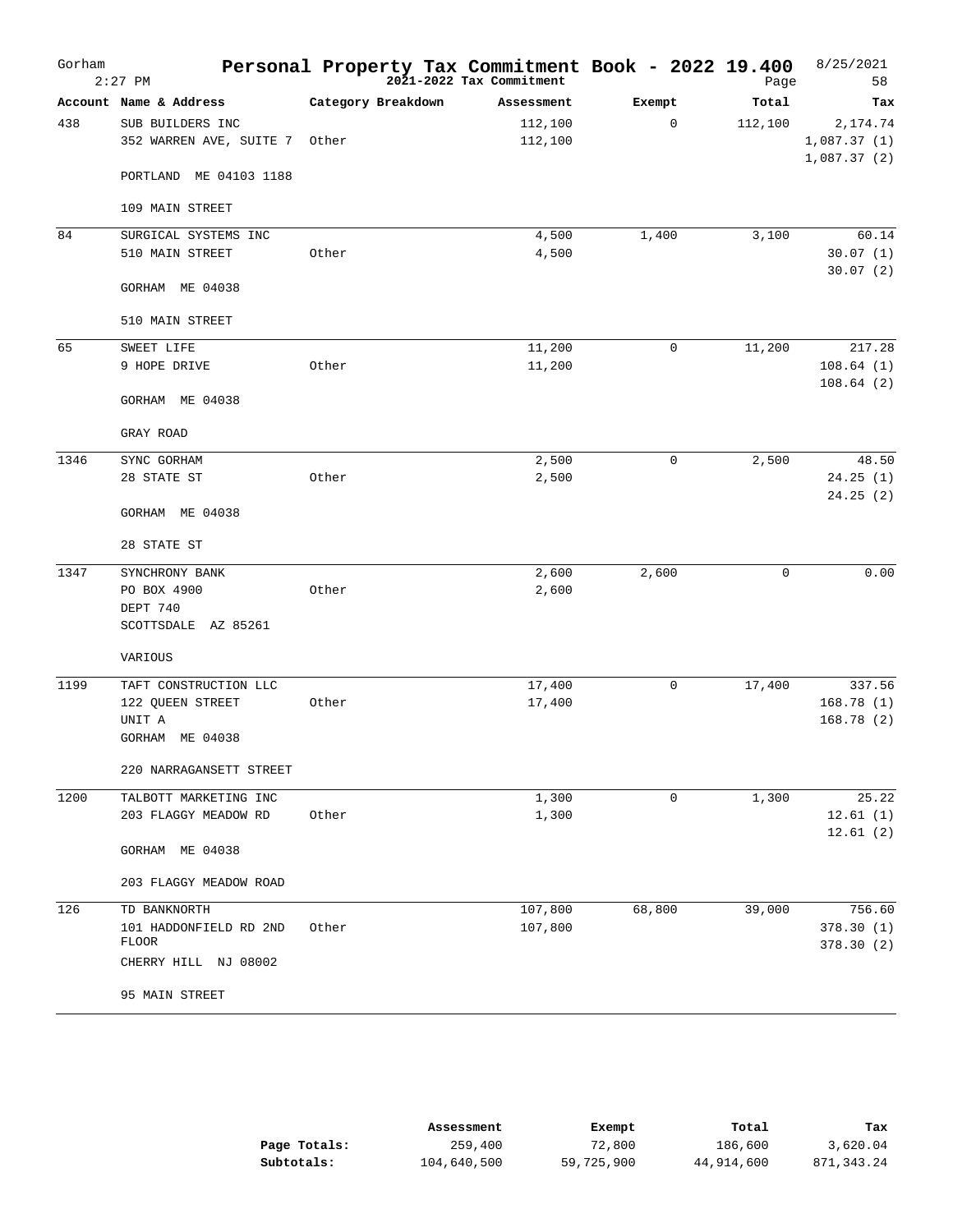| Gorham | $2:27$ PM                                                                                 | Personal Property Tax Commitment Book - 2022 19.400 | 2021-2022 Tax Commitment |              | Page   | 8/25/2021<br>59                  |
|--------|-------------------------------------------------------------------------------------------|-----------------------------------------------------|--------------------------|--------------|--------|----------------------------------|
|        | Account Name & Address                                                                    | Category Breakdown                                  | Assessment               | Exempt       | Total  | тах                              |
| 1336   | TEACHERS PET DAYCARE<br>32 SPILLER RD                                                     | Other                                               | 800<br>800               | 0            | 800    | 15.52<br>7.76(1)<br>7.76(2)      |
|        | GORHAM ME 04038                                                                           |                                                     |                          |              |        |                                  |
|        | 32 SPILLER RD                                                                             |                                                     |                          |              |        |                                  |
| 1201   | TEARLAB RESEARCH, INC<br>PT COMPLIANCE SERVICES<br>P O BOX 80615<br>INDIANAPOLIS IN 46280 | Other                                               | 600<br>600               | 600          | 0      | 0.00                             |
|        | 347 MAIN ST                                                                               |                                                     |                          |              |        |                                  |
| 1203   | THE 510 GROUP LLC<br>510 MAIN STREET<br>GORHAM ME 04038                                   | Other                                               | 4,200<br>4,200           | 2,300        | 1,900  | 36.86<br>18.43(1)<br>18.43(2)    |
|        | 510 MAIN STREET                                                                           |                                                     |                          |              |        |                                  |
| 1076   | THE CHILDRENS ADVENTURE<br>BAYSCHOOL ST                                                   | Other                                               | 11,600<br>11,600         | $\mathbf{0}$ | 11,600 | 225.04<br>112.52(1)<br>112.52(2) |
|        | GORHAM ME 04038                                                                           |                                                     |                          |              |        |                                  |
|        | 39 SCHOOL STREET                                                                          |                                                     |                          |              |        |                                  |
| 816    | THE COCA COLA COMPANY<br>PROPERTY TAX DEP-NAT-8<br>PO BOX 1734<br>ATLANTA GA 30301        | Other                                               | 6,400<br>6,400           | 0            | 6,400  | 124.16<br>62.08(1)<br>62.08(2)   |
|        | VARIOUS                                                                                   |                                                     |                          |              |        |                                  |
| 1205   | THE DANCE SCHOOL OF<br><b>WA&amp;WHO&amp;NCSTREET</b>                                     | Other                                               | 10,200<br>10,200         | 3,000        | 7,200  | 139.68<br>69.84 (1)<br>69.84 (2) |
|        | GORHAM ME 04038                                                                           |                                                     |                          |              |        |                                  |
|        | 6 SCHOOL STREET                                                                           |                                                     |                          |              |        |                                  |
| 1337   | THE DINSMORE GROUP<br>17 GRETA WAY                                                        | Other                                               | 2,500<br>2,500           | 0            | 2,500  | 48.50<br>24.25(1)<br>24.25(2)    |
|        | FALMOUTH ME 04105                                                                         |                                                     |                          |              |        |                                  |
|        | 5 LITTLE WING LANE                                                                        |                                                     |                          |              |        |                                  |
| 1334   | THE DINSMORE GROUP<br>17 GRETA WAY                                                        | Other                                               | 1,700<br>1,700           | 0            | 1,700  | 32.98<br>16.49(1)<br>16.49(2)    |
|        | FALMOUTH ME 04105                                                                         |                                                     |                          |              |        |                                  |
|        | 5 LITTLE WING DR                                                                          |                                                     |                          |              |        |                                  |

|              | Assessment  | Exempt     | Total      | Tax        |
|--------------|-------------|------------|------------|------------|
| Page Totals: | 38,000      | 5,900      | 32,100     | 622.74     |
| Subtotals:   | 104,678,500 | 59,731,800 | 44,946,700 | 871,965.98 |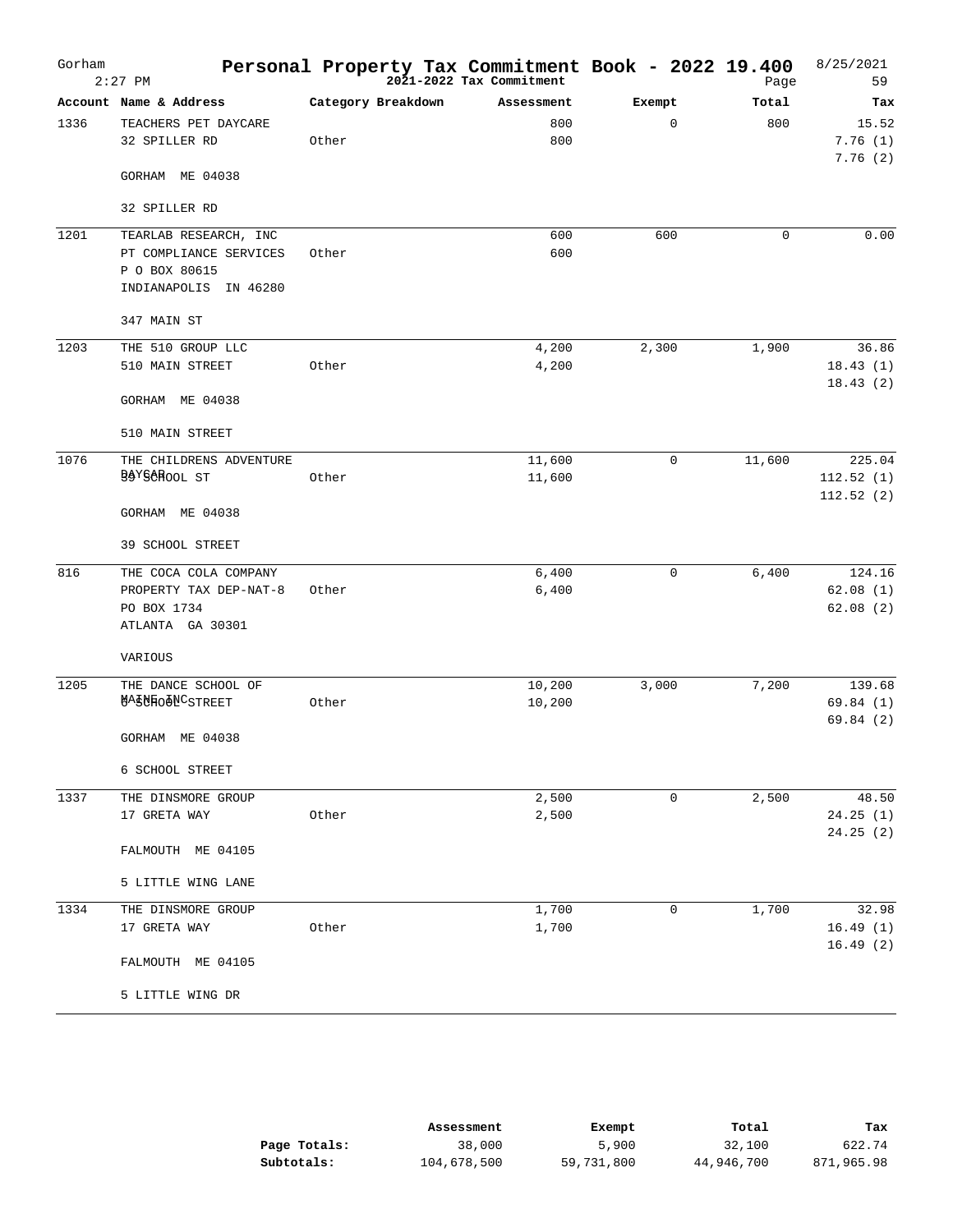| Gorham | $2:27$ PM                                        | Personal Property Tax Commitment Book - 2022 19.400 | 2021-2022 Tax Commitment |              | Page        | 8/25/2021<br>60                  |
|--------|--------------------------------------------------|-----------------------------------------------------|--------------------------|--------------|-------------|----------------------------------|
|        | Account Name & Address                           | Category Breakdown                                  | Assessment               | Exempt       | Total       | Tax                              |
| 1206   | THE FURNITURE GALLERY<br>614 BROADWAY            | Other                                               | 12,300<br>12,300         | 0            | 12,300      | 238.62<br>119.31(1)<br>119.31(2) |
|        | BANGOR ME 04401                                  |                                                     |                          |              |             |                                  |
|        | 673 MAIN STREET                                  |                                                     |                          |              |             |                                  |
| 1313   | THE GAS STATION<br>11E GORHAM INDUSTRIAL<br>PKWY | Other                                               | 5,400<br>5,400           | 0            | 5,400       | 104.76<br>52.38(1)<br>52.38(2)   |
|        | GORHAM ME 04038                                  |                                                     |                          |              |             |                                  |
|        | 11 GORHAM INDUSTRIAL<br>PKWY                     |                                                     |                          |              |             |                                  |
| 1207   | THE GOOD HOME LLC                                |                                                     | 3,900                    | 0            | 3,900       | 75.66                            |
|        | 16 EDGEFIELD RD                                  | Other                                               | 3,900                    |              |             | 37.83(1)                         |
|        | GORHAM ME 04038                                  |                                                     |                          |              |             | 37.83(2)                         |
|        | 16 EDGEFIELD ROAD                                |                                                     |                          |              |             |                                  |
| 1208   | THE LOCKMAN PLACE                                |                                                     | 700                      | 600          | 100         | 1.94                             |
|        | 274 NORTH GORHAM ROAD                            | Other                                               | 700                      |              |             | 0.97(1)                          |
|        | GORHAM ME 04038                                  |                                                     |                          |              |             | 0.97(2)                          |
|        | 274 NORTH GORHAM ROAD                            |                                                     |                          |              |             |                                  |
| 1209   | THE MAINE CHATTERBOX                             |                                                     | 2,200                    | $\mathbf{0}$ | 2,200       | 42.68                            |
|        | 25 JACOBS WAY                                    | Other                                               | 2,200                    |              |             | 21.34(1)                         |
|        | GORHAM ME 04038                                  |                                                     |                          |              |             | 21.34(2)                         |
|        | 25 JACOBS WAY                                    |                                                     |                          |              |             |                                  |
| 1335   | THE NIELSEN COMPANY LLC                          |                                                     | 7,500                    | 7,500        | $\mathbf 0$ | 0.00                             |
|        | PO BOX 4900 DEPT 380                             | Other                                               | 7,500                    |              |             |                                  |
|        | SCOTTSDALE<br>AZ 85261                           |                                                     |                          |              |             |                                  |
|        | VARIOUS                                          |                                                     |                          |              |             |                                  |
| 995    | THE REAL ESTATE GROUP                            |                                                     | 2,100                    | 0            | 2,100       | 40.74                            |
|        | 347 MAIN STREET                                  | Other                                               | 2,100                    |              |             | 20.37(1)<br>20.37(2)             |
|        | GORHAM ME 04038                                  |                                                     |                          |              |             |                                  |
|        | 347 MAIN STREET                                  |                                                     |                          |              |             |                                  |
| 1021   | THERIAULT CHIROPRACTIC                           |                                                     | 40,100                   | 0            | 40,100      | 777.94                           |
|        | 381 MAIN STREET                                  | Other                                               | 40,100                   |              |             | 388.97 (1)<br>388.97 (2)         |
|        | GORHAM ME 04038                                  |                                                     |                          |              |             |                                  |
|        | 381 MAIN STREET                                  |                                                     |                          |              |             |                                  |

|              | Assessment  | Exempt     | Total      | Tax        |
|--------------|-------------|------------|------------|------------|
| Page Totals: | 74,200      | 8,100      | 66,100     | 1,282.34   |
| Subtotals:   | 104,752,700 | 59,739,900 | 45,012,800 | 873,248.32 |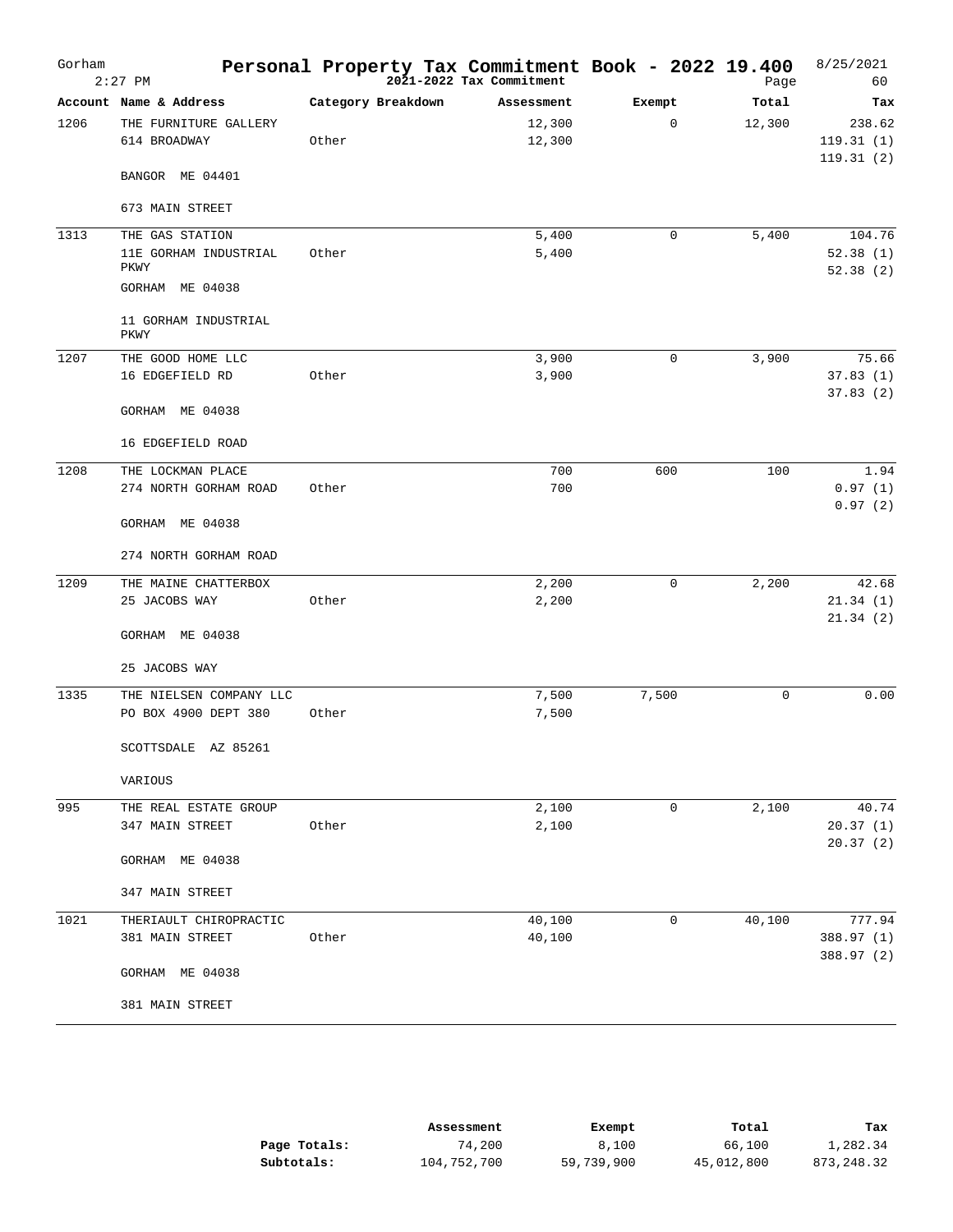| Gorham | $2:27$ PM                                                                  | Personal Property Tax Commitment Book - 2022 19.400 | 2021-2022 Tax Commitment |              | Page        | 8/25/2021<br>61                         |
|--------|----------------------------------------------------------------------------|-----------------------------------------------------|--------------------------|--------------|-------------|-----------------------------------------|
|        | Account Name & Address                                                     | Category Breakdown                                  | Assessment               | Exempt       | Total       | Tax                                     |
| 1211   | THIRSTY TURF IRRIGATION<br>15 EASTERN DR                                   | Other                                               | 13,300<br>13,300         | 0            | 13,300      | 258.02<br>129.01(1)<br>129.01(2)        |
|        | GORHAM ME 04038                                                            |                                                     |                          |              |             |                                         |
|        | 15 EASTERN DRIVE                                                           |                                                     |                          |              |             |                                         |
| 1212   | THOMAS JOHNSON<br>FURNFENGEYRNEABOW RD                                     | Other                                               | 1,600<br>1,600           | 600          | 1,000       | 19.40<br>9.70(1)<br>9.70(2)             |
|        | GORHAM ME 04038                                                            |                                                     |                          |              |             |                                         |
|        | 187 FLAGGY MEADOW ROAD                                                     |                                                     |                          |              |             |                                         |
| 156    | TIAA COMMERCIAL FINANCE<br>696 N CENTRAL EXPWY,<br>STE A<br>PLANO TX 75074 | Other                                               | 102,000<br>102,000       | 102,000      | $\mathbf 0$ | 0.00                                    |
|        | VARIOUS                                                                    |                                                     |                          |              |             |                                         |
| 1213   | TIM HILL FINE<br><b>MOODMOFKENGING DR</b>                                  | Other                                               | 10,000<br>10,000         | 0            | 10,000      | 194.00<br>97.00(1)                      |
|        | GORHAM ME 04038                                                            |                                                     |                          |              |             | 97.00(2)                                |
|        | 11 LITTLE WING DRIVE                                                       |                                                     |                          |              |             |                                         |
| 1214   | TIMBERLAND DRYWALL<br>626 MAIN ST                                          | Other                                               | 10,000<br>10,000         | 0            | 10,000      | 194.00<br>97.00(1)<br>97.00(2)          |
|        | GORHAM ME 04038                                                            |                                                     |                          |              |             |                                         |
|        | 626 MAIN STREET                                                            |                                                     |                          |              |             |                                         |
| 1340   | TIMBERNOOK                                                                 |                                                     | 800                      | $\mathbf 0$  | 800         | 15.52                                   |
|        | 77 LOVERS LN                                                               | Other                                               | 800                      |              |             | 7.76(1)<br>7.76(2)                      |
|        | GORHAM ME 04038                                                            |                                                     |                          |              |             |                                         |
|        | 77 LOVERS LN                                                               |                                                     |                          |              |             |                                         |
| 1023   | TIMEPAYMENT CORP<br>1600 DISTRICT AVENUE<br>STE 200                        | Other                                               | 2,900<br>2,900           | $\mathsf{O}$ | 2,900       | 56.26<br>28.13(1)<br>28.13(2)           |
|        | BURLINGTON MA 01803                                                        |                                                     |                          |              |             |                                         |
|        | VARIOUS                                                                    |                                                     |                          |              |             |                                         |
| 48     | TNT QUICKSTOP<br>601 MAIN STREET                                           | Other                                               | 314,800<br>314,800       | $\mathsf{O}$ | 314,800     | 6, 107.12<br>3,053.56(1)<br>3,053.56(2) |
|        | GORHAM ME 04038                                                            |                                                     |                          |              |             |                                         |
|        | 601 MAIN STREET                                                            |                                                     |                          |              |             |                                         |

|              | Assessment  | Exempt     | Total      | тах        |
|--------------|-------------|------------|------------|------------|
| Page Totals: | 455,400     | 102,600    | 352,800    | 6,844.32   |
| Subtotals:   | 105,208,100 | 59,842,500 | 45,365,600 | 880,092.64 |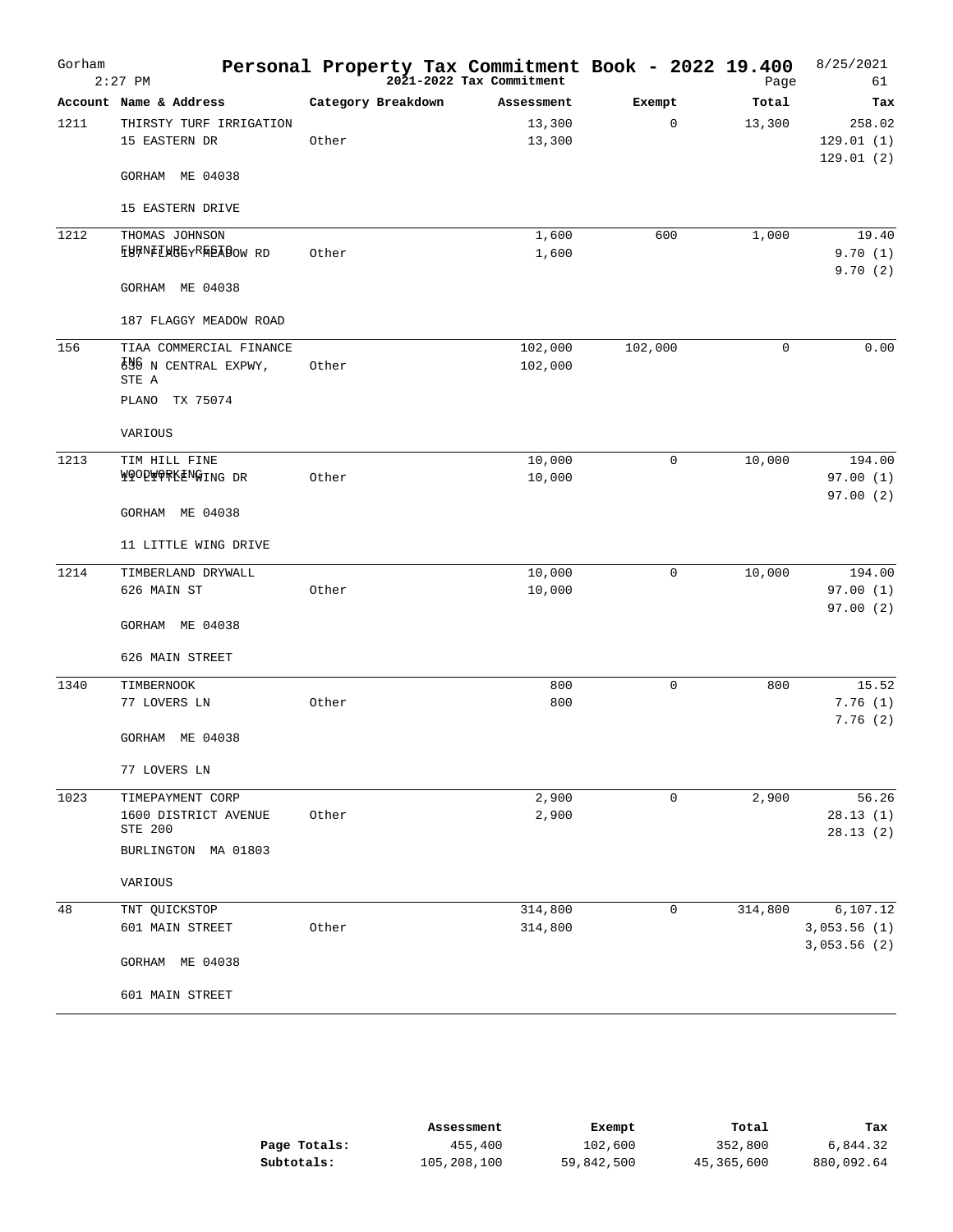| Gorham | $2:27$ PM                   | Personal Property Tax Commitment Book - 2022 19.400 | 2021-2022 Tax Commitment |                | Page        | 8/25/2021<br>62    |
|--------|-----------------------------|-----------------------------------------------------|--------------------------|----------------|-------------|--------------------|
|        | Account Name & Address      | Category Breakdown                                  | Assessment               | Exempt         | Total       | Tax                |
| 51     | TODDLE INN DAY CARE         |                                                     | 67,100                   | $\overline{0}$ | 67,100      | 1,301.74           |
|        | PO BOX 40                   | Other                                               | 67,100                   |                |             | 650.87(1)          |
|        | SCARBOROUGH ME 04074        |                                                     |                          |                |             | 650.87 (2)         |
|        | 79 LIBBY AVENUE             |                                                     |                          |                |             |                    |
| 914    | TOP FUELS                   |                                                     | 11,900                   | 0              | 11,900      | 230.86             |
|        | 129 WESTERLEA WAY           | Other                                               | 11,900                   |                |             | 115.43(1)          |
|        | STANDISH ME 04084           |                                                     |                          |                |             | 115.43(2)          |
|        | 173 DINGLEY SPRINGS<br>ROAD |                                                     |                          |                |             |                    |
| 30     | TOWN & COUNTY CABINETS      |                                                     | 20,500                   | 7,300          | 13,200      | 256.08             |
|        | RONALD SMITH                | Other                                               | 20,500                   |                |             | 128.04(1)          |
|        | 420 FORT HILL ROAD          |                                                     |                          |                |             | 128.04(2)          |
|        | GORHAM ME 04038             |                                                     |                          |                |             |                    |
|        | 420 FORT HILL ROAD          |                                                     |                          |                |             |                    |
| 1046   | TOYOTA INDUSTRIES COMM      |                                                     | 175,000                  | 175,000        | $\mathbf 0$ | 0.00               |
|        | KINANCBROPERTY TAX          | Other                                               | 175,000                  |                |             |                    |
|        | FOMBOXANGE15                |                                                     |                          |                |             |                    |
|        | INDIANAPOLIS IN 46280       |                                                     |                          |                |             |                    |
|        | VARIOUS                     |                                                     |                          |                |             |                    |
| 1215   | TRADEMASTERS                |                                                     | 20,600                   | $\mathbf{0}$   | 20,600      | 399.64             |
|        | 32 SPILLER ROAD             | Other                                               | 20,600                   |                |             | 199.82(1)          |
|        | GORHAM ME 04038             |                                                     |                          |                |             | 199.82(2)          |
|        | 60 DAY ROAD                 |                                                     |                          |                |             |                    |
| 1314   | TRAILERS DIVERSIFIED        |                                                     | 33,900                   | $\mathbf{0}$   | 33,900      | 657.66             |
|        | PO BOX 308                  | Other                                               | 33,900                   |                |             | 328.83 (1)         |
|        |                             |                                                     |                          |                |             | 328.83(2)          |
|        | GORHAM ME 04038             |                                                     |                          |                |             |                    |
|        | 511 MAIN ST                 |                                                     |                          |                |             |                    |
| 225    | TRANSFORMIT                 |                                                     | 77,600                   | 0              | 77,600      | $1\,, 505\,. \,44$ |
|        | 33 SANFORD DRIVE            | Other                                               | 77,600                   |                |             | 752.72 (1)         |
|        | GORHAM ME 04038             |                                                     |                          |                |             | 752.72 (2)         |
|        | 33 SANFORD DRIVE            |                                                     |                          |                |             |                    |
| 1216   | TRUST AUTO GLASS            |                                                     | 12,800                   | 0              | 12,800      | 248.32             |
|        | 6 ANDROSCOGGIN STREET       | Other                                               | 12,800                   |                |             | 124.16(1)          |
|        | WINDHAM ME 04038            |                                                     |                          |                |             | 124.16(2)          |
|        | 668 MAIN STREET             |                                                     |                          |                |             |                    |
|        |                             |                                                     |                          |                |             |                    |

|              | Assessment  | Exempt     | Total      | Tax        |
|--------------|-------------|------------|------------|------------|
| Page Totals: | 419,400     | 182,300    | 237,100    | 4,599.74   |
| Subtotals:   | 105,627,500 | 60,024,800 | 45,602,700 | 884,692.38 |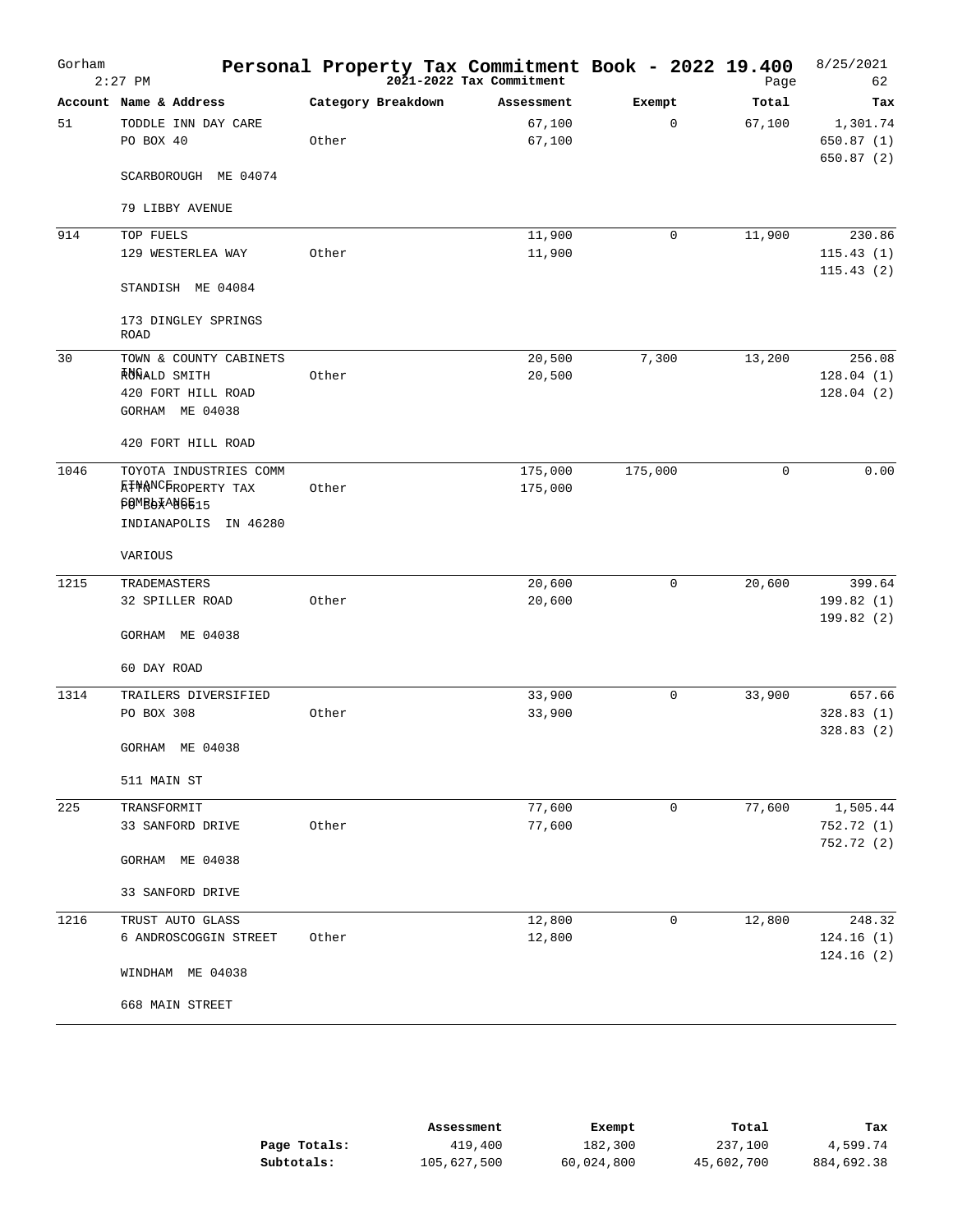| Gorham | $2:27$ PM                                                                                                 | Personal Property Tax Commitment Book - 2022 19.400<br>Page 2021-2022 Tax Commitment |                  |             | Page        | 8/25/2021<br>63                    |
|--------|-----------------------------------------------------------------------------------------------------------|--------------------------------------------------------------------------------------|------------------|-------------|-------------|------------------------------------|
|        | Account Name & Address                                                                                    | Category Breakdown                                                                   | Assessment       | Exempt      | Total       | Tax                                |
| 1292   | TULIPS EYEBROW<br><b>THBEARINGST</b>                                                                      | Other                                                                                | 1,300<br>1,300   | 0           | 1,300       | 25.22<br>12.61(1)                  |
|        | GORHAM ME 04038                                                                                           |                                                                                      |                  |             |             | 12.61(2)                           |
|        | 668 MAIN ST                                                                                               |                                                                                      |                  |             |             |                                    |
| 160    | TWENTY FIRST CENTURY<br>4080MAIN STREET                                                                   | Other                                                                                | 50,800<br>50,800 | $\mathbf 0$ | 50,800      | 985.52<br>492.76 (1)<br>492.76 (2) |
|        | GORHAM ME 04038                                                                                           |                                                                                      |                  |             |             |                                    |
|        | <b>468 MAIN STREET</b>                                                                                    |                                                                                      |                  |             |             |                                    |
| 1293   | TWINSIES BAKERY<br>250 DINGLEY RD                                                                         |                                                                                      | $\mathbf 0$      | $\mathbf 0$ | $\mathbf 0$ | 0.00                               |
|        | GORHAM ME 04038                                                                                           |                                                                                      |                  |             |             |                                    |
|        | 250 DINGLEY SPRINGS RD                                                                                    |                                                                                      |                  |             |             |                                    |
| 1341   | UNDERHILL FIBERS<br>50 WILSON RD.                                                                         | Other                                                                                | 25,100<br>25,100 | $\mathbf 0$ | 25,100      | 486.94<br>243.47(1)<br>243.47 (2)  |
|        | GORHAM ME 04038                                                                                           |                                                                                      |                  |             |             |                                    |
|        | 50 WILSON RD                                                                                              |                                                                                      |                  |             |             |                                    |
| 1294   | UNI-HEALTH SERVICES OF<br><b>MFO ALTUS GROUP US</b><br>P O BOX 72000<br>PHOENIX AZ 85050                  | Other                                                                                | 100<br>100       | 100         | $\mathbf 0$ | 0.00                               |
|        | 12 DAY RD                                                                                                 |                                                                                      |                  |             |             |                                    |
| 140    | UNIVERSITY CREDIT UNION<br>15 MAIN STREET                                                                 | Other                                                                                | 48,100<br>48,100 | 47,800      | 300         | 5.82<br>2.91(1)                    |
|        | ORONO ME 04473                                                                                            |                                                                                      |                  |             |             | 2.91(2)                            |
|        | 37 COLLEGE AVENUE                                                                                         |                                                                                      |                  |             |             |                                    |
| 1295   | UPCYCLE MAINE HOME<br><b>TURWARHENGSLL ROAD</b>                                                           | Other                                                                                | 4,200<br>4,200   | $\mathbf 0$ | 4,200       | 81.48<br>40.74(1)<br>40.74(2)      |
|        | WEST BALDWIN ME 04091                                                                                     |                                                                                      |                  |             |             |                                    |
|        | 18 SOUTH ST # A                                                                                           |                                                                                      |                  |             |             |                                    |
| 110    | US BANKCORP EQUIPMENT<br><b>F5NANGE NATIONAL</b><br>ASPOCMABRON STREET<br><b>STE</b><br>MARSHALL MN 56258 | Other                                                                                | 21,100<br>21,100 | 21,100      | 0           | 0.00                               |
|        | VARIOUS                                                                                                   |                                                                                      |                  |             |             |                                    |

|              | Assessment  | Exempt     | Total      | Tax          |
|--------------|-------------|------------|------------|--------------|
| Page Totals: | 150,700     | 69,000     | 81,700     | 1,584.98     |
| Subtotals:   | 105,778,200 | 60,093,800 | 45,684,400 | 886, 277, 36 |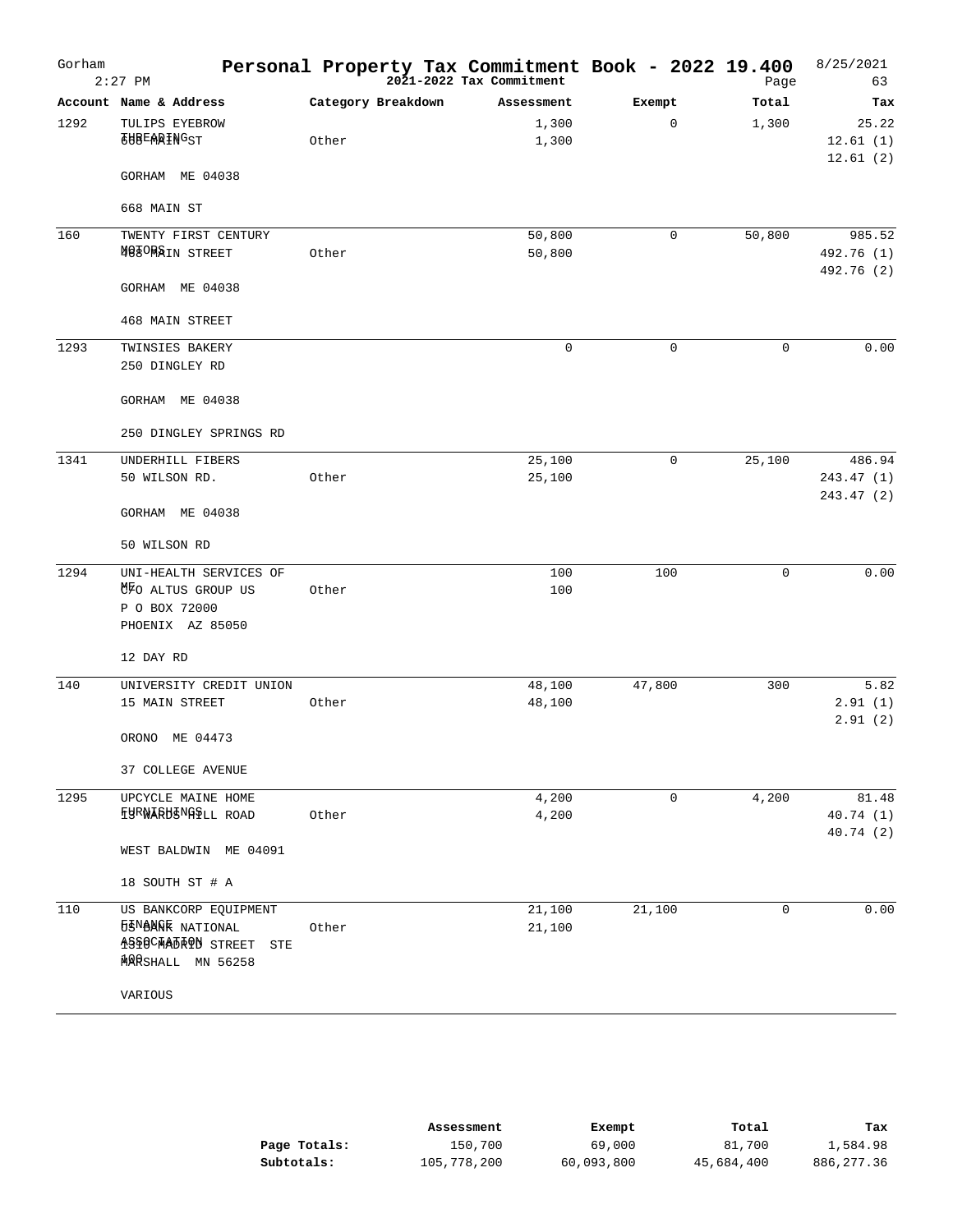| Gorham | $2:27$ PM                                                                                    | Personal Property Tax Commitment Book - 2022 19.400 | 2021-2022 Tax Commitment |             | Page   | 8/25/2021<br>64                    |
|--------|----------------------------------------------------------------------------------------------|-----------------------------------------------------|--------------------------|-------------|--------|------------------------------------|
|        | Account Name & Address                                                                       | Category Breakdown                                  | Assessment               | Exempt      | Total  | Tax                                |
| 167    | USC PORTLAND D/B/A US<br>@FOLBUPE & PHELPS<br>P.O. BOX 2629<br>ADDISON TX 75001              | Other                                               | 13,700<br>13,700         | 0           | 13,700 | 265.78<br>132.89(1)<br>132.89(2)   |
|        | VARIOUS                                                                                      |                                                     |                          |             |        |                                    |
| 180    | V & M RENTAL RENTAL<br>SENTFORT HILL ROAD                                                    | Other                                               | 2,600<br>2,600           | $\mathbf 0$ | 2,600  | 50.44<br>25.22(1)<br>25.22(2)      |
|        | GORHAM ME 04038                                                                              |                                                     |                          |             |        |                                    |
|        | 520 FORT HILL RD                                                                             |                                                     |                          |             |        |                                    |
| 1218   | VAC PRO<br>184 SEBAGO LAKE RD<br>GORHAM ME 04038<br>184 SEBAGO LAKE                          | Other                                               | 5,800<br>5,800           | 0           | 5,800  | 112.52<br>56.26(1)<br>56.26(2)     |
| 1026   | VENDOR SERVICES CENTER<br>630 N CENTRAL EXPWY STE<br>Α<br>PLANO TX 75074                     | Other                                               | 1,200<br>1,200           | 1,200       | 0      | 0.00                               |
|        | 20 MECHANIC STREET                                                                           |                                                     |                          |             |        |                                    |
| 1315   | VERIZON CONNECT FLEET<br>$E\$ $\theta$ DUFF & PHELPS, LLC<br>PO BOX 2749<br>ADDISON TX 75001 | Other                                               | 4,800<br>4,800           | $\mathbf 0$ | 4,800  | 93.12<br>46.56(1)<br>46.56(2)      |
|        | VARIOUS                                                                                      |                                                     |                          |             |        |                                    |
| 902    | VERIZON WIRELESS<br>C/O DUFF & PHELPS<br>P O BOX 2749<br>ADDISON TX 75001                    | Other                                               | 51,800<br>51,800         | $\mathbf 0$ | 51,800 | 1,004.92<br>502.46(1)<br>502.46(2) |
|        | VARIOUS                                                                                      |                                                     |                          |             |        |                                    |
| 1297   | VIASAT, INC<br>C/O DUCHARME, MCMILLEN<br><b>∲ ∂SBO</b> 80615<br>INDIANAPOLIS IN 46280        | Other                                               | 400<br>400               | $\mathbf 0$ | 400    | 7.76<br>3.88(1)<br>3.88(2)         |
|        | VARIOUS                                                                                      |                                                     |                          |             |        |                                    |
| 1219   | VIENNA FARM<br>594 FORT HILL RD                                                              | Other                                               | 8,300<br>8,300           | $\mathbf 0$ | 8,300  | 161.02<br>80.51(1)<br>80.51(2)     |
|        | GORHAM ME 04038                                                                              |                                                     |                          |             |        |                                    |
|        | 594 FORT HILL RD                                                                             |                                                     |                          |             |        |                                    |

|              | Assessment  | Exempt     | Total      | Tax        |
|--------------|-------------|------------|------------|------------|
| Page Totals: | 88,600      | 1,200      | 87,400     | 1,695.56   |
| Subtotals:   | 105,866,800 | 60,095,000 | 45,771,800 | 887,972.92 |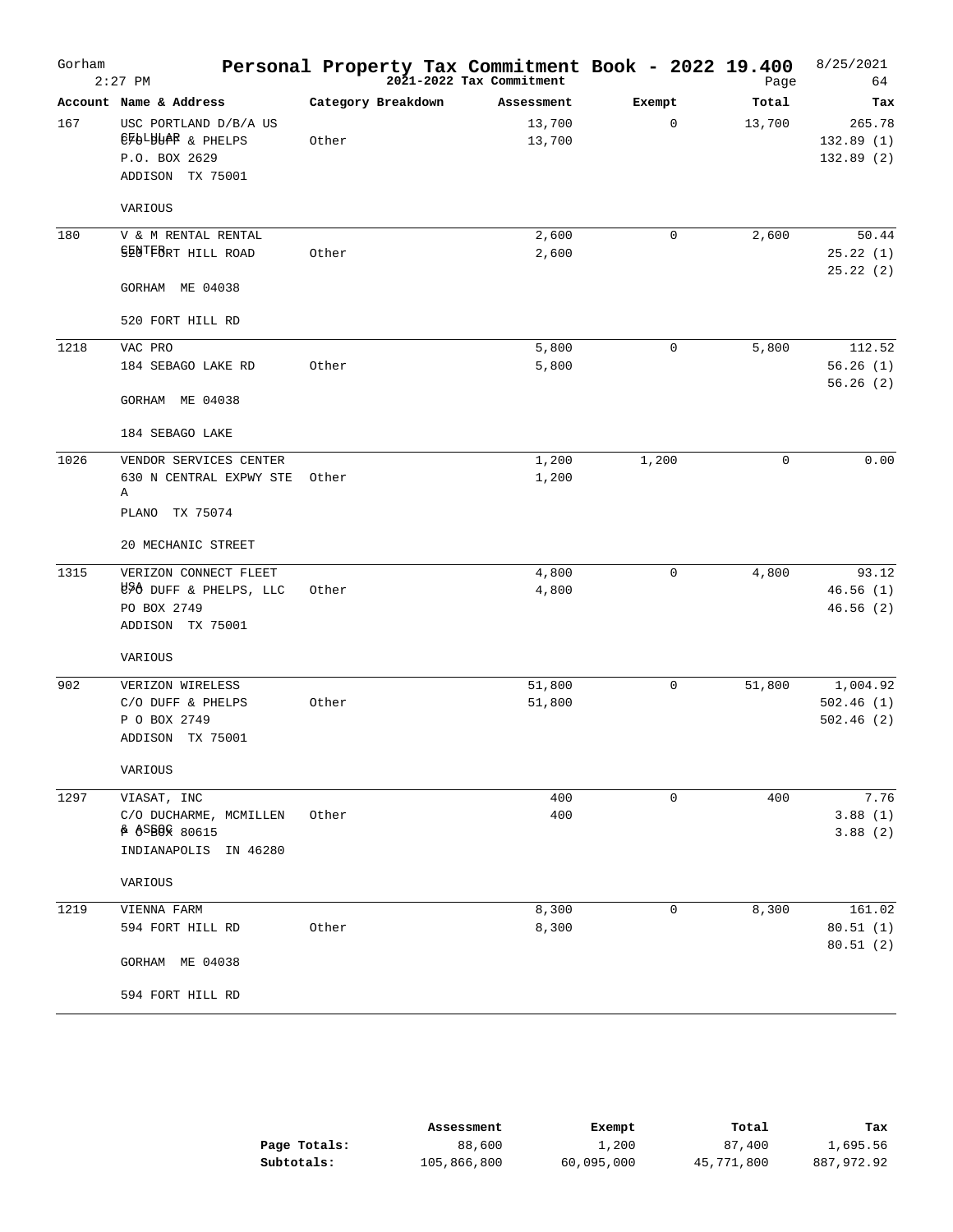| Gorham | $2:27$ PM                                       | Personal Property Tax Commitment Book - 2022 19.400 | 2021-2022 Tax Commitment |             | Page    | 8/25/2021<br>65        |
|--------|-------------------------------------------------|-----------------------------------------------------|--------------------------|-------------|---------|------------------------|
|        | Account Name & Address                          | Category Breakdown                                  | Assessment               | Exempt      | Total   | Tax                    |
| 1338   | VILLAGE BAKING CO.                              |                                                     | 6,800                    | 0           | 6,800   | 131.92                 |
|        | 170 WEEKS ROAD                                  | Other                                               | 6,800                    |             |         | 65.96(1)<br>65.96(2)   |
|        | GORHAM ME 04038                                 |                                                     |                          |             |         |                        |
|        | 170 WEEKS ROAD                                  |                                                     |                          |             |         |                        |
| 705    | VILLAGE BUILDERS                                |                                                     | 24,100                   | $\mathbf 0$ | 24,100  | 467.54                 |
|        | 21 NEW PORTLAND ROAD                            | Other                                               | 24,100                   |             |         | 233.77(1)<br>233.77(2) |
|        | GORHAM ME 04038                                 |                                                     |                          |             |         |                        |
|        | 21 NEW PORTLAND RD                              |                                                     |                          |             |         |                        |
| 737    | VILLAGE HAIR                                    |                                                     | 1,300                    | 500         | 800     | 15.52                  |
|        | CHERYL MCPHEE                                   | Other                                               | 1,300                    |             |         | 7.76(1)                |
|        | 81A MAIN STREET<br>GORHAM ME 04038              |                                                     |                          |             |         | 7.76(2)                |
|        | 81 MAIN STREET                                  |                                                     |                          |             |         |                        |
| 736    | VILLAGE HEARING CARE                            |                                                     | 9,800                    | 8,400       | 1,400   | 27.16                  |
|        | 347 MAIN STREET, UNIT<br>1A                     | Other                                               | 9,800                    |             |         | 13.58(1)<br>13.58(2)   |
|        | GORHAM ME 04038                                 |                                                     |                          |             |         |                        |
|        | 347 MAIN STREET                                 |                                                     |                          |             |         |                        |
| 965    | VILLAGE PHYSICAL                                |                                                     | 20,800                   | 17,100      | 3,700   | 71.78                  |
|        | <b>JWFRARIN STREET, SUITE</b><br>1              | Other                                               | 20,800                   |             |         | 35.89(1)<br>35.89(2)   |
|        | GORHAM ME 04038                                 |                                                     |                          |             |         |                        |
|        | 347 MAIN STREET STE 1                           |                                                     |                          |             |         |                        |
| 182    | VIP INC                                         |                                                     | 89,200                   | $\mathbf 0$ | 89,200  | 1,730.48               |
|        | 24 HARRIMAN DR                                  | Other                                               | 89,200                   |             |         | 865.24(1)<br>865.24(2) |
|        | AUBURN ME 04210                                 |                                                     |                          |             |         |                        |
|        | 14 COUNTY ROAD                                  |                                                     |                          |             |         |                        |
| 844    | WABASHA LEASING LLC                             |                                                     | 27,700                   | $\mathbf 0$ | 27,700  | 537.38                 |
|        | C/O DUCHARME, MCMILLEN<br><b>P.ASSBOX 80615</b> | Other                                               | 27,700                   |             |         | 268.69(1)<br>268.69(2) |
|        | INDIANAPOLIS IN 46280                           |                                                     |                          |             |         |                        |
| 1220   | WALGREENS #19692                                |                                                     | 144,800                  | $\mathbf 0$ | 144,800 | 2,809.12               |
|        | PO BOX 1159                                     | Other                                               | 144,800                  |             |         | 1,404.56(1)            |
|        |                                                 |                                                     |                          |             |         | 1,404.56(2)            |
|        | DEERFIELD IL 60015                              |                                                     |                          |             |         |                        |
|        | 120 MAIN ST                                     |                                                     |                          |             |         |                        |

|              | Assessment  | Exempt     | Total      | Tax        |
|--------------|-------------|------------|------------|------------|
| Page Totals: | 324,500     | 26,000     | 298,500    | 5,790.90   |
| Subtotals:   | 106,191,300 | 60,121,000 | 46,070,300 | 893,763.82 |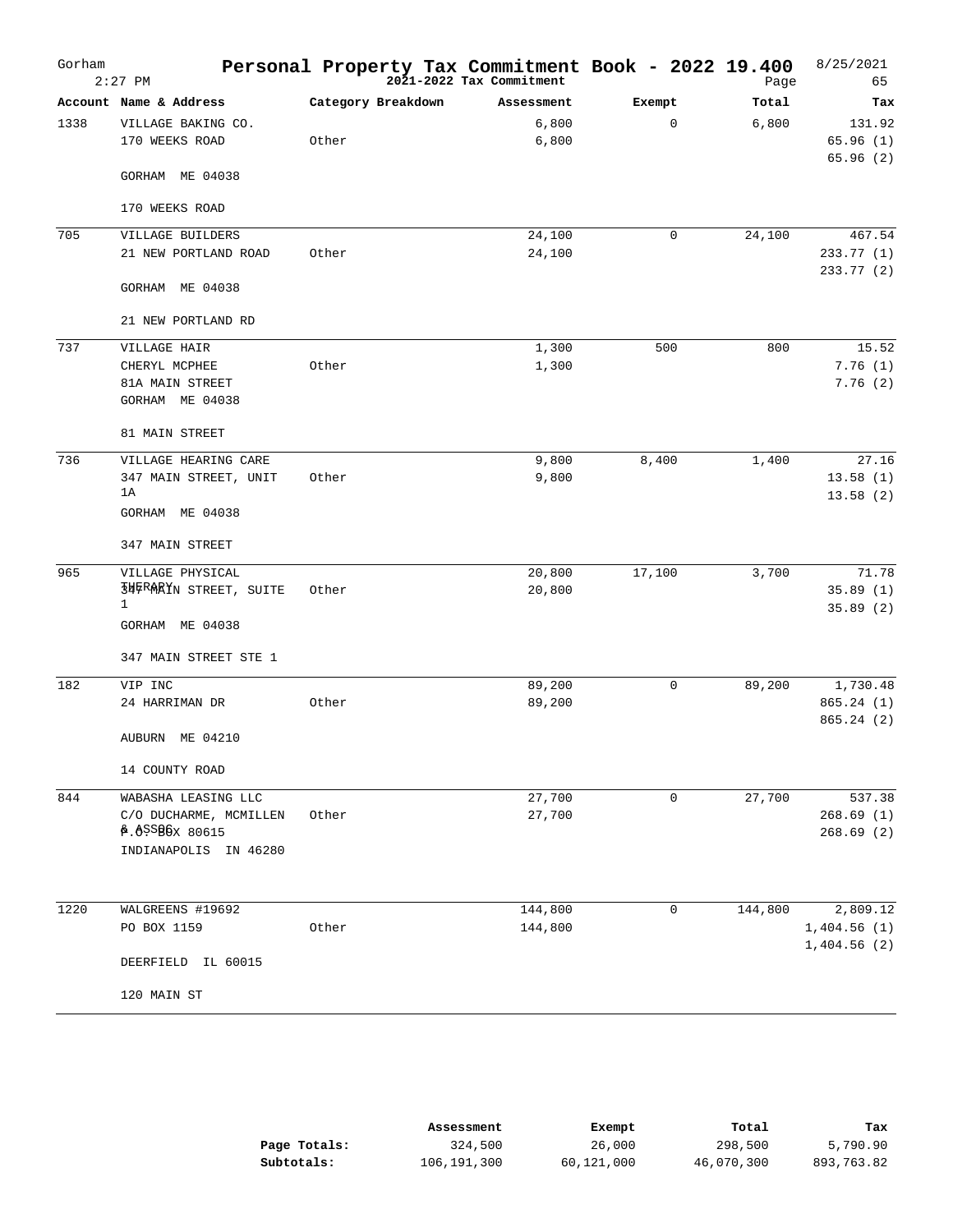| Gorham | $2:27$ PM                            | Personal Property Tax Commitment Book - 2022 19.400 | 2021-2022 Tax Commitment |             | Page        | 8/25/2021<br>66 |
|--------|--------------------------------------|-----------------------------------------------------|--------------------------|-------------|-------------|-----------------|
|        | Account Name & Address               | Category Breakdown                                  | Assessment               | Exempt      | Total       | Tax             |
| 130    | WALNUT CREST FARM                    |                                                     | 12,400                   | 3,800       | 8,600       | 166.84          |
|        | 29 WALNUT CREST ROAD                 | Other                                               | 12,400                   |             |             | 83.42(1)        |
|        | GORHAM ME 04038                      |                                                     |                          |             |             | 83.42(2)        |
|        | 29 WALNUT CREST ROAD                 |                                                     |                          |             |             |                 |
| 903    | WALTZ & SONS                         |                                                     | 73,300                   | 73,300      | $\mathbf 0$ | 0.00            |
|        | P.O. BOX 150                         | Other                                               | 73,300                   |             |             |                 |
|        |                                      |                                                     |                          |             |             |                 |
|        | BUXTON ME 04093                      |                                                     |                          |             |             |                 |
|        | 16 CYR DRIVE                         |                                                     |                          |             |             |                 |
|        |                                      |                                                     |                          |             |             |                 |
| 482    | WASSAMKI SPRINGS                     |                                                     | 59,200                   | 36,500      | 22,700      | 440.38          |
|        | <b>SAMBRAGUNPREET</b>                | Other                                               | 59,200                   |             |             | 220.19(1)       |
|        |                                      |                                                     |                          |             |             | 220.19(2)       |
|        | SCARBOROUGH ME 04074                 |                                                     |                          |             |             |                 |
|        | 56 SACO STREET                       |                                                     |                          |             |             |                 |
| 1316   | WATERLOGIC USA INC                   |                                                     | 3,500                    | $\mathbf 0$ | 3,500       | 67.90           |
|        | P O BOX 80615                        | Other                                               | 3,500                    |             |             | 33.95(1)        |
|        | INDIANAPOLIS IN 46280                |                                                     |                          |             |             | 33.95(2)        |
|        |                                      |                                                     |                          |             |             |                 |
|        | VARIOUS                              |                                                     |                          |             |             |                 |
| 1298   | WEALTH SMITH FINANCIAL               |                                                     | 2,300                    | $\mathbf 0$ | 2,300       | 44.62           |
|        | PLANNANE DRIVE                       | Other                                               | 2,300                    |             |             | 22.31(1)        |
|        |                                      |                                                     |                          |             |             | 22.31(2)        |
|        | GORHAM ME 04038                      |                                                     |                          |             |             |                 |
|        | 7 ESTATE DRIVE                       |                                                     |                          |             |             |                 |
| 1222   | WEBBER ELECTRIC COMPANY              |                                                     | 1,900                    | $\mathbf 0$ | 1,900       | 36.86           |
|        | 7 BRIDLE PATH WAY                    | Other                                               | 1,900                    |             |             | 18.43(1)        |
|        | GORHAM ME 04038                      |                                                     |                          |             |             | 18.43(2)        |
|        | 7 BRIDLE PATH                        |                                                     |                          |             |             |                 |
| 649    | WELLS FARGO FINANCIAL                |                                                     | 8,300                    | 8,300       | 0           | 0.00            |
|        | <b>BEASWENUT ST MAC</b><br>F0005-041 | Other                                               | 8,300                    |             |             |                 |
|        | DES MOINES<br>IA 50309               |                                                     |                          |             |             |                 |
|        | 3636                                 |                                                     |                          |             |             |                 |
|        | VARIOUS                              |                                                     |                          |             |             |                 |
| 474    | WELLS FARGO VENDOR FIN               |                                                     | 287,500                  | 287,500     | 0           | 0.00            |
|        | <b>PEBVISEX 36200</b>                | Other                                               | 287,500                  |             |             |                 |
|        |                                      |                                                     |                          |             |             |                 |
|        | BILLINGS<br>MT 59107 9979            |                                                     |                          |             |             |                 |
|        |                                      |                                                     |                          |             |             |                 |
|        | VARIOUS                              |                                                     |                          |             |             |                 |

|              | Assessment  | Exempt     | Total      | Tax        |
|--------------|-------------|------------|------------|------------|
| Page Totals: | 448,400     | 409,400    | 39,000     | 756.60     |
| Subtotals:   | 106,639,700 | 60,530,400 | 46,109,300 | 894,520.42 |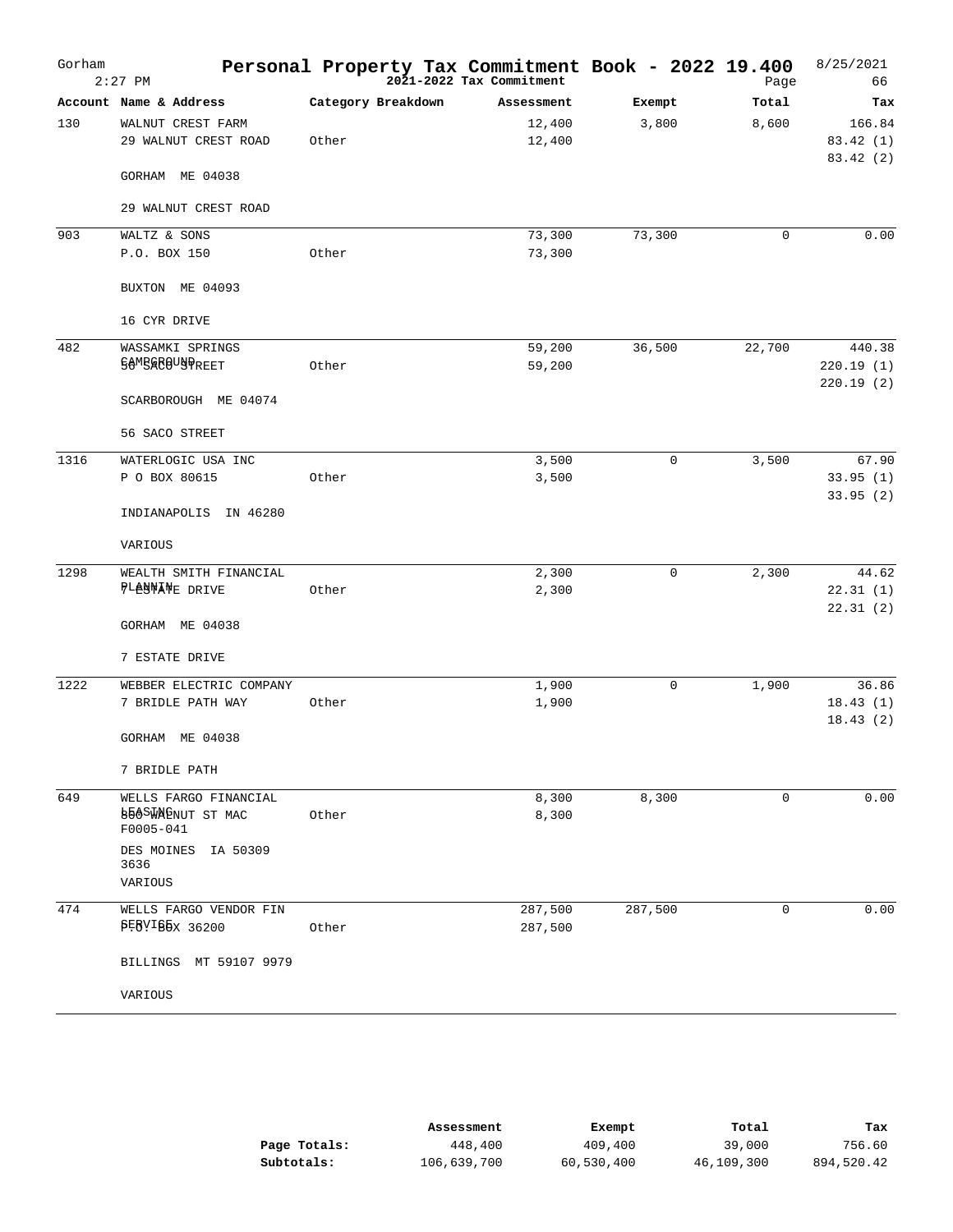| Gorham | $2:27$ PM                                                                    |       |                    |                | Personal Property Tax Commitment Book - 2022 19.400<br>Page | Page   | 8/25/2021<br>67                |
|--------|------------------------------------------------------------------------------|-------|--------------------|----------------|-------------------------------------------------------------|--------|--------------------------------|
|        | Account Name & Address                                                       |       | Category Breakdown | Assessment     | Exempt                                                      | Total  | Tax                            |
| 1299   | WEST STREET GARAGE<br>415 WEST ST<br>ATTN SUSAN KNUTE<br>WEST BRIDGEWATER MA | Other |                    | 4,200<br>4,200 | $\mathbf 0$                                                 | 4,200  | 81.48<br>40.74(1)<br>40.74(2)  |
|        | 02379<br>511 MAIN ST                                                         |       |                    |                |                                                             |        |                                |
| 904    | WESTERN UNION FINANCIAL<br>PROVERTY TAX HQ11<br>7001 E BELLEVIEW AVE         | Other |                    | 1,500<br>1,500 | 0                                                           | 1,500  | 29.10<br>14.55(1)<br>14.55(2)  |
|        | <b>BEAVERO</b> CO 80237<br>VARIOUS                                           |       |                    |                |                                                             |        |                                |
|        | WHISPY ENDS                                                                  |       |                    | 3,000          | 0                                                           | 3,000  | 58.20                          |
| 582    | 9 ELM STREET                                                                 | Other |                    | 3,000          |                                                             |        | 29.10(1)<br>29.10(2)           |
|        | GORHAM ME 04038                                                              |       |                    |                |                                                             |        |                                |
|        | 9 ELM STREET                                                                 |       |                    |                |                                                             |        |                                |
| 1223   | WHISTLIN WILLOWS FARM<br>17 NONESUCH ROAD                                    | Other |                    | 4,500<br>4,500 | $\mathbf 0$                                                 | 4,500  | 87.30<br>43.65(1)              |
|        | GORHAM ME 04038                                                              |       |                    |                |                                                             |        | 43.65(2)                       |
|        | 17 NONESUCH ROAD                                                             |       |                    |                |                                                             |        |                                |
| 1224   | WHITE PINE TECHNOLOGY<br>442 HI-VU DRIVE                                     | Other |                    | 8,900<br>8,900 | 0                                                           | 8,900  | 172.66<br>86.33(1)             |
|        | STANDISH ME 04084                                                            |       |                    |                |                                                             |        | 86.33(2)                       |
|        | 15 PEARSON DR                                                                |       |                    |                |                                                             |        |                                |
| 675    | WHITE ROCK OUTBOARD                                                          |       |                    | 10,800         | $\mathbf 0$                                                 | 10,800 | 209.52                         |
|        | 351 SEBAGO LAKE ROAD                                                         | Other |                    | 10,800         |                                                             |        | 104.76(1)<br>104.76(2)         |
|        | GORHAM ME 04038                                                              |       |                    |                |                                                             |        |                                |
|        | 351 SEBAGO LAKE ROAD                                                         |       |                    |                |                                                             |        |                                |
| 560    | WILLIAMS SCOTSMAN INC<br>C/O ADVANTAX<br>P.O. BOX 6378<br>ELGIN IL 60121     | Other |                    | 2,800<br>2,800 | 200                                                         | 2,600  | 50.44<br>25.22(1)<br>25.22(2)  |
|        | VARIOUS                                                                      |       |                    |                |                                                             |        |                                |
| 454    | WILLIS REAL ESTATE<br>347E MAIN STREET                                       | Other |                    | 5,600<br>5,600 | 0                                                           | 5,600  | 108.64<br>54.32(1)<br>54.32(2) |
|        | GORHAM ME 04038<br>347 MAIN STREET                                           |       |                    |                |                                                             |        |                                |

|              | Assessment  | Exempt     | Total      | Tax        |
|--------------|-------------|------------|------------|------------|
| Page Totals: | 41,300      | 200        | 41,100     | 797.34     |
| Subtotals:   | 106,681,000 | 60,530,600 | 46,150,400 | 895,317.76 |